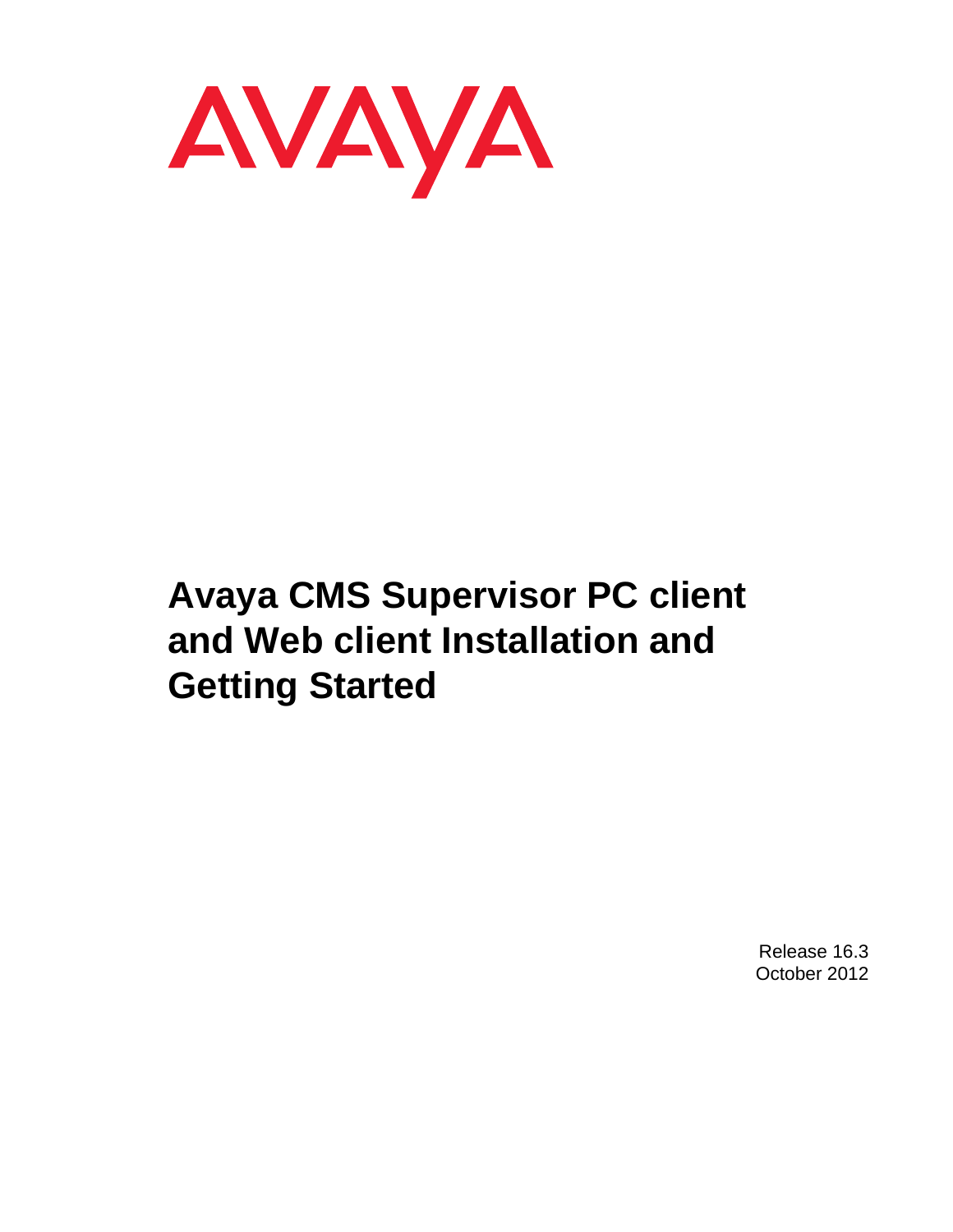#### **© 2012 Avaya Inc. All Rights Reserved.**

#### **Notice**

While reasonable efforts were made to ensure that the information in this document was complete and accurate at the time of printing, Avaya Inc. can assume no liability for any errors. Changes and corrections to the information in this document might be incorporated in future releases.

#### **Documentation disclaimer**

Avaya Inc. is not responsible for any modifications, additions, or deletions to the original published version of this documentation unless such modifications, additions, or deletions were performed by Avaya. Customer and/or End User agree to indemnify and hold harmless Avaya, Avaya's agents, servants and employees against all claims, lawsuits, demands and judgments arising out of, or in connection with, subsequent modifications, additions or deletions to this documentation to the extent made by the Customer or End User.

#### **Link disclaimer**

Avaya Inc. is not responsible for the contents or reliability of any linked Web sites referenced elsewhere within this documentation, and Avaya does not necessarily endorse the products, services, or information described or offered within them. We cannot guarantee that these links will work all the time and we have no control over the availability of the linked pages.

#### **Warranty**

Avaya Inc. provides a limited warranty on this product. Refer to your sales agreement to establish the terms of the limited warranty. In addition, Avaya's standard warranty language, as well as information regarding support for this product, while under warranty, is available through the Avaya Support Web site:

<http://www.avaya.com/support>

#### **License**

USE OR INSTALLATION OF THE PRODUCT INDICATES THE END USER'S ACCEPTANCE OF THE TERMS SET FORTH HEREIN AND THE GENERAL LICENSE TERMS AVAILABLE ON THE AVAYA WEB SITE<br><u>http://www.avaya.com/support/LicenseInfo</u>/ ("GENERAL LICENSE TERMS").<br>IF YOU DO NOT WISH TO BE BOUND BY THESE TERMS, YOU MUST

RETURN THE PRODUCT(S) TO THE POINT OF PURCHASE WITHIN TEN (10) DAYS OF DELIVERY FOR A REFUND OR CREDIT.

Avaya grants End User a license within the scope of the license types described below. The applicable number of licenses and units of capacity for which the license is granted will be one (1), unless a different number of licenses or units of capacity is specified in the Documentation or other materials available to End User. "Designated Processor" means a single stand-alone computing device. "Server" means a Designated Processor that hosts a software application to be accessed by multiple users. "Software" means the computer programs in object code, originally licensed by Avaya and ultimately utilized by End User, whether as stand-alone Products or pre-installed on Hardware. "Hardware" means the standard hardware Products, originally sold by Avaya and ultimately utilized by End User.

#### **License type(s)**

**Designated System(s) License (DS).** End User may install and use each copy of the Software on only one Designated Processor, unless a different number of Designated Processors is indicated in the Documentation or other materials available to End User. Avaya may require the Designated Processor(s) to be identified by type, serial number, feature key, location or other specific designation, or to be provided by End User to Avaya through electronic means established by Avaya specifically for this purpose.

**Concurrent User License (CU).** End User may install and use the Software on multiple Designated Processors or one or more Servers, so long as only the licensed number of Units are accessing and using the Software at any given time. A "Unit" means the unit on which Avaya, at its sole discretion, bases the pricing of its licenses and can be, without limitation, an agent, port or user, an e-mail or voice mail account in the name of a person or corporate function (e.g., webmaster or helpdesk), or a directory entry in the administrative database utilized by the Product that permits one user to interface with the Software. Units may be linked to a specific, identified Server.

#### **Copyright**

Except where expressly stated otherwise, the Product is protected by copyright and other laws respecting proprietary rights. Unauthorized reproduction, transfer, and or use can be a criminal, as well as a civil, offense under the applicable law.

#### **Third-party components**

Certain software programs or portions thereof included in the Product may contain software distributed under third party agreements ("Third Party Components"), which may contain terms that expand or limit rights to use certain portions of the Product ("Third Party Terms"). Information identifying Third Party Components and the Third Party Terms that apply to them is available on the Avaya Support Web site:

<http://www.avaya.com/support/ThirdPartyLicense/>

#### **Preventing toll fraud**

"Toll fraud" is the unauthorized use of your telecommunications system by an unauthorized party (for example, a person who is not a corporate employee, agent, subcontractor, or is not working on your company's behalf). Be aware that there can be a risk of toll fraud associated with your system and that, if toll fraud occurs, it can result in substantial additional charges for your telecommunications services.

#### **Avaya fraud intervention**

If you suspect that you are being victimized by toll fraud and you need technical assistance or support, call Technical Service Center Toll Fraud Intervention Hotline at +1-800-643-2353 for the United States and Canada. For additional support telephone numbers, see the Avaya Support Web site: <http://www.avaya.com/support>

#### **Trademarks**

Avaya and the Avaya logo are either registered trademarks or trademarks of Avaya Inc. in the United States of America and/or other jurisdictions. All other trademarks are the property of their respective owners.

#### **Downloading documents**

For the most current versions of documentation, see the Avaya Support Web site:

[http://www.avaya.com/support](http://www.avaya.com/support/)

#### **Avaya support**

Avaya provides a telephone number for you to use to report problems or to ask questions about your product. The support telephone number is 1-800-242-2121 in the United States. For additional support telephone numbers, see the Avaya Support Web site:

[http://www.avaya.com/support](http://www.avaya.com/support/)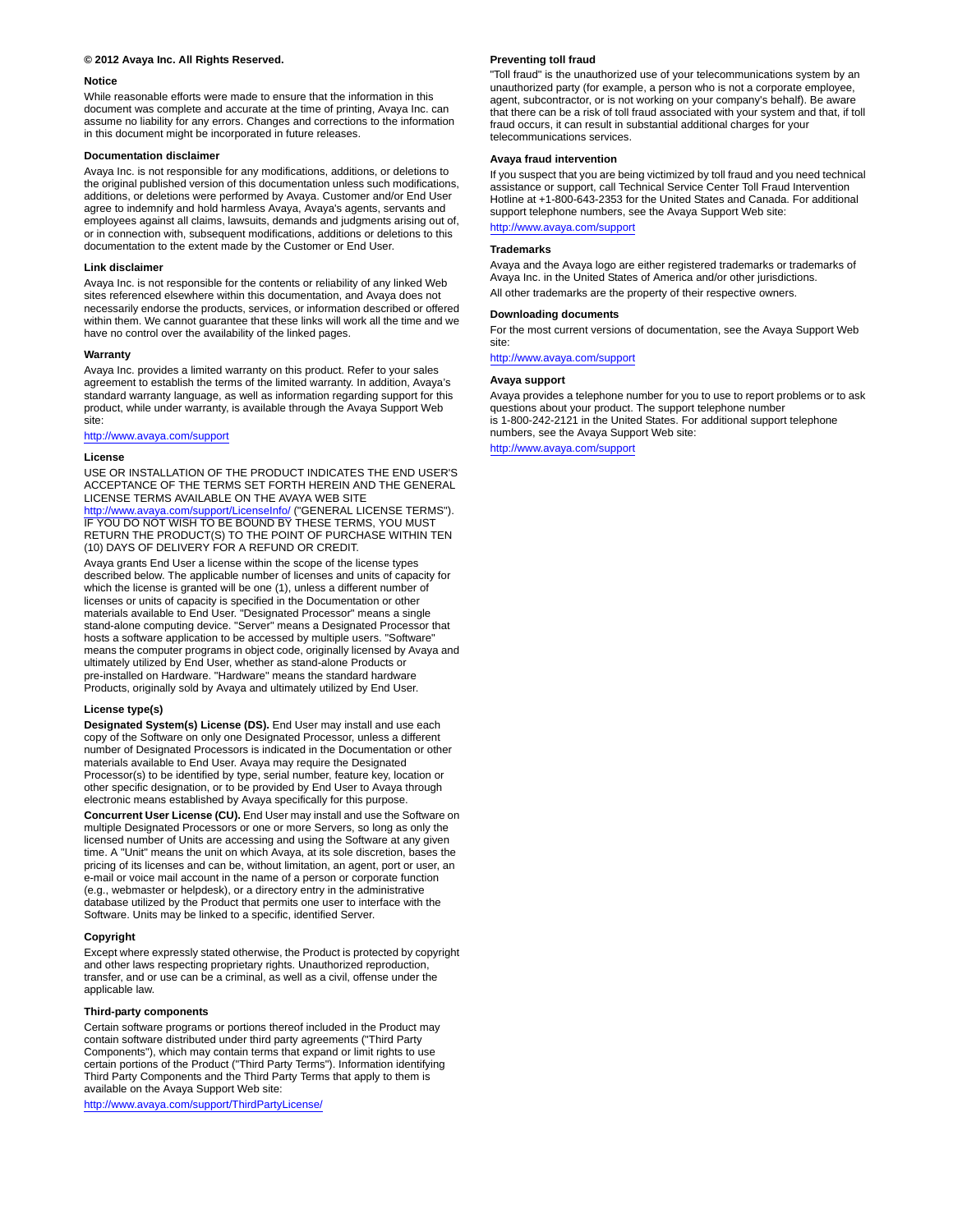| <b>Preface</b>                                                     | $\boldsymbol{9}$ |
|--------------------------------------------------------------------|------------------|
|                                                                    | 9                |
|                                                                    | 9                |
|                                                                    | 10               |
|                                                                    | 10               |
|                                                                    | 11               |
|                                                                    | 11               |
|                                                                    | 11               |
|                                                                    | 13               |
|                                                                    | 13               |
|                                                                    | 13               |
|                                                                    | 14               |
|                                                                    | 14               |
| <b>CMS Supervisor PC Client and CMS Supervisor Web Comparison </b> | 15               |
|                                                                    | 17               |
|                                                                    | 17               |
|                                                                    | 17               |
|                                                                    | 17               |
| Accepting a security certificate when using IE 7.0 and IE 8.0      | 18               |
| Accepting a security certificate when using Firefox 2.0            | 18               |
| Accepting a security certificate when using Firefox 6, 7, and 8    | 18               |
|                                                                    | 19               |
|                                                                    | 19               |
|                                                                    | 20               |
|                                                                    | 20               |
|                                                                    | 21               |
|                                                                    | 21               |
|                                                                    | 21               |
|                                                                    | 21               |
| Changing settings using the GUI                                    | 22               |
| Changing settings using the userlog.properties file                | 22<br>22         |
|                                                                    | 23               |
|                                                                    |                  |
|                                                                    | 25               |
|                                                                    | 25               |
|                                                                    | 25               |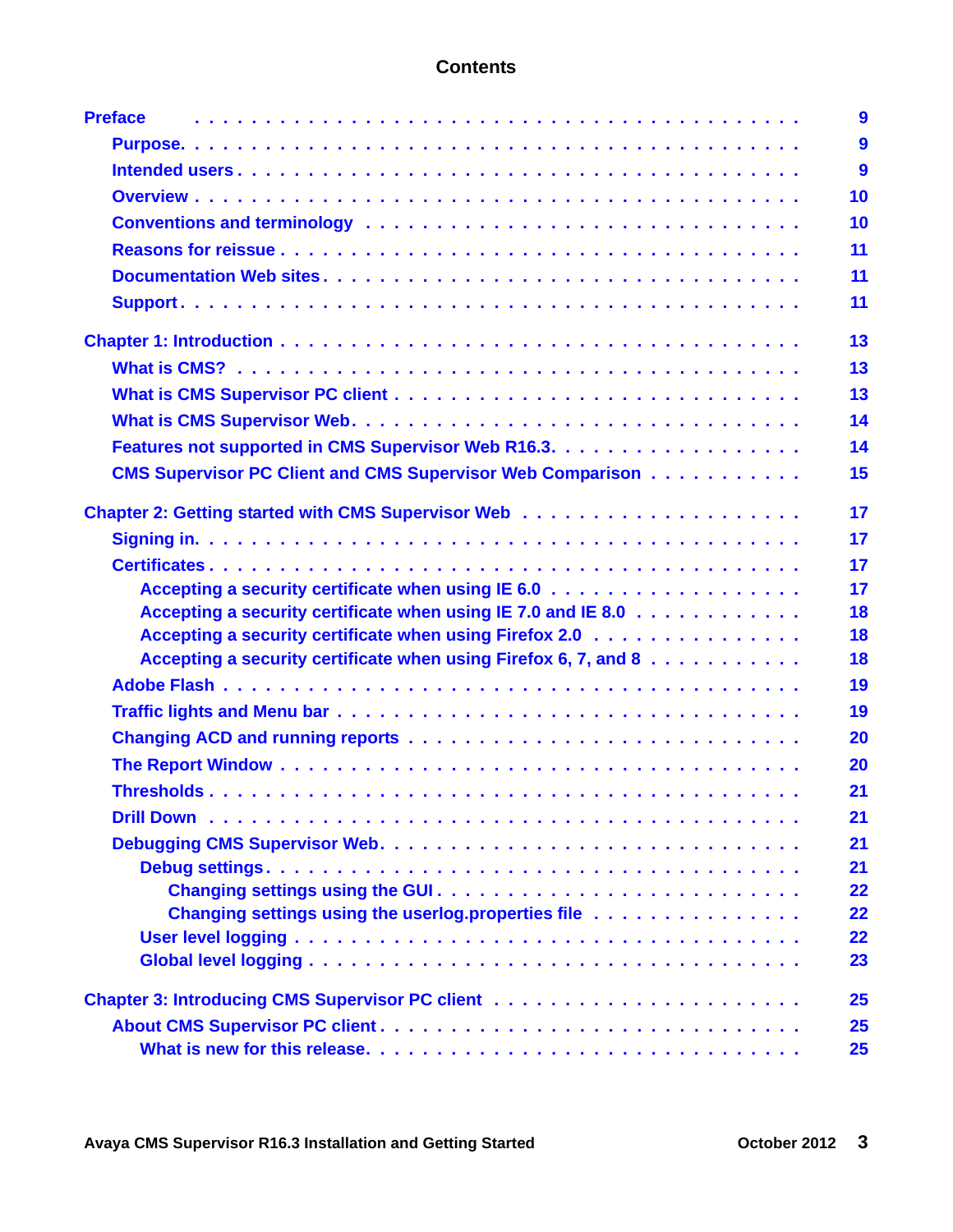| Number of CMS Supervisor PC client windows allowed                                   | 26 |
|--------------------------------------------------------------------------------------|----|
| Number of simultaneous instances allowed                                             | 26 |
| Number of PCs allowed to run CMS Supervisor PC client                                | 26 |
|                                                                                      | 26 |
|                                                                                      | 27 |
|                                                                                      | 27 |
|                                                                                      | 27 |
|                                                                                      | 28 |
|                                                                                      | 29 |
|                                                                                      | 29 |
|                                                                                      | 30 |
|                                                                                      | 30 |
| About upgrades to Windows XP, Windows Vista, or Windows 7.                           | 30 |
|                                                                                      | 30 |
|                                                                                      | 31 |
|                                                                                      | 32 |
|                                                                                      | 32 |
|                                                                                      | 32 |
|                                                                                      | 33 |
|                                                                                      | 33 |
|                                                                                      | 33 |
| Upgrading a previously-installed R16 version using a local installation              | 34 |
|                                                                                      | 34 |
| Upgrading R14 through R15 using a local installation                                 | 34 |
|                                                                                      | 35 |
|                                                                                      | 35 |
|                                                                                      | 35 |
| Installing CMS Supervisor PC client on a local PC from a disc                        | 36 |
| Installing CMS Supervisor PC client on a local PC from the network                   | 36 |
|                                                                                      | 37 |
|                                                                                      | 37 |
|                                                                                      | 37 |
| What to do if the installation does not start automatically                          | 38 |
| CMS Supervisor PC client silent installation and uninstallation                      | 38 |
| Adding, viewing and establishing connections to CMS R12/R13 servers                  | 40 |
|                                                                                      |    |
| Chapter 5: Installing CMS Supervisor PC client with Citrix XenApp 5.0, 6.0, and 6.5. | 43 |
|                                                                                      | 43 |
|                                                                                      | 43 |
|                                                                                      |    |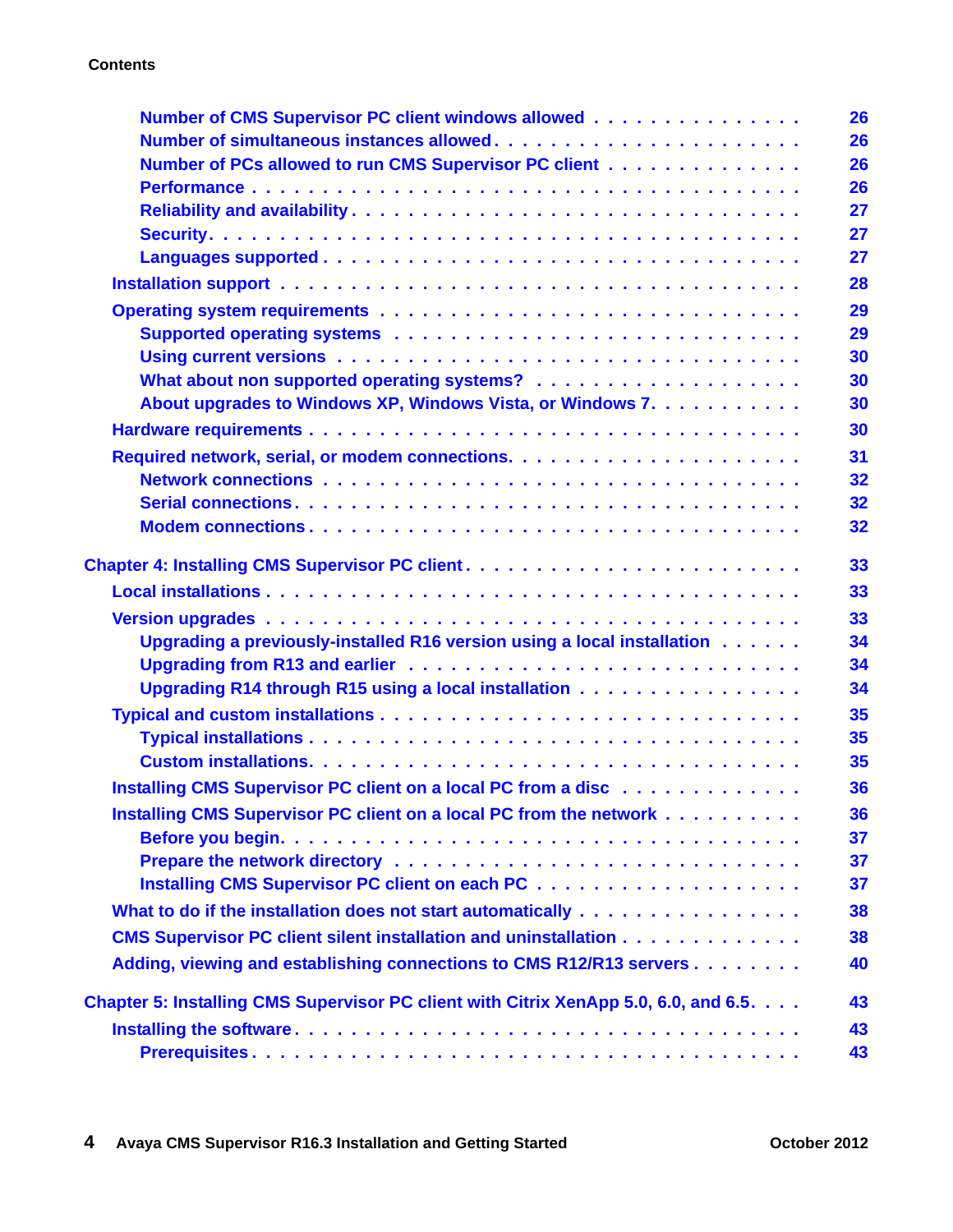|                                                                                                                | 44 |
|----------------------------------------------------------------------------------------------------------------|----|
| Configuring the Citrix software for CMS Supervisor PC client.                                                  | 44 |
|                                                                                                                | 44 |
| Configuring the Citrix software                                                                                | 45 |
|                                                                                                                | 48 |
|                                                                                                                | 48 |
|                                                                                                                | 49 |
|                                                                                                                | 49 |
|                                                                                                                | 49 |
|                                                                                                                | 50 |
| <b>Chapter 6: Uninstalling CMS Supervisor PC client </b>                                                       | 51 |
| <b>CMS Supervisor PC client uninstall using the Microsoft Windows Add/Remove Programs</b>                      |    |
|                                                                                                                | 51 |
|                                                                                                                | 52 |
| Chapter 7: Getting started with CMS Supervisor PC client.                                                      | 53 |
|                                                                                                                | 53 |
|                                                                                                                | 53 |
| Automatic and manual enterprise and a series of the series of the series and manual enterprise and a series of | 54 |
|                                                                                                                | 54 |
|                                                                                                                | 54 |
|                                                                                                                | 55 |
|                                                                                                                | 56 |
|                                                                                                                | 56 |
|                                                                                                                | 57 |
|                                                                                                                | 57 |
| Log in to the CMS server for the first time                                                                    | 58 |
| Log in to the CMS server after the first time                                                                  | 59 |
|                                                                                                                | 59 |
|                                                                                                                | 60 |
|                                                                                                                | 60 |
|                                                                                                                | 61 |
|                                                                                                                | 61 |
|                                                                                                                | 62 |
|                                                                                                                | 62 |
|                                                                                                                | 63 |
|                                                                                                                | 65 |
|                                                                                                                | 65 |
|                                                                                                                |    |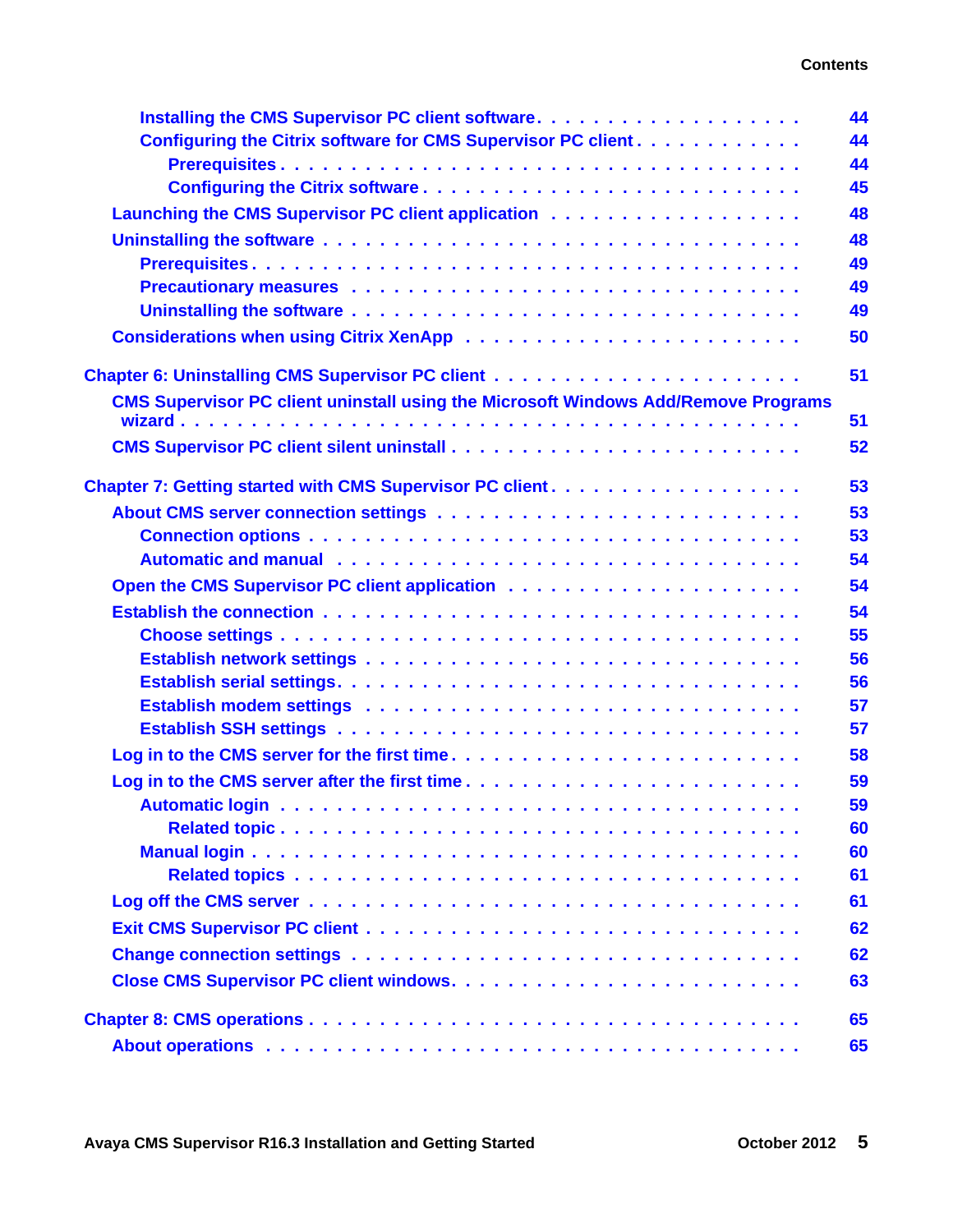|                                        | 65 |
|----------------------------------------|----|
|                                        | 65 |
|                                        | 65 |
|                                        | 66 |
|                                        | 66 |
|                                        | 66 |
|                                        |    |
|                                        | 69 |
|                                        | 69 |
|                                        | 70 |
|                                        | 70 |
|                                        | 71 |
|                                        | 71 |
|                                        | 71 |
|                                        | 71 |
| <b>Terminal Emulator Function Keys</b> | 72 |
|                                        | 72 |
|                                        | 72 |
|                                        | 72 |
|                                        | 73 |
|                                        | 73 |
|                                        | 73 |
|                                        | 74 |
|                                        | 74 |
|                                        | 74 |
|                                        | 75 |
|                                        | 76 |
|                                        | 77 |
|                                        | 77 |
|                                        | 78 |
|                                        | 78 |
|                                        | 78 |
|                                        | 79 |
|                                        | 79 |
|                                        | 80 |
|                                        | 80 |
|                                        | 81 |
|                                        | 81 |
|                                        | 81 |
|                                        | 82 |
|                                        |    |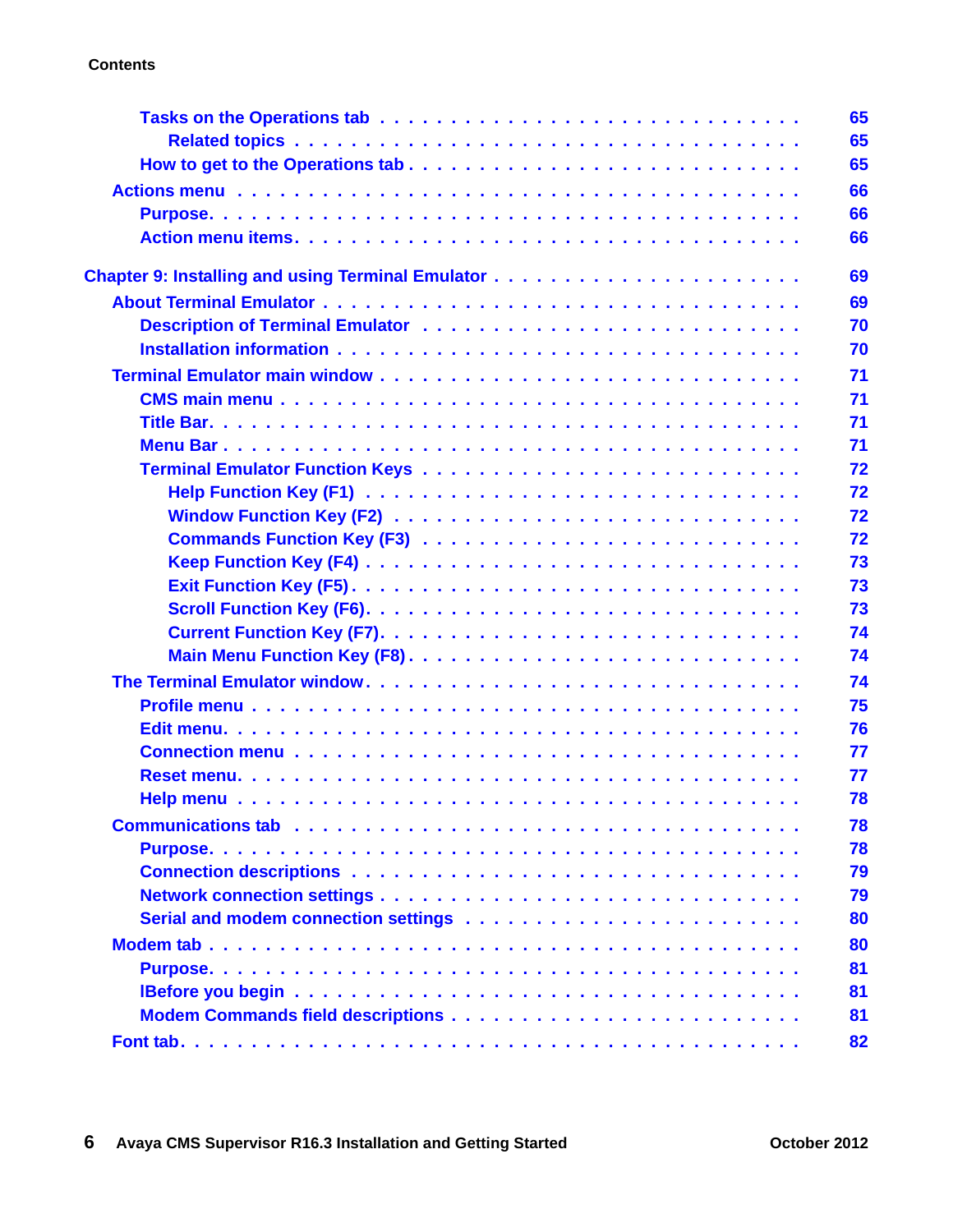|                                                                                                                | 82       |
|----------------------------------------------------------------------------------------------------------------|----------|
|                                                                                                                | 82       |
|                                                                                                                | 82       |
|                                                                                                                | 83       |
| Open Terminal Emulator (Alberta Alberta Alberta Alberta Alberta Alberta Alberta Alberta Alberta Alberta Albert | 83       |
|                                                                                                                | 83       |
|                                                                                                                | 84       |
|                                                                                                                | 84       |
|                                                                                                                | 84       |
|                                                                                                                | 85       |
|                                                                                                                | 85       |
|                                                                                                                | 86       |
|                                                                                                                | 87       |
|                                                                                                                | 88       |
|                                                                                                                | 89       |
|                                                                                                                | 89       |
|                                                                                                                | 89       |
| Terminal Emulator help on Windows VISTA, Winodws 7                                                             | 90       |
|                                                                                                                |          |
|                                                                                                                | 91       |
|                                                                                                                | 91       |
|                                                                                                                | 91       |
|                                                                                                                | 91       |
|                                                                                                                | 92       |
|                                                                                                                | 92<br>92 |
|                                                                                                                |          |
|                                                                                                                | 93       |
|                                                                                                                | 93       |
|                                                                                                                | 93<br>94 |
|                                                                                                                |          |
| Browse errors when logged into multiple CMS servers                                                            | 98       |
|                                                                                                                | 98       |
|                                                                                                                | 99       |
|                                                                                                                | 100      |
|                                                                                                                | 101      |
| <b>Glossary</b>                                                                                                | 109      |
| <b>Index</b>                                                                                                   | 115      |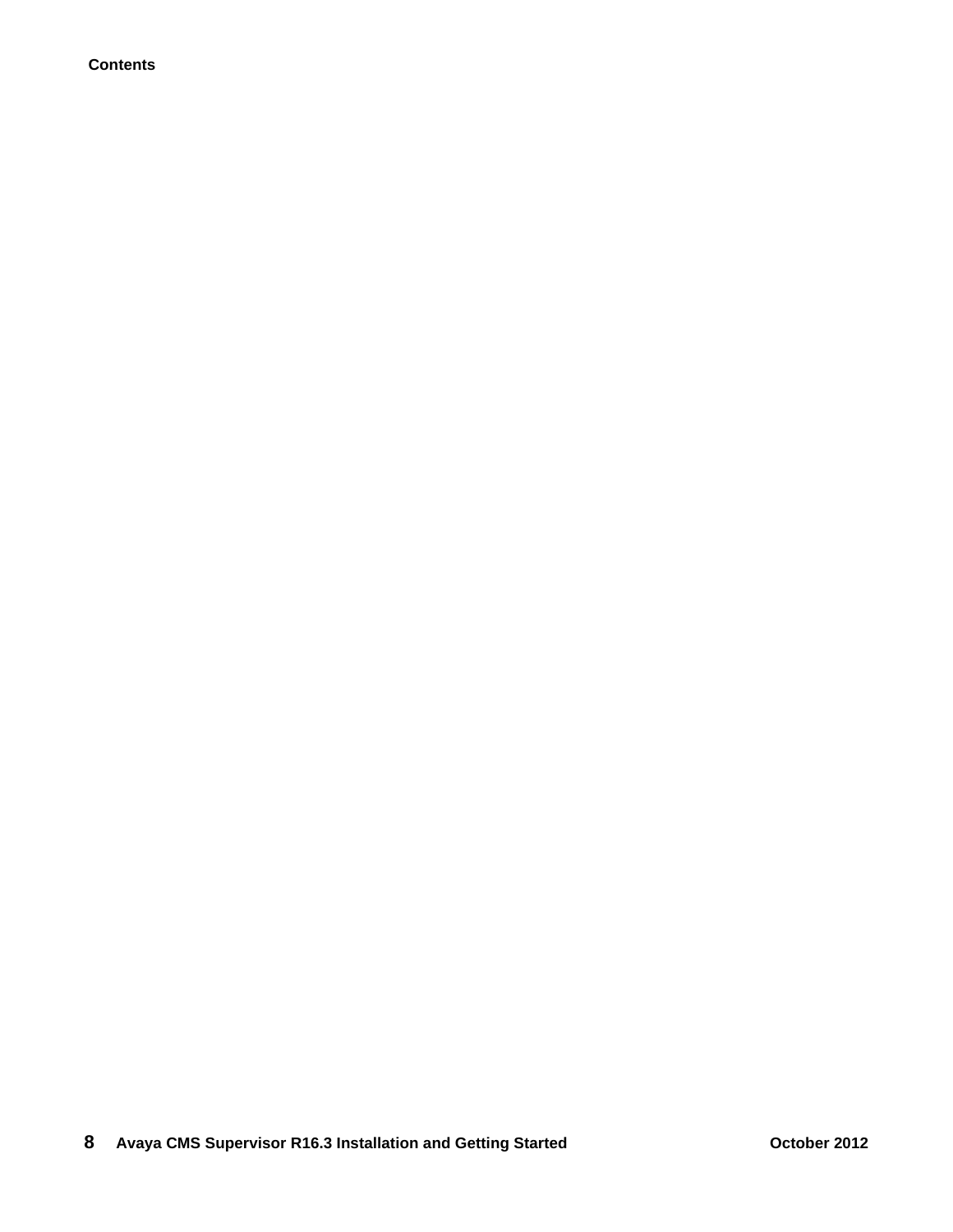# <span id="page-8-0"></span>**Preface**

Avaya Call Management System (CMS) is an application for businesses and organizations that use Avaya communication servers to process large volumes of telephone calls using the Automatic Call Distribution (ACD) feature. Avaya CMS supports solutions for routing and agent selection, multi-site contact centers, remote agents, reporting, interfaces to other systems, workforce management, desktop applications, system recovery, and quality monitoring.

Avaya CMS is part of the Operational Effectiveness solution of the Avaya Customer Interaction Suite.

This section includes the following topics:

- Purpose [on page 9](#page-8-1)
- [Intended users](#page-8-2) on page 9
- [Technical support for Terminal Emulator](#page-11-0) on page 12
- Overview [on page 10](#page-9-0)
- **[Conventions and terminology](#page-9-1) on page 10**
- [Reasons for reissue](#page-10-0) on page 11
- [Documentation Web sites](#page-10-1) on page 11
- **Support [on page 11](#page-10-2)**

### <span id="page-8-1"></span>**Purpose**

The purpose of this document is to describe how to install and configure Avaya CMS Supervisor.

### <span id="page-8-2"></span>**Intended users**

This document is written for anyone who wants to install Avaya CMS Supervisor Release 16.3 software for use with Avaya Call Management System (CMS).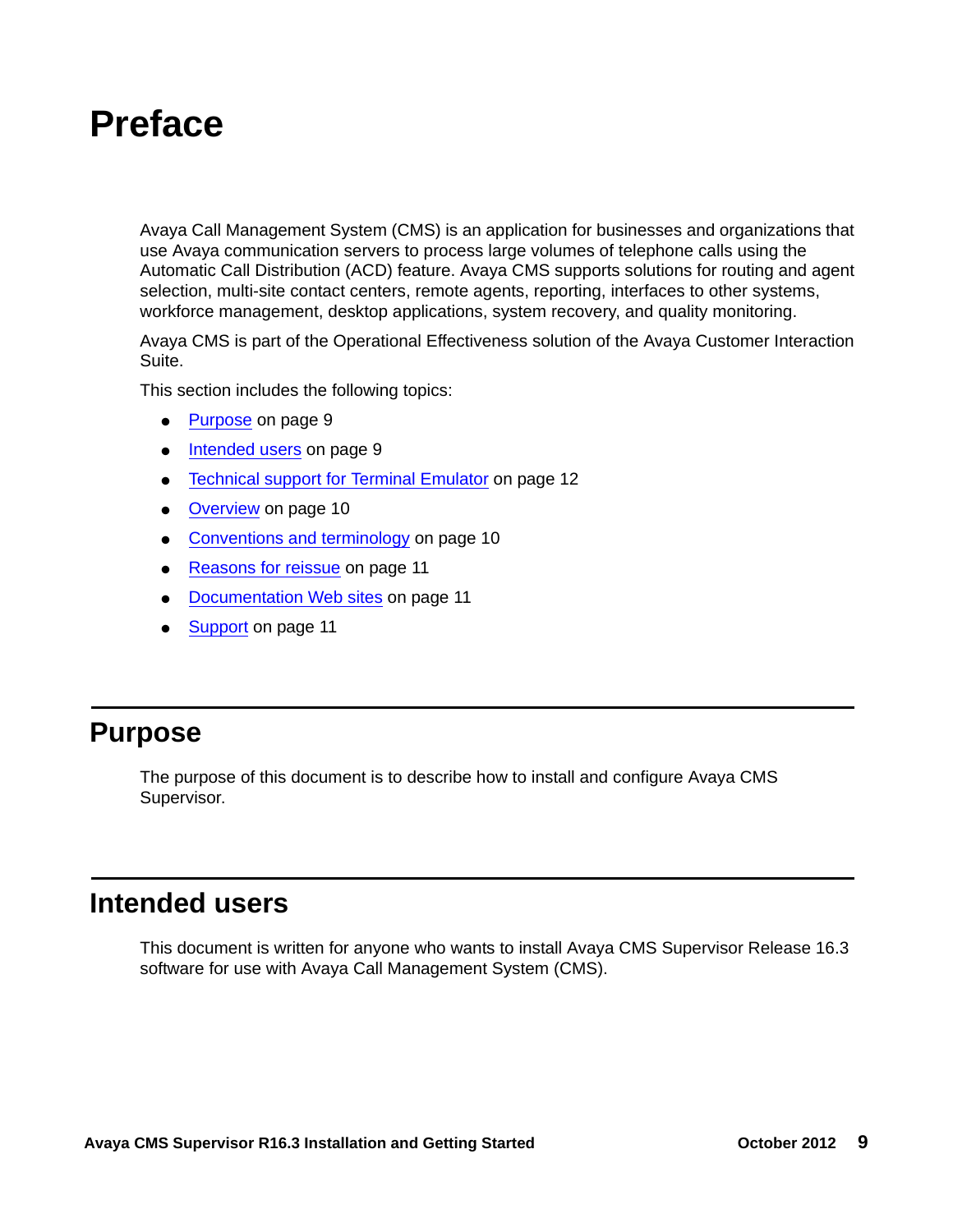### <span id="page-9-0"></span>**Overview**

This document includes the following topics:

- [Introducing CMS Supervisor PC client](#page-24-3) on page 25
- [Installing CMS Supervisor PC client](#page-32-3) on page 33
- [Uninstalling CMS Supervisor PC client](#page-50-2) on page 51
- [Getting started with CMS Supervisor PC client](#page-52-3) on page 53
- **CMS** operations on page 65
- [Installing and using Terminal Emulator](#page-68-2) on page 69
- **[Troubleshooting](#page-90-4) on page 91**

# <span id="page-9-1"></span>**Conventions and terminology**

If you see any of the following safety labels in this document, take careful note of the information presented.

### $\Delta$  CAUTION:

Caution statements call attention to situations that can result in harm to software, loss of data, or an interruption in service.

#### ! **WARNING: !**

Warning statements call attention to situations that can result in harm to hardware or equipment.

#### $\Delta$  DANGER:

Danger statements call attention to situations that can result in harm to personnel.

#### **1 SECURITY ALERT:**

Security alert statements call attention to situations that can increase the potential for unauthorized use of a telecommunications system.

Add additional terminology or conventions if required for your particular document.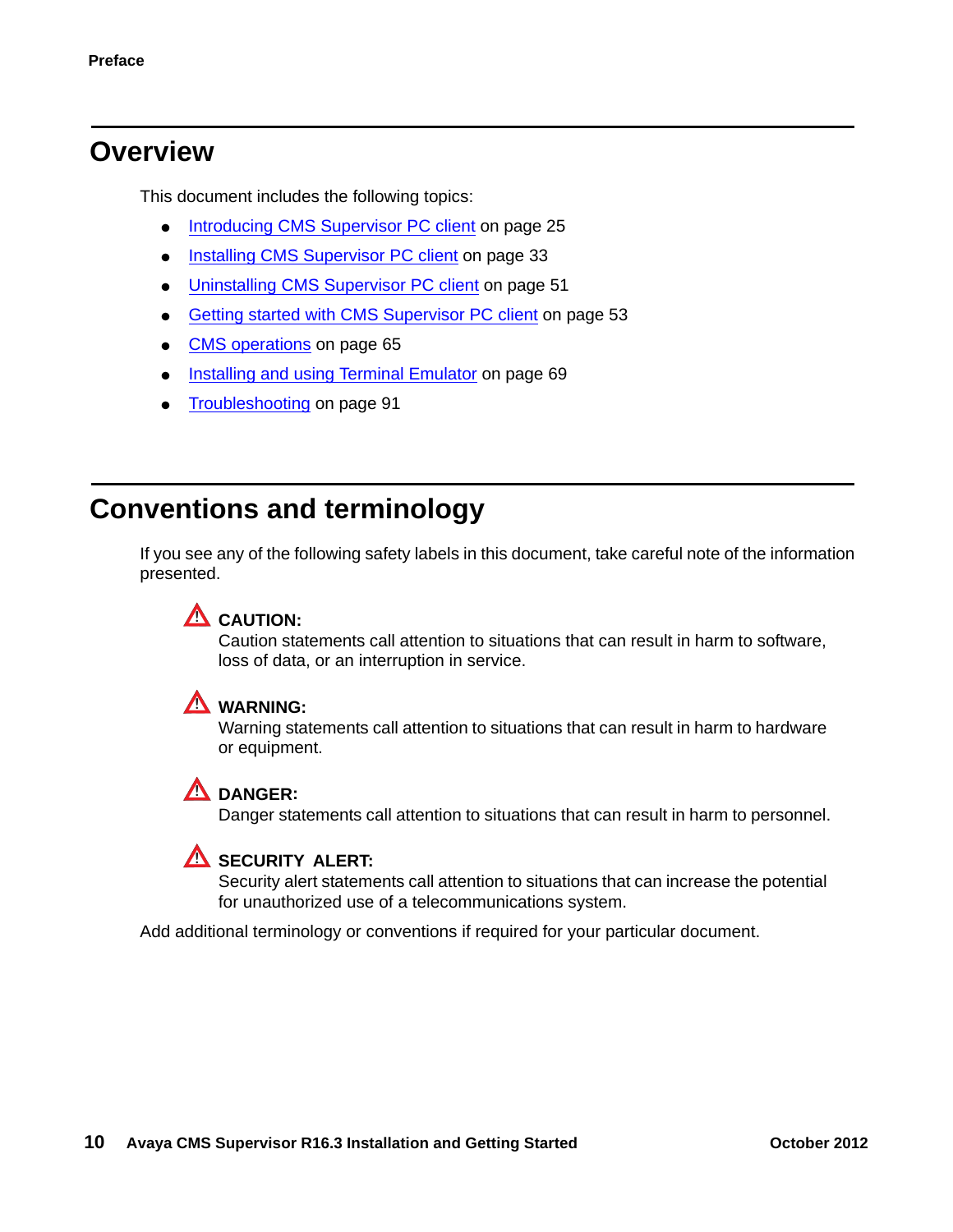## <span id="page-10-0"></span>**Reasons for reissue**

This document includes the following updates:

- Support for CMS Supervisor Web, the CMS web reporting tool
- Added prerequisites required for configuring the Citrix software for CMS Supervisor PC client.

# <span id="page-10-1"></span>**Documentation Web sites**

All CMS documentation can be found at<http://www.avaya.com/support>. New issues of CMS documentation will be placed on this Web site when available.

Use the following Web sites to view related support documentation:

● Information about Avaya products and service

<http://www.avaya.com>

● Sun hardware documentation <http://docs.sun.com>

# <span id="page-10-2"></span>**Support**

#### **Contacting Avaya technical support**

Avaya provides support telephone numbers for you to report problems or ask questions about your product.

For United States support:

1- 800- 242-2121

For international support:

See the [Support Directory](http://support.avaya.com/japple/css/japple?PAGE=avaya.css.OpenPage&temp.template.name=Directories) listings on the Avaya Web site.

#### **Escalating a technical support issue**

Avaya Global Services Escalation Management provides the means to escalate urgent service issues.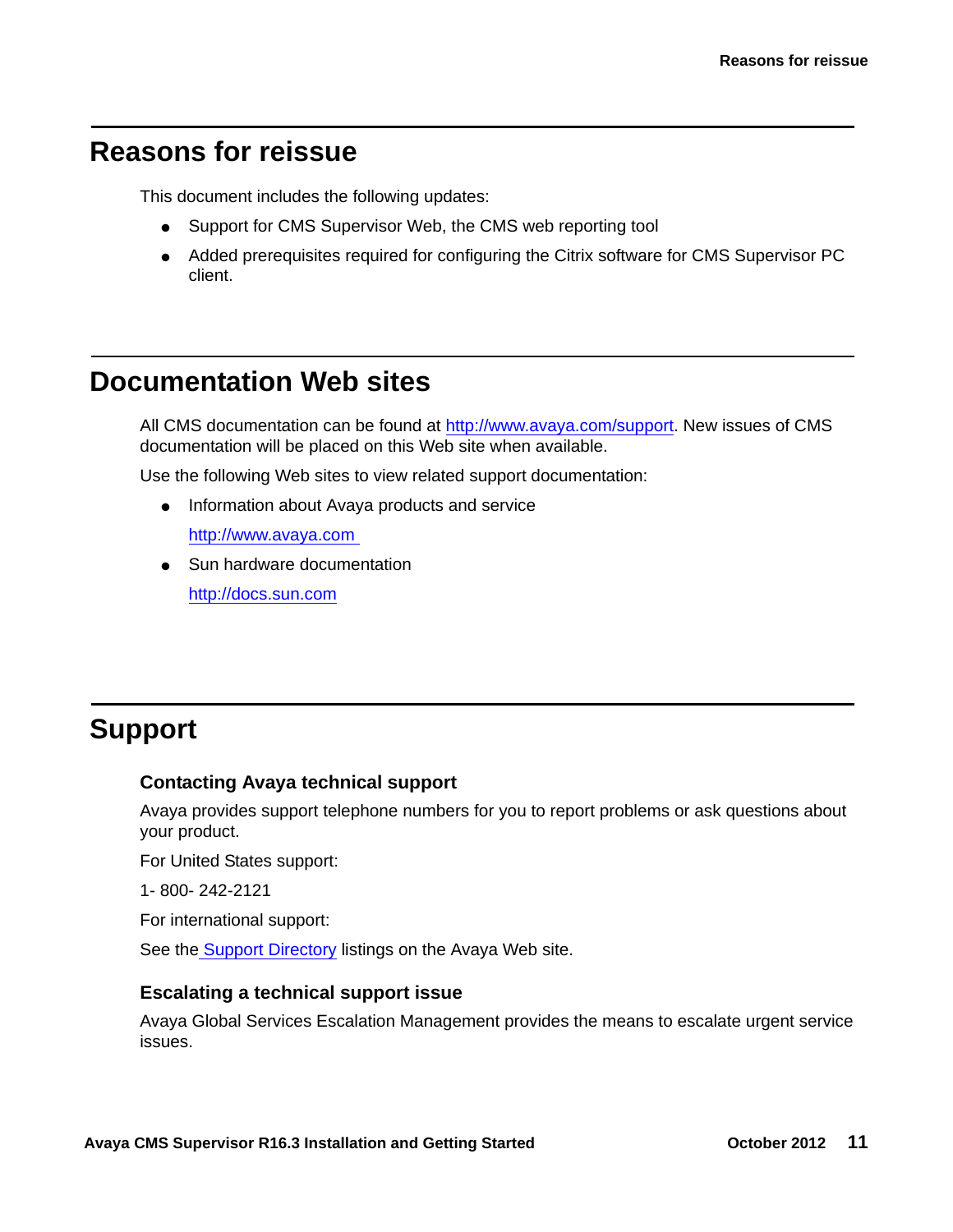#### <span id="page-11-0"></span>**Technical support for Terminal Emulator**

Consult the following if you are in need of technical support:

- The Terminal Emulator online help alphabetical Index and Find feature.
- The readme.txt file in the Terminal Emulator installation directory.
- The Avaya support website at <http://www.avaya.com/support>.

Before contacting the Avaya Customer Care Helpline at (800) 242-2121, please gather the following information:

- The version and load number of Terminal Emulator that is installed on your PC. To find version and load information for Terminal Emulator, select the **About...** item from the **Help** menu and note the load number.
- The version of Avaya CMS server you are using.
- The type of connection you have to the Avaya CMS server (network, serial, modem, or SSH).
- The manufacturer and model of your PC as well as the amount of RAM installed.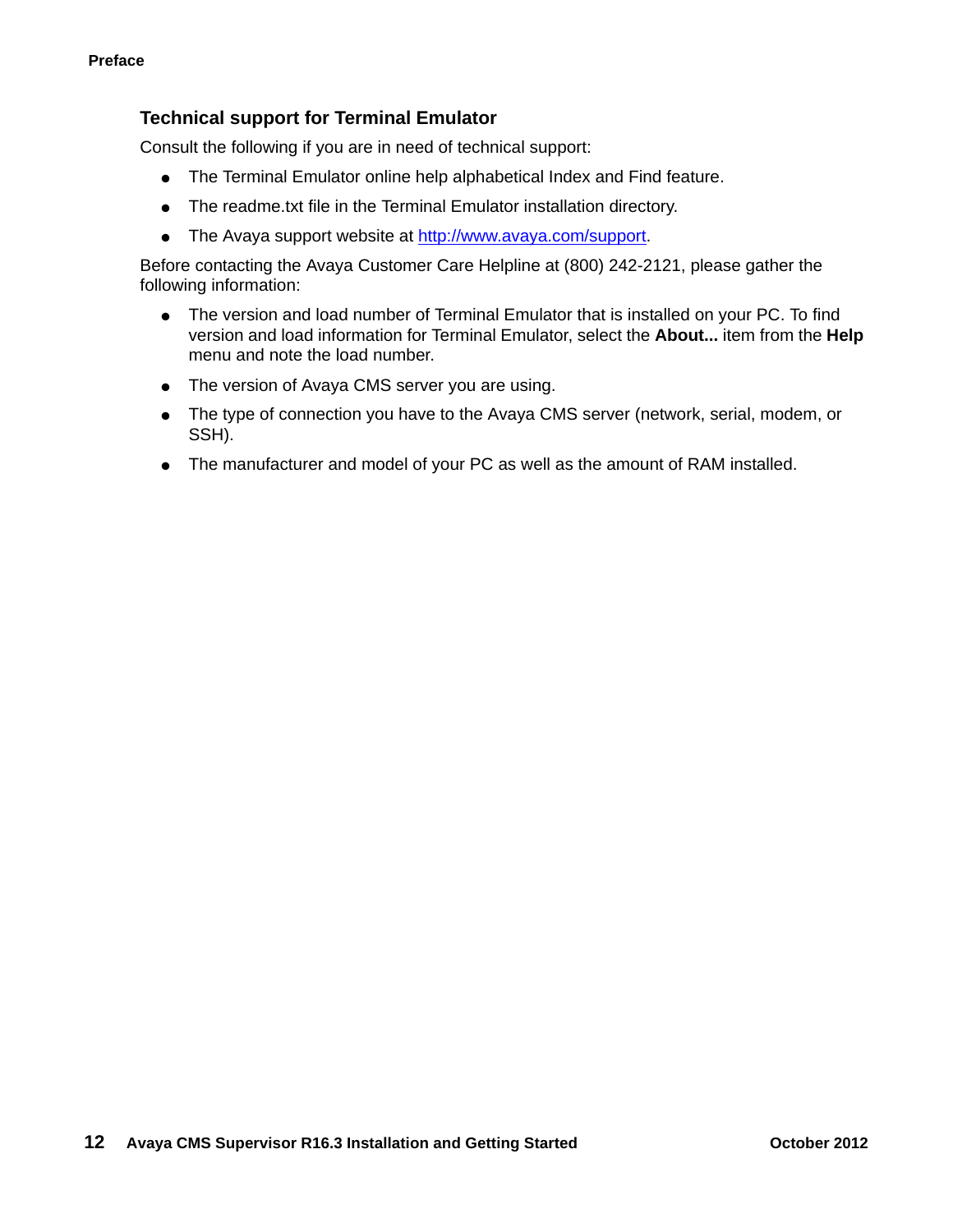# <span id="page-12-0"></span>**Chapter 1: Introduction**

This chapter introduces CMS Supervisor Web and CMS Supervisor PC client as the two different methods of viewing CMS reports. CMS Supervisor Web has been introduced in CMS R16.3 as a method to view CMS reports in your web browser. CMS Supervisor PC client is the existing method to view CMS reports and provides the reporting functionality as a thick client on your Windows desktop. Starting R16.3, CMS Supervisor will be the generic term used for CMS Supervisor PC client and CMS Supervisor Web.

### <span id="page-12-1"></span>**What is CMS?**

The Avaya Call Management System is a software product used by customers that have Avaya Inc. telecommunication communication servers and receive a large volume of telephone calls that are processed through the Automatic Call Distribution (ACD) feature of the communication server. The CMS server collects call-traffic data, formats management reports, and provides an administrative interface to the ACD features in the switch.

CMS supports the following remote methods of interfacing with the server:

- Avaya CMS Supervisor Web reporting on your browser
- Avaya CMS Supervisor PC client
- Terminal Emulator from a Windows-based PC
- A telnet session

### <span id="page-12-2"></span>**What is CMS Supervisor PC client**

The Avaya CMS Supervisor PC client software is a Windows-based interface to the Avaya Call Management System (CMS) server that allows nearly all of the operations available from the CMS server interface, including:

- Remotely administering most aspects of the CMS server, such as defining Dictionary entries, setting user permissions, and adjusting data storage intervals and capacities.
- Running reports to view the activity in your call center.

CMS Supervisor PC client runs on a PC that is running any of the following Microsoft operating systems that meet its minimum requirements: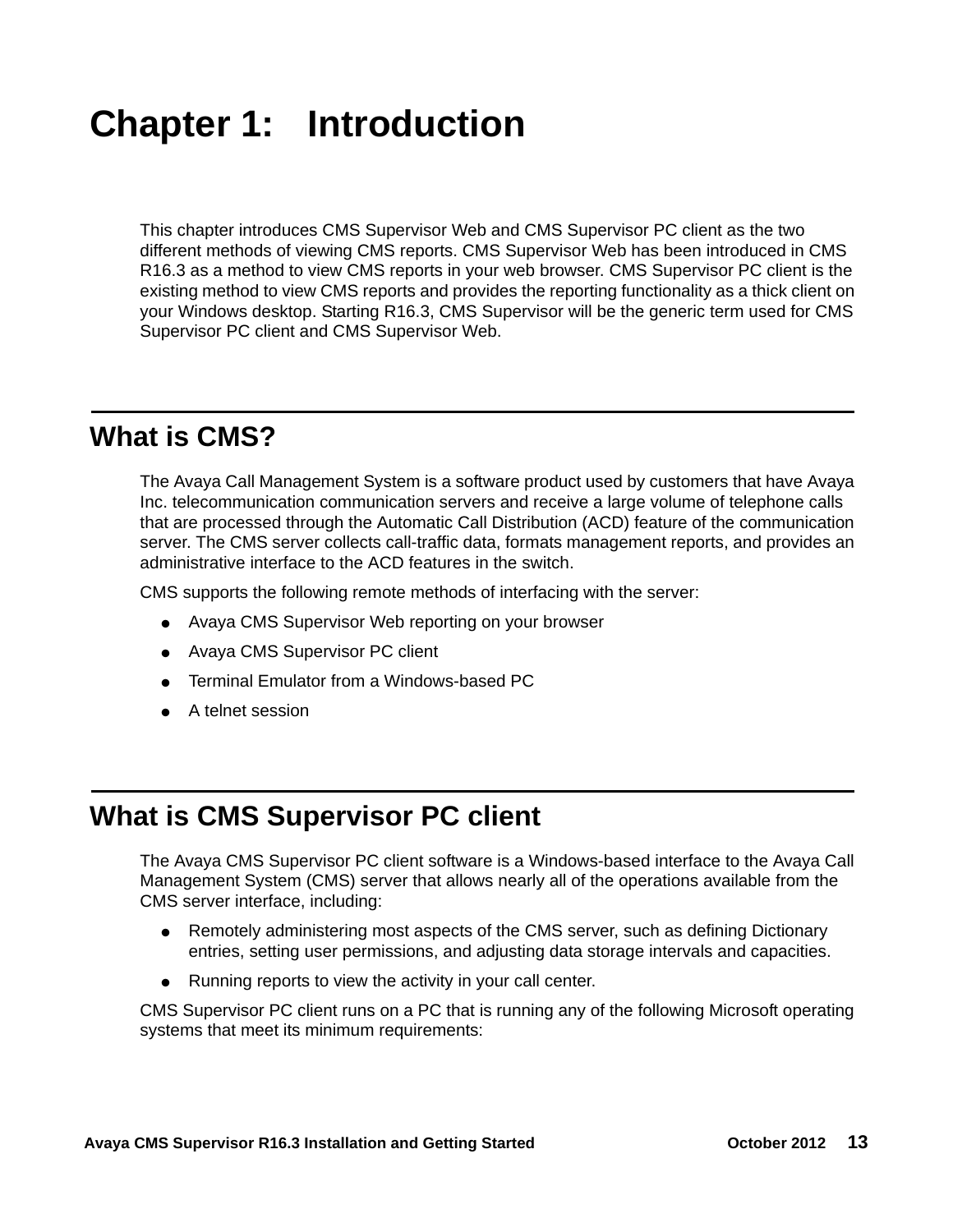- Windows XP
- **Windows Vista**
- Windows 7

For more information on CMS Supervisor PC client, refer chapter [Introducing CMS Supervisor](#page-24-3)  PC client [on page 25.](#page-24-3)

### <span id="page-13-0"></span>**What is CMS Supervisor Web**

Avaya CMS Supervisor Web, or CMS web based reporting tool, allows customers to access CMS reports from a wide range of hardware platforms with a single point of installation for the web client software which eliminates the need to install a client on multiple computers.

The CMS R16.3 release of CMS web based reporting is not intended to completely replace CMS Supervisor PC client but is viewed as an option where customers wish to reduce the overheads associated with traditional CMS Supervisor PC client deployment.

The CMS Supervisor Web client is supported on the following browsers and OS combinations:

- Internet Explorer
	- Version 7 on Windows XP
	- Version 8 and 9 on Windows Vista and Windows 7
- Firefox
	- Version 3.6.23 and 7.0.1 on Windows XP, Windows Vista, and Windows 7
- **Safari** 
	- $-$  Version 5.1.1 on Mac OS X 10.6 and 10.7

For more information on CMS Supervisor Web, refer chapter [Getting started with CMS](#page-16-4)  [Supervisor Web](#page-16-4) on page 17.

### <span id="page-13-1"></span>**Features not supported in CMS Supervisor Web R16.3**

The following features are not supported in CMS Supervisor Web R16.3 and are available only in CMS Supervisor PC client:

- CMS Administration
- Report Designer
- Integrated Reports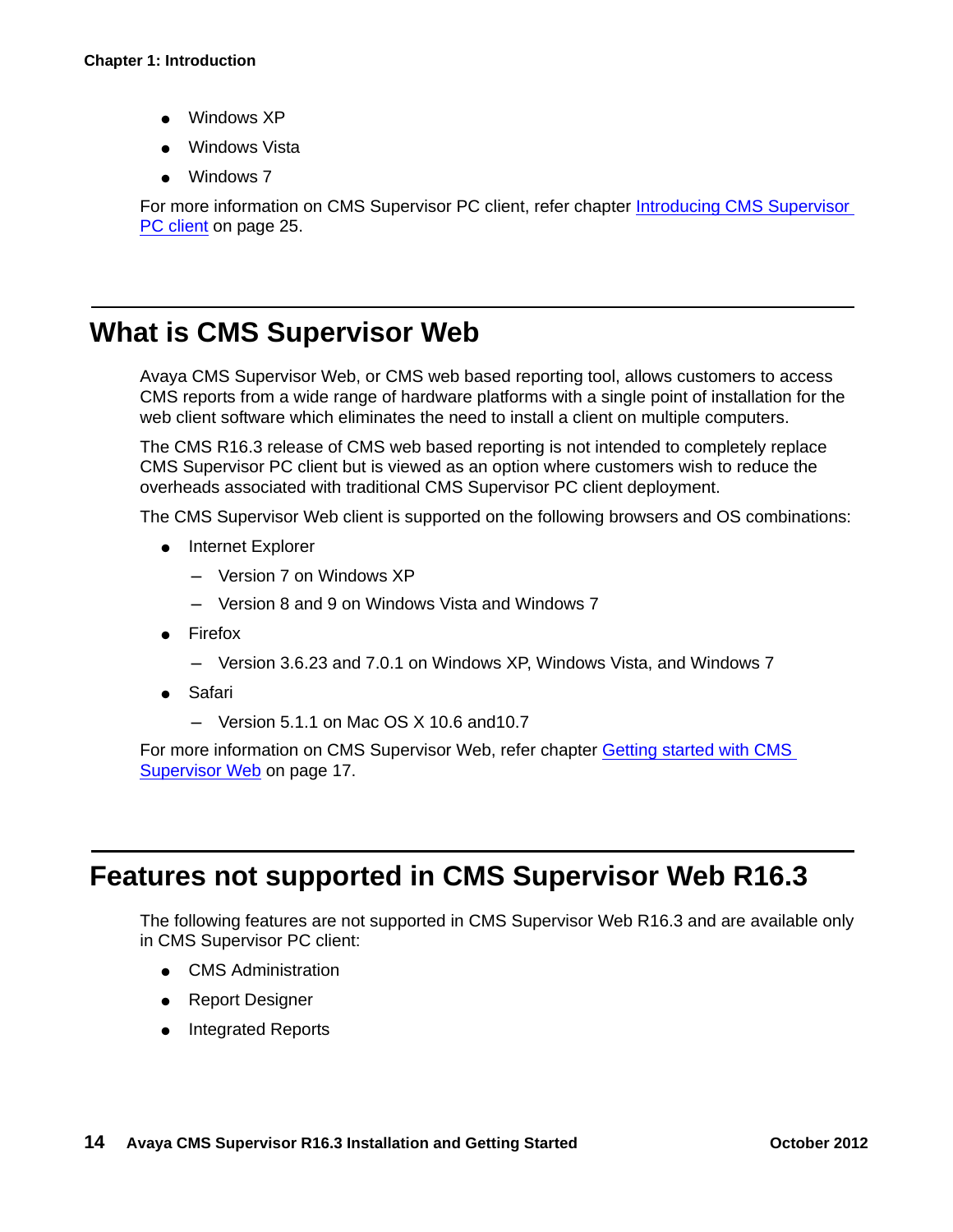● Languages other than US English

# <span id="page-14-0"></span>**CMS Supervisor PC Client and CMS Supervisor Web Comparison**

| <b>Functionality</b>                                   | <b>CMS Supervisor PC</b><br><b>Client</b> | <b>CMS Supervisor Web</b><br><b>Client</b>           |
|--------------------------------------------------------|-------------------------------------------|------------------------------------------------------|
| Platforms                                              | Windows XP,<br>Vista, 7                   | IE, Firefox, Safari<br>(uses flash)                  |
| Install                                                | Download and<br>install on desktop PC     | No desktop install<br>required<br>(CMS server based) |
| <b>Connection Security</b>                             | ssh                                       | https                                                |
| Ability to change user password                        | No                                        | Yes                                                  |
| Admin                                                  | Yes                                       | No                                                   |
| <b>Report Designer</b><br>(report creation)            | Yes                                       | <b>No</b>                                            |
| <b>View Custom Reports</b><br>(created on server)      | Yes                                       | Yes                                                  |
| <b>View Designer Reports</b><br>(created on PC Client) | Yes                                       | Yes                                                  |
| <b>Real Time Report Execution</b>                      | Yes                                       | Yes                                                  |
| <b>Historical Report Execution</b>                     | Yes                                       | Yes                                                  |
| Integrated Report Execution                            | Yes                                       | <b>No</b>                                            |

Other CMS Supervisor Web improvements are:

- Threshold high and low ranges can be different of colors.
- You can change the report input values without re-launching the report by using the **Set Input** button.
- Users can change their password from the Web interface by clicking the **User** tab.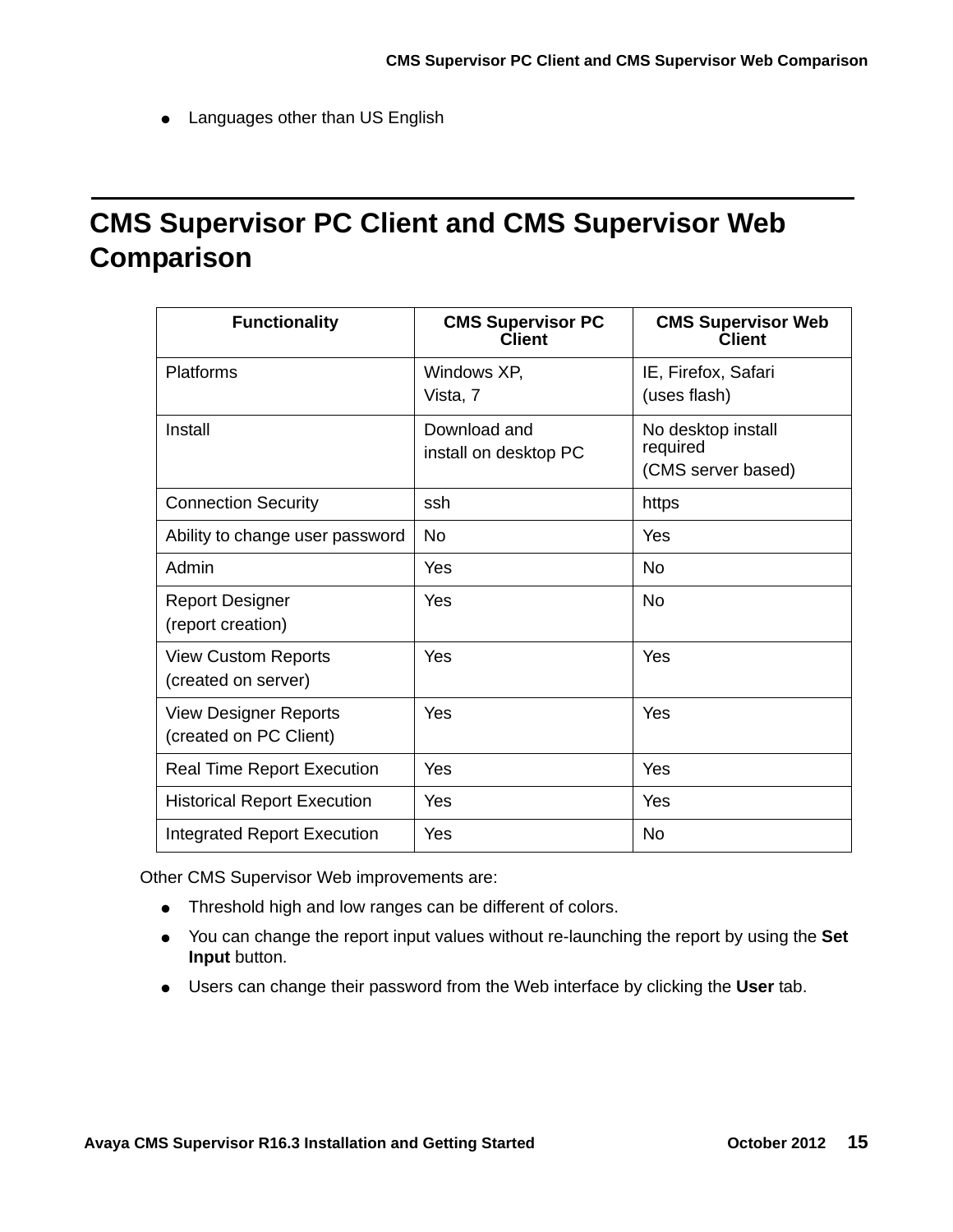#### **Note:**

CMS Supervisor Web uses Flash technology. Therefore, it only runs on devices that support Flash. Apple iPad, iPhone, and iPod do not support Flash and cannot be used for CMS Supervisor Web.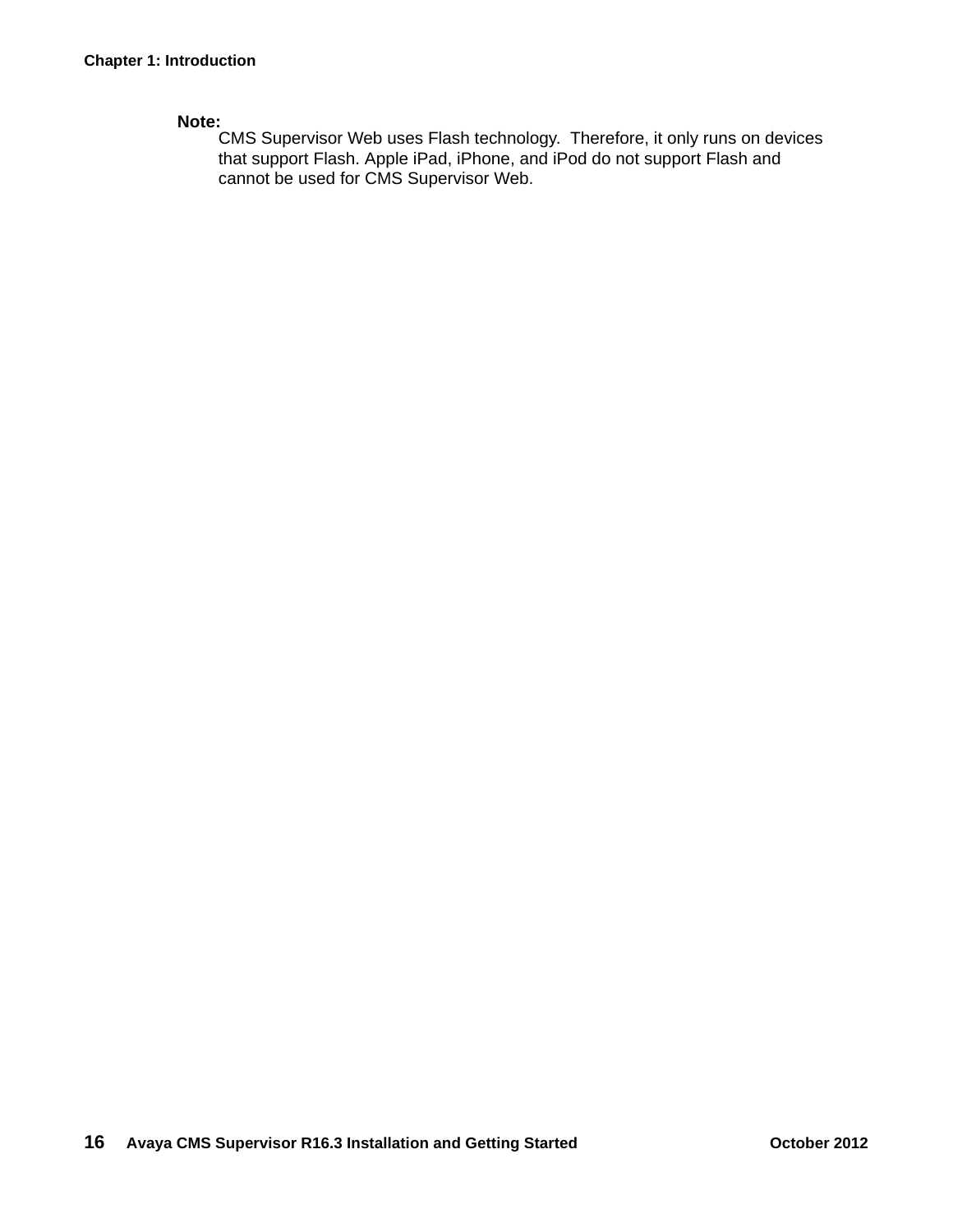# <span id="page-16-4"></span><span id="page-16-0"></span>**Chapter 2: Getting started with CMS Supervisor Web**

This chapter provides information about accessing CMS reports using CMS Supervisor Web. CMS Supervisor Web has been introduced in CMS R16.3 as a new method of accessing CMS reports using your web browser.

# <span id="page-16-1"></span>**Signing in**

You need the CMS Server address and domain to sign in to CMS Supervisor Web. For example, if your server is cms163.avaya.com, go to the following URL using any web browser.

<https://cms163.avaya.com:8443/CMSWeb/>

#### **Note:**

The 's' in https is important as all data in CMS Supervisor Web is secured using https.

In the User ID and Password fields, enter the same information you currently use for CMS Supervisor or Terminal Emulator.

## <span id="page-16-2"></span>**Certificates**

When you first open the login web page, you can see a certificate warning message. Each web browser displays this information differently but the warning is similar in all cases. To get rid of the warning message, the certificate should be "accepted". The steps you take to accept and install the certificate are different depending on your browser version.

#### <span id="page-16-3"></span>**Accepting a security certificate when using IE 6.0**

- 1. When the Security Alert dialog is displayed, select **View Certificate**.
- 2. In the Certificate dialog box, select **Install Certificate**.
- 3. In the Certificate Import Wizard dialog box, select **Next** twice and then select **Finish**.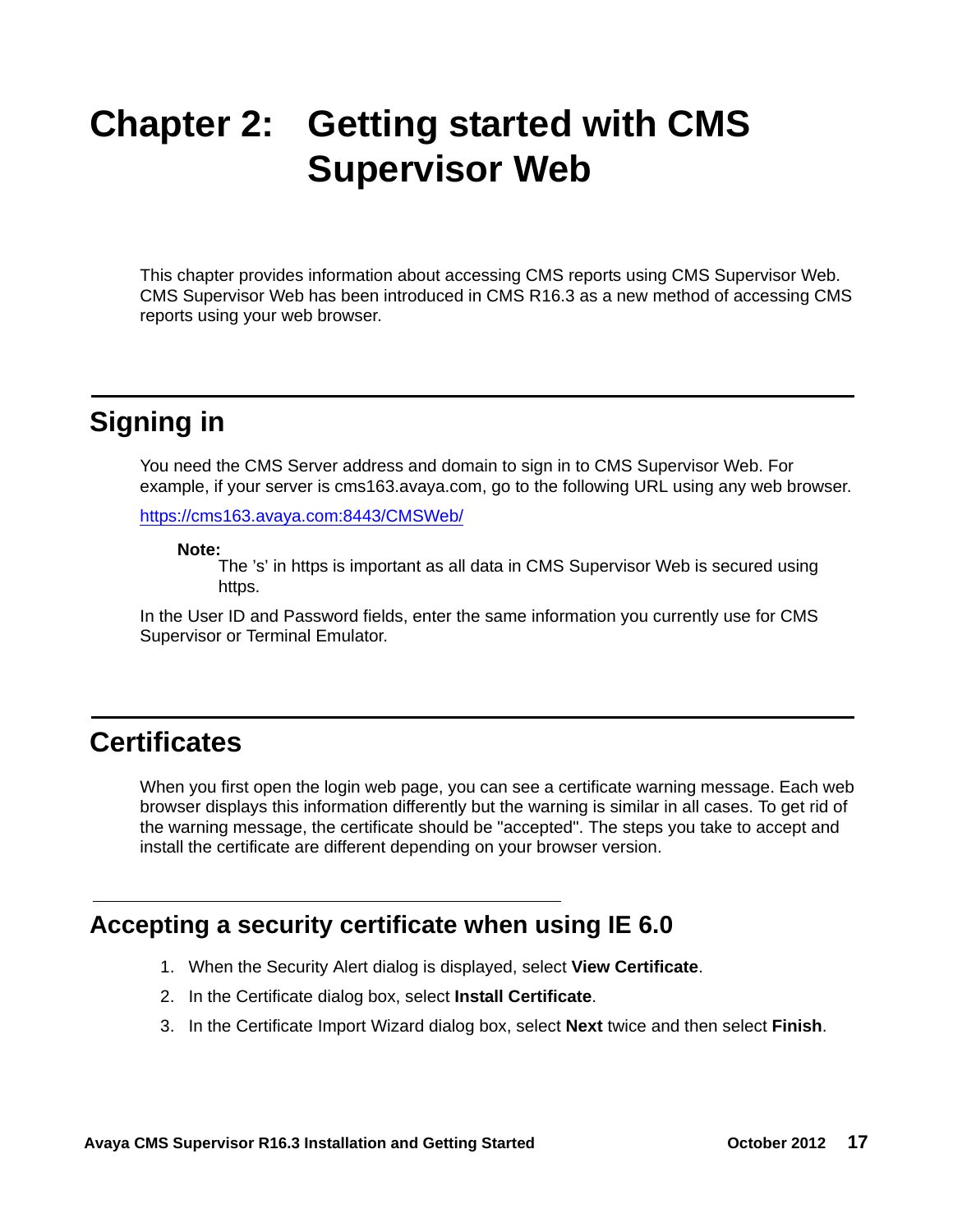- 4. When the Security Warning dialog is displayed, select **Yes**.
- 5. When the confirmation dialog box displays, select **OK**.
- 6. In the Certificate dialog box, select **OK**.

The Logon dialog is displayed.

#### <span id="page-17-0"></span>**Accepting a security certificate when using IE 7.0 and IE 8.0**

1. When the Certificate Error dialog is displayed, select **Continue to this website (not recommended)**.

The Address Bar turns pink.

- 2. Select the **Certificate Error** button next to the error message.
- 3. When the Security Alert dialog box displays, select **View Certificate**.
- 4. On the Certificate dialog box, select **Install Certificate**.
- 5. On the Certificate Import Wizard dialog box, select **Next** twice and then select **Finish**.
- 6. On the Security Warning dialog box, select **Yes**.
- 7. When the confirmation dialog box displays, select **OK**.
- 8. When the Certificate dialog is displayed, select **OK**. The Logon dialog is displayed.

#### <span id="page-17-1"></span>**Accepting a security certificate when using Firefox 2.0**

- 1. When the Website Certified by an Unknown Authority dialog is displayed, select **Accept this certificate permanently**.
- 2. Select **OK**.

The Logon dialog is displayed.

#### <span id="page-17-2"></span>**Accepting a security certificate when using Firefox 6, 7, and 8**

- 1. When the system displays This Connection is Untrusted dialog, select **I understand the Risks**.
- 2. Click **Add Exception**.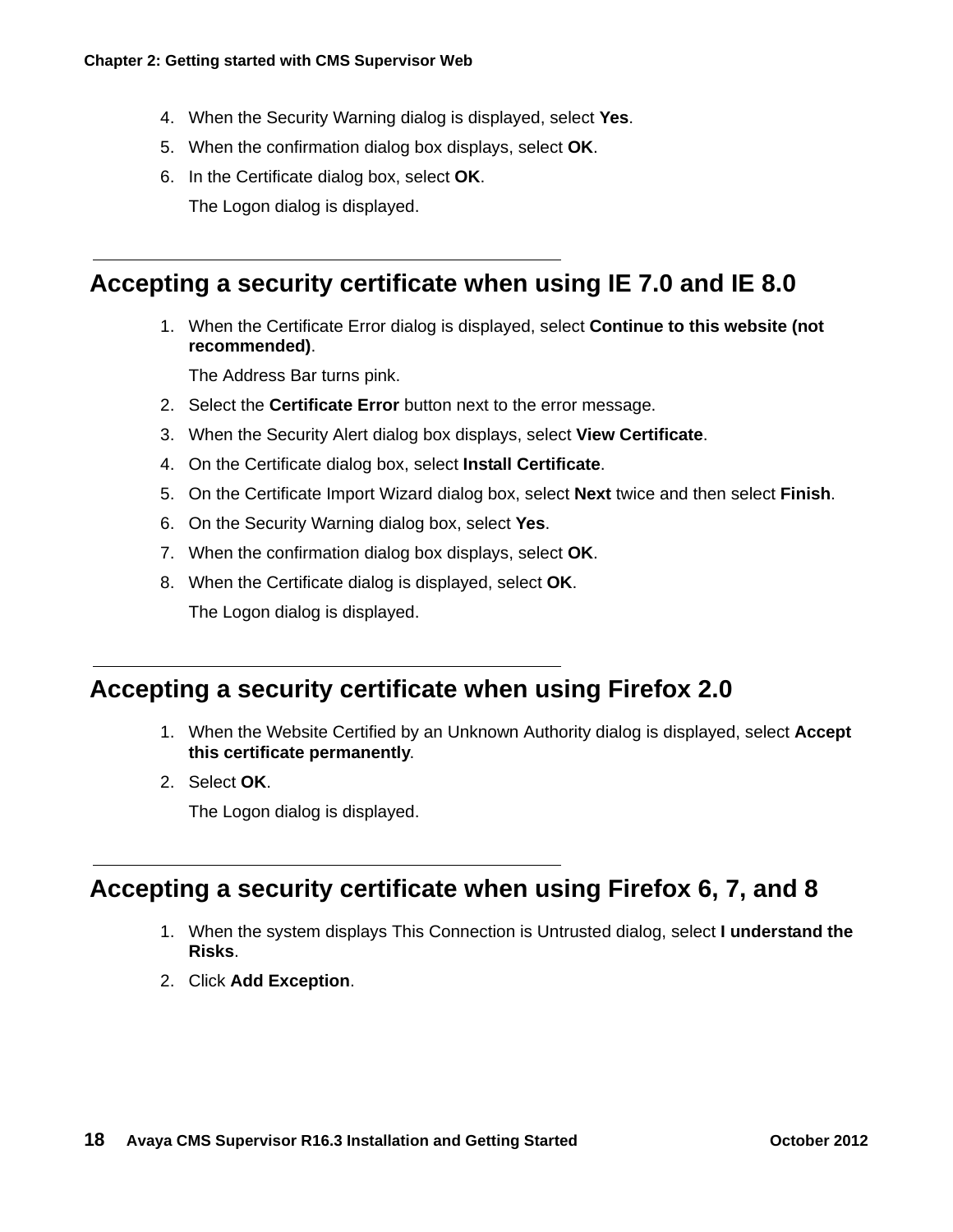3. When the system displays Add Security Exception dialog, click **Confirm Security Exception.**

The Logon dialog is displayed.

### <span id="page-18-0"></span>**Adobe Flash**

CMS Supervisor Web uses Adobe Flash Player to run the application in your browser. If you do not have Adobe Flash installed, or you have an older version installed, you are prompted to upgrade when you open the login page. CMS Supervisor Web will not work on systems that cannot run the latest version of Adobe Flash Player.

To check which version of Adobe Flash Player your browser is running, go to

<http://www.adobe.com/software/flash/about/>

If your browser does not automatically offer to install a newer version of Adobe Flash Player (for example, if you do not have Adobe Flash Player installed or are using a version prior to 10.3), you can download the latest version here:

[http://get.adobe.com/flashplayer/](
http://get.adobe.com/flashplayer/)

**Note:**

Not all operating systems and/or devices support suitable versions of Adobe Flash Player.

# <span id="page-18-1"></span>**Traffic lights and Menu bar**

Once you sign in, traffic lights at the top of the web page show the current ACD Status. The ACD status has to be interpreted as follows:

- Red, which is at the upper position, indicates no traffic.
- Green, which is at the lower position, indicates traffic.
- Yellow, which is at the middle position, indicates an indeterminate state which includes the state during pump up.

Use the menu bar on the top left side of the web page providing options **User** and **Help** to set your password, set preferences, see the About information, open Help contents and sign out.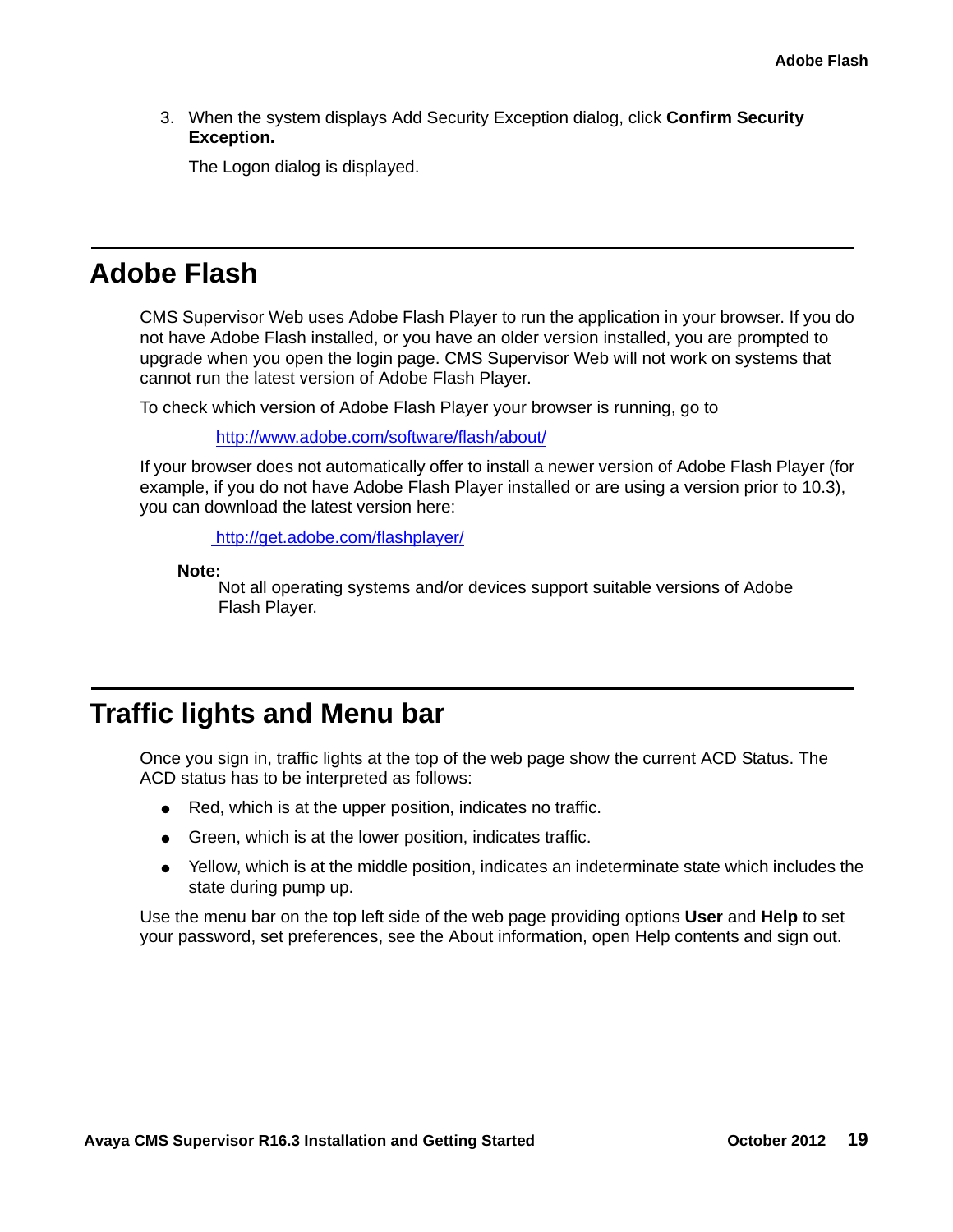# <span id="page-19-0"></span>**Changing ACD and running reports**

The left side of the web page contains the navigation pane that lets you change the currently selected ACD, or display historical or real-time reports. Click **Change selected ACD** to open a pop-up selection window of the available ACDs, pseudo ACDs and ACD groups. Click the option you wish to use as the current ACD.

Click **Historical** or **Realtime** to populate the right side of the web page with the available report categories.

**Note:**

Integrated reports are not available in this version of CMS Supervisor Web.

To filter the list of reports for the selected report category, enter part of the report name in the **Report Filter** field. The **Report Filter** field is a text box located to the right of the magnifying glass. For example, type Daily to display only reports whose name includes the text "Daily".

To return the list to its unfiltered state, clear the **Report Filter** field.

To view details about a report, click a report name, then click **Details**.

To run a report, click **Run**. The report will open in a new browser window or browser tab depending on your browser settings.

### <span id="page-19-1"></span>**The Report Window**

When you click **Run** to run a report, a report window opens for you to provide input values for the report.

For some reports, a field has a Browse button which you can use to select values instead of typing the full information. This method requires entries in the Dictionary. Other Browse buttons simplify selecting dates and times. When entering dates, a single mouse click selects an individual date. To enter multiple dates, hold down the Control key as you click multiple dates. To enter a date range, hold down the Shift key when you click the end of the range.

Once CMS Supervisor Web displays the report in the Report Window, it displays buttons **Set Input**, **Print** and **Export to CSV** at the top of the Report Window. Click **Set Input** to reopen the report input pop-up where you can modify input values without restarting the report. Click **Print** to print the report. Do not use the print button in the browser as it will not format the output correctly. Click **Export To CSV** to export the report data to a file in csv format. You can then import the report into other applications.

In reports, where CMS Supervisor Web displays tables, you can resize columns by dragging the vertical bar between them.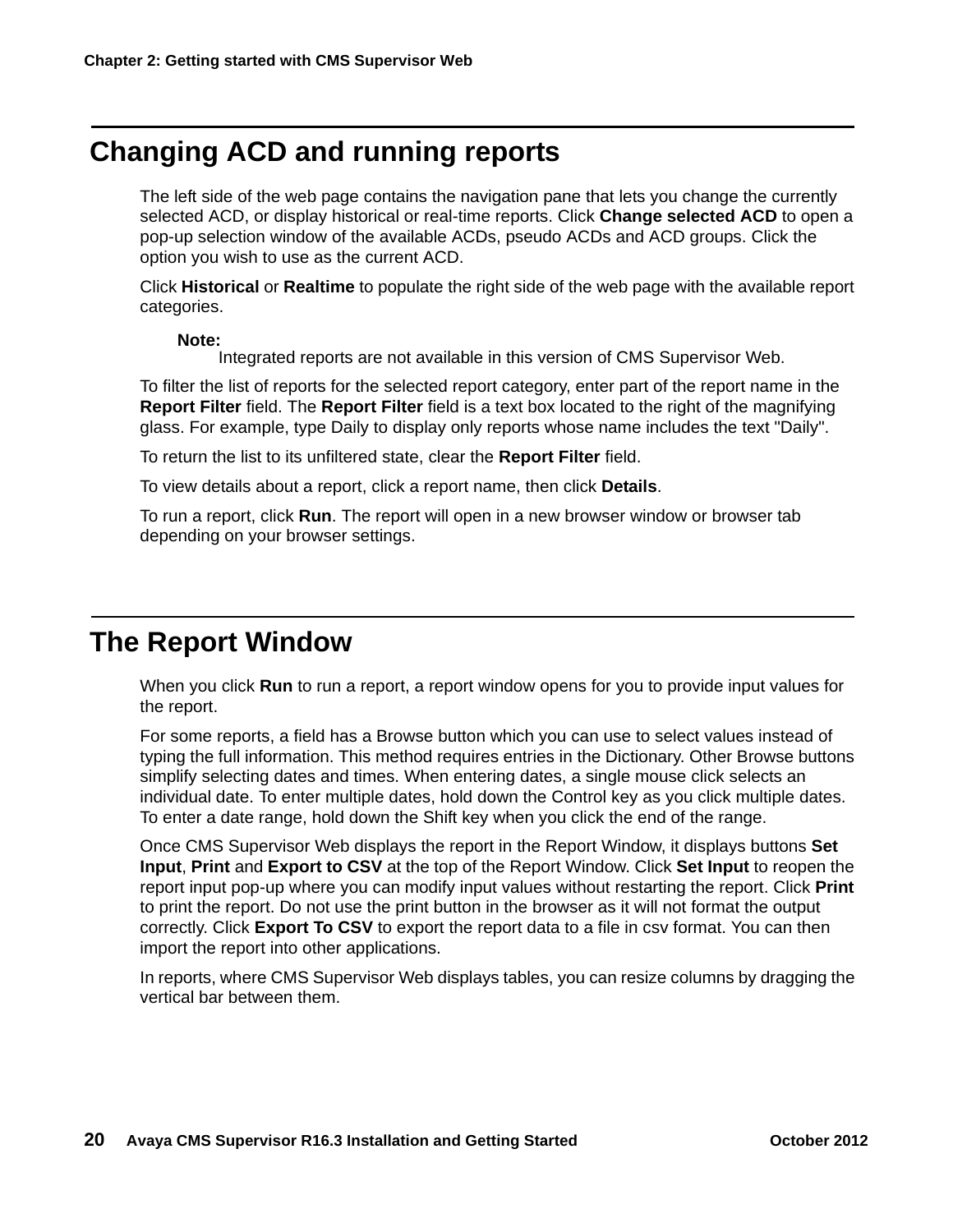### <span id="page-20-0"></span>**Thresholds**

Press the select button on the mouse, which is usually the left mouse button, when the mouse pointer is over an entry in a table where you want to set thresholds. A pop-up appears if drill down reports or thresholds are available for that data. Click **Threshold** in the pop-up menu. This displays the **Threshold Settings** dialog and allows you to configure the different threshold settings.

# <span id="page-20-1"></span>**Drill Down**

Press the select button on the mouse, which is usually the left mouse button, when the mouse pointer is over an entry in a table where you want to drill down. A pop-up appears if drill down reports or thresholds are available for that data. Selecting a drill down report will cause the drill down report to open in a new window or tab.

# <span id="page-20-2"></span>**Debugging CMS Supervisor Web**

This section contains the following topics:

- [Debug settings](#page-20-3) on page 21
- [User level logging](#page-21-2) on page 22
- [Global level logging](#page-22-0) on page 23

#### <span id="page-20-3"></span>**Debug settings**

The system stores debug settings for individual users in a common file on the CMS Server. The file is called userlog.properties and is present in location  $\sqrt{\text{opt}/\text{cm}}$ sweb $\sqrt{\text{log}}$ .

This file contains three entries for each user. The entries and values stored for these entries are the following:

- username.LEVEL
	- Valid values for username.LEVEL are OFF, FATAL, ERROR, WARNING, INFO, DEBUG, TRACE, ALL.
	- If you follow the above order of username.LEVEL values, each succeeding value provides more detailed tracing information.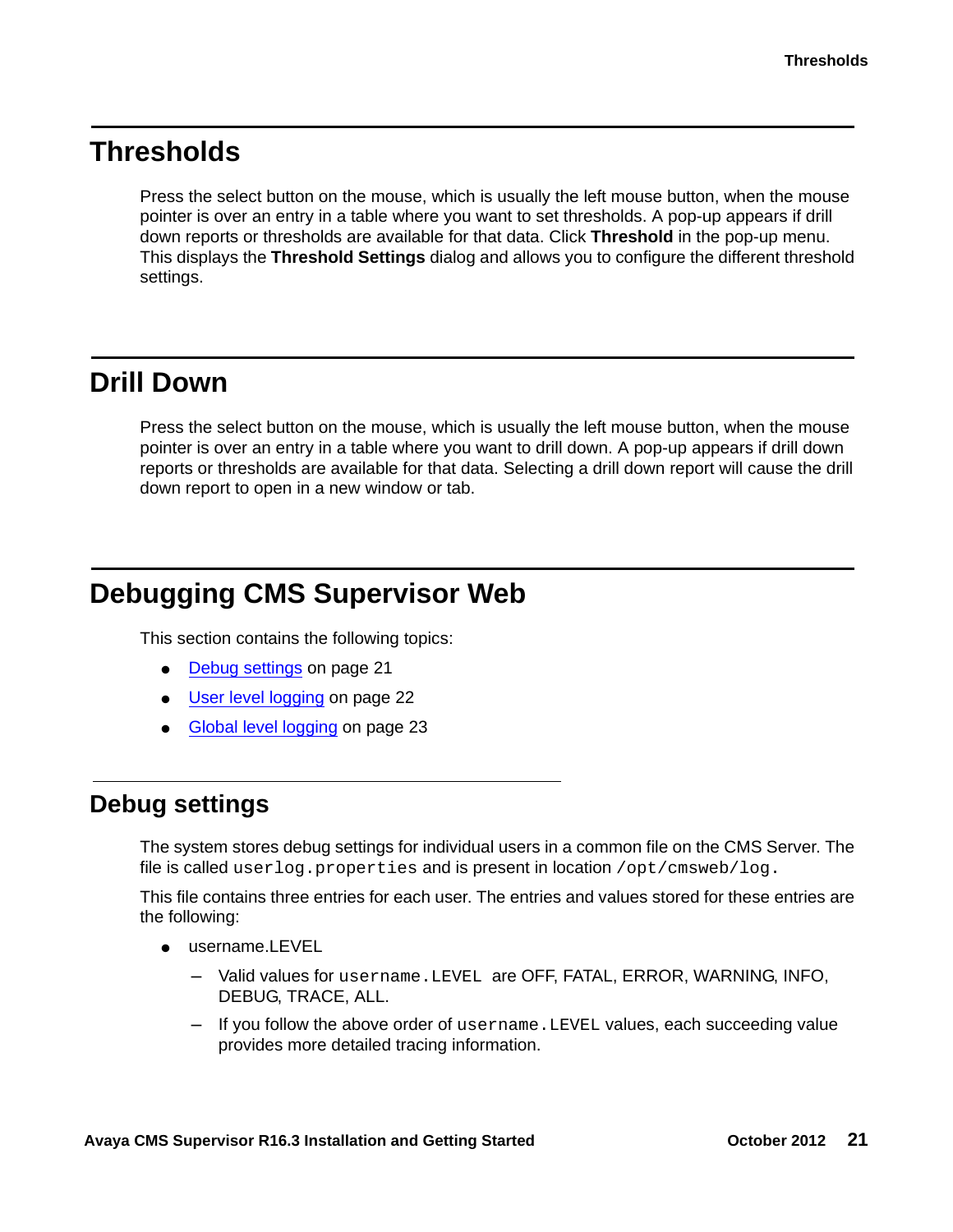- The default value for username. LEVEL is DEBUG.
- username.FILESIZE
	- Valid values for username.FILESIZE are 51200, 102400, 153600, 204800, 256000, 307200, 358400, 409600 and 460800.
	- The default value for username. FILESIZE is 460800.
- username.FILECOUNT
	- Valid values for username.FILECOUNT are 1,2,3,4,5,6,7 and 8.
	- The default value for username.FILECOUNT is 3.

There are two ways to modify the values of username.LEVEL, username.FILESIZE and username.FILECOUNT. You can use either the GUI or edit the userlog.properties files to change the values.

#### <span id="page-21-0"></span>**Changing settings using the GUI**

The **User Preferences** window on the GUI has a **Tracing** tab which provides a way to alter the trace level, number of trace files and rollover filesize.

To change the debug values in **User Preferences** of the GUI, you must login using the account you wish to trace.

The main control panel page of the GUI changes to the new logging level when it receives the update from the server. Reports that start after the update has been received from the server use the new logging level. However, reports already running continue to use the previous logging level that was configured when the report was opened.

#### <span id="page-21-1"></span>**Changing settings using the userlog.properties file**

The root user can modify the entries in the userlog.properties file using a text editor such as vi.

After the changes have been saved, it can take up to 30 seconds for the new values to reach the CMS Supervisor Web clients.

### <span id="page-21-2"></span>**User level logging**

The CMS server creates log files for users that have tracing enabled.The log files are located in the /opt/cmsweb/log directory.

The name of the most recent log file is  $\langle$ username>. log and older logfiles have the suffix .1, .2, .3 and so on.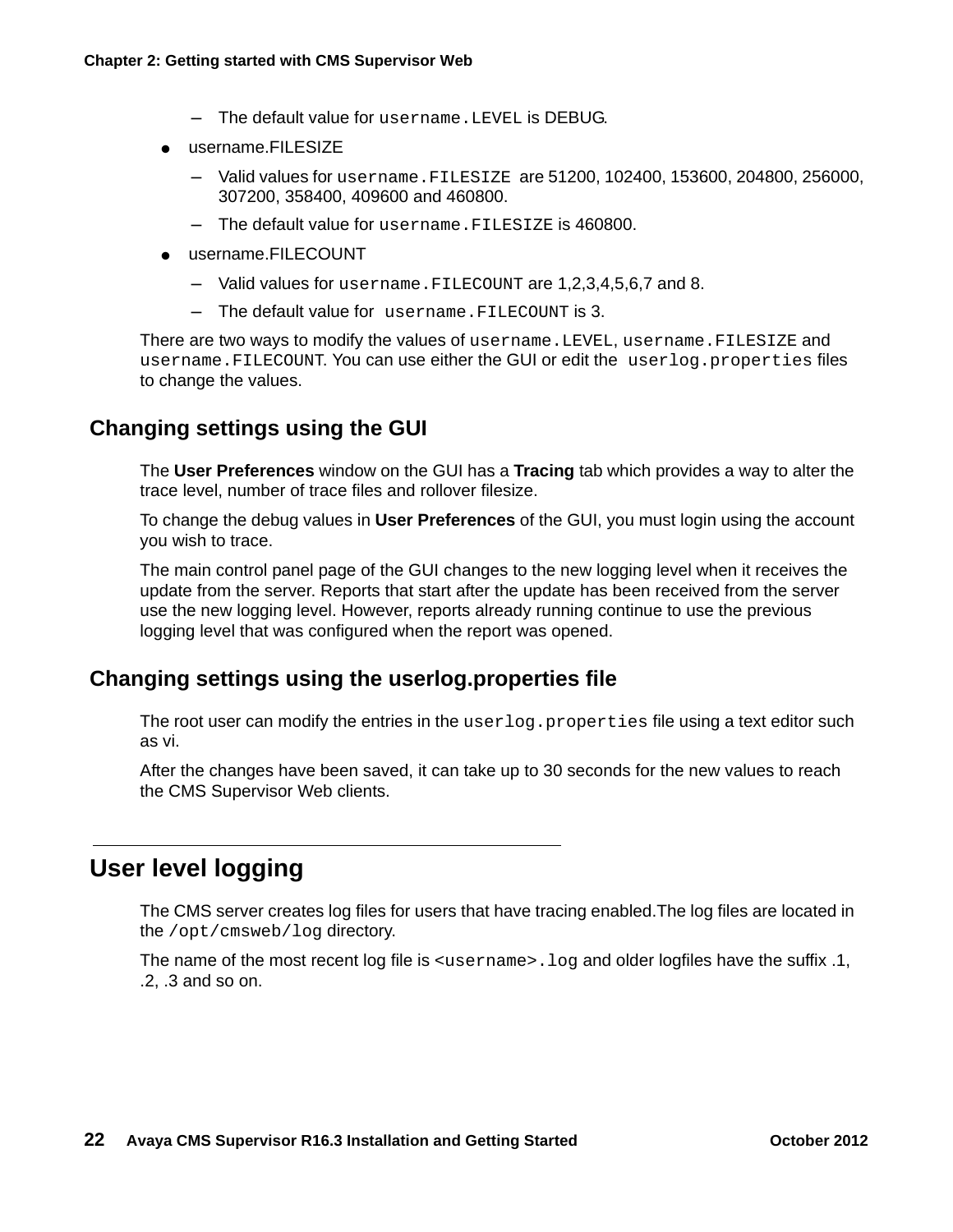The table below displays the contents of the log file:

```
2011-09-20 15:44:11,174 DEBUG cmssvc - LEAVING getAllUserPropertiesHandler
2011-09-20 15:44:11,175 DEBUG cmssvc - ENTERING nextCallStack
2011-09-20 15:44:11,175 DEBUG cmssvc - nextCallStack: stack exhausted
2011-09-20 15:44:11,175 DEBUG cmssvc - ENTERING closeProgressWindow
2011-09-20 15:44:11,175 DEBUG cmssvc - LEAVING closeProgressWindow
2011-09-20 15:44:11,175 DEBUG cmssvc - ENTERING/LEAVING endCallStack
```
# ! **WARNING: !**

Logging is only available when a user is logged into the server. This means that until a successful login is achieved no logging will appear in a user's log file.

### <span id="page-22-0"></span>**Global level logging**

In addition to user level logging above, there are two log files that capture additional information:

- /opt/cmsweb/tomcat6/logs/cms\_debug.log contains logging information for all Avaya softwares running under tomcat or in the browsers.
- /opt/cmsweb/tomcat6/logs/catalina.out contains all the non Avaya Tomcat logging information in addition to the contents from cms\_debug.log.
- The normal CMS server logs, for example, elog, are also available.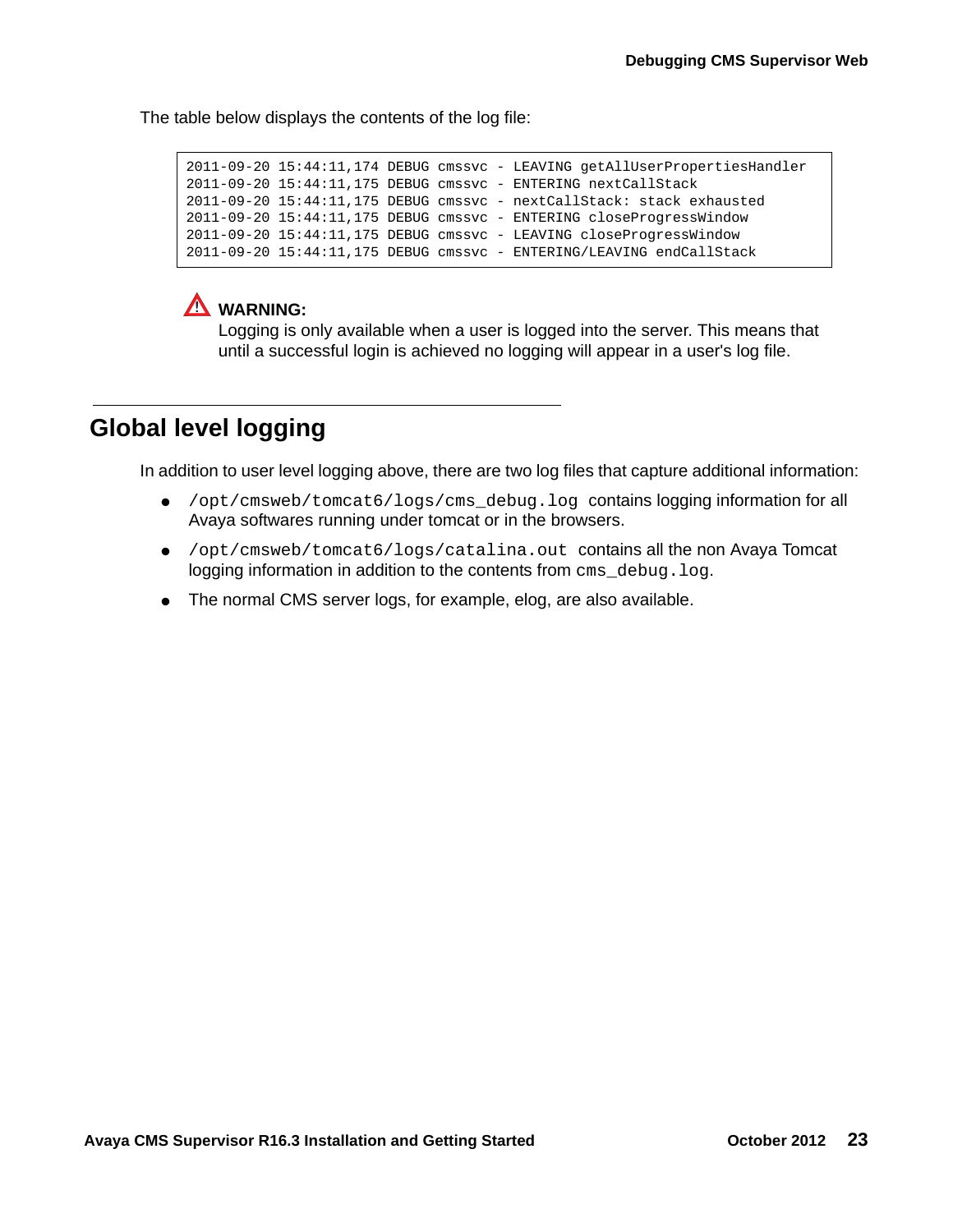**Chapter 2: Getting started with CMS Supervisor Web**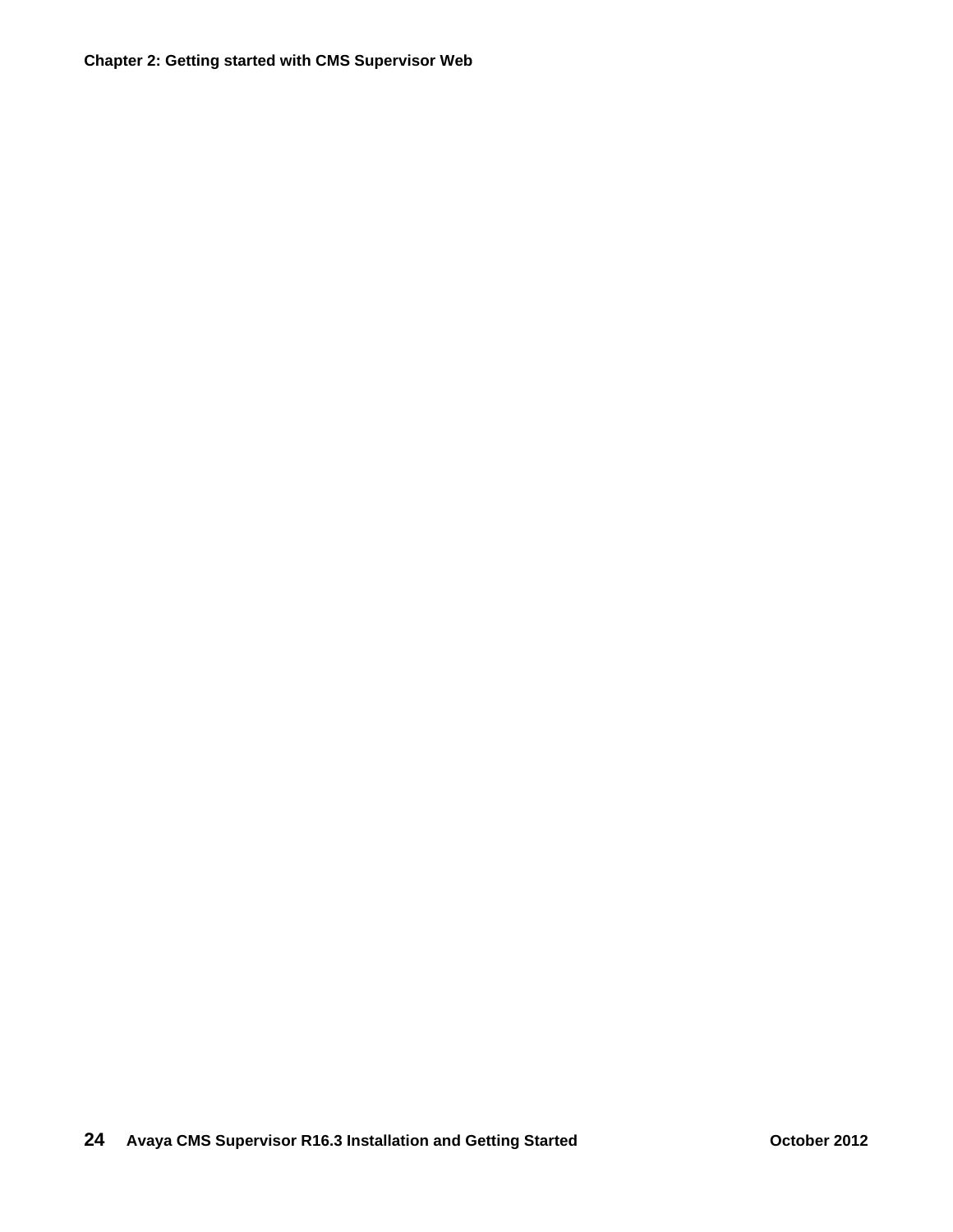# <span id="page-24-3"></span><span id="page-24-0"></span>**Chapter 3: Introducing CMS Supervisor PC client**

Avaya CMS Supervisor PC client is a graphical user interface (GUI) to the CMS software. This section provides background information about the Avaya CMS and Avaya CMS Supervisor PC client. Also included are the hardware and software requirements.

This section includes the following topics:

- [About CMS Supervisor PC client](#page-24-1) on page 25
- [Installation support](#page-27-0) on page 28
- [Operating system requirements](#page-28-0) on page 29
- **[Hardware requirements](#page-29-3) on page 30**
- [Required network, serial, or modem connections](#page-30-0) on page 31

### <span id="page-24-1"></span>**About CMS Supervisor PC client**

This section includes the following topics:

- [What is new for this release](#page-24-2) on page 25
- [Number of CMS Supervisor PC client windows allowed](#page-25-0) on page 26
- [Number of simultaneous instances allowed](#page-25-1) on page 26
- [Number of PCs allowed to run CMS Supervisor PC client](#page-25-2) on page 26
- **[Performance](#page-25-3) on page 26**
- [Reliability and availability](#page-26-0) on page 27
- Security [on page 27](#page-26-1)
- [Languages supported](#page-26-2) on page 27

#### <span id="page-24-2"></span>**What is new for this release**

For a description of the new features available for this release, see the *Call Management System Change Description* document.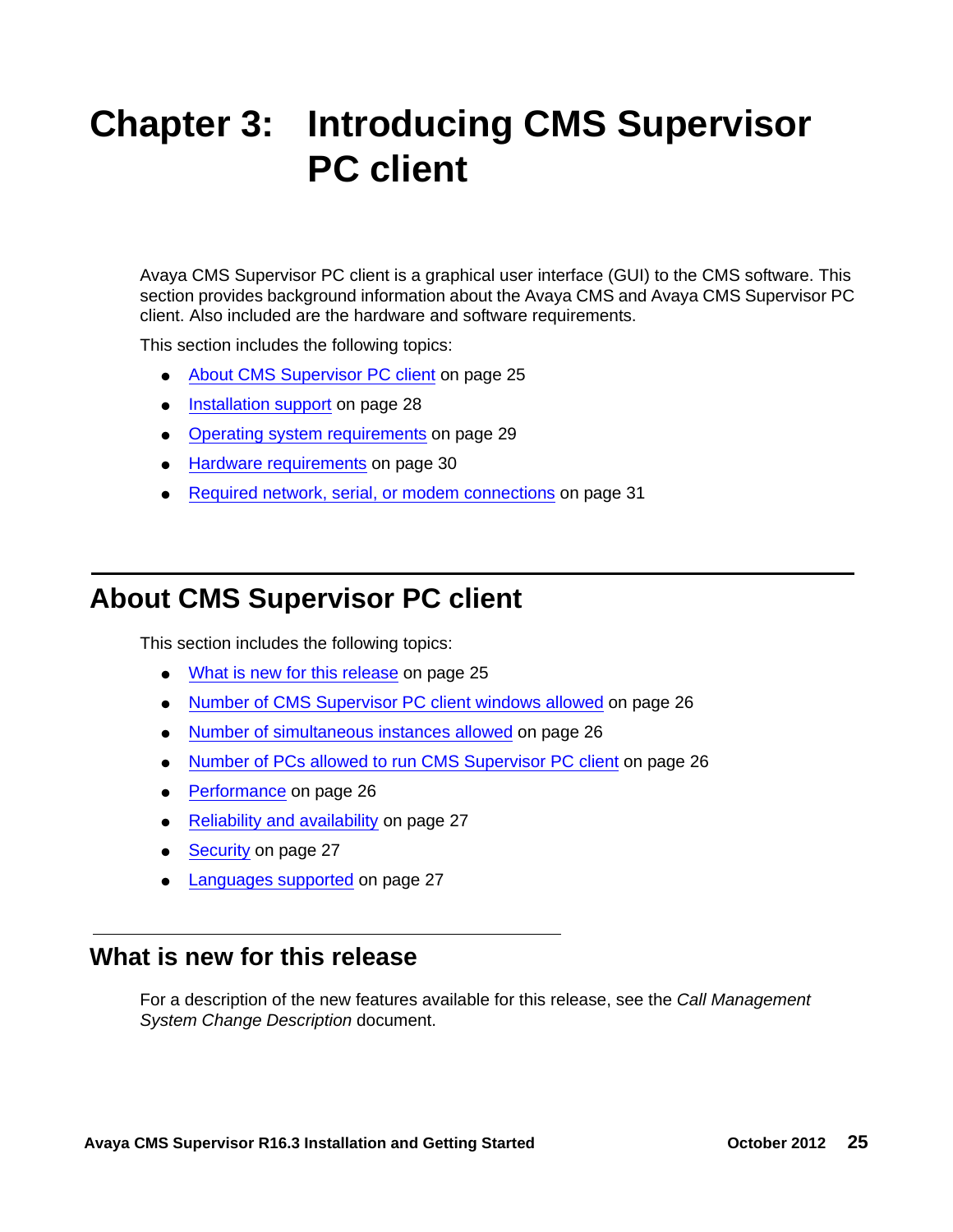### <span id="page-25-0"></span>**Number of CMS Supervisor PC client windows allowed**

CMS Supervisor PC client makes it possible for users to open as many as 12 windows simultaneously. This limit is set for each user by the CMS system administrator. Windows that do not directly use CMS data, such as the color customization data, are not included in this limit. Also, windows that are open for applications other than CMS Supervisor PC client are not included in this limit.

CMS Supervisor PC client can connect to a single CMS. CMS Supervisor PC client does not provide the capability to combine data from more than one CMS.

#### <span id="page-25-1"></span>**Number of simultaneous instances allowed**

With the recommended configuration listed in [Hardware requirements](#page-29-3) on page 30, you can run as many as four simultaneous CMS Supervisor PC client instances.

The ability to run several instances of CMS Supervisor PC client and the performance of CMS Supervisor PC client in this situation depends on the memory and speed of the PC that you use. It is also affected by any other applications that run on the PC while CMS Supervisor PC client is in use. If simultaneous CMS Supervisor PC client instances run in the background, the PC may require additional memory to maintain acceptable performance.

### <span id="page-25-2"></span>**Number of PCs allowed to run CMS Supervisor PC client**

The number of PCs that can run CMS Supervisor PC client are limited by the number of simultaneous users who are contracted for in the site-licensing agreement with Avaya. CMS counts the number of active CMS Supervisor PC client clients that are logged in and limits the number of simultaneous users to the number of logins that were purchased by the customer.

A client may be logged in to a CMS server once per user ID on a single PC.

#### <span id="page-25-3"></span>**Performance**

When you use CMS Supervisor PC client you may experience slightly slower response times for some actions. The following are a few possible reasons for slower performance:

- The PC's configuration, processor speed, Level 2 cache, hard disk speed, and video RAM could affect the response time.
- If CMS Supervisor PC client runs simultaneously with other applications, its performance could be affected by those other applications.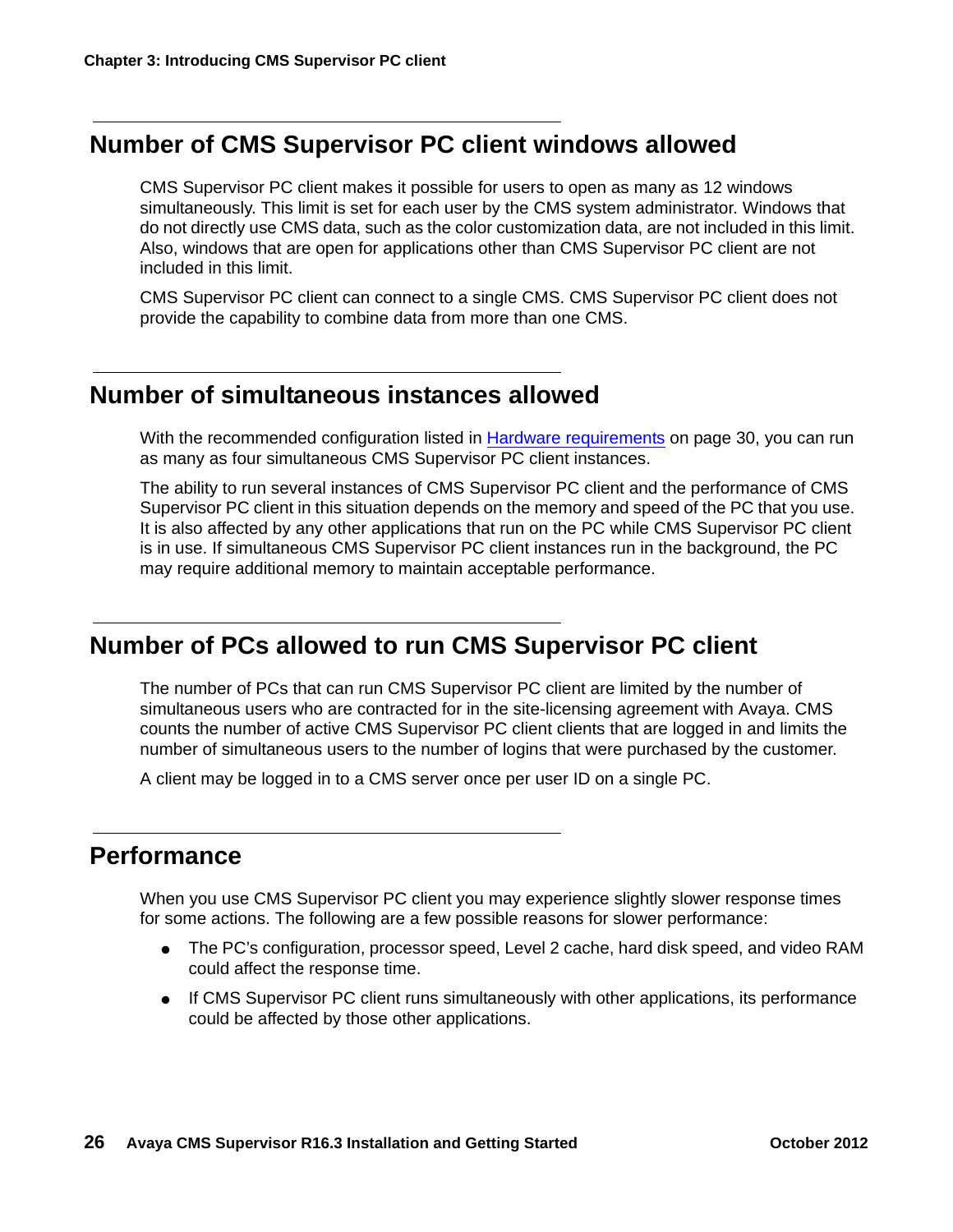- Two or more CMS Supervisor PC client instances that run simultaneously could result in slightly slower response time.
- If CMS Supervisor PC client runs in a LAN environment, it generates additional network traffic. For example, if 250 CMS Supervisor PC client instances run two real-time reports each, CMS Supervisor PC client could require a significant portion of the LAN's capacity. Therefore, ensure that your LAN is engineered appropriately.
- In a LAN environment, network backups can cause congestion on the network and adversely affect the network performance.

### <span id="page-26-0"></span>**Reliability and availability**

If serial links or LAN connectivity drop and you are logged in with the Automatic Login capability, CMS Supervisor PC client automatically attempts to restore the connection.

#### <span id="page-26-1"></span>**Security**

When CMS Supervisor PC client is connected to CMS, you have the same level of security as you do when you use a dedicated CMS terminal. The existing CMS permissions structure is honored. When you use CMS Supervisor PC client on a LAN, you are able to access only the information that is available in a direct-connect environment.

CMS Supervisor PC client also incorporates a SecureShell (SSH) feature for encrypted communications with a CMS Server. For more information on this feature, see [Establish SSH](#page-56-2)  settings [on page 57.](#page-56-2)

### <span id="page-26-3"></span><span id="page-26-2"></span>**Languages supported**

For information about which CMS Supervisor PC client languages are supported for which Microsoft Windows® operating system languages, see the following table (**X** indicates that the operating system language is supported).

| <b>OS</b><br>Language | <b>CMS Supervisor PC client Language</b> |         |        |        |                 |         |          |                            |                       |        |       |         |
|-----------------------|------------------------------------------|---------|--------|--------|-----------------|---------|----------|----------------------------|-----------------------|--------|-------|---------|
|                       | English                                  | Italian | French | German | guese<br>Portu- | Spanish | Japanese | raditional<br>Chinese<br>E | Simplified<br>Chinese | Korean | Dutch | Russian |
| English               | X                                        | X       | X      | X      | X               | X       |          |                            |                       |        |       |         |
| Italian               | х                                        | X       |        |        |                 |         |          |                            |                       |        |       |         |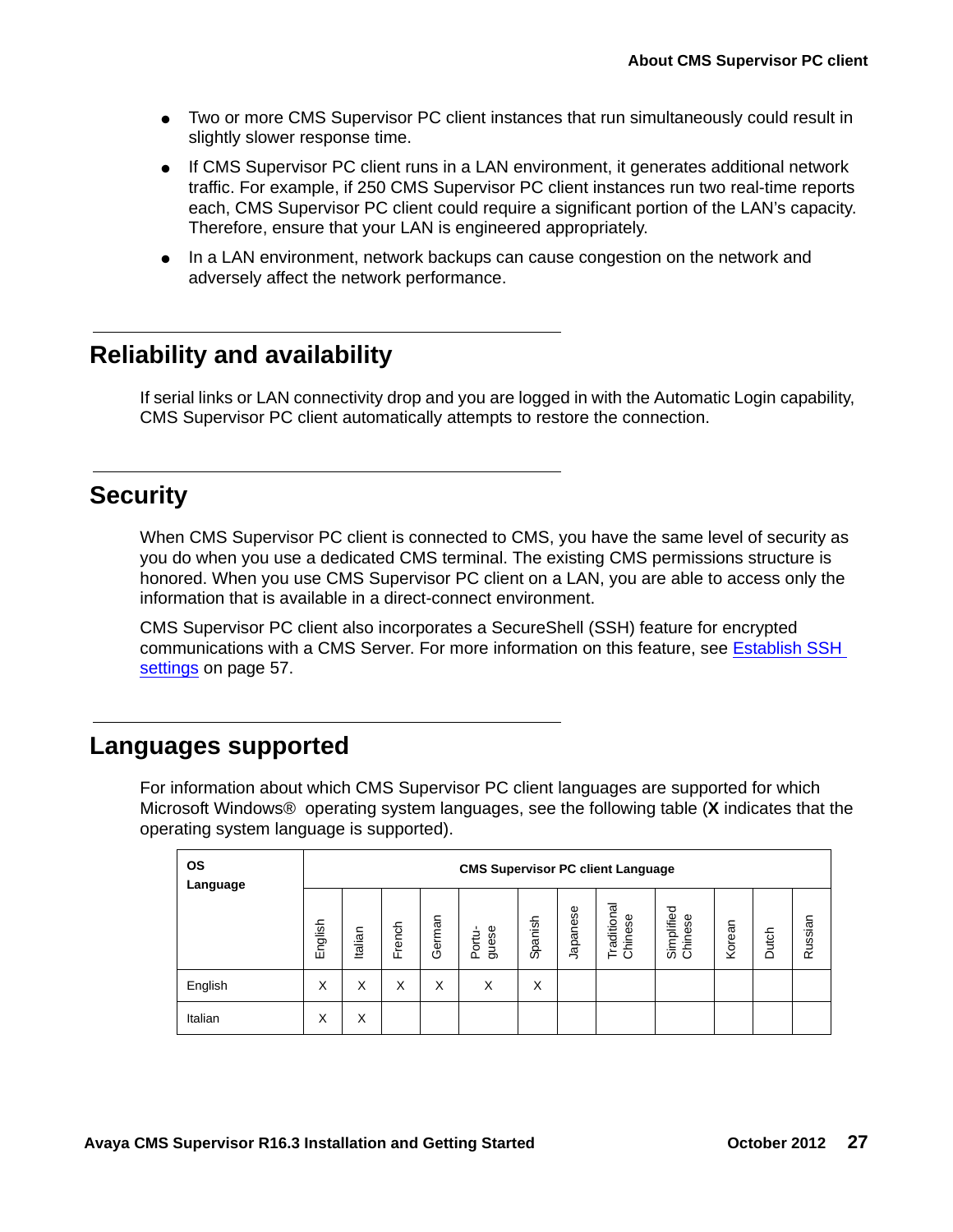| <b>OS</b><br>Language      |         | <b>CMS Supervisor PC client Language</b> |        |        |                 |         |          |                        |                       |        |       |         |
|----------------------------|---------|------------------------------------------|--------|--------|-----------------|---------|----------|------------------------|-----------------------|--------|-------|---------|
|                            | English | Italian                                  | French | German | Portu-<br>guese | Spanish | Japanese | Traditional<br>Chinese | Simplified<br>Chinese | Korean | Dutch | Russian |
| French                     | X       |                                          | X      |        |                 |         |          |                        |                       |        |       |         |
| German                     | X       |                                          |        | X      |                 |         |          |                        |                       |        |       |         |
| Portuguese                 | X       |                                          |        |        | X               |         |          |                        |                       |        |       |         |
| Spanish                    | X       |                                          |        |        |                 | X       |          |                        |                       |        |       |         |
| Japanese                   | X       |                                          |        |        |                 |         | X        |                        |                       |        |       |         |
| <b>Traditional Chinese</b> |         |                                          |        |        |                 |         |          | X                      |                       |        |       |         |
| Simplified Chinese         | X       |                                          |        |        |                 |         |          |                        | X                     |        |       |         |
| Korean                     | X       |                                          |        |        |                 |         |          |                        |                       | X      |       |         |
| Dutch                      | X       |                                          |        |        |                 |         |          |                        |                       |        | X     |         |
| Russian                    | X       |                                          |        |        |                 |         |          |                        |                       |        |       | X       |

For a list of supported operating systems, see [Operating system requirements](#page-28-0) on page 29.

# <span id="page-27-0"></span>**Installation support**

If you have difficulty installing CMS Supervisor PC client, refer to the following sources:

- [Operating system requirements](#page-28-0) on page 29.
- [Hardware requirements](#page-29-3) on page 30.
- $\bullet$  The tips in the  $\text{readme.txt}$  file on the disc.
- [Troubleshooting](#page-90-4) on page 91.

If you have further questions, contact the Avaya National Customer Care Center at 1-800-242-2121. For support outside of the United States, contact your Avaya representative or distributor.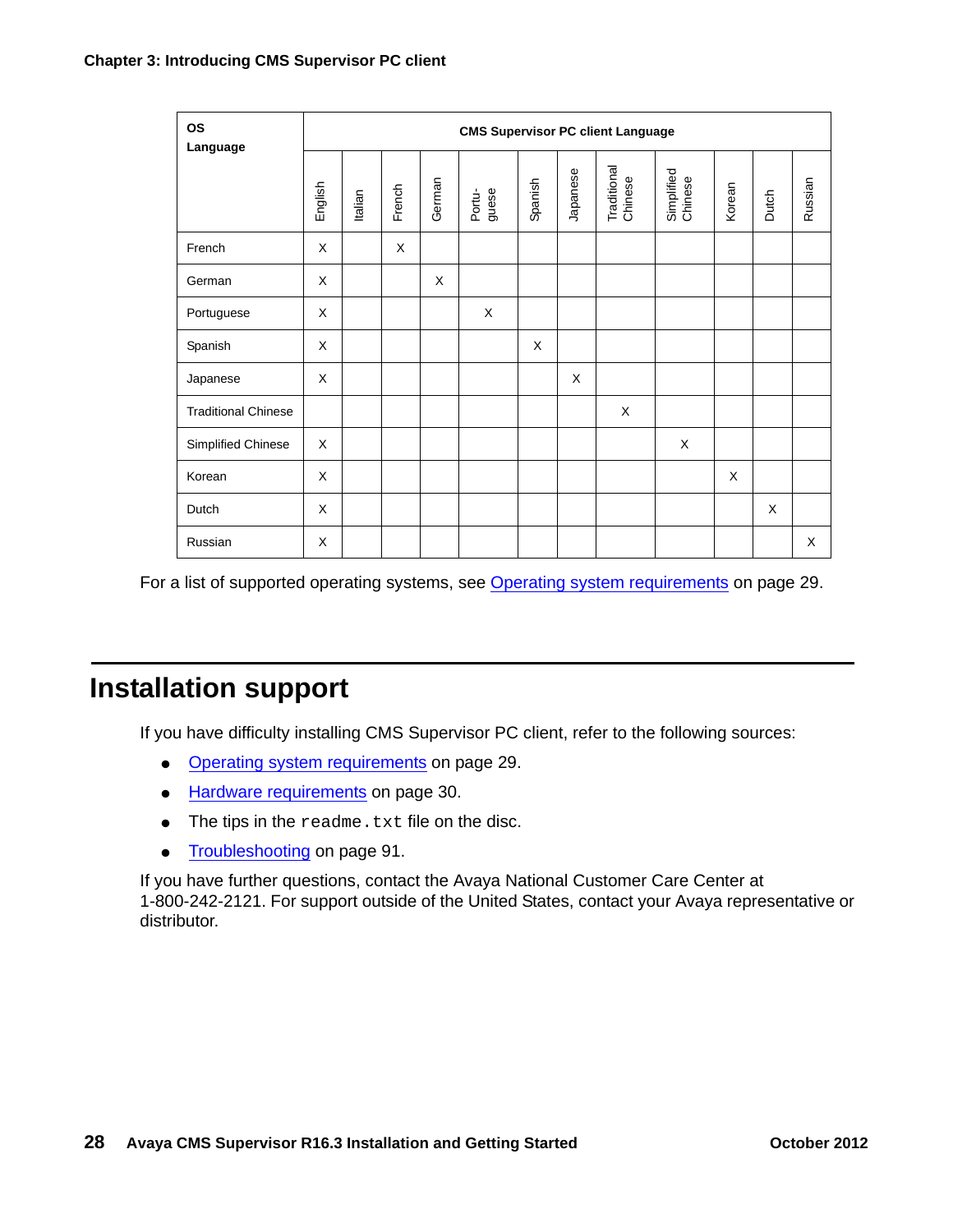# <span id="page-28-0"></span>**Operating system requirements**

This section includes the following topics:

- [Supported operating systems](#page-28-1) on page 29.
- [Using current versions](#page-29-0) on page 30.
- [What about non supported operating systems?](#page-29-1) on page 30.
- [About upgrades to Windows XP, Windows Vista, or Windows 7](#page-29-2) on page 30.

#### <span id="page-28-1"></span>**Supported operating systems**

Avaya CMS Supervisor PC client R16.3 supports the following 32-bit operating systems:

● Windows XP Professional

**Note:**

Windows XP Tablet PC Edition is not supported

**Windows Vista Enterprise Edition** 

#### **Note:**

Windows Vista is not supported when running on a Tablet PC.

Windows 7

#### **Note:**

Windows 7 is not supported when running on a Tablet PC.

Avaya CMS Supervisor PC client R16.3 supports the following 64-bit operating systems:

- Windows 7
- Windows Vista

Avaya CMS Supervisor PC client R16.3 supports the following Citrix deployments:

- Citrix XenApp 6.5 Enterprise on Windows 2008 R2 Enterprise 64-bit SP1
- Citrix XenApp 6.5 Enterprise on Windows 2008 R2 Enterprise 64-bit
- Citrix XenApp 6.0 Enterprise on Windows 2008 R2 Enterprise 64-bit SP1
- Citrix XenApp 6.0 Enterprise on Windows 2008 R2 Enterprise 64-bit
- Citrix XenApp 5.0 Enterprise on Windows 2003 R2 Enterprise 32-bit SP2
- Citrix XenApp 5.0 Enterprise on Windows 2003 R2 Enterprise 32-bit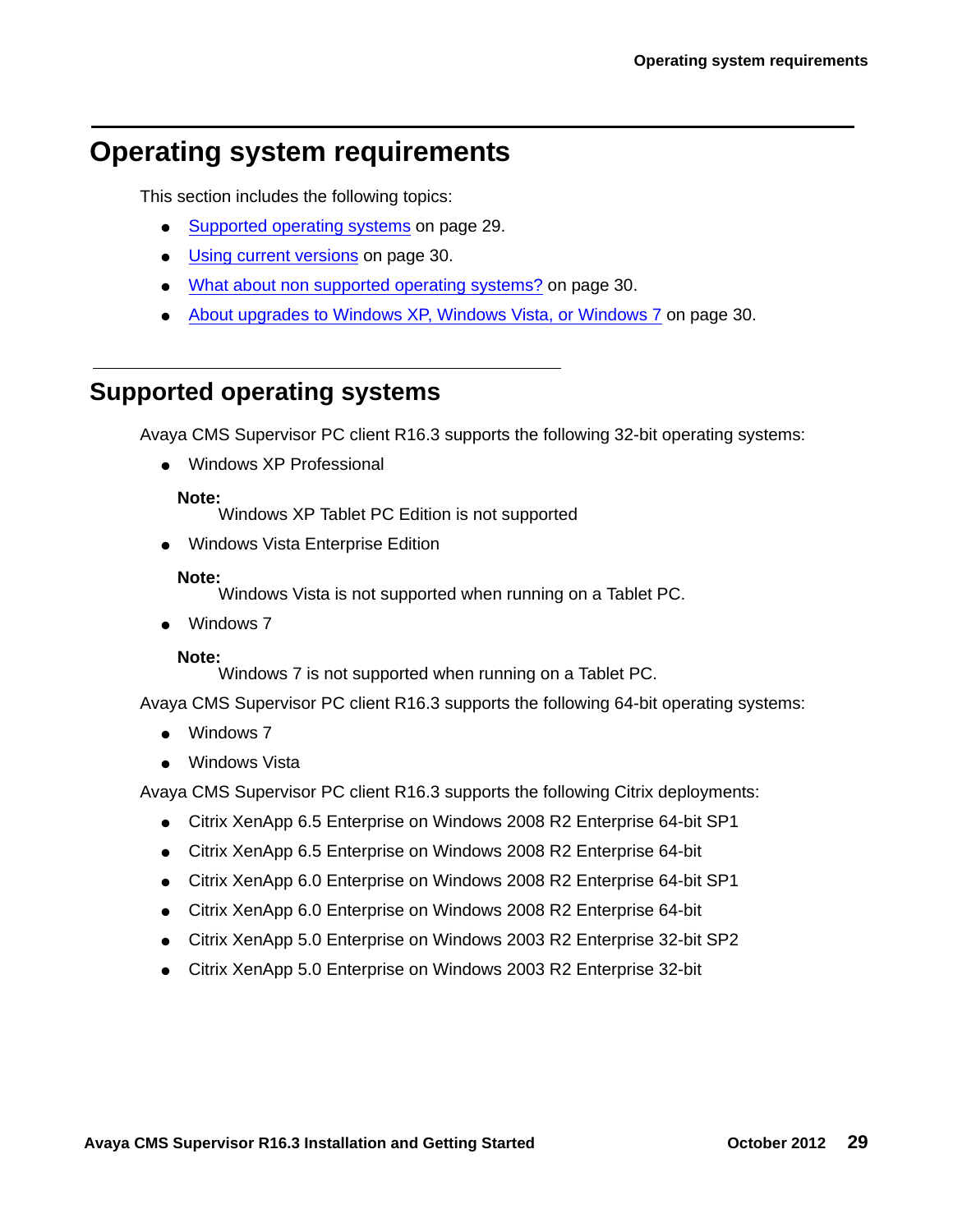#### <span id="page-29-0"></span>**Using current versions**

To ensure compatibility, it is recommended that you install the latest service packs for your Microsoft operating system. To ensure security, you must install the latest security patches for your supported Microsoft operating system prior to installing Avaya CMS Supervisor PC client.

#### <span id="page-29-1"></span>**What about non supported operating systems?**

If you attempt to install CMS Supervisor PC client on a non supported operating system, the setup program will fail without displaying an error message.

#### <span id="page-29-2"></span>**About upgrades to Windows XP, Windows Vista, or Windows 7**

If you upgrade any Windows operating system to Windows XP without first uninstalling CMS Supervisor PC client, you will lose your ability to uninstall and upgrade CMS Supervisor PC client in the future. If you upgrade any Windows operating system to Windows Vista or Windows 7 without first uninstalling CMS Supervisor PC client you will lose your ability to uninstall, upgrade or run CMS Supervisor PC client.

Perform an upgrade to Windows XP, Vista, or 7 as follows:

- 1. Uninstall CMS Supervisor PC client
- 2. Upgrade to Windows XP, Vista, or 7
- 3. Reinstall CMS Supervisor PC client

### <span id="page-29-3"></span>**Hardware requirements**

To install and run CMS Supervisor PC client, your system must meet the following minimum requirements:

- A Pentium-class or compatible processor rated at the appropriate speed:
	- Windows XP: 300 MHz or faster
	- Windows Vista: 1 GHz or faster
	- Windows Server (running Citrix XenApp 5.0, 6.0, or 6.5 Enterprise Edition): 2 GHz or faster
	- Windows 7: 1 GHz or faster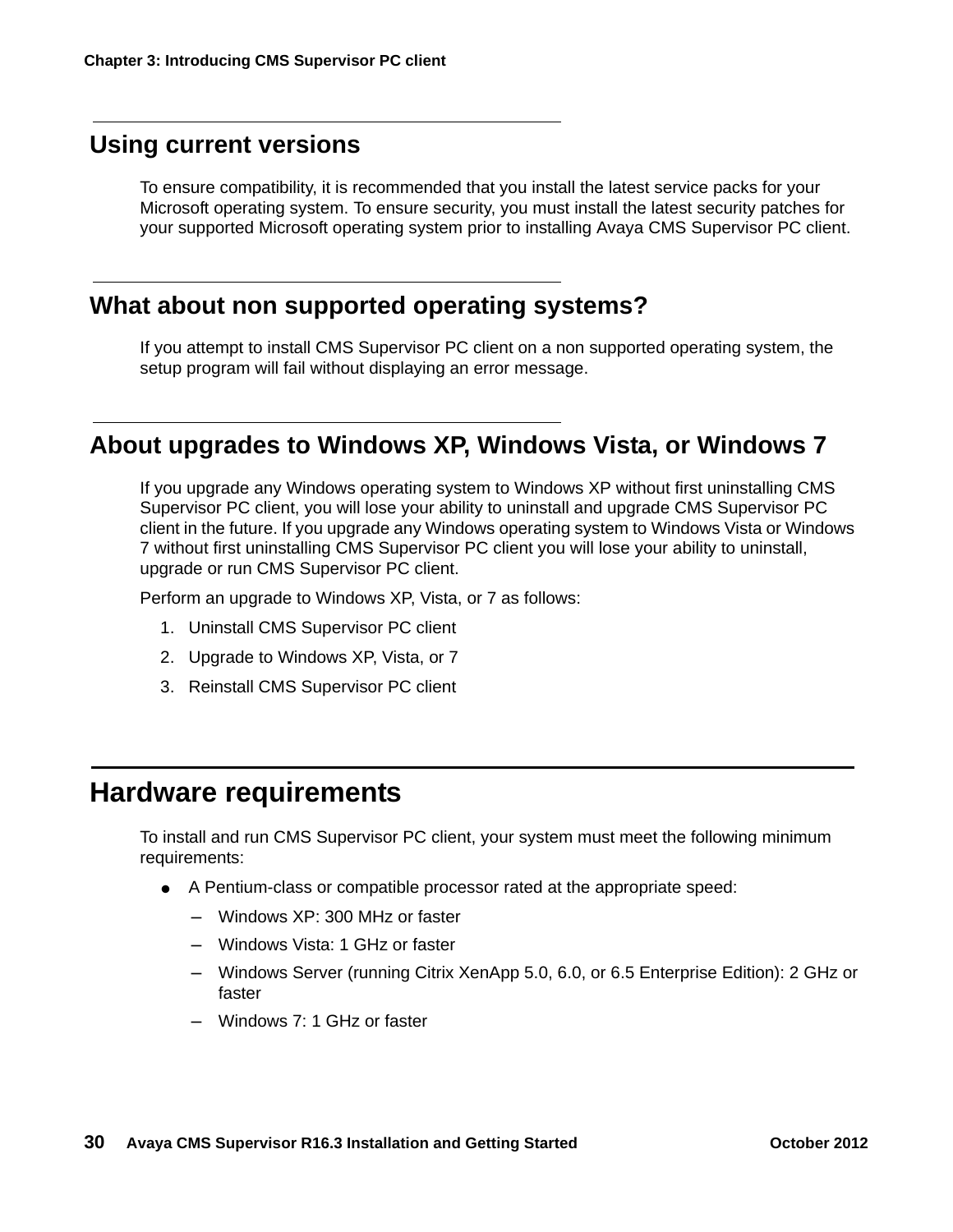- Free disk space (does not include free space required for CMS Supervisor PC client to run):
	- $-$  Windows XP: 100 MB
	- Windows Vista: 100 MB
	- Windows Server (running Citrix XenApp 5.0, 6.0, or 6.5 Enterprise Edition): 100 MB
	- $-$  Windows 7: 100 MB

#### **Note:**

If you want to install CMS Supervisor PC client in more than one language, you need an additional 5 MB of disk space for each language.

#### **Note:**

When using Windows Server running Citrix XenApp 5.0, 6.0, or 6.5 Enterprise Edition, the amount of disk space, memory, and processing power required varies depending on the number of simultaneous users. For larger deployments, multiple servers will be required.

- Minimally, a CD-ROM disc drive
- RAM:
	- Windows XP: 256 MB
	- Windows Vista: 1 GB
	- Windows 7: 1 GB
	- Windows Server (running Citrix XenApp 5.0, 6.0, or 6.5 Enterprise Edition): 2 GB
- A color SVGA monitor and graphics adapter set to a resolution of at least 800x600 (1024x768 or greater recommended)
- A network, serial, or modem connection

#### **Note:**

If you want more than one version of CMS Supervisor PC client to run simultaneously on a PC, you will need more memory and disk resources.

### <span id="page-30-0"></span>**Required network, serial, or modem connections**

This section includes the following topics:

- [Network connections](#page-31-0) on page 32.
- [Serial connections](#page-31-1) on page 32.
- [Modem connections](#page-31-2) on page 32.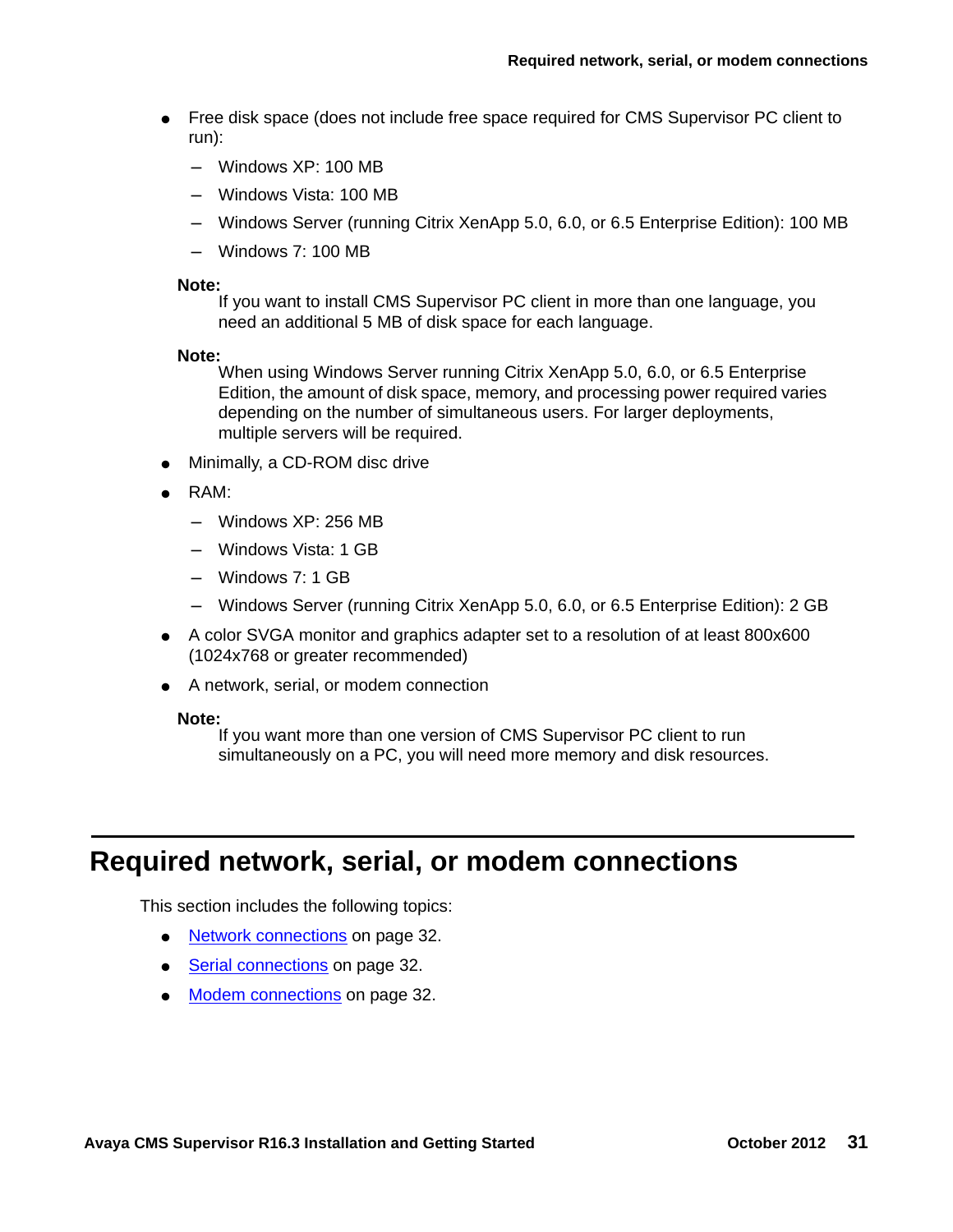#### <span id="page-31-0"></span>**Network connections**

To support a network connection, you will need the following:

- TCP/IP network protocol.
- An Ethernet communications board.

These requirements include SecureShell (SSH) connections.

CMS Supervisor PC client now supports IPv6 connectivity. The following list demonstrates the interoperability of IPv6 with different Windows releases:

- IPv6 is enabled "out of the box" on Windows 7 and Windows Vista.
- On Windows XP, IPv6 must be enabled manually using the command:

**netsh int ipv6 install**

#### <span id="page-31-1"></span>**Serial connections**

To support a serial connection, you will need the following:

- A serial cable that is correctly wired to support hardware flow control and a 16550A UART communications port.
- An available COM port.

#### <span id="page-31-2"></span>**Modem connections**

To support a modem connection, you will need at least a 19.2 Kbps modem and a 16550A UART communications port.

If the modem is external, the cable must be correctly wired to support hardware flow control.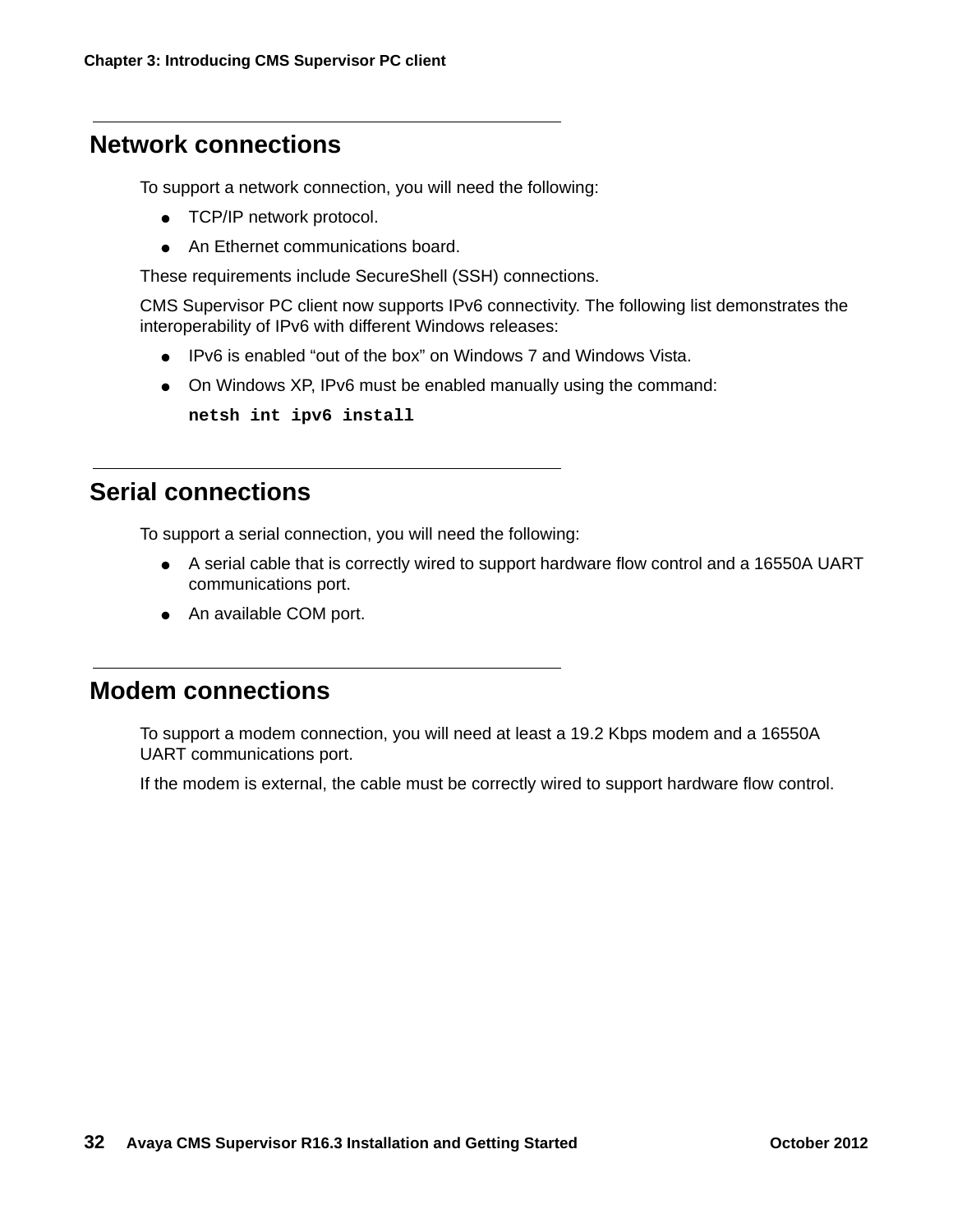# <span id="page-32-3"></span><span id="page-32-0"></span>**Chapter 4: Installing CMS Supervisor PC client**

This section describes the options and procedures for installing Avaya Call Management System (CMS) Supervisor on a local PC.

This section includes the following general information:

- [Local installations](#page-32-1) on page 33
- [Version upgrades](#page-32-2) on page 33
- **[Typical and custom installations](#page-34-0) on page 35**
- [Installing CMS Supervisor PC client on a local PC from a disc](#page-35-0) on page 36
- [Installing CMS Supervisor PC client on a local PC from the network](#page-35-1) on page 36
- [What to do if the installation does not start automatically](#page-37-0) on page 38
- **[CMS Supervisor PC client silent installation and uninstallation](#page-37-1) on page 38**

### <span id="page-32-1"></span>**Local installations**

You can perform a local installation from the CMS Supervisor PC client installation disc or from a directory on the network that has a copy of all the application files. A local installation means that you install all of the CMS Supervisor PC client application files on each PC that will run CMS Supervisor PC client. The application files reside on local disk space on each PC.

### <span id="page-32-2"></span>**Version upgrades**

This topic includes information about version upgrades and includes the following topics:

- [Upgrading a previously-installed R16 version using a local installation](#page-33-0) on page 34
- [Upgrading from R13 and earlier](#page-33-1) on page 34
- [Upgrading R14 through R15 using a local installation](#page-33-2) on page 34

Related topics:

● [Installing CMS Supervisor PC client on a local PC from a disc](#page-35-0) on page 36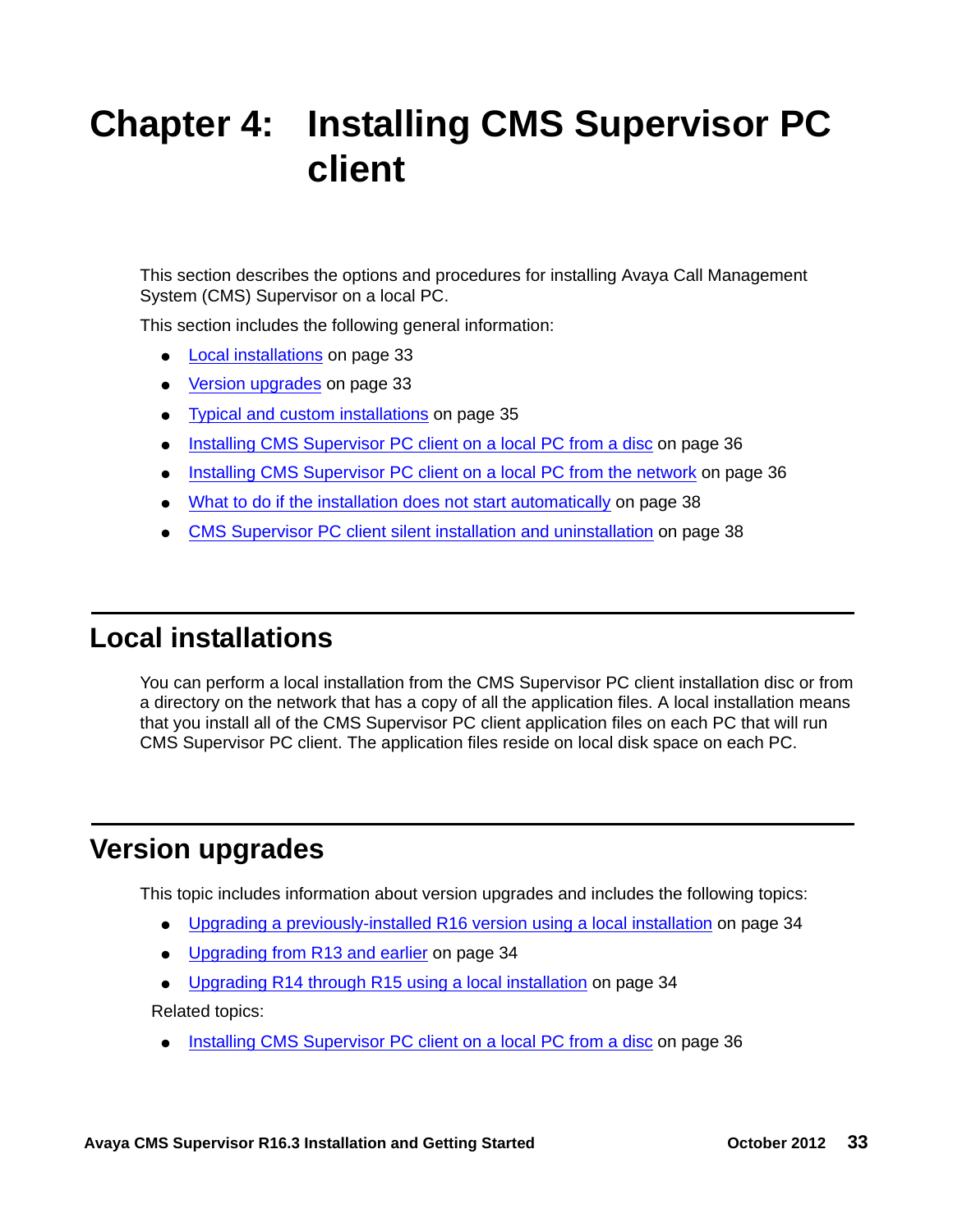- [Installing CMS Supervisor PC client on a local PC from the network](#page-35-1) on page 36
- [Installing CMS Supervisor PC client with Citrix XenApp 5.0, 6.0, and 6.5](#page-42-3) on page 43

### <span id="page-33-0"></span>**Upgrading a previously-installed R16 version using a local installation**

The program will prompt you to install the update from the currently installed CMS Supervisor PC client version to the new CMS Supervisor PC client version. The program dialog will display the currently installed CMS Supervisor PC client version and the latest version of CMS Supervisor PC client to which you are upgrading. You will also have the option of cancelling the upgrade.

#### <span id="page-33-1"></span>**Upgrading from R13 and earlier**

You cannot upgrade to R16.3 when coming from R13 or earlier installs. You must uninstall the current software and install R16.3 as a new install.

### <span id="page-33-2"></span>**Upgrading R14 through R15 using a local installation**

The program will prompt you to upgrade Avaya CMS Supervisor PC client to R16. You will also have the option of canceling the installation. You must follow the on-screen instructions to remove the previous installation of CMS Supervisor PC client when prompted or the upgrade will fail.



#### **CAUTION: !**

During upgrades to R16, the Uninstallation wizard for the earlier version of CMS Supervisor PC client may open a window prompting you to reboot. When prompted for a reboot, select "No, I will restart my computer later." Do not select to reboot or the upgrade will fail.

#### **A** Important:

Silent upgrades are not supported, as the previous versions of CMS Supervisor PC client do not support a silent uninstall.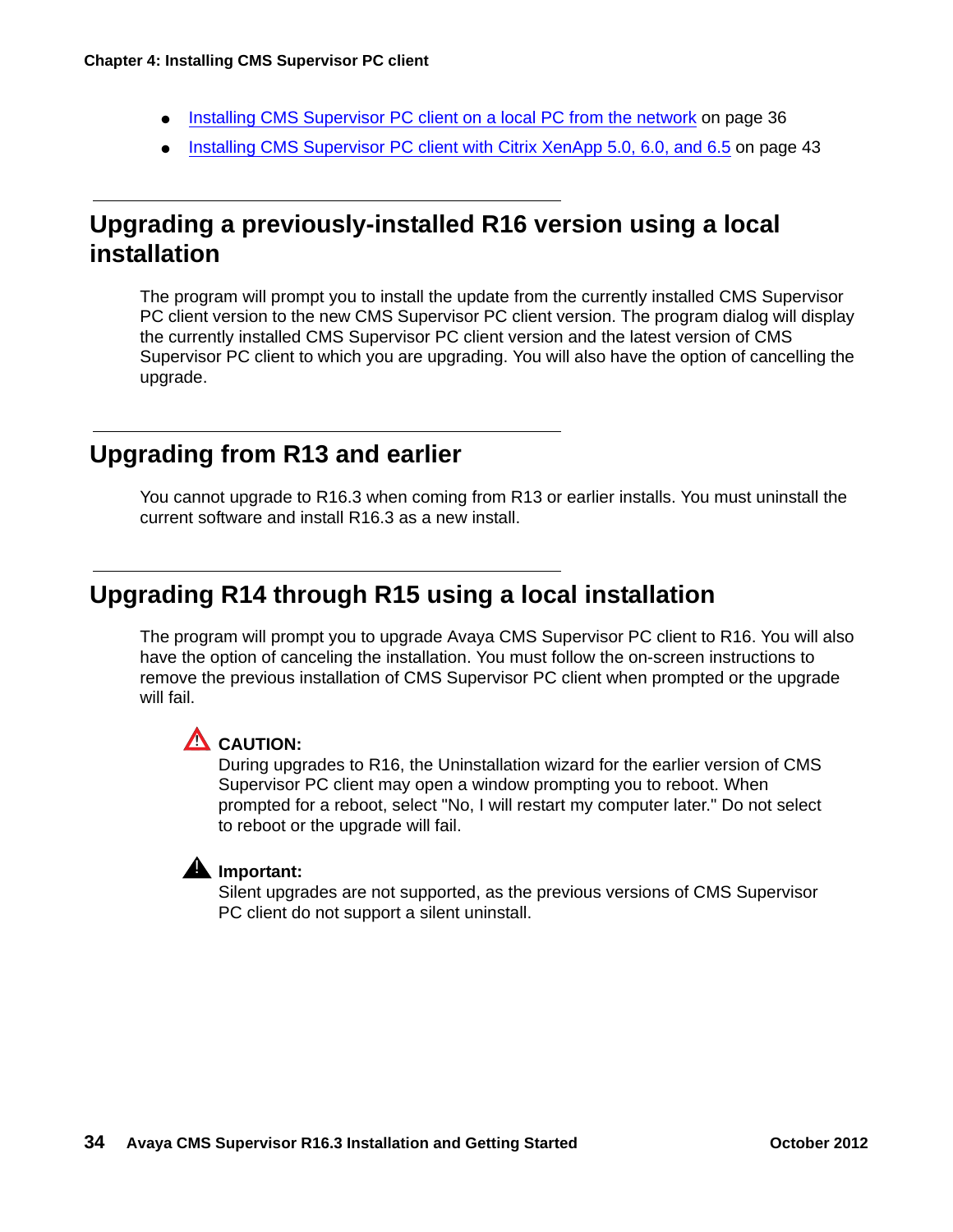# <span id="page-34-0"></span>**Typical and custom installations**

Choose a custom installation instead of a typical installation only if you want to install more languages than the typical installation will install.

This section includes the following topics:

- [Typical installations](#page-34-1) on page 35
- [Custom installations](#page-34-2) on page 35

### <span id="page-34-1"></span>**Typical installations**

The installation program always installs the English version of CMS Supervisor PC client and online Help (except with Traditional Chinese). If your operating system is in a language other than English, the installation program automatically installs CMS Supervisor PC client and online Help in English plus the language of your operating system.

#### **Examples:**

| If your operating<br>system is in | Then the typical installation will<br>automatically install |
|-----------------------------------|-------------------------------------------------------------|
| English                           | English                                                     |
| Spanish                           | Spanish and English                                         |

#### <span id="page-34-2"></span>**Custom installations**

You must make sure that your operating system is set to the appropriate language.



You should always check the available disk space shown at the bottom of the window if you want to add languages. Also, you must make sure that your operating system is set to the appropriate language.

You may not be allowed to install all of the languages supported by CMS Supervisor PC client. For more information, see [Languages supported](#page-26-3) on page 27.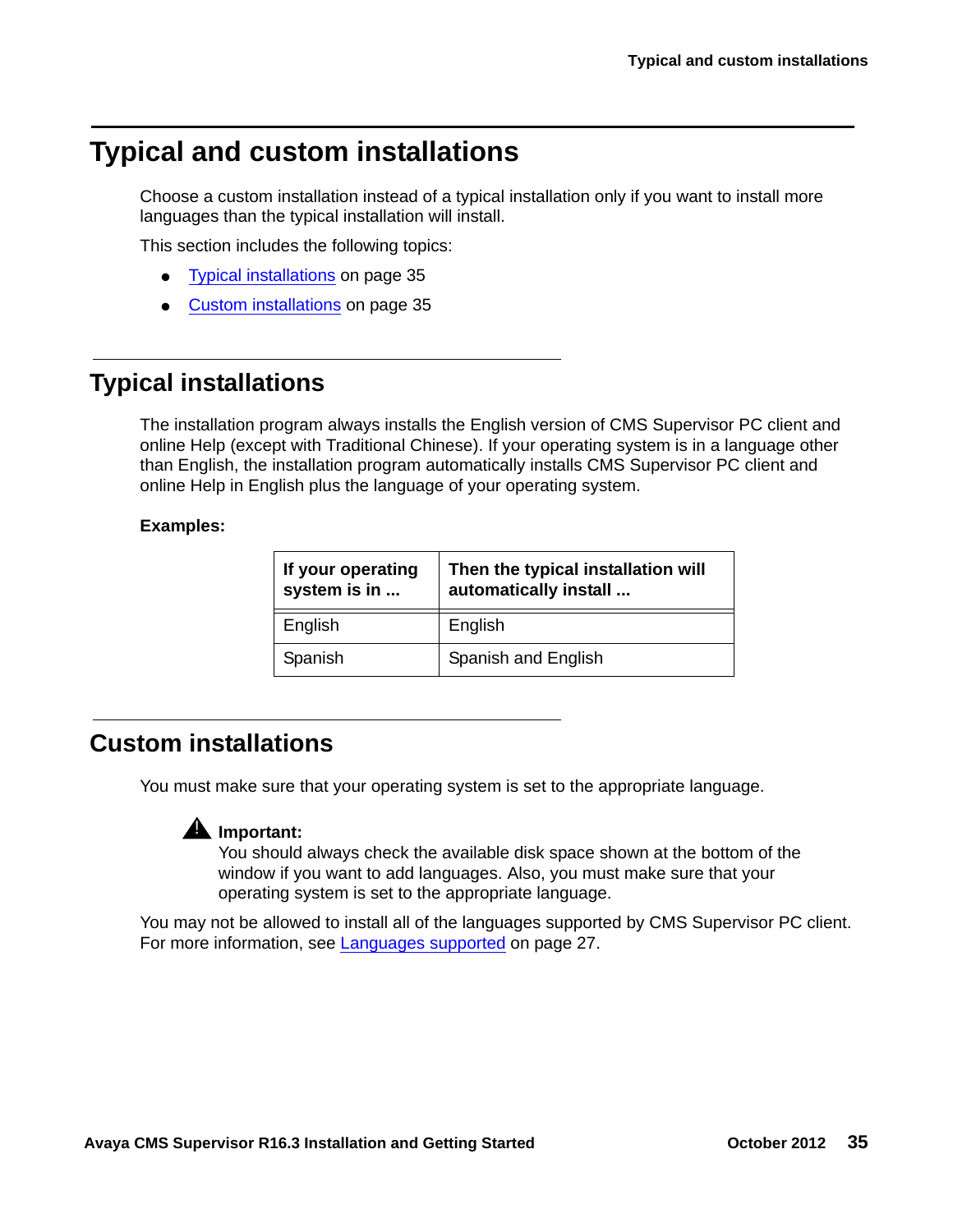# <span id="page-35-0"></span>**Installing CMS Supervisor PC client on a local PC from a disc**



#### **A** Important:

If you are upgrading CMS Supervisor PC client, you must follow the instructions in [Version upgrades](#page-32-2) on page 33 before installing the new CMS Supervisor PC client version.

To install CMS Supervisor PC client on a local PC from the disc, use the following procedure:

- 1. Close any programs that are running on the PC.
- 2. Insert the CMS Supervisor PC client disc into the disc drive.
- 3. Run Setup.exe and follow the steps on the wizard screens until installation is complete.
- 4. Establish a connection to the CMS server. For the procedure, see [Getting started with](#page-52-3)  [CMS Supervisor PC client](#page-52-3) on page 53.

Related Topics:

- [Local installations](#page-32-1) on page 33.
- [Typical and custom installations](#page-34-0) on page 35.
- [What to do if the installation does not start automatically](#page-37-0) on page 38.

# <span id="page-35-1"></span>**Installing CMS Supervisor PC client on a local PC from the network**

If you want to install CMS Supervisor PC client on a local PC from the network, you must first copy the CMS Supervisor PC client installation files from the disc onto the network. Then you install CMS Supervisor PC client onto each client PC from the network.

This section includes the following topics:

- [Before you begin](#page-36-0) on page 37
- [Prepare the network directory](#page-36-1) on page 37
- [Installing CMS Supervisor PC client on each PC](#page-36-2) on page 37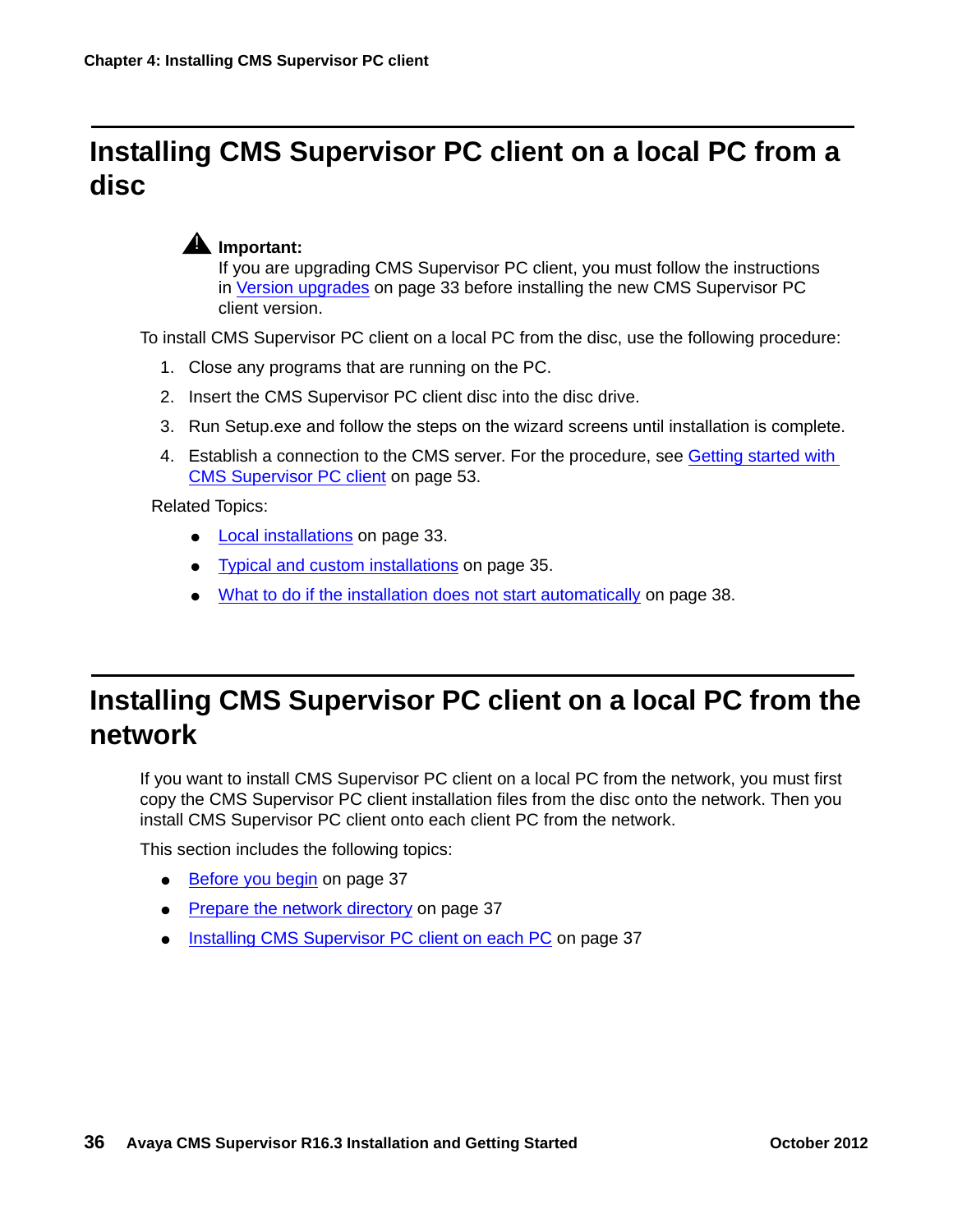## **Before you begin**

Do the following steps before you install CMS Supervisor PC client:

- 1. If you want to upgrade CMS Supervisor PC client, read [Version upgrades](#page-32-0) on page 33.
- 2. Verify that every applicable PC has access to the network resource that contains the CMS Supervisor PC client application files.

Typically, a mapped network drive provides network access to this computer because it makes it easy to locate the CMS Supervisor PC client application files during the installation. If the CMS Supervisor PC client application files cannot be located, the installation will fail. For information about how to map to a network drive, see Windows Help.

## <span id="page-36-1"></span>**Prepare the network directory**

Use the following procedure to prepare the network directory:

- 1. At a PC that is connected to the network, close all programs that are running on the PC.
- 2. Insert the CMS Supervisor PC client disc into the disc drive.
- 3. Open Microsoft Windows Explorer.
- <span id="page-36-2"></span>4. Create a directory on the network drive and record the path to the directory for later use.
- <span id="page-36-0"></span>5. Copy the contents of the disc to the directory that you created in Step [4.](#page-36-2) Be sure to copy *all* of the files.
- 6. Go to [Installing CMS Supervisor PC client on each PC](#page-36-3) on page 37.

## <span id="page-36-3"></span>**Installing CMS Supervisor PC client on each PC**

For each PC you install from a network, do the following steps:

- 1. Go to [Prepare the network directory](#page-36-1) on page 37 if you have not done so already.
- 2. Close all programs that are running on the PC.
- 3. Navigate to **Start** > **Run**.
- 4. Browse to the network drive and the directory that contains the CMS Supervisor PC client files you copied in Step [5](#page-36-0) of [Prepare the network directory](#page-36-1) on page 37.
- 5. Execute the Setup.exe file that is located in the root directory.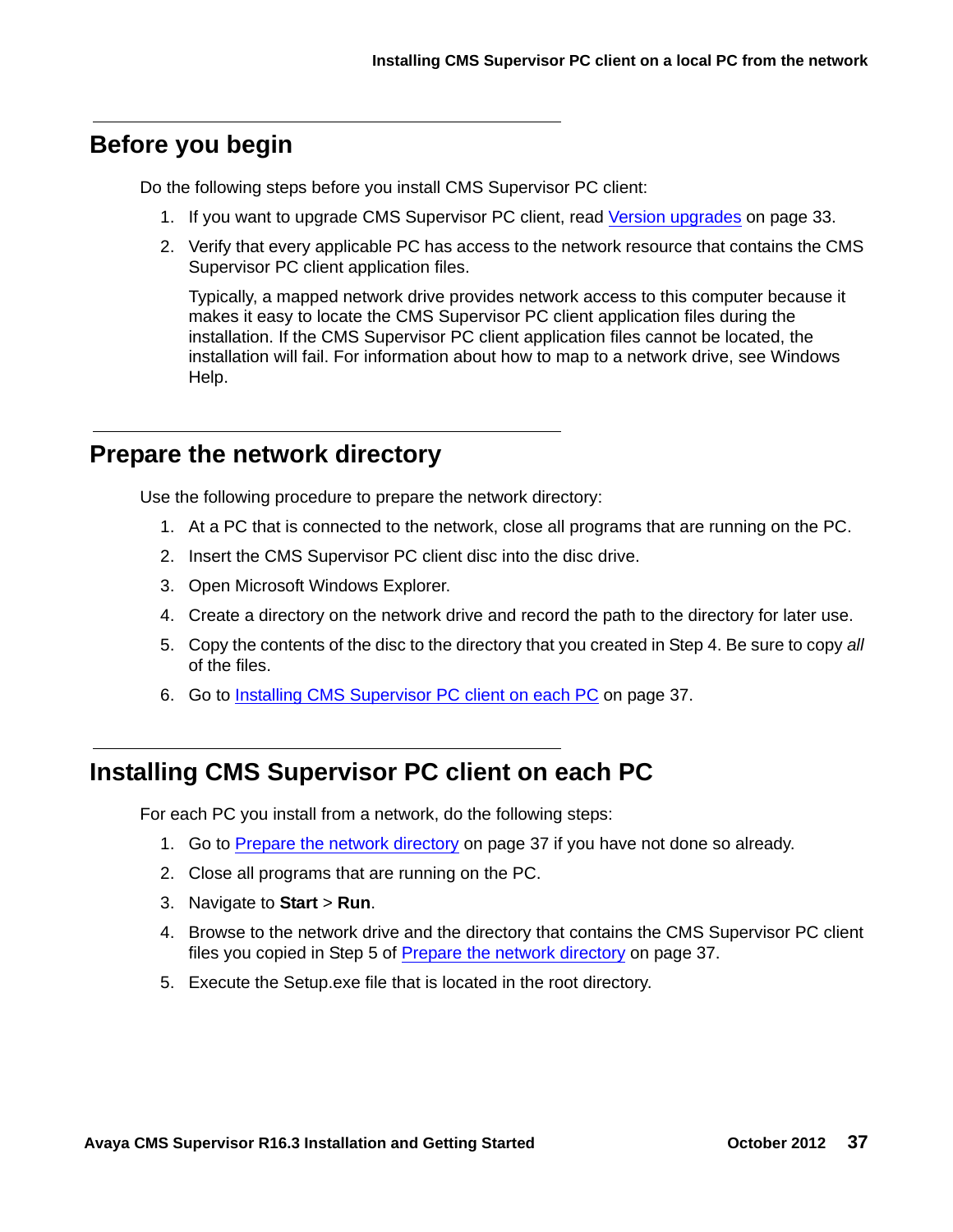6. Establish a connection to the CMS server. For the procedure, see [Getting started with](#page-52-0)  [CMS Supervisor PC client](#page-52-0) on page 53.

Related topics:

- [Local installations](#page-32-1) on page 33
- [Typical and custom installations](#page-34-0) on page 35

## **What to do if the installation does not start automatically**

If the CMS Supervisor PC client installation does not start automatically, do the following steps:

- 1. From the Windows interface, select **Start > Run**.
- 2. Do one of the following:

| If you want to<br>install from | Then                                                                                                                                            |
|--------------------------------|-------------------------------------------------------------------------------------------------------------------------------------------------|
| A software disc                | Browse the contents of the software disc and execute<br>the Setup.exe file.                                                                     |
| A shared<br>network drive      | In Windows Explorer, navigate to the directory where<br>CMS Supervisor PC client is installed on the network<br>and execute the Setup.exe file. |

#### **Note:**

The setup.exe executable is located in the root directory.

3. Select **OK**.

The system displays the installation wizard.

# <span id="page-37-0"></span>**CMS Supervisor PC client silent installation and uninstallation**

You can install and uninstall CMS Supervisor PC client R16.3 in the silent mode by using the command line interface. If not specified, the target directory for the installed software and the language shortcuts are the same as the **Typical** install option from the GUI.

For a silent install, use the following command:

**Setup.exe /hide\_progress --silent**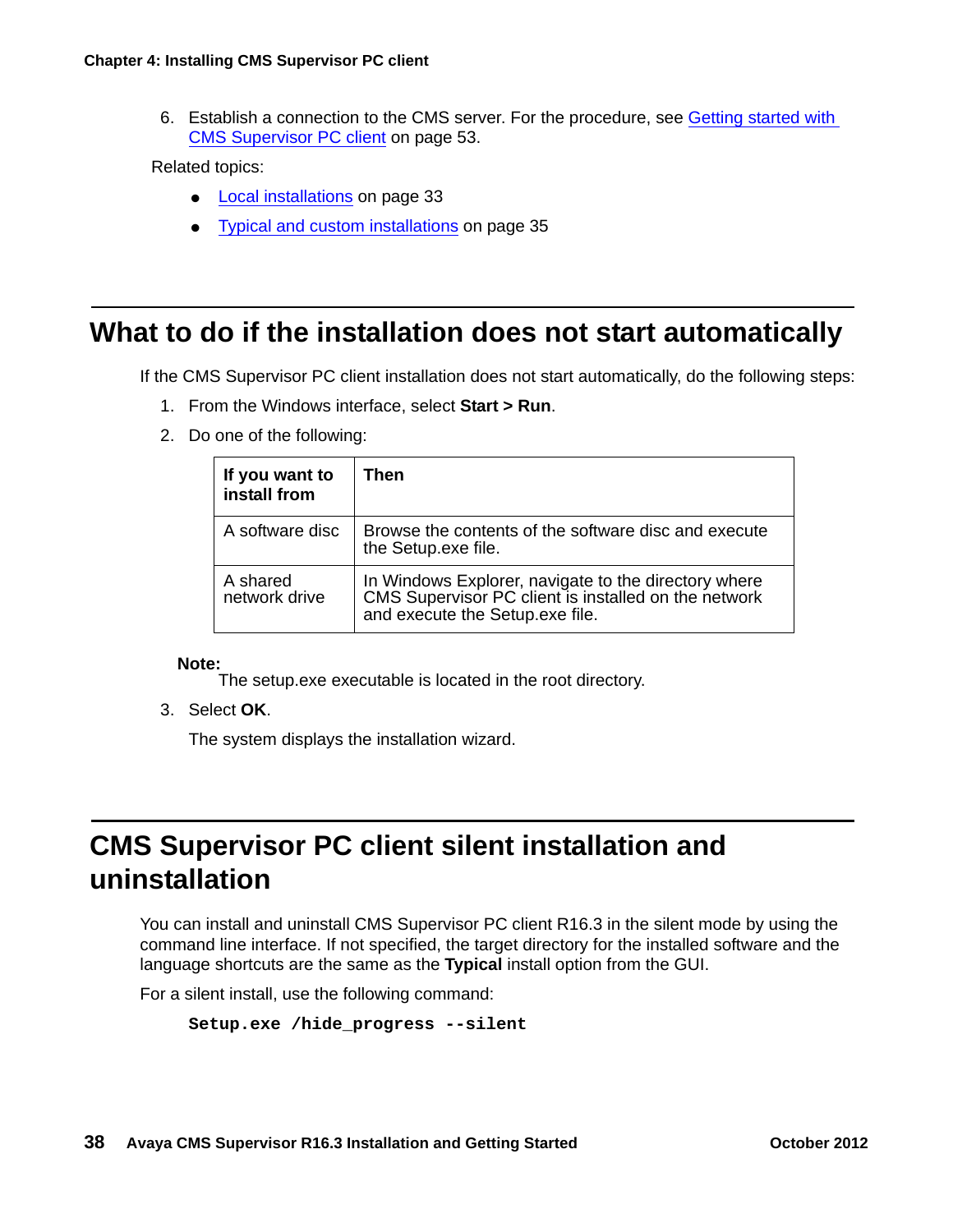For a silent uninstall, use the following command:

#### **Setup.exe /hide\_progress /uninst --silent**

There are additional installation and uninstallation options provided with this build. The following table explains these additional options:

| <b>Option</b>                         | <b>Description</b>                                                                                                                                                                                                |
|---------------------------------------|-------------------------------------------------------------------------------------------------------------------------------------------------------------------------------------------------------------------|
| --Help                                | This option provides you with a summary of the<br>available command line options                                                                                                                                  |
| --Logdir= <directory></directory>     | This option allows you to save a copy of the<br>setup log file in the specified directory                                                                                                                         |
| --TargetDir= <directory></directory>  | This option defines the destination directory to be<br>used when you install CMS Supervisor PC client                                                                                                             |
| -- <lang>[=yes   =no   =force]</lang> | This option allows a different combination of<br>language shortcuts to be made available.                                                                                                                         |
|                                       | -- <lang>=yes and --<lang> are equivalent. Only<br/>shortcuts for languages supported on the OS are<br/>created (see Languages supported and variable<br/>definitions on page 40).</lang></lang>                  |
|                                       | -- <lang>=force forces the language shortcut to be<br/>created even if the language is not supported on<br/>the OS (see Languages supported and variable<br/>definitions on page 40).</lang>                      |
|                                       | -- <lang>=no removes the shortcut for the specified<br/>language. The default shortcut (for example, the<br/>English language shortcut on an English OS)<br/>cannot be removed using --&lt; lang &gt;= no.</lang> |

#### **Example**

```
Setup.exe /hide_progress --silent --TargetDir=C:\Program Files\
Avaya\CMSR16_1 --enu=yes --fra --rus=no --chn=yes --kor=force
```
This example command does the following:

- It installs the CMS Supervisor PC client software in silent mode to **C:\Program Files\ Avaya\CMSR16\_1.**
- It creates shortcuts for English, French, and Korean (assuming the software was installed on an English OS).
- It removes Russian, if already installed.
- Simplified Chinese is not installed as it is not supported on an English OS and has not been forced.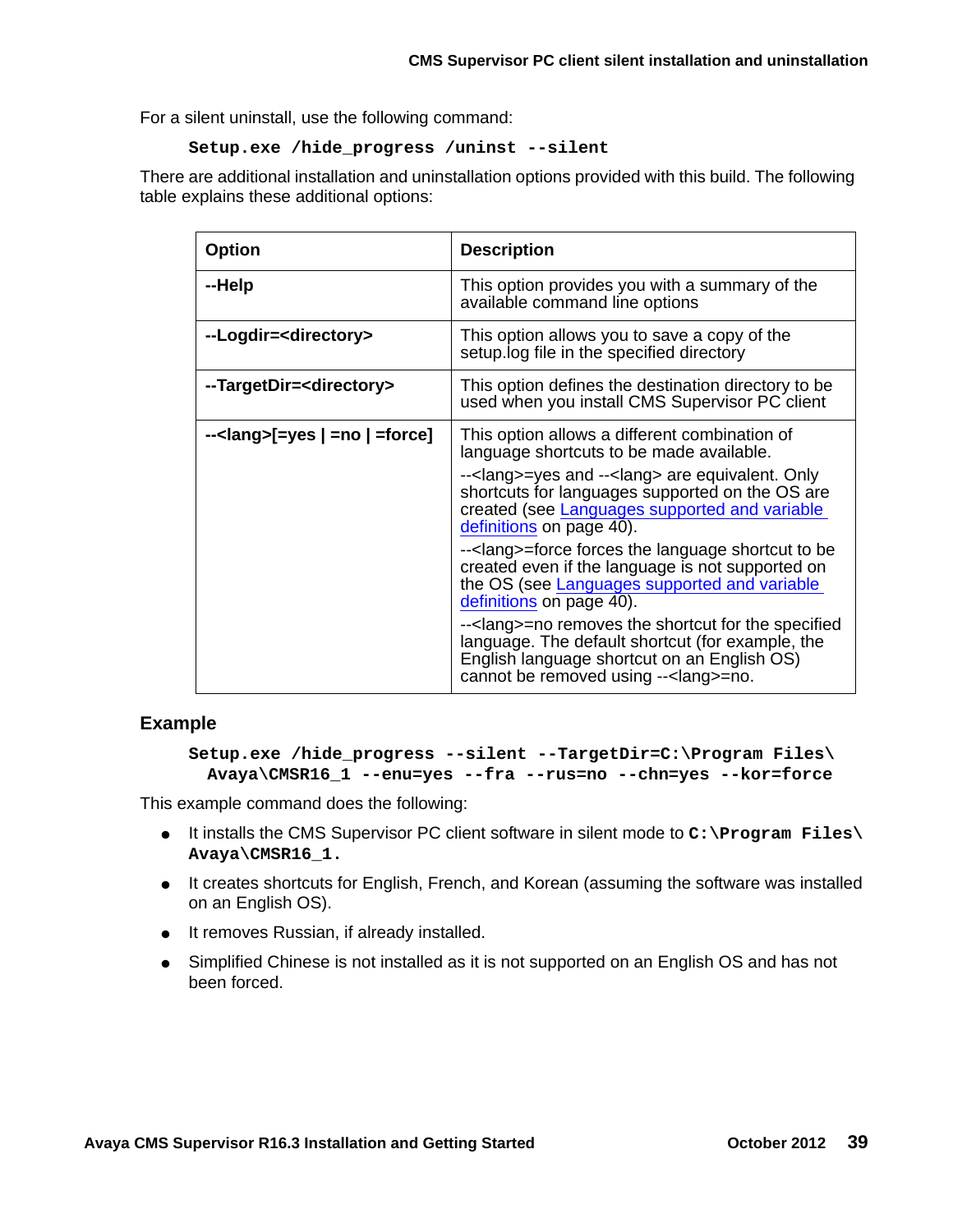#### <span id="page-39-0"></span>**Languages supported and variable definitions**

The following table lists the languages supported and their variable definitions in CMS Supervisor PC client R16 Maintenance Release 1:

| <b>LANGUAGE</b>       | <b>Variable</b> |
|-----------------------|-----------------|
| Chinese (simplified)  | chn             |
| Chinese (traditional) | tch             |
| Dutch                 | nld             |
| English               | enu             |
| French                | fra             |
| German                | deu             |
| Italian               | ita             |
| Japanese              | jpn             |
| Korean                | kor             |
| Portuguese            | ptb             |
| Russian               | rus             |
| Spanish               | eso             |

# **Adding, viewing and establishing connections to CMS R12/R13 servers**

When adding a new entry to the list of servers, R12 and R13 are available in the pulldown list of server versions even though they are no longer officially supported. Connecting to R12 and R13 servers is permissive use only. When R12 or R13 is selected, a warning message is displayed; however the user is permitted to still add an R12 or R13 server to the list.

When viewing the details for a server in the list of servers, a warning message is displayed if the server is an R12 or R13 CMS server. This does not prevent the user from connecting to the server.

When establishing a connection to a CMS R12 or R13 server, a warning message will be displayed.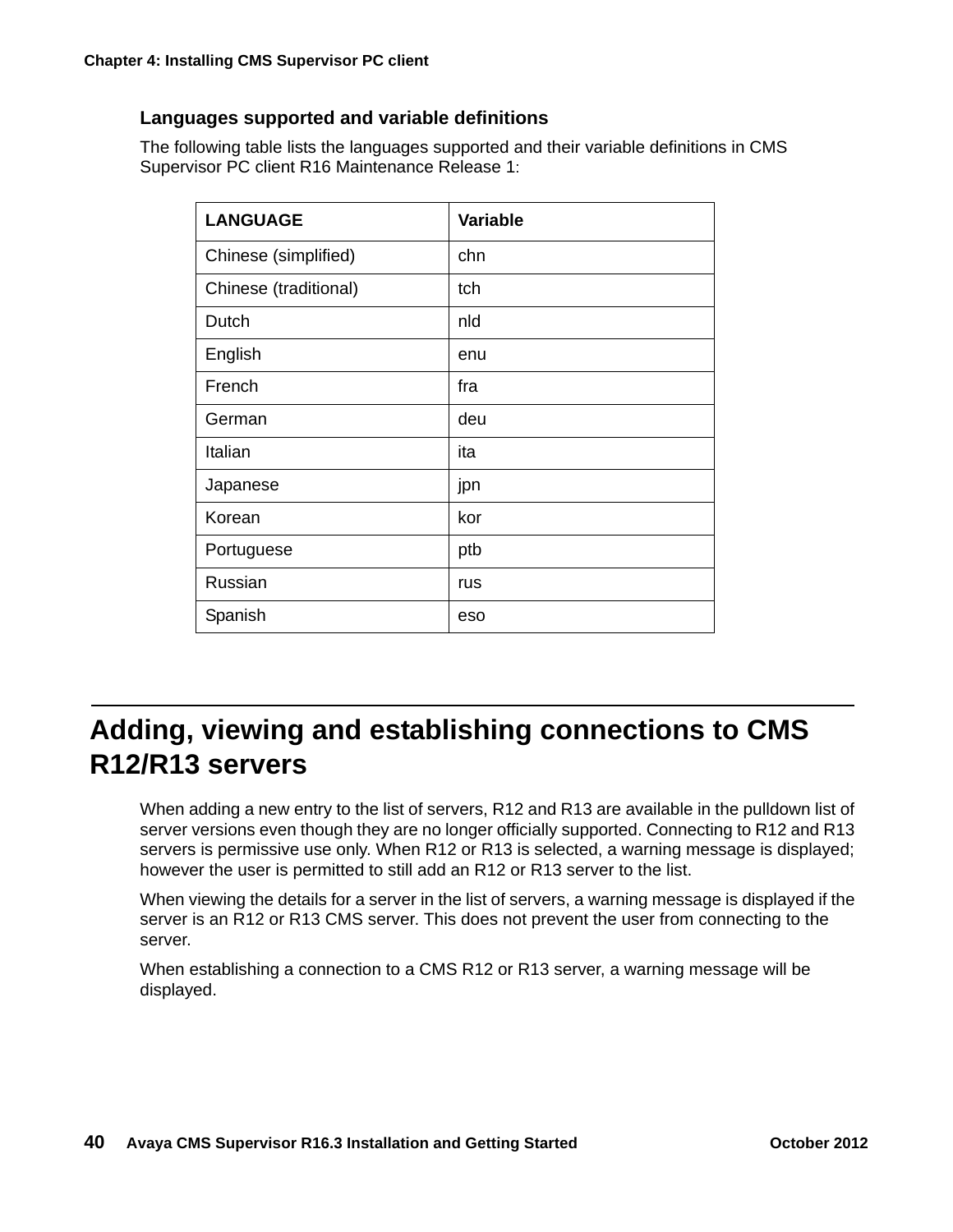If you select OK to continue, the connection is established - this is permissive use only. If the user selects Cancel, the connection is not established and the user can select a different server to establlish a connection with.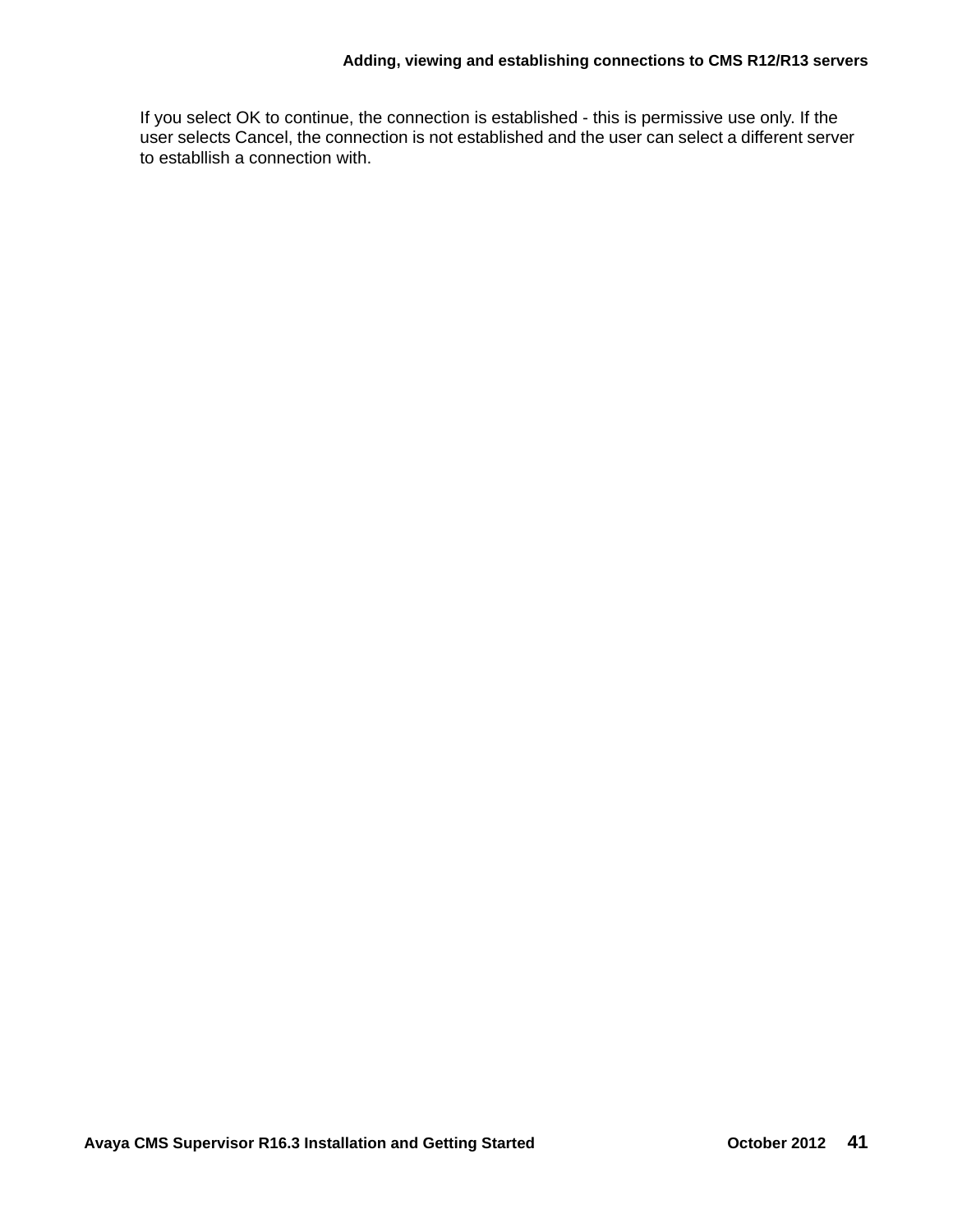**Chapter 4: Installing CMS Supervisor PC client**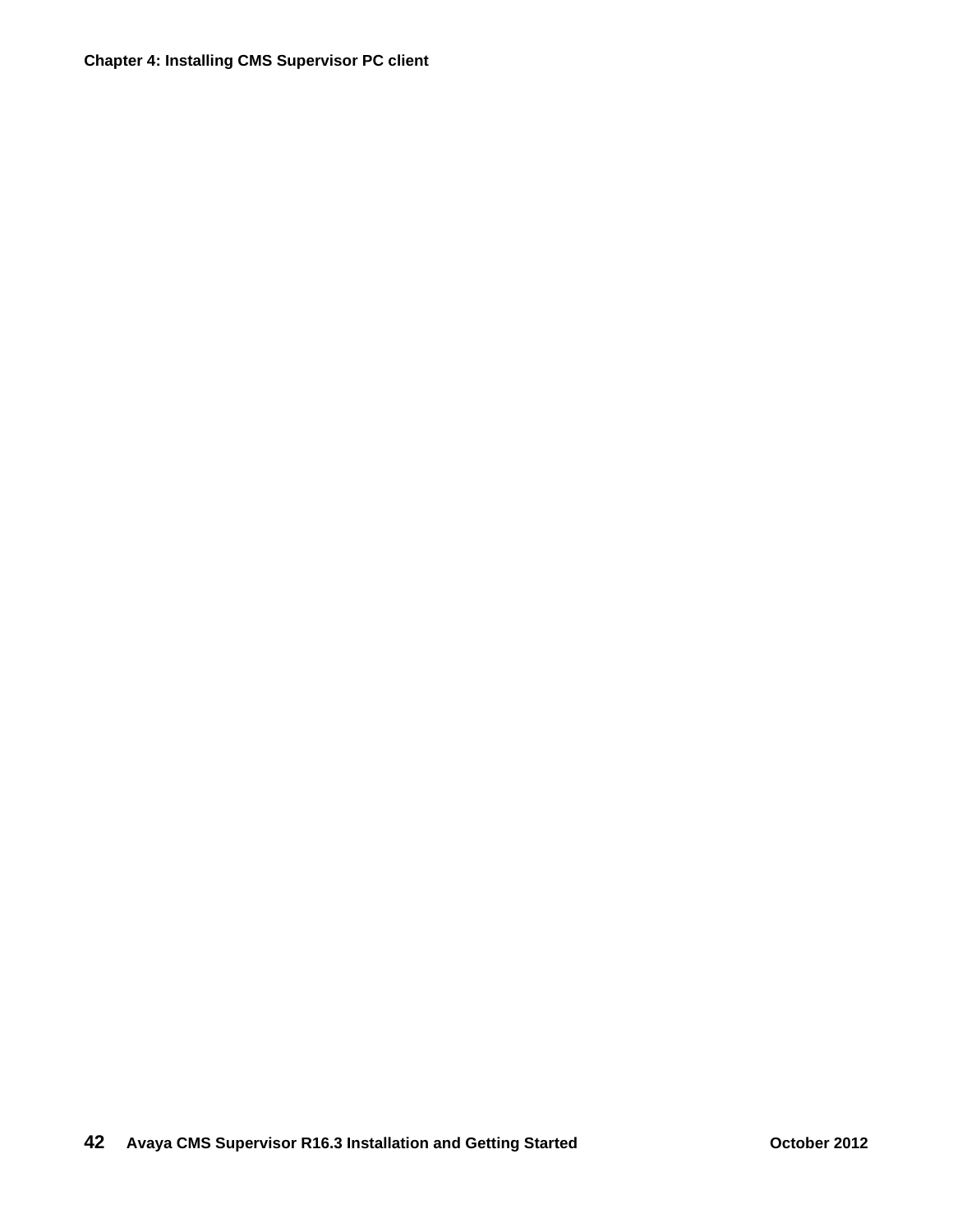# **Chapter 5: Installing CMS Supervisor PC client with Citrix XenApp 5.0, 6.0, and 6.5**

This section describes how to install and run CMS Supervisor PC client on a system running Citrix XenApp 5.0, 6.0, and 6.5. This section includes the following topics:

- [Installing the software](#page-42-0) on page 43
- [Launching the CMS Supervisor PC client application](#page-47-0) on page 48
- [Uninstalling the software](#page-47-1) on page 48
- [Considerations when using Citrix XenApp](#page-49-0) on page 50

## <span id="page-42-0"></span>**Installing the software**

This section describes how to install and run CMS Supervisor PC client on a Windows Server running Citrix XenApp 5.0, 6.0, and 6.5. This section includes the following topics:

- [Prerequisites](#page-42-1) on page 43
- [Installing the CMS Supervisor PC client software](#page-43-0) on page 44
- [Configuring the Citrix software for CMS Supervisor PC client](#page-43-1) on page 44

#### <span id="page-42-1"></span>**Prerequisites**

- You must be logged on as an administrator or have administrator privileges.
- Citrix XenApp must be installed and running (this includes configuring IIS, terminal services, user accounts, and any licensing for XenApp, terminal services, and so forth)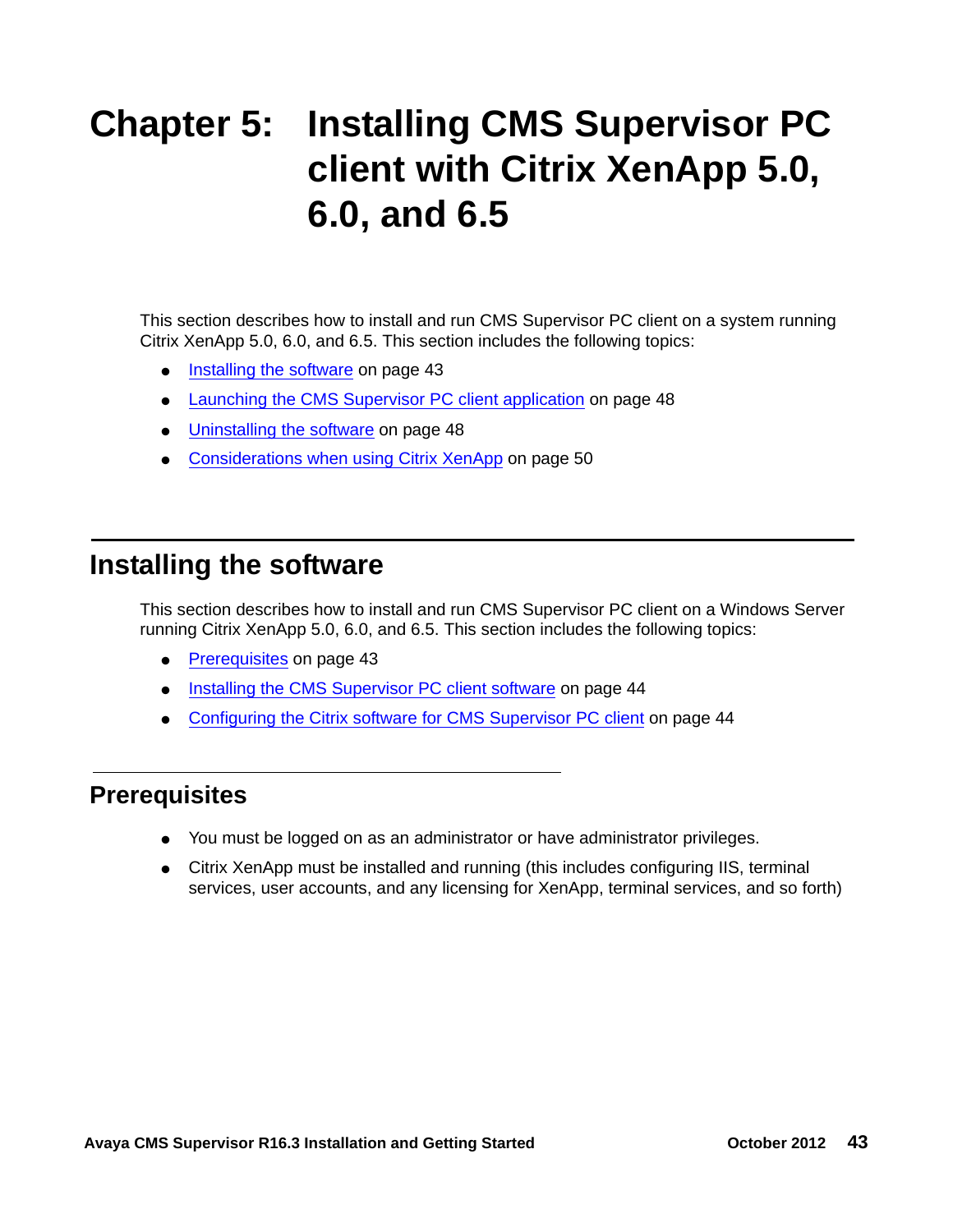## $\Delta$  CAUTION:

Do not run consecutive installs on the same PC without uninstalling the previous installation (configuration data may be reset if the installer is rerun). For more information see [Uninstalling the software](#page-47-1) on page 48.

### <span id="page-43-0"></span>**Installing the CMS Supervisor PC client software**

1. Insert the CMS Supervisor PC client software disc or download the installation software from [support.avaya.com](http://support.avaya.com).

#### **Note:**

If the installer starts automatically, select **cancel**.

- 2. Open a command window running with Administrator privileges.
- 3. Run the following command at the command prompt:

```
change user /install
```
4. From the command prompt, run the **Setup.exe** executable for the CMS Supervisor PC client application. For example if the software disc is in the **D** drive, enter:

```
D:\Setup.exe
```
- 5. Follow the steps on the wizard screens until the installation is complete. Make sure that you select Install to Local PC and install the files at either the default location or somewhere else on your hard drive.
- 6. Run the following command at the command prompt:

```
change user /execute
```
#### **A** Important:

Post installation, you are required to enable Telephony Services. If you do not enable Telephony Services, the entire application becomes unresponsive and new CMS servers cannot be administered using CMS Supervisor PC client.

## <span id="page-43-1"></span>**Configuring the Citrix software for CMS Supervisor PC client**

Configure the **Citrix XenApp** software to share the CMS Supervisor PC client application before using the CMS Supervisor PC client application.

#### **Prerequisites**

- You must enable the CMS Supervisor PC client application for all Citrix users.
- You must enable Windows Telephony Services on your computer.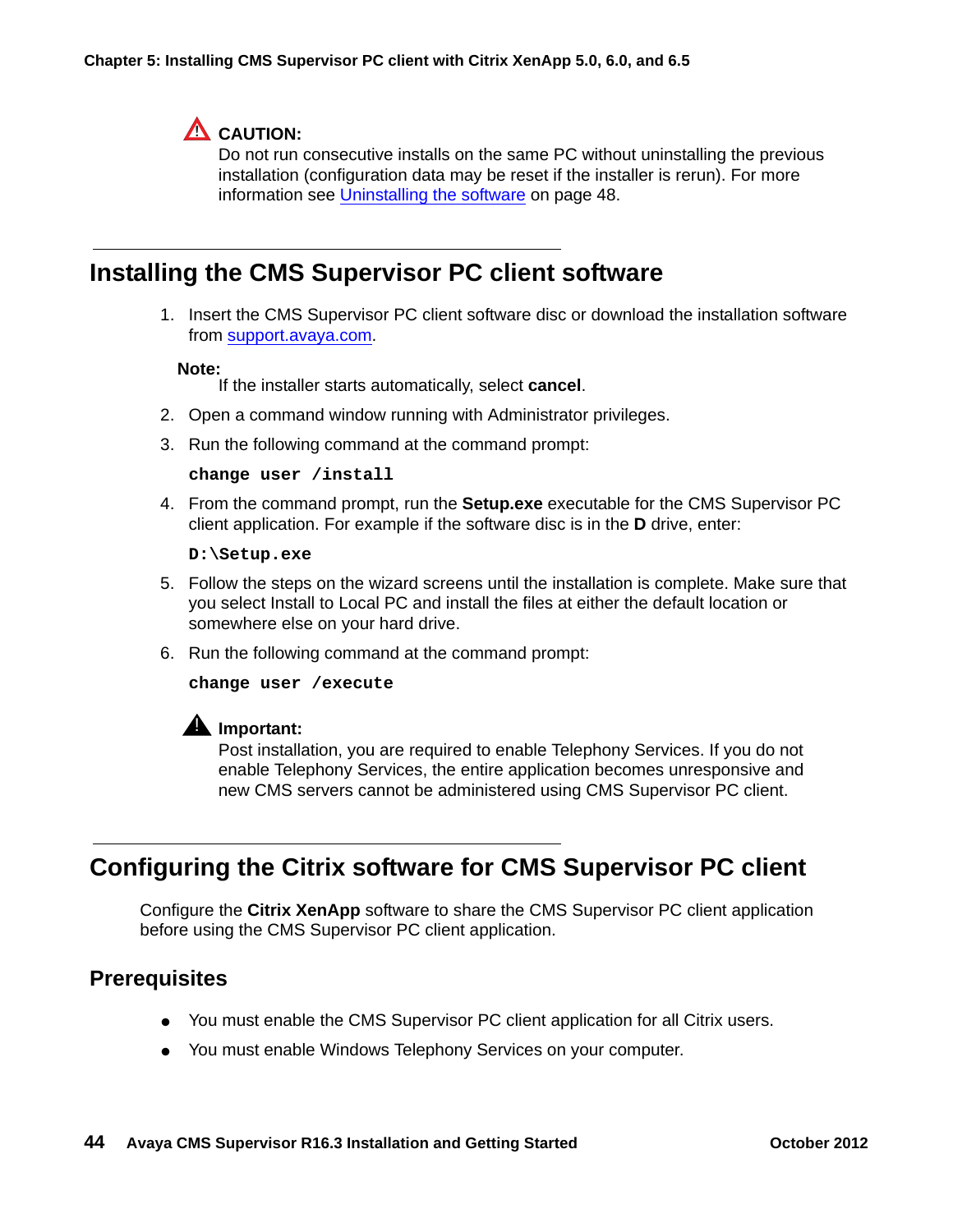#### **Configuring the Citrix software**

1. On the appropriate Citrix Access Management Console window, select **Citrix Resources** > **XenApp** > **Farm Name**.

**Note:**

If you have not created a Citrix XenApp farm, you will have to configure one before proceeding.

2. Right-click on **Farm Name** and select **New > Publish application**.

The system displays the **Welcome** screen.

3. Select **Next.**

The system displays the **Name** screen.

4. Enter the **Display name** and **Application description**.

For example, enter CMS Supervisor PC client and CMS Supervisor PC client, respectively.

**Note:**

You can specify a language in the Display name or Application description.

5. Select **Next.**

The system displays the **Type** screen.

- 6. Under **Application**, select **Accessed from a server**.
- 7. Under **Server application type**, select **Installed application**.
- 8. Select **Next.**

The system displays the **Location** screen.

9. Enter one of the following Command line entries at the **Command line** prompt: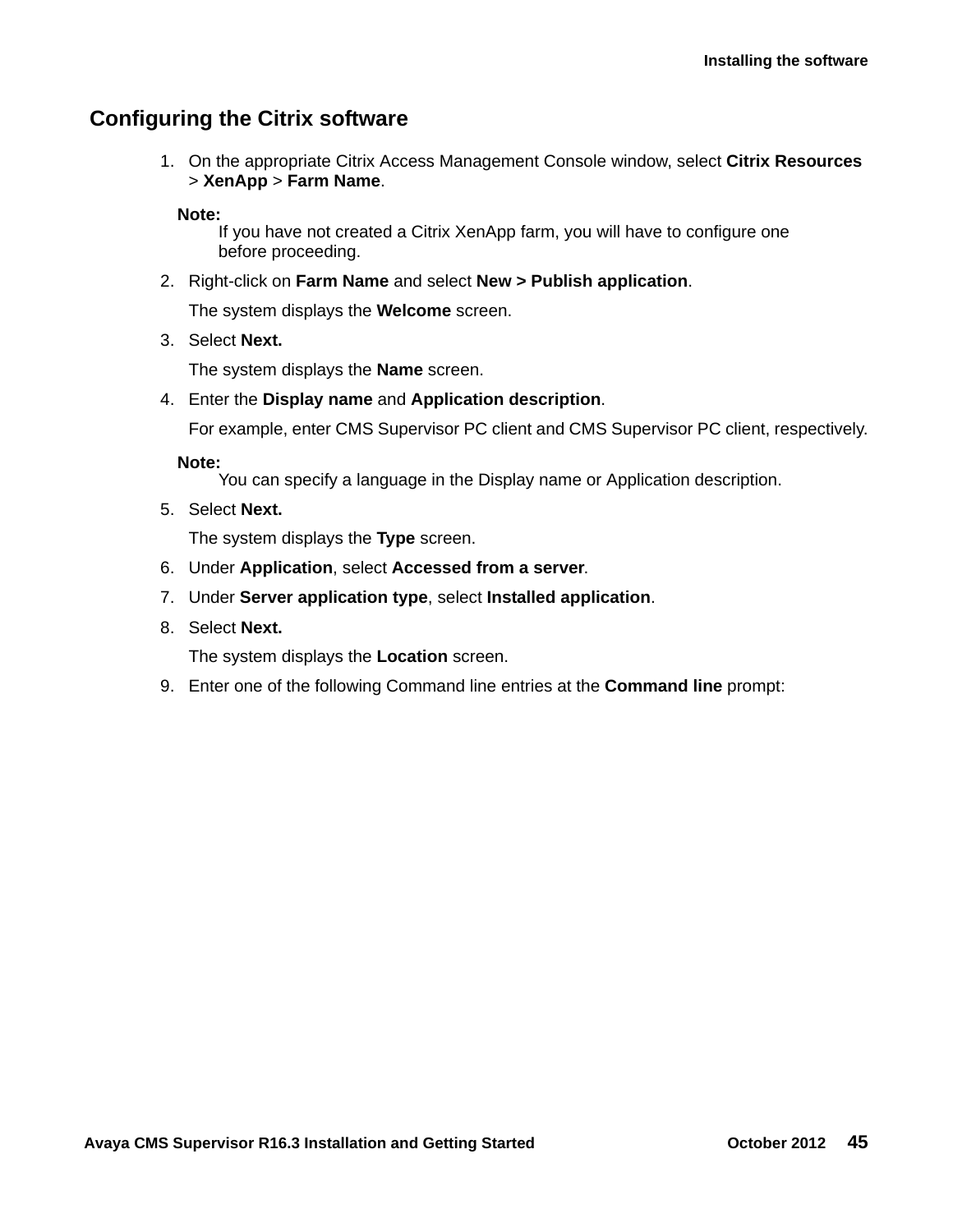#### **Note:**

If a different target directory was chosen during installation of CMS Supervisor PC client, the path to ACSRun.exe is different.

| Language               | Command (32-bit system path)                                  |
|------------------------|---------------------------------------------------------------|
| Chinese                | "C:\Program Files\Avaya\CMS Supervisor R16\ACSRun.exe" /L:chn |
| German                 | "C:\Program Files\Avaya\CMS Supervisor R16\ACSRun.exe" /L:deu |
| English                | "C:\Program Files\Avaya\CMS Supervisor R16\ACSRun.exe" /L:enu |
| Spanish                | "C:\Program Files\Avaya\CMS Supervisor R16\ACSRun.exe" /L:eso |
| French                 | "C:\Program Files\Avaya\CMS Supervisor R16\ACSRun.exe" /L:fra |
| Italian                | "C:\Program Files\Avaya\CMS Supervisor R16\ACSRun.exe" /L:ita |
| Japanese               | "C:\Program Files\Avaya\CMS Supervisor R16\ACSRun.exe" /L:jpn |
| Korean                 | "C:\Program Files\Avaya\CMS Supervisor R16\ACSRun.exe" /L:kor |
| Dutch                  | "C:\Program Files\Avaya\CMS Supervisor R16\ACSRun.exe" /L:nld |
| Portuguese             | "C:\Program Files\Avaya\CMS Supervisor R16\ACSRun.exe" /L:ptb |
| Russian                | "C:\Program Files\Avaya\CMS Supervisor R16\ACSRun.exe" /L:rus |
| Traditional<br>Chinese | "C:\Program Files\Avaya\CMS Supervisor R16\ACSRun.exe" /L:tch |

| Language      | Command (64-bit system path)                                        |
|---------------|---------------------------------------------------------------------|
| Chinese       | "C:\Program Files (x86)\Avaya\CMS Supervisor R16\ACSRun.exe" /L:chn |
| German        | "C:\Program Files (x86)\Avaya\CMS Supervisor R16\ACSRun.exe" /L:deu |
| English       | "C:\Program Files (x86)\Avaya\CMS Supervisor R16\ACSRun.exe" /L:enu |
| Spanish       | "C:\Program Files (x86)\Avaya\CMS Supervisor R16\ACSRun.exe" /L:eso |
| <b>French</b> | "C:\Program Files (x86)\Avaya\CMS Supervisor R16\ACSRun.exe" /L:fra |
| Italian       | "C:\Program Files (x86)\Avaya\CMS Supervisor R16\ACSRun.exe" /L:ita |
| Japanese      | "C:\Program Files (x86)\Avaya\CMS Supervisor R16\ACSRun.exe" /L:jpn |
| Korean        | "C:\Program Files (x86)\Avaya\CMS Supervisor R16\ACSRun.exe" /L:kor |
| Dutch         | "C:\Program Files (x86)\Avaya\CMS Supervisor R16\ACSRun.exe" /L:nld |
| Portuguese    | "C:\Program Files (x86)\Avaya\CMS Supervisor R16\ACSRun.exe" /L:ptb |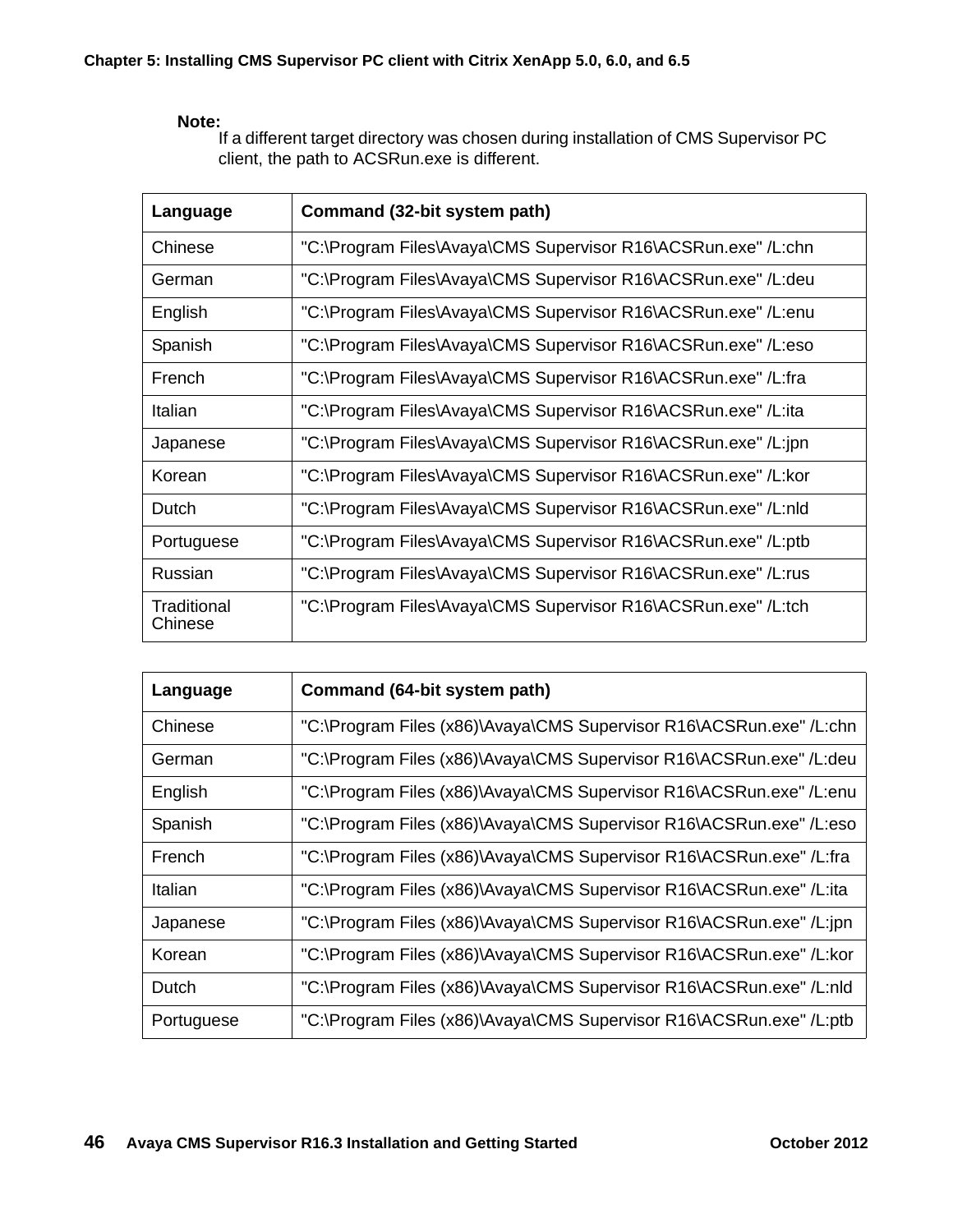| Language               | Command (64-bit system path)                                        |
|------------------------|---------------------------------------------------------------------|
| Russian                | "C:\Program Files (x86)\Avaya\CMS Supervisor R16\ACSRun.exe" /L:rus |
| Traditional<br>Chinese | "C:\Program Files (x86)\Avaya\CMS Supervisor R16\ACSRun.exe" /L:tch |

10. Click **Next**.

The system displays the **Servers** screen.

- 11. Highlight servers to add.
- 12. Select **Add** to include servers that will host the CMS Supervisor PC client application.
- 13. Select **Next** once completed.

The system displays the **Users** screen.

- 14. Select the appropriate directory type in the **Select directory type** drop-down list.
- 15. Click **Add** and select the available users in the selected directory type.
- 16. Click **Next**.

The system displays the **Shortcut presentation** screen.

- 17. Select the shortcut settings as needed for your Citrix applications. You can add a shortcut to your Start menu or to your desktop.
- 18. Select **Next**.

The system displays the **Publish immediately** screen.

19. Select **Configure advanced application settings now**.

#### $\triangle$  Important:

You must enable the CMS Supervisor PC client application for all Citrix users.

20. Select **Next**.

The system displays the **Access control** screen.

21. Select the access settings as necessary.

The defaults for access control are **Allow connections made through Access Gateway Advanced Edition (version 4.0 or later)**, **Any connection**, and **Allow all other connections**.

22. Select **Next**.

The system displays the **Content redirection** screen.

- 23. Configure appropriate application limits.
- 24. Select **Next**.

The system displays the **Limits** screen.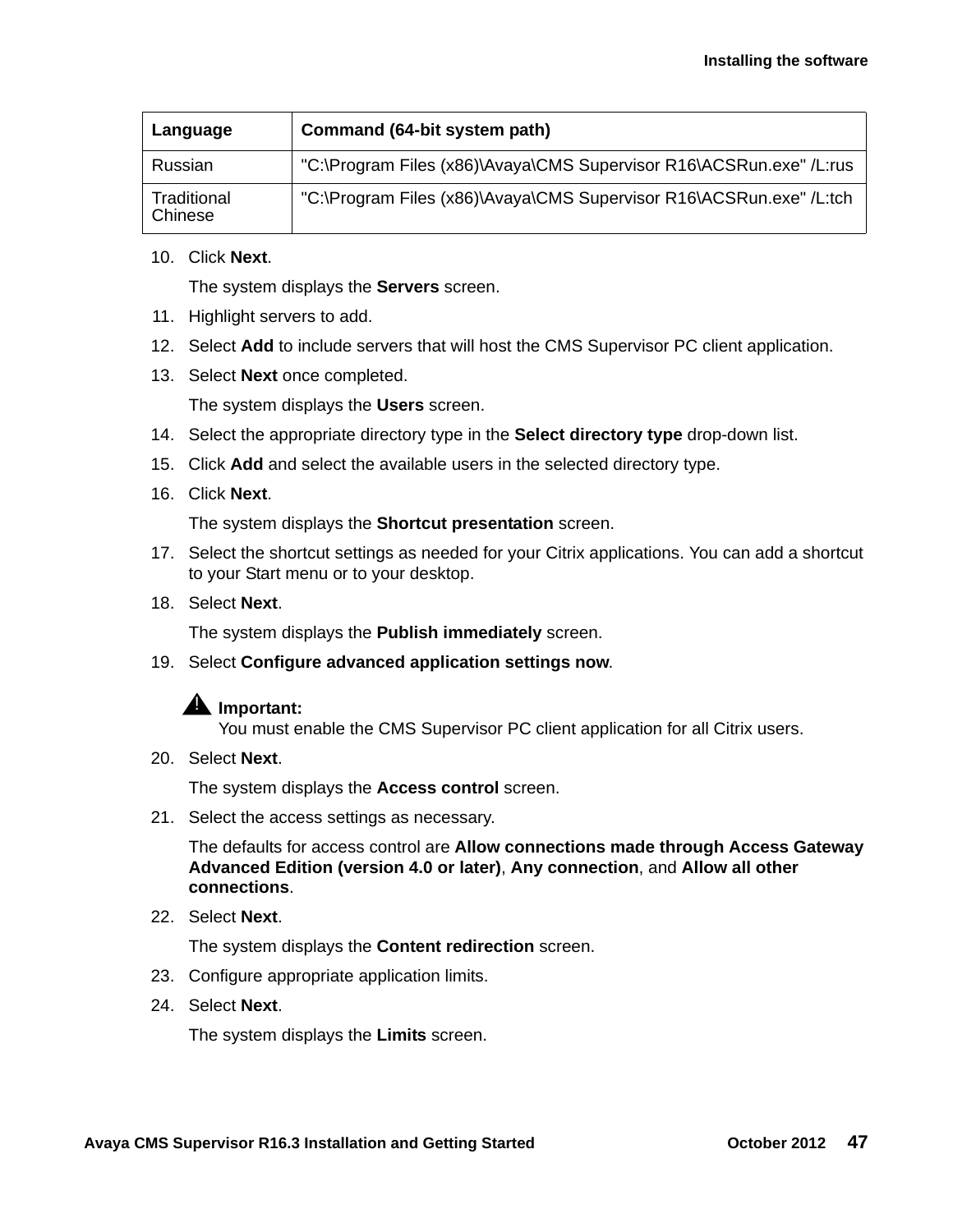- 25. Set CPU priority level to **Normal** only if you are using Citrix 5.0.
- 26. Select **Next**.

The system displays the **Client options** screen.

- 27. Select the following options:
	- **Enable legacy audio**
	- **Start this application without waiting for printers to be created**

**Note:**

Selecting Start this application without waiting for printers to be created means that printing is not available immediately when CMS Supervisor PC client starts.

28. Select **Next**.

The system displays the **Appearance** screen.

29. Set the Session Window size to **1024x768**. Set the number of colors to High color (16-bit) only if you are using Citrix 5.0.



Do not select the **Hide application** title bar.

- 30. Click **Finish** when the settings have been administered.
- 31. You have successfully configured the CMS Supervisor PC client application.

# <span id="page-47-0"></span>**Launching the CMS Supervisor PC client application**

Once the application has been configured within Citrix XenApp, log in to the Citrix server using a web browser or Citrix client software and select the CMS Supervisor PC client application. The application can then be used normally.

## <span id="page-47-1"></span>**Uninstalling the software**

This section describes how to uninstall the CMS Supervisor PC client software on servers running Citrix XenApp 5.0, 6.0, and 6.5. For more information see [Uninstalling CMS Supervisor](#page-50-0)  PC client [on page 51.](#page-50-0)

**Note:**

After the software is uninstalled, all software is removed from the server PC (HKCU Registry entries may persist within the Citrix XenApp environment).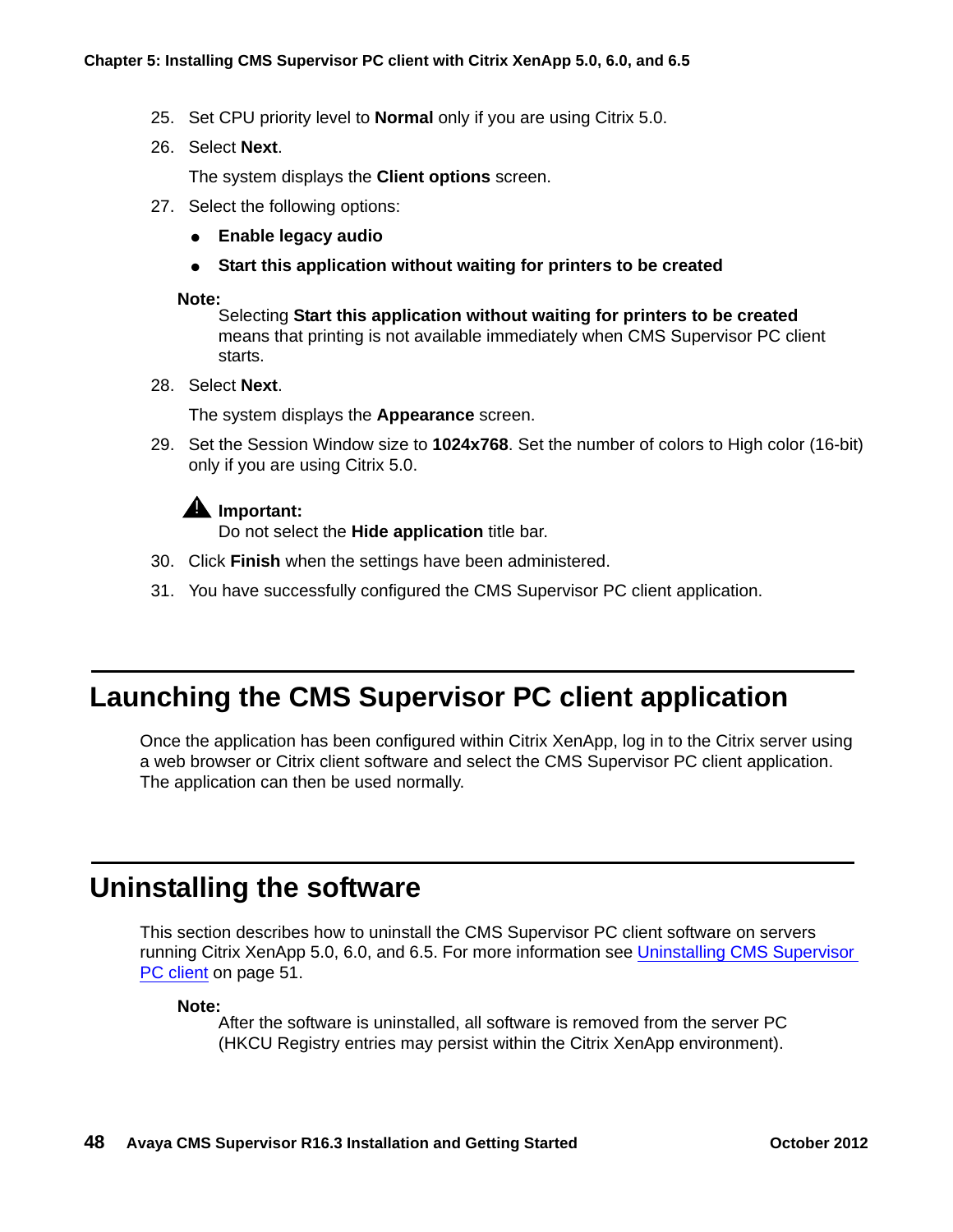This section includes the following topics:

- [Prerequisites](#page-48-0) on page 49
- [Precautionary measures](#page-48-2) on page 49
- [Uninstalling the software](#page-48-1) on page 49

#### <span id="page-48-0"></span>**Prerequisites**

- You must be logged in as administrator or have administrator privileges
- Stop or exit any CMS Supervisor PC client sessions. The automated uninstaller will fail if CMS Supervisor PC client is running.
- Remove the application from Citrix XenApp.

#### <span id="page-48-2"></span>**Precautionary measures**

# $\triangle$  CAUTION:

- Once the uninstall has started, do not break out of the uninstall process. Breaking out of the uninstall process may cause corruption in the Windows Registry. If corruption occurs, you might need to call Avaya technical support.
- If the uninstaller stops due to an instance of CMS Supervisor PC client running, exit the CMS Supervisor PC client session and rerun the uninstaller.
- Uninstalling removes the CMS Supervisor PC client software for all users on the PC not just the current user.
- Uninstalling the software will not remove CMS Supervisor PC client specific data from the HKEY\_CURRENT\_USER area of the registry for users accessing the software via Citrix XenApp.

#### <span id="page-48-1"></span>**Uninstalling the software**

Use the Windows Control panel to uninstall the CMS Supervisor PC client application.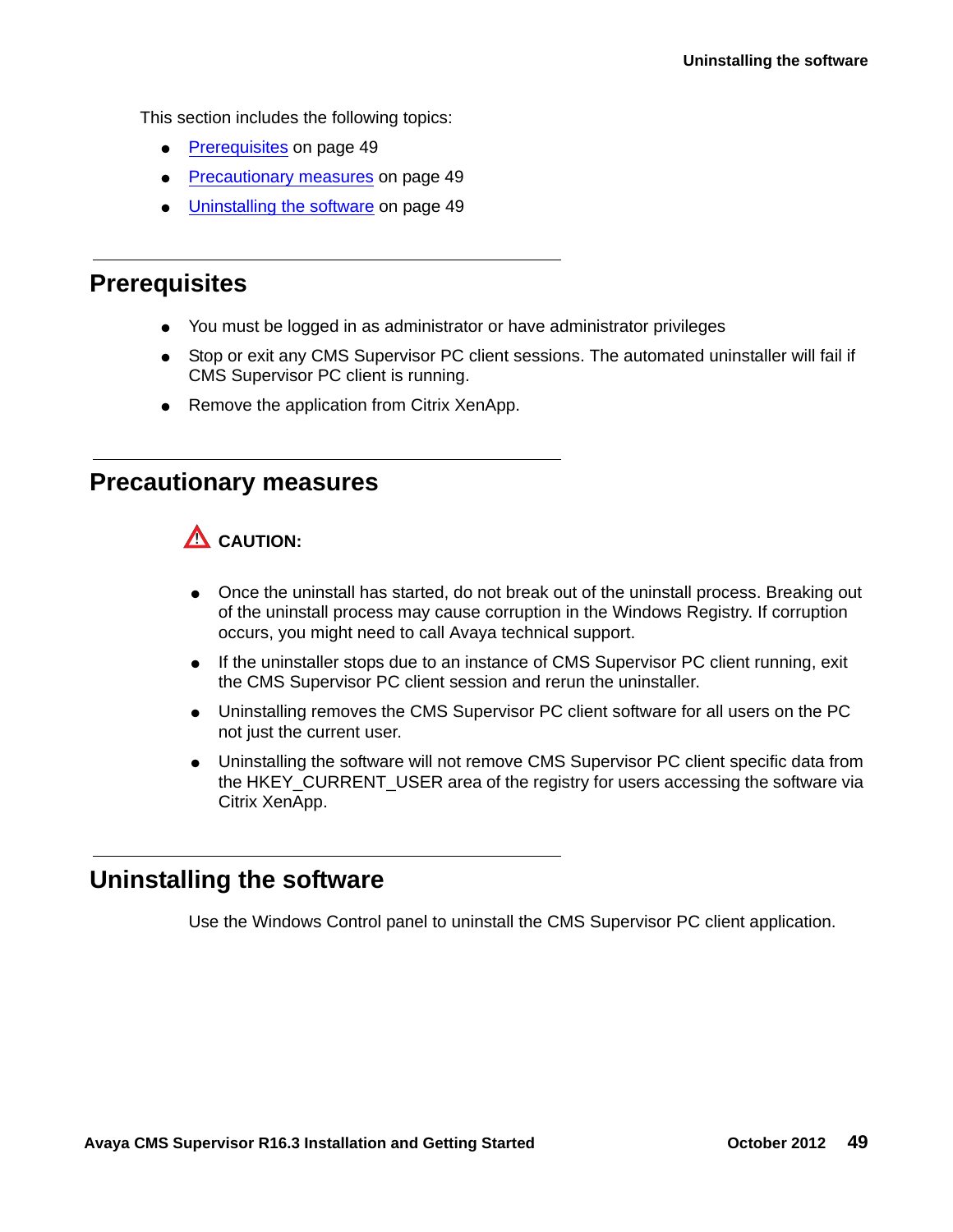# <span id="page-49-0"></span>**Considerations when using Citrix XenApp**

This section contains the list of known issues of operation for CMS Supervisor PC client on servers running Citrix XenApp 5.0, 6.0, and 6.5.

- Automatic scripts are not supported when running CMS Supervisor PC client via Citrix XenApp.
- While running CMS Supervisor PC client through Citrix, users must use their own unique login to the CMS Server. Sharing CMS accounts can cause the connection to be rejected.
- When applying Group Policy and other restrictions on a Citrix Server, administrators should not interfere with the normal operation of CMS Supervisor PC client.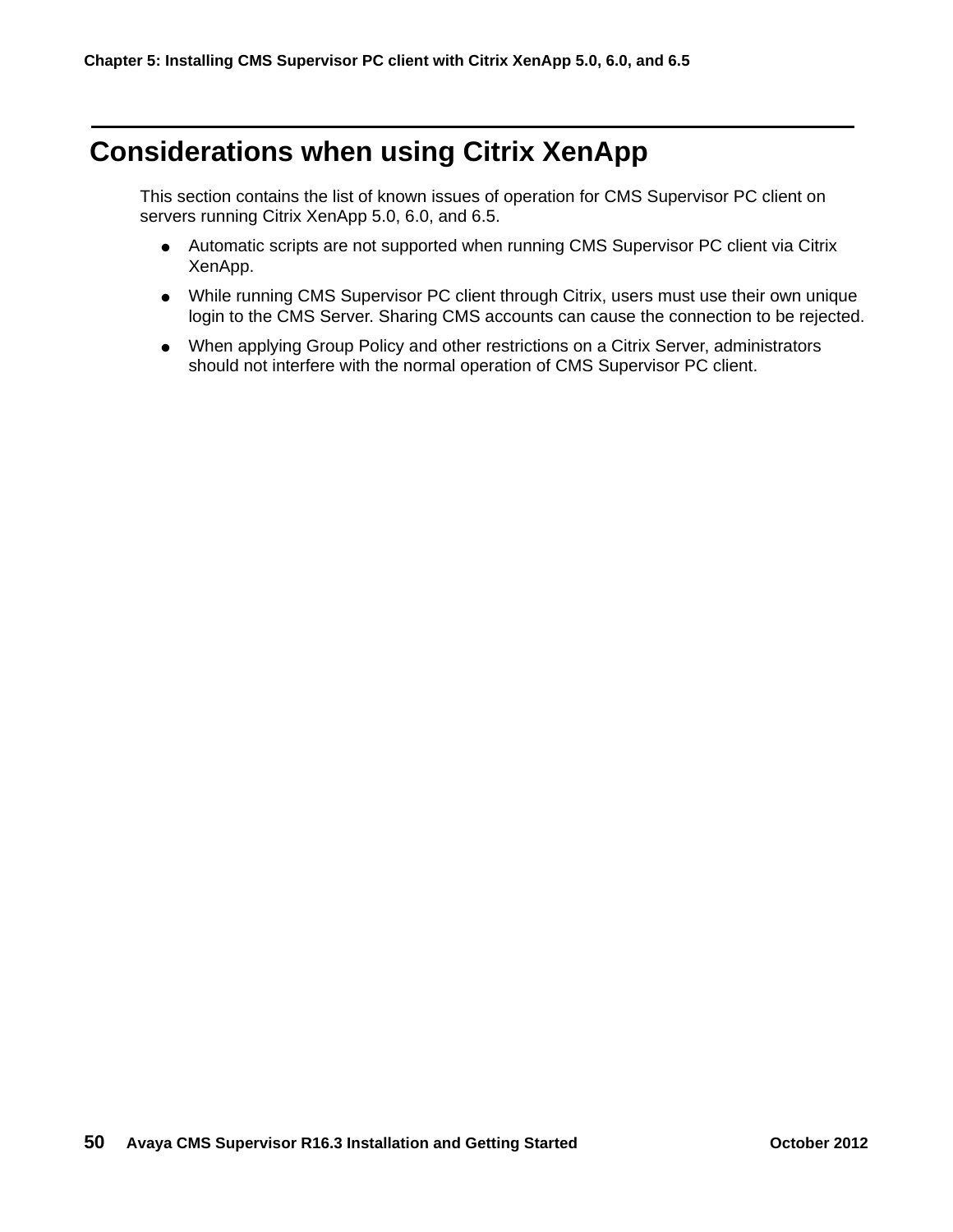# <span id="page-50-0"></span>**Chapter 6: Uninstalling CMS Supervisor PC client**

This section provides procedures for uninstalling Avaya Call Management System (CMS) Supervisor.

This section includes the following topics:

- CMS Supervisor PC client uninstall using the Microsoft Windows Add/Remove Programs wizard [on page 51](#page-50-1)
- [CMS Supervisor PC client silent uninstall](#page-51-0) on page 52

# <span id="page-50-1"></span>**CMS Supervisor PC client uninstall using the Microsoft Windows Add/Remove Programs wizard**

You can easily uninstall the Avaya Call Management System (CMS) Supervisor application with the Microsoft® Windows **Add/Remove Programs** wizard. Uninstall removes the CMS Supervisor PC client files and directories from the PC.

To uninstall CMS Supervisor PC client, do the following steps:

- 1. Close all programs that are running on the PC.
- 2. From the Microsoft Windows **Start** menu, select **Settings** > **Control Panel** (or simply **Control Panel** depending on your version of Windows).
- 3. Execute the **Add/Remove Programs** feature.

The system displays the **Add/Remove Programs Properties** window. (**Add or Remove Programs** in XP, **Uninstall a program** or **Programs and Features** in Windows Vista and Windows 7).

- 4. Select the **Install/Uninstall** tab. (**Change or Remove Programs** for Windows XP, skip this step for Windows Vista and Windows 7).
- 5. Highlight the entry for CMS Supervisor PC client in the list of installed software.
- 6. Select **Add/Remove**. For Windows XP, select the **Change/Remove** button. For Windows Vista and Windows 7, select the **Uninstall** button.

The removal process is started.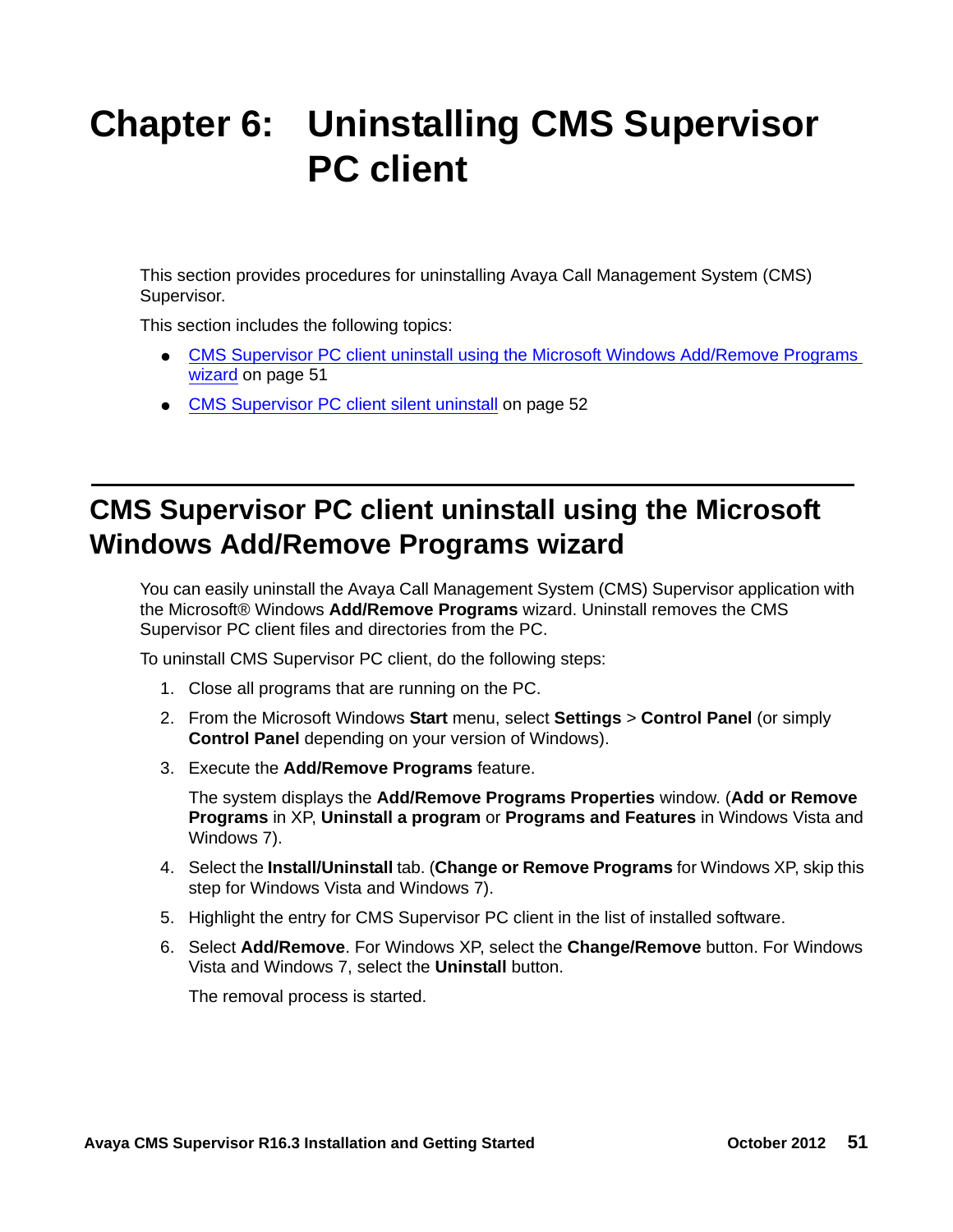7. Select **Yes** or **OK**.

The system displays the **Perform Uninstall** window and a progress indicator shows what percentage of the files are uninstalled.

#### **CAUTION:**

If you press **Cancel** at this time, the system cancels the uninstall process. However, because some files have been deleted, CMS Supervisor PC client will not run. Also, the system prevents you from trying to uninstall CMS Supervisor PC client files a second time if you cancel the first attempt.

After the uninstall is complete, the system returns you to the desktop.

# <span id="page-51-0"></span>**CMS Supervisor PC client silent uninstall**

For information on [CMS Supervisor PC client](#page-37-0) silent uninstall, see CMS Supervisor PC client [silent installation and uninstallation](#page-37-0) on page 38.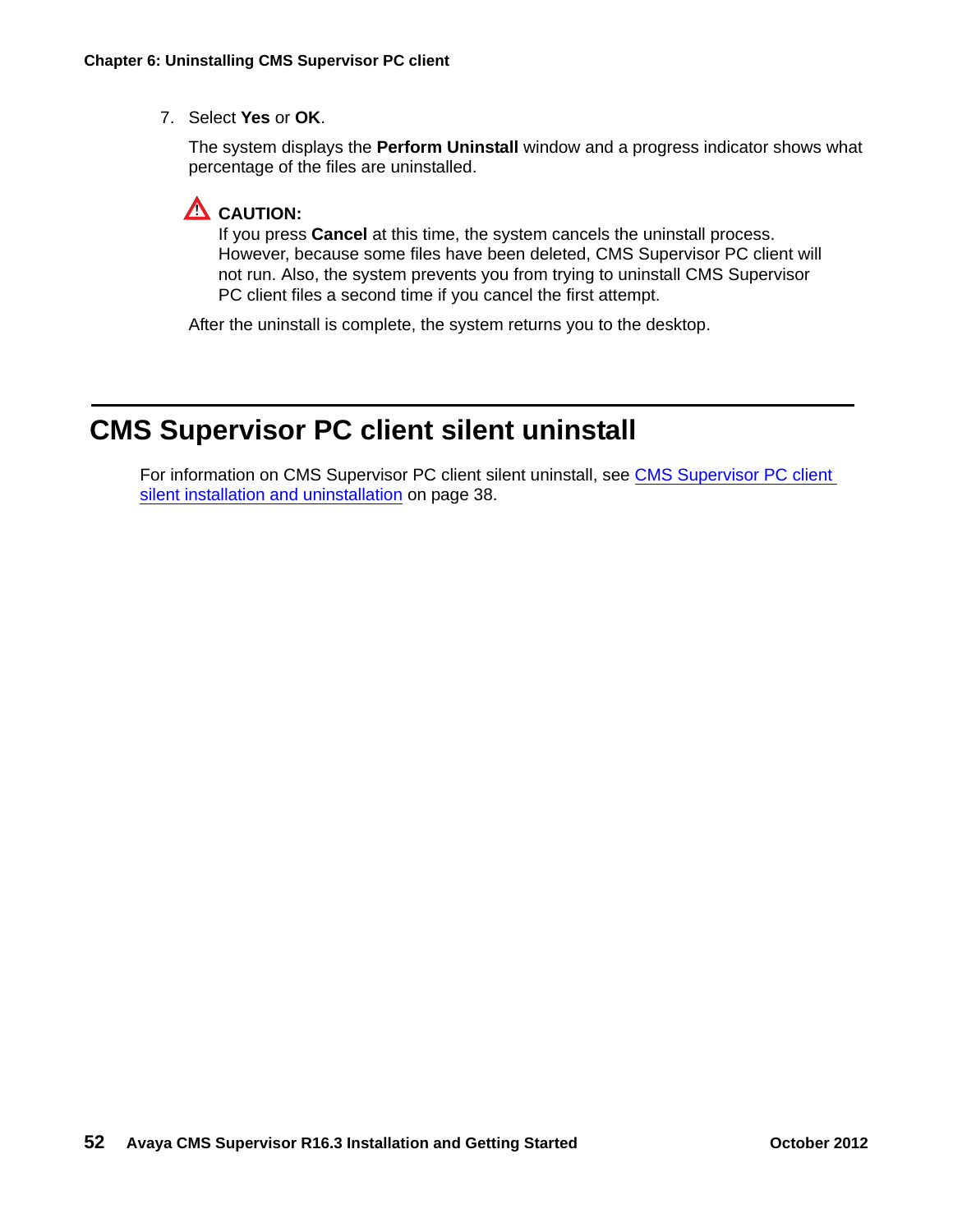# <span id="page-52-0"></span>**Chapter 7: Getting started with CMS Supervisor PC client**

This section provides procedures for common operations that you will perform in Avaya Call Management System (CMS) Supervisor.

This section includes the following topics:

- [About CMS server connection settings](#page-52-1) on page 53
- [Open the CMS Supervisor PC client application](#page-53-0) on page 54
- **[Establish the connection](#page-53-1) on page 54**
- [Log in to the CMS server for the first time](#page-57-0) on page 58
- [Log in to the CMS server after the first time](#page-58-0) on page 59
- **[Log off the CMS server](#page-60-0) on page 61**
- [Exit CMS Supervisor PC client](#page-61-0) on page 62
- **[Change connection settings](#page-61-1) on page 62**
- [Close CMS Supervisor PC client windows](#page-62-0) on page 63

## <span id="page-52-1"></span>**About CMS server connection settings**

You must establish connection settings before you can connect to the Avaya Call Management System (CMS) server.

This section includes the following topics:

- [Connection options](#page-52-2) on page 53
- [Automatic and manual](#page-53-2) on page 54

#### <span id="page-52-2"></span>**Connection options**

CMS Supervisor PC client has the following connection options to a CMS server:

- Network
- Serial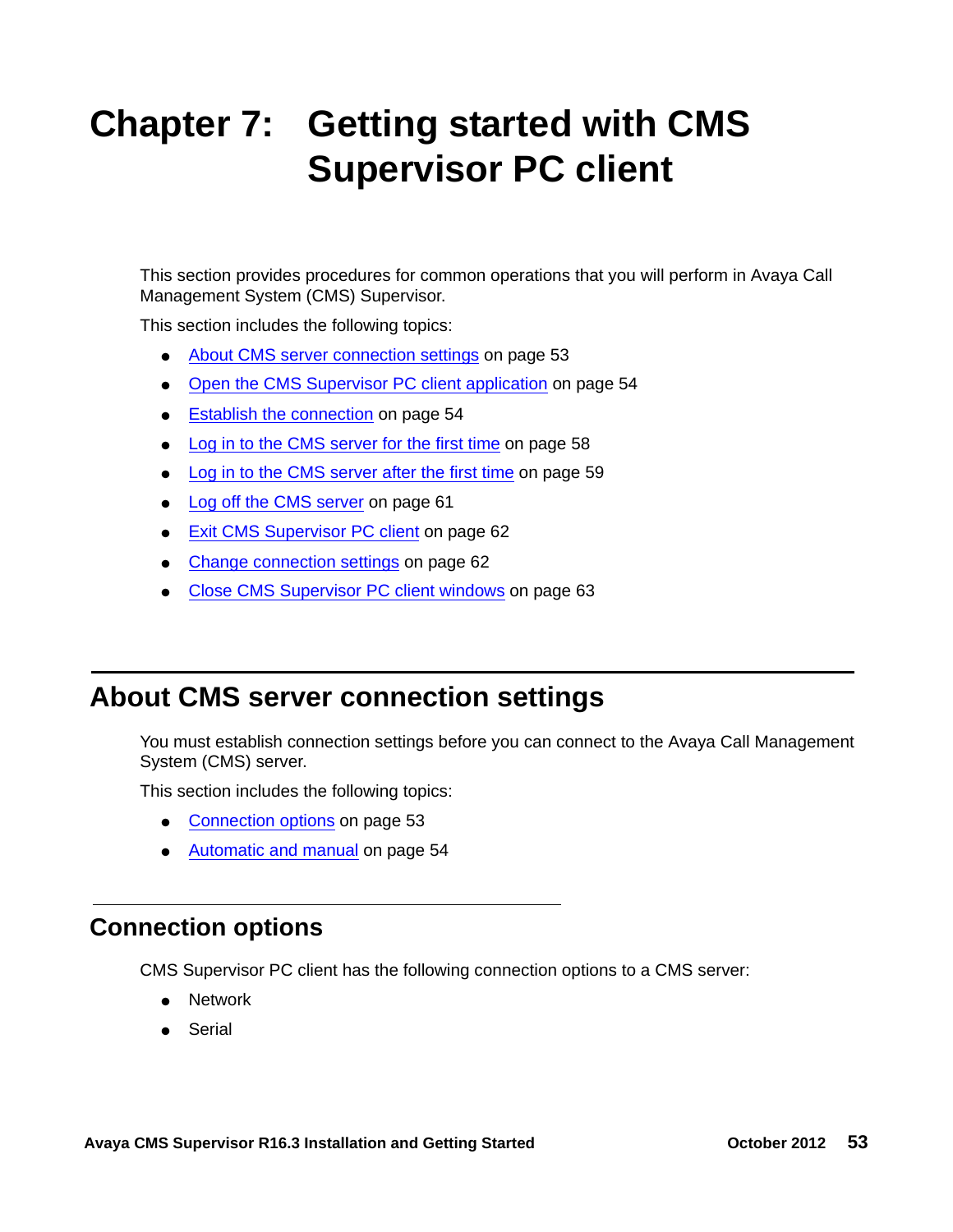- **Modem**
- **SSH**

### <span id="page-53-2"></span>**Automatic and manual**

There are two ways to set these options to connect to the CMS server:

- **Automatic** This method logs in to the CMS server through the Graphical User Interface (GUI).
- **Manual** This method logs in to the CMS server through a command line. You would use manual login for the following reasons:
	- You need to login as the cmssvc or cms user ID.
	- You are instructed to do so for troubleshooting.

**Note:**

If you need information about your Solaris system for the purpose of logging in through CMS Supervisor PC client, see your Solaris system administrator.

## <span id="page-53-0"></span>**Open the CMS Supervisor PC client application**

To open the CMS Supervisor PC client application, do the following steps:

1. From the Microsoft Windows **Start** Menu, select **Programs** > **Avaya** > **CMS Supervisor R16** > **CMS Supervisor R16 -- English**.

At this point, the CMS Supervisor PC client application is open, but you are not logged in to the CMS server. If you have not yet established connection settings to a CMS server, the system displays the CMS Supervisor Controller and an **Options** window.

2. Continue with [Establish the connection](#page-53-1) on page 54.

# <span id="page-53-1"></span>**Establish the connection**

This section includes the following topics:

- [Choose settings](#page-54-0) on page 55
- **[Establish network settings](#page-55-0) on page 56**
- **[Establish serial settings](#page-55-1) on page 56**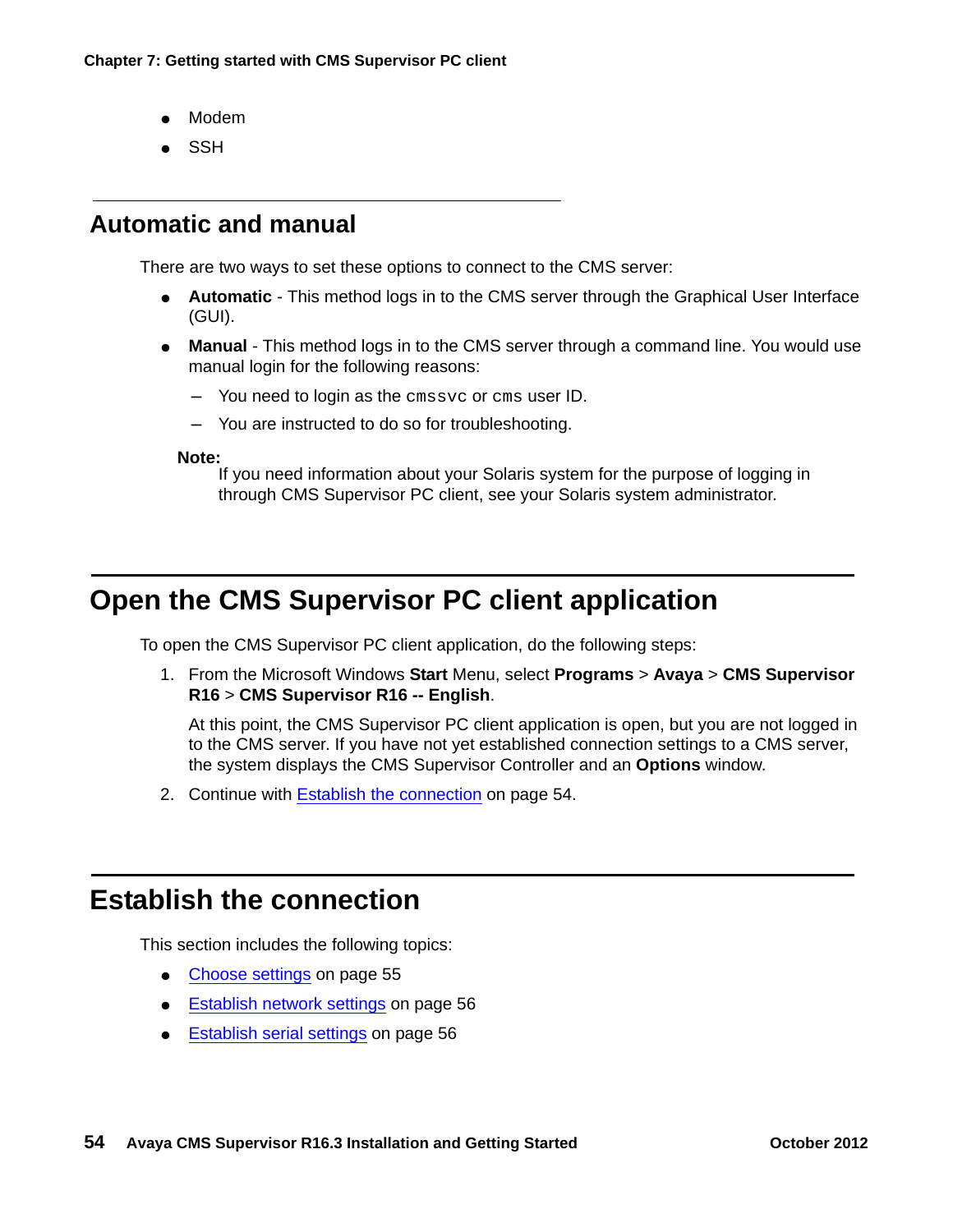- [Establish modem settings](#page-56-0) on page 57
- [Establish SSH settings](#page-56-1) on page 57

To establish connection settings to a CMS server, you must use the **Options** window. This window is displayed with the **CMS Servers** tab as the only active tab.

Besides **New**, the other options in the CMS Servers tab are as follows:

- **Remove** Highlight the name of the server and select this option to remove the CMS server configuration that you entered previously. You will see a message that asks if are sure you want to delete the server configuration. Select **Yes** or **No**.
- **Properties** Highlight the name of the server and select this option to display the **Server Properties** window, where you can view or change the CMS server configuration properties.

#### <span id="page-54-0"></span>**Choose settings**

To choose the settings, do the following steps:

1. Perform one of the following actions, depending on how you want to connect to the CMS server:

| If you want to connect | ∣ Then                                    |
|------------------------|-------------------------------------------|
| Manually               | Select the Manual Login check box.        |
| Automatically          | Do not select the Manual Login check box. |

For more information, see [Automatic and manual](#page-53-2) on page 54.

2. Since this is a new connection, select **New**.

The system displays the **Server Properties** window.

3. Perform one of the following actions, depending on the type of connection that you want to establish:

| For                  | The following window is<br>displayed                                  | Go to                                           |
|----------------------|-----------------------------------------------------------------------|-------------------------------------------------|
| A network connection | The Server Properties<br>window with network<br>settings.             | <b>Establish network</b><br>settings on page 56 |
| A serial connection  | The Server Properties<br>window is displayed with<br>serial settings. | <b>Establish serial</b><br>settings on page 56  |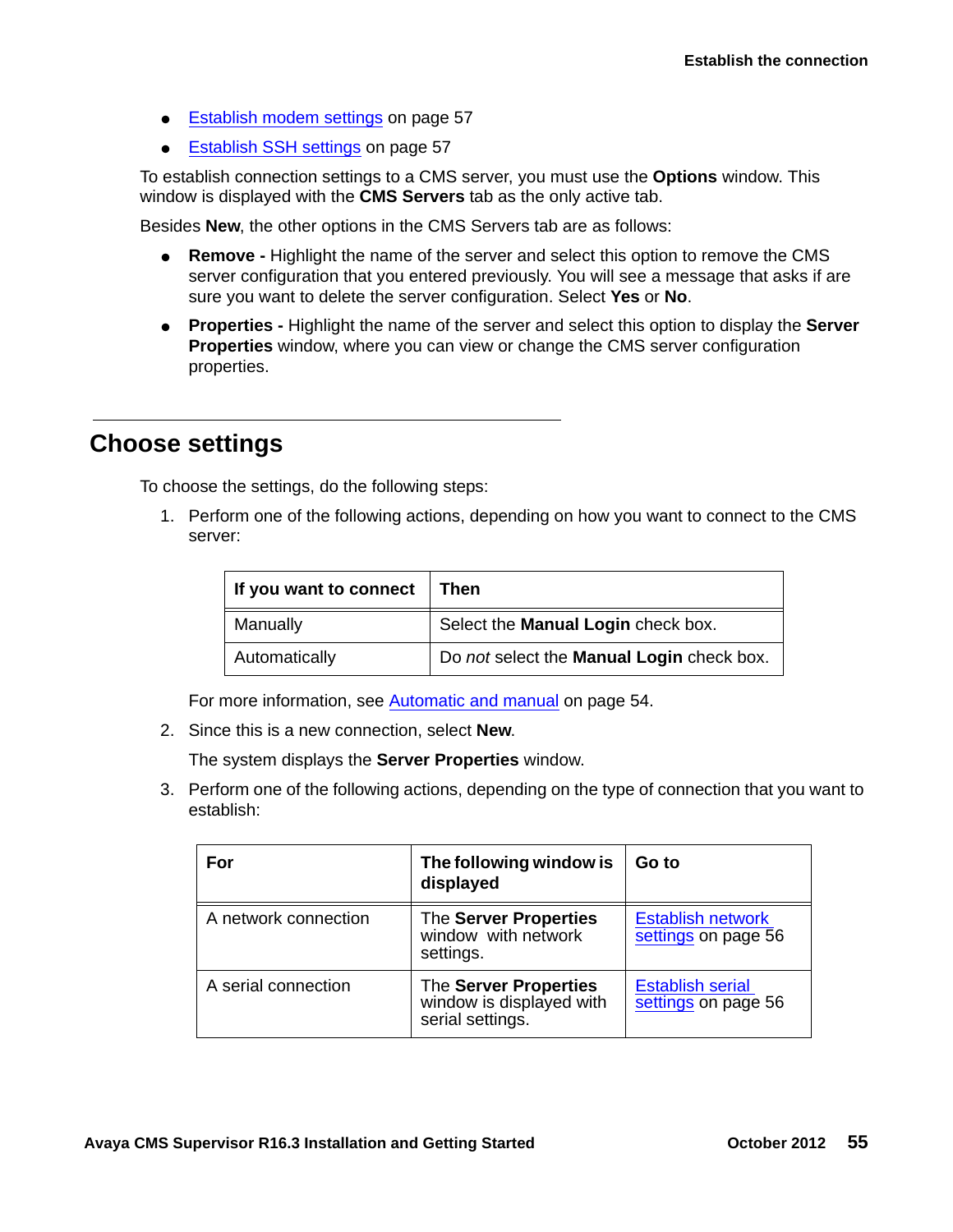| For                                             | The following window is<br>displayed                                   | Go to                                         |
|-------------------------------------------------|------------------------------------------------------------------------|-----------------------------------------------|
| A modem connection                              | The Server Properties<br>window is displayed with<br>modem settings.   | <b>Establish modem</b><br>settings on page 57 |
| A network connection<br>using SecureShell (SSH) | The Server Properties<br>window is displayed with<br>network settings. | <b>Establish SSH</b><br>settings on page 57   |

### <span id="page-55-0"></span>**Establish network settings**

To establish a network connection, do the following steps:

- 1. In the **Connection** box, make sure **Network** is selected.
- 2. In the **Server Name** text box, enter the name of the server that you will use.
- 3. In the **Network Port** text box, use the default of 23 unless otherwise instructed by your system administrator.
- 4. Select **OK**.

The system displays the **CMS Servers** tab with the options that you chose.

5. Select **OK** to accept the network settings. You must select a server from the list before you select **OK**.

The system displays the Avaya CMS Supervisor Controller window. At this point, you are still not logged in to the CMS server, but you have established connection settings to the CMS server.

6. Continue with [Log in to the CMS server for the first time](#page-57-0) on page 58.

#### <span id="page-55-1"></span>**Establish serial settings**

To establish a serial connection, do the following steps:

- 1. In the **Connection** box, make sure **Serial** is selected.
- 2. In the **Server Name** text box, enter the name of the server that you will use.
- 3. Select the correct settings for all the fields in the **Serial Settings** box. See your CMS administrator for the appropriate serial settings.
- 4. Select **OK**.

The system displays the **CMS Servers** tab.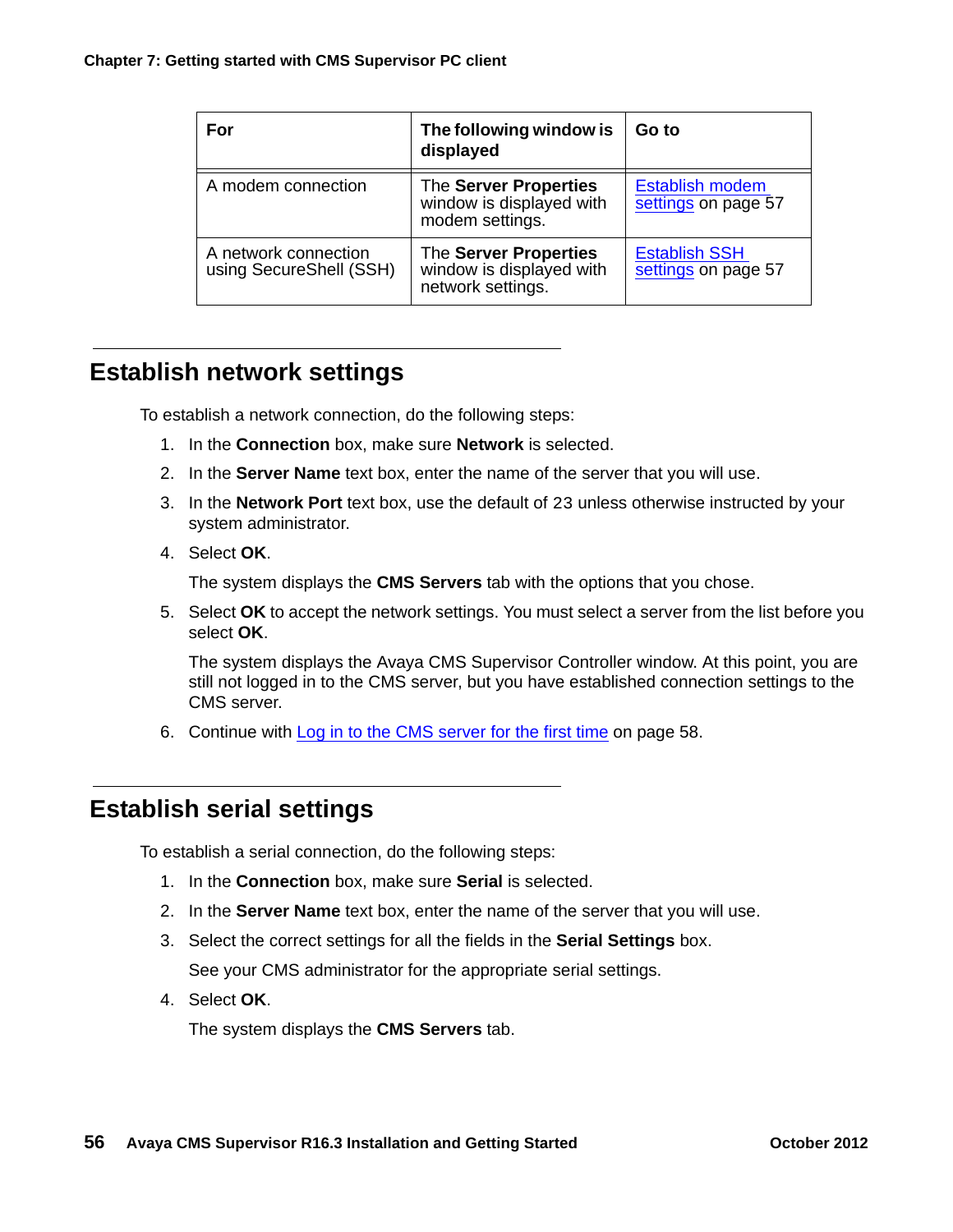5. Select **OK**.

The system displays the Avaya CMS Supervisor Controller window. At this point, you are still not logged in to the CMS server, but you have established connection settings to the CMS server.

6. Continue with [Log in to the CMS server for the first time](#page-57-0) on page 58.

#### <span id="page-56-0"></span>**Establish modem settings**

To establish a modem connection, do the following steps:

- 1. In the **Connection** box, make sure **Modem is selected**.
- 2. In the **Server Name** text box, enter the name of the server that you will use.
- 3. In the **Phone Number** text box, enter the telephone number of the CMS server.

If you do not know the telephone number, contact your CMS administrator.

- 4. In the **Modem** box, select the modem from the pull-down list of modems that are configured in Microsoft Windows.
- 5. Select **OK.**

The system displays the CMS Servers tab.

6. Select **OK**.

The system displays the Avaya CMS Supervisor Controller window. At this point, you are still not logged in to the CMS server, but you have established connection settings to the CMS server.

7. Continue with [Log in to the CMS server for the first time](#page-57-0) on page 58.

#### <span id="page-56-1"></span>**Establish SSH settings**

To establish a SecureShell (SSH) connection, do the following steps:

- 1. In the **Connection** box, make sure **SSH** is selected.
- 2. In the **Server Name** text box, enter the name of the server that you will use.
- 3. In the **Network Port** text box, use the default of 22 unless otherwise instructed by your system administrator.
- 4. Select **OK.**

The system displays the **CMS Servers** tab.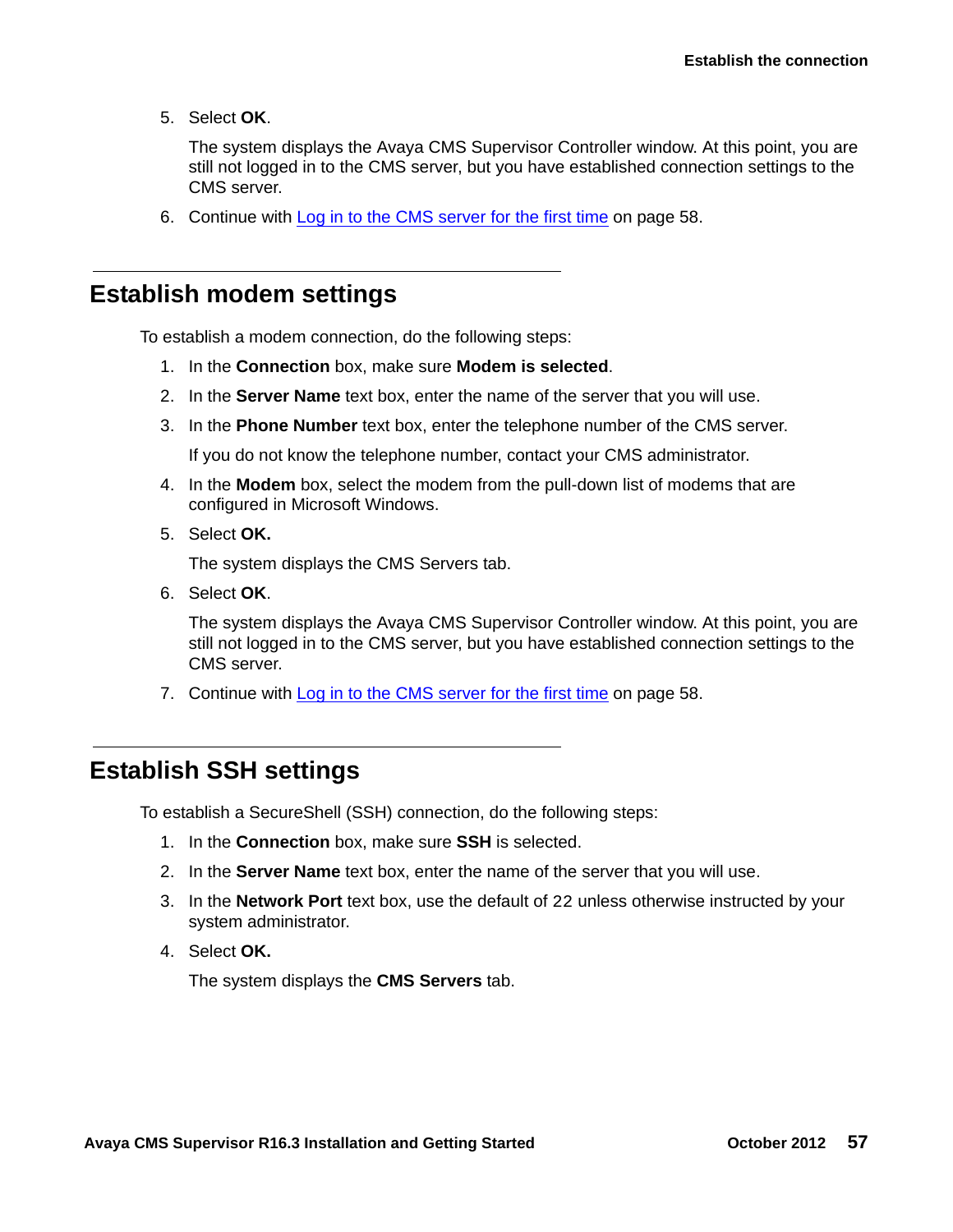5. Select **OK** to accept the network settings. You have to select a server from the list before you select **OK**.

The system displays the Avaya CMS Supervisor Controller window. At this point, you are still not logged in to the CMS server, but you have established connection settings to the CMS server.

6. Continue with [Log in to the CMS server for the first time](#page-57-0) on page 58.

## <span id="page-57-0"></span>**Log in to the CMS server for the first time**



Windows has certain words that are reserved due to MS-DOS compatibility reasons. These words cannot be used as user login ids because the OS generates an error when, as a part of the logging in procedure, Supervisor tries to create a directory with the name of the login id provided. The following are reserved words and not permitted to be used as login ids: **con, nul, aux, com1, com2, com3, com4, com5, com6, com7, com8, com9, lpt1, lpt2, lpt3, lpt4, lpt5, lpt6, lpt7, lpt8, lpt9**

After you establish connection settings to the CMS server, you will log in to the CMS server.

To log in to the CMS server for the first time, do the following steps:

- <span id="page-57-1"></span>1. Use one of the following methods to log in to the CMS server:
	- Select **Login** from the **Connect** menu.
	- $\bullet$  Select the **Login** icon  $\mathbb{R}$ .
- 2. Depending on how you established connection settings to the CMS server, one of two actions will occur:

| For                              | Then                                                    | Go to                                   |
|----------------------------------|---------------------------------------------------------|-----------------------------------------|
| An automatic login<br>connection | The system displays the<br>Login Information<br>window. | Step 3 in Automatic login on<br>page 59 |
| A manual login connection        | The system displays the<br><b>Manual Login.</b>         | Step 2 in Manual login on<br>page 60    |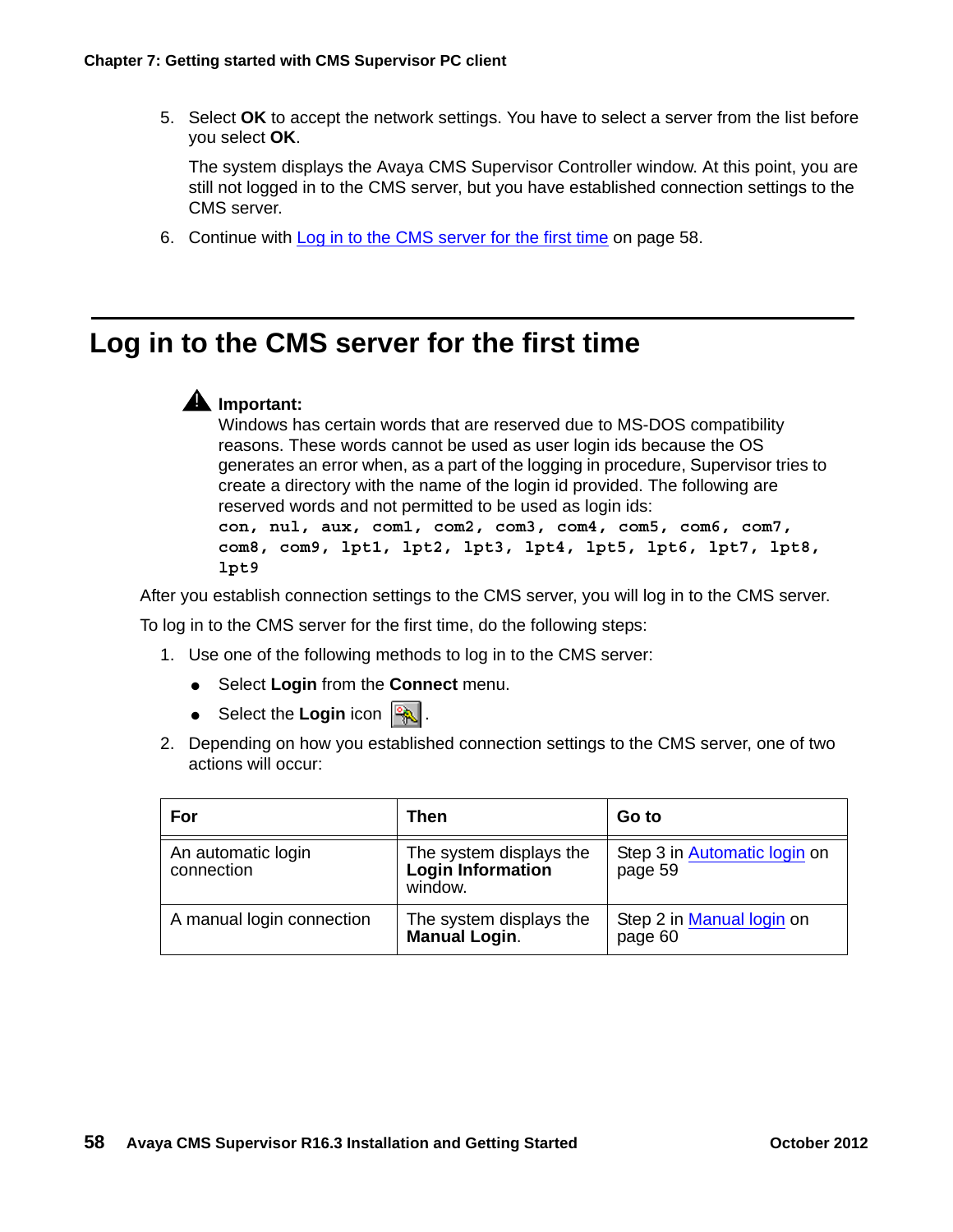**Note:**

For SecureShell (SSH) connections, your user ID must have a corresponding password before you can log in to the CMS server. If your user ID was created through the CMS ASCII interface or through CMS Supervisor PC client and you have not yet set a password, you will not be able to log in through an SSH connection.

## <span id="page-58-0"></span>**Log in to the CMS server after the first time**

After you log in to CMS Supervisor PC client for the first time and establish your login ID and password, the login procedures change slightly. Follow the procedures for either an automatic or a manual login.

This section includes the following topics:

- [Automatic login](#page-58-2) on page 59
- [Manual login](#page-59-1) on page 60

### <span id="page-58-2"></span>**Automatic login**

If the connection settings are established for automatic login, you will log in to the CMS server through the **Automatic Login** window. Now, each time that you open CMS Supervisor PC client, the system displays the Avaya CMS Supervisor Controller window and the **Login Information** window.

To log into the CMS server with automatic login, do the following steps:

1. Launch **CMS Supervisor** icon by executing it from its program group or from the desktop.

The system displays the Avaya CMS Supervisor Controller window with the **Login Information** window in front of the Controller.

- 2. From the **CMS Server** pull-down list, select the IP address or name of the CMS server.
- <span id="page-58-1"></span>3. Enter your CMS login ID in the **Login ID** field, or choose it from the history list of IDs if it has been entered previously.
- 4. Enter your CMS password in the **Password** field.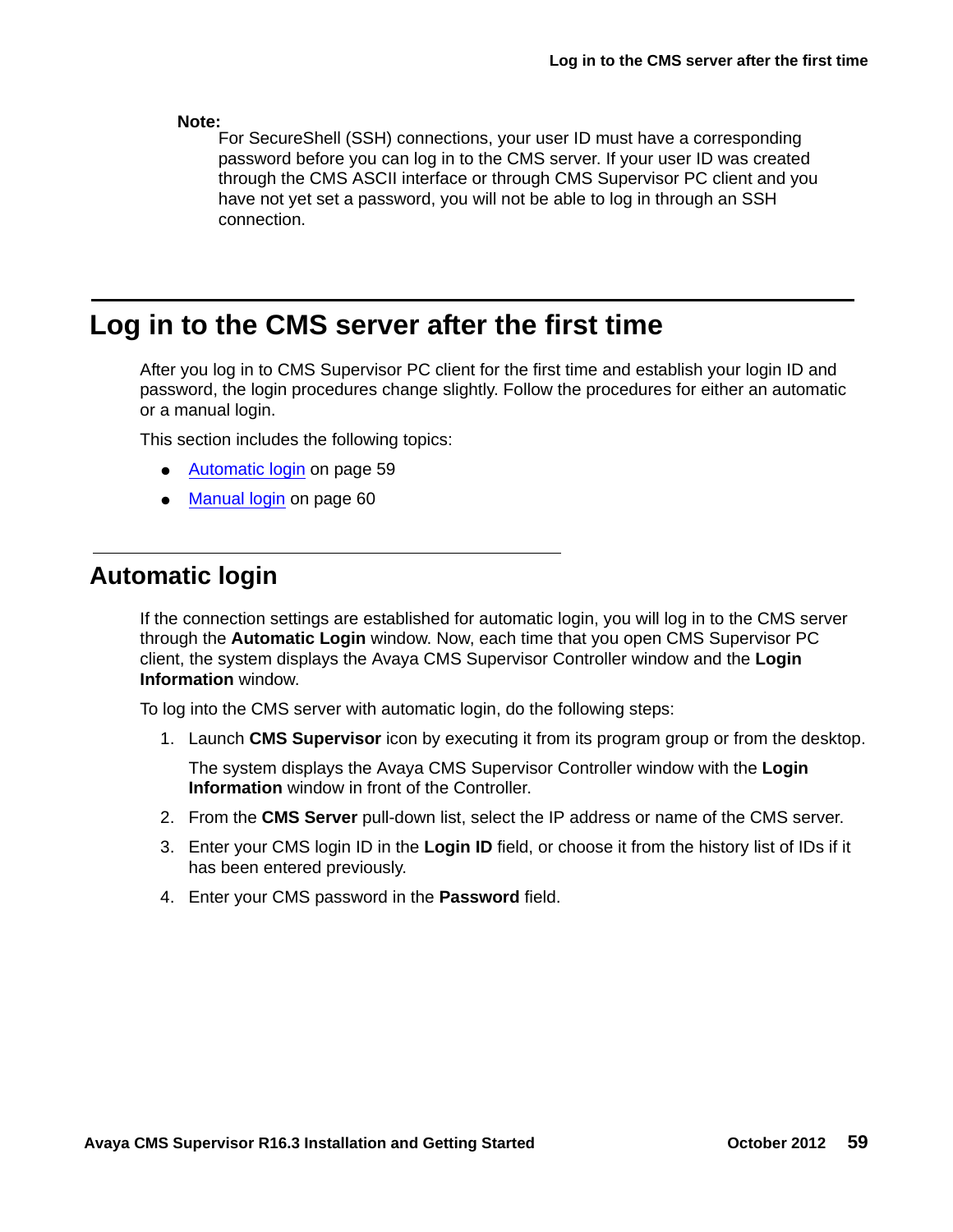5. Select **OK**.

The system displays a message box that indicates that CMS Supervisor PC client is connecting to the CMS server.

Once you connect to the CMS server, the system displays the Avaya CMS Supervisor Controller window with the CMS operations that are available on the toolbar. The status line is active and the system displays two new menus, **Commands** and **Scripts**, in the menu bar.

#### **Related topic**

For more information on the scripting feature, refer to the Avaya Call Management System Administration guide.

#### <span id="page-59-1"></span>**Manual login**

If the connection settings are established for manual login, you will log in to the CMS server through the **Manual Login** window. Now, each time that you open CMS Supervisor PC client, the system displays the Avaya CMS Supervisor Controller window and the **Manual Login** window.

#### **A** Important:

The **Manual Login** window is not recommended for standard Solaris use. For example, do not use this window to edit files. The **Manual Login** window is *not* a Terminal Emulator.

To log into the CMS server with manual login, do the following steps:

1. Launch **CMS Supervisor** icon by executing it from its program group or from the desktop.

The system displays the Avaya CMS Supervisor Controller window with the **Manual Login** window in front of the Controller. At this time, you are *not* logged in to the CMS server.

<span id="page-59-0"></span>2. At the login prompt, enter your CMS login ID.

The system displays the prompts only after you enter information for the previous prompt. All prompts are shown in the example of the **Manual Login** window for convenience.

3. At the password prompt, enter your CMS password.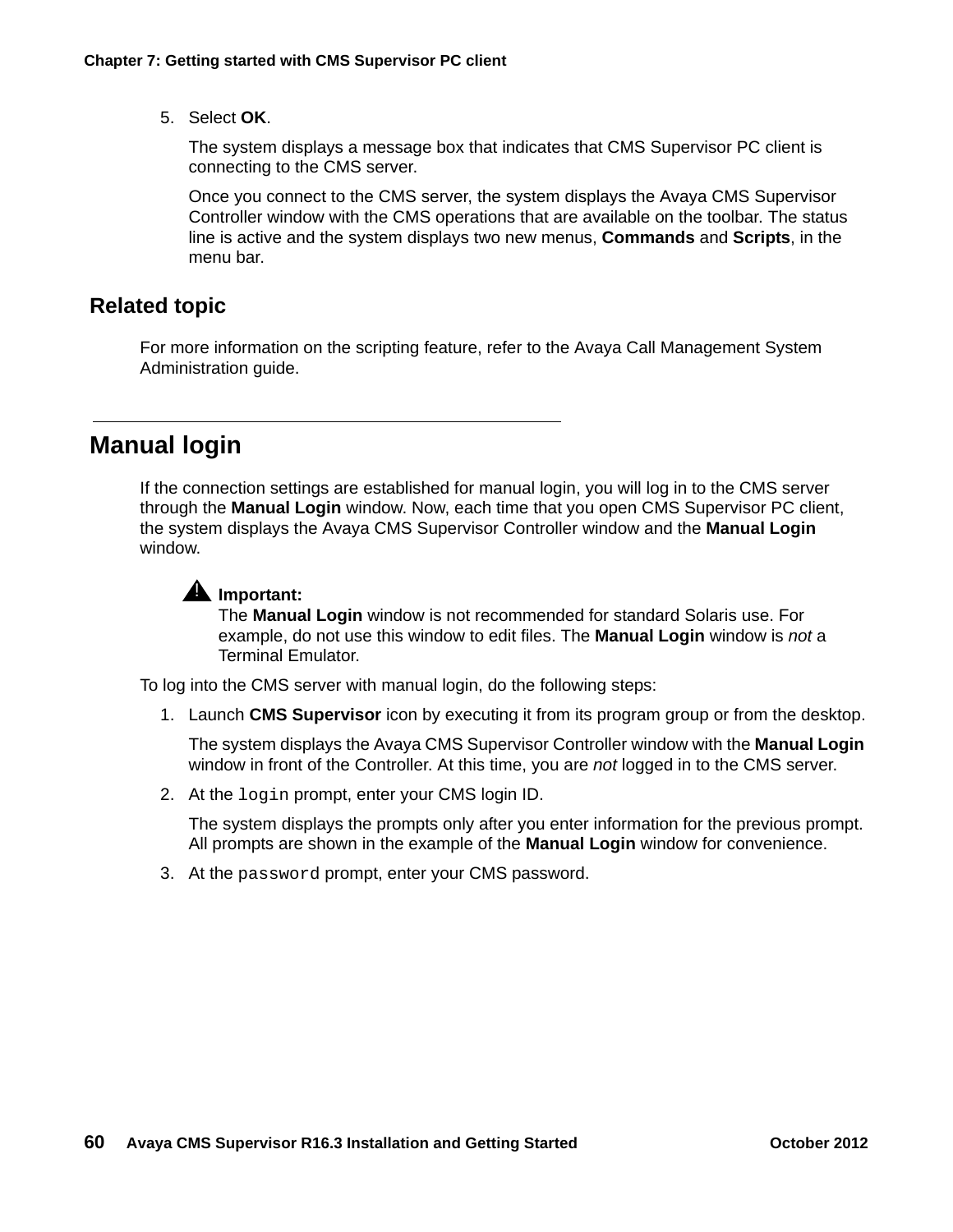4. Perform one of the following actions, depending on which prompt that the system displays:

| If the system displays            | Then enter |
|-----------------------------------|------------|
| The Enter Terminal Type<br>prompt | cvsup      |
| The Solaris system prompt         | $\rm cm s$ |

The system displays the Avaya CMS Supervisor Controller window.

Once you connect to the CMS server, the system displays the Avaya CMS Supervisor Controller window with the CMS operations that are available on the toolbar. The status line is active and the system displays two new menus, **Commands** and **Scripts**, in the menu bar.

#### **Related topics**

For more information on the scripting feature, see the Avaya Call Management System Administration guide.

For more information about how to use the Avaya CMS Supervisor Controller window, see the Avaya Call Management System Administration guide.

## <span id="page-60-0"></span>**Log off the CMS server**

To log off the CMS server, do the following steps:

- 1. Use one of the following methods to log off of the CMS server:
	- Select **Logout** from the **Connect** menu.
	- Select the **Exit** icon.

You are logged out of the CMS server and out of CMS Supervisor PC client.

● Select the **Logout** icon.

The system asks you to verify whether you want to log out.

- 2. Select **Yes** to log off the CMS server.
	- If you selected **Exit** in Step [1](#page-57-1), CMS Supervisor PC client logs you out of CMS and exits.
	- If you selected **Logout** in Step [1](#page-57-1), CMS Supervisor PC client logs you out of CMS, but the Controller window remains open.
- 3. Go to [Exit CMS Supervisor PC client](#page-61-0) on page 62.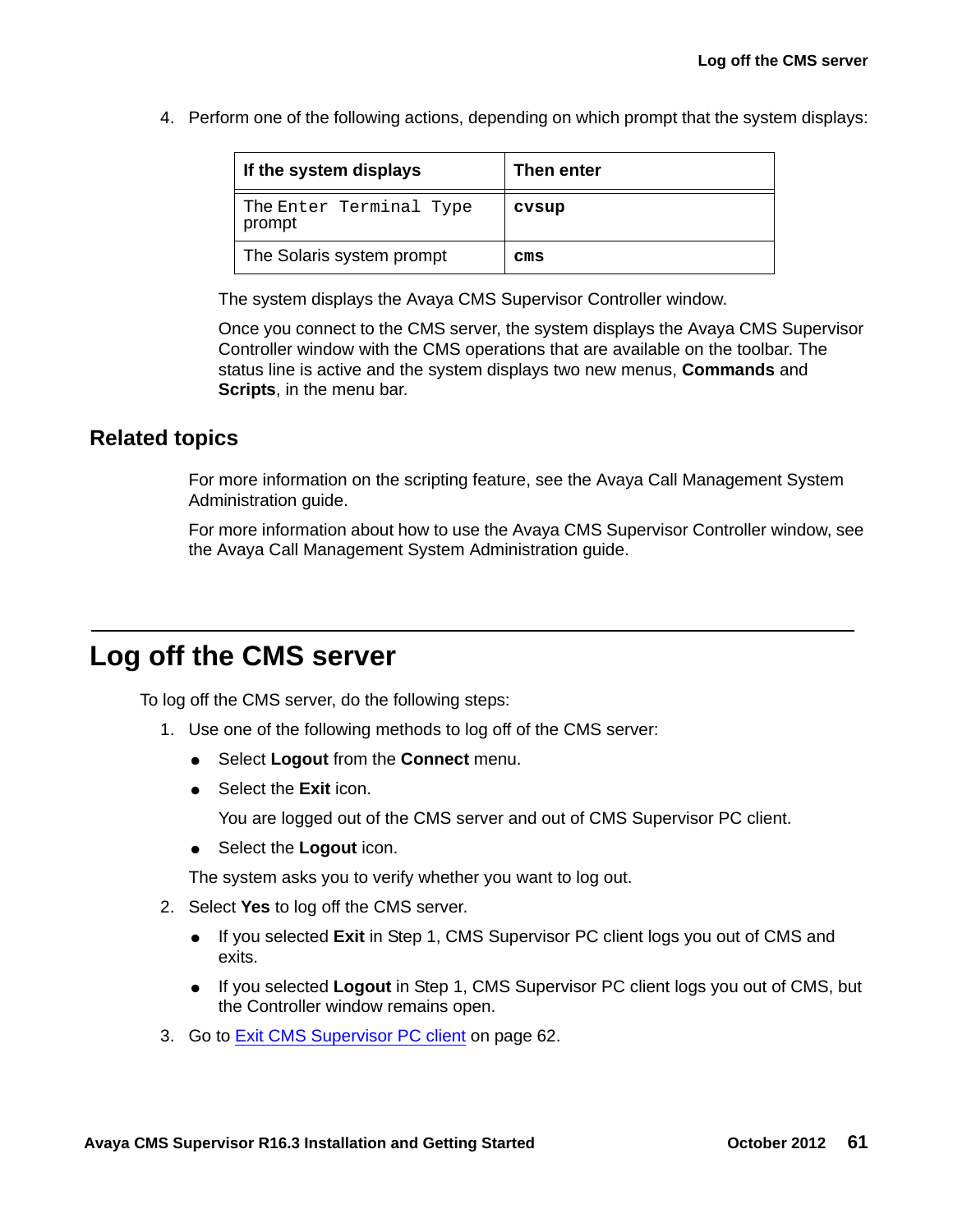# <span id="page-61-0"></span>**Exit CMS Supervisor PC client**

To exit the CMS Supervisor PC client application, do the following steps:

- 1. From the **Connect** menu, select **Exit**.
	- If you have logged off from the CMS server, CMS Supervisor PC client is then closed.
	- If you have *not* logged off the CMS server, the system displays the following message: "You are currently logged in. Are you sure you want to exit?"
- 2. Select one of the following:

| If you select | Then                                                                                                   |
|---------------|--------------------------------------------------------------------------------------------------------|
| Yes           | CMS Supervisor PC client automatically logs you<br>off from the CMS server and then exits.             |
| No            | You are returned to the CMS Supervisor<br>Controller window and remain logged in to the<br>CMS server. |

# <span id="page-61-1"></span>**Change connection settings**

## $\triangle$  Important:

You *cannot* be logged in to a CMS server when you change connection settings.

To change connection settings to the CMS server, do the following steps:

- 1. Start CMS Supervisor PC client.
- 2. Select **Cancel** from either the **Login Information** window or the **Manual Login** window. The system displays the Avaya CMS Supervisor Controller window.
- 3. Select the **Options** icon .

The **Options** window appears with focus on the **CMS Servers** tab.

4. On the **CMS Servers** tab, select **Properties**.

The system displays the **Server Properties** window. Notice that the server name is displayed and cannot be changed.

5. In the **Connection** box, select the type of connection you want: **Network**, **Serial**, **Modem**, or **SSH**.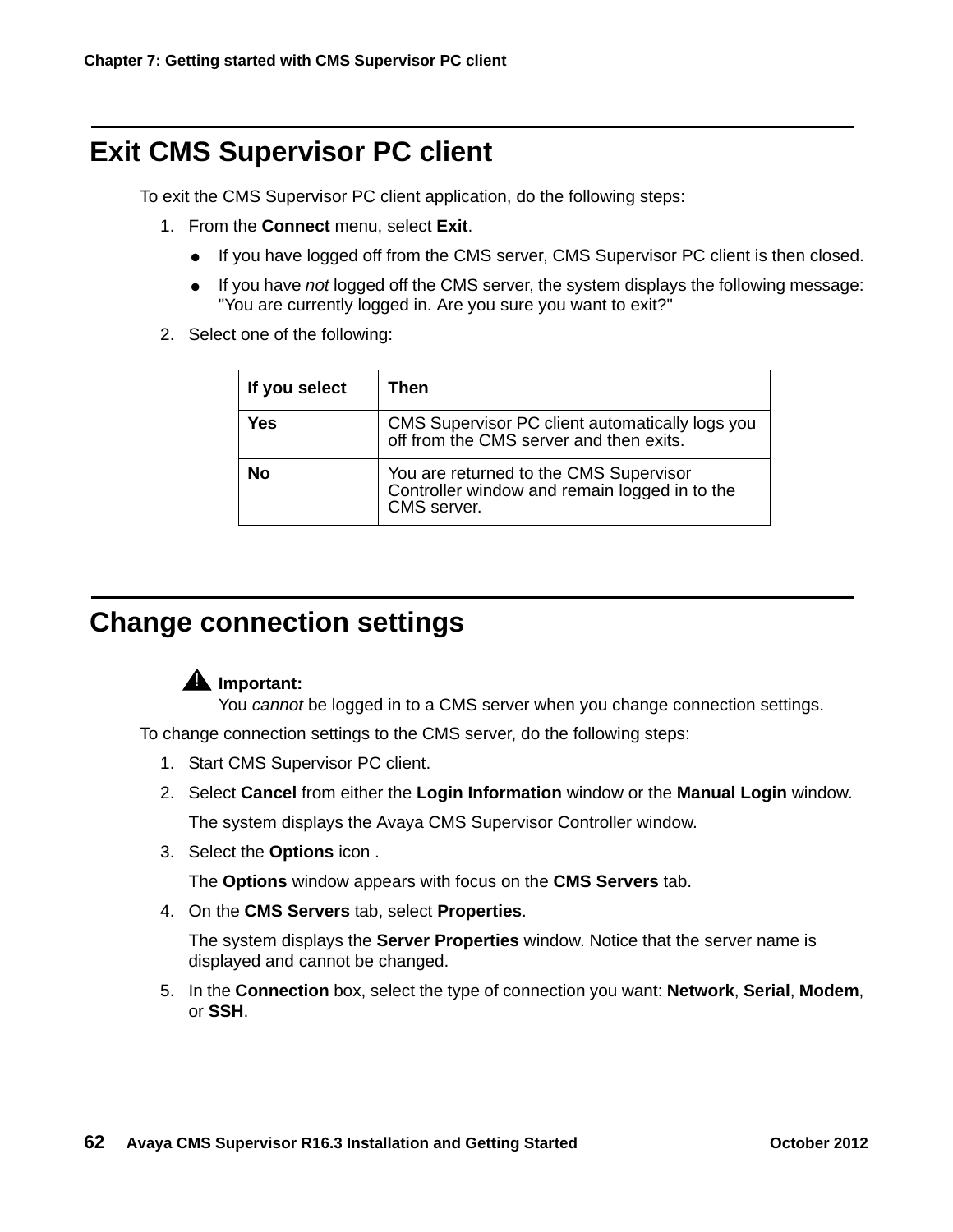6. Change any settings as needed.

For information about how to enter serial and modem information, see [Establish the](#page-53-1)  connection [on page 54](#page-53-1).

7. Select **OK** to change the connection.

The system displays the **CMS Servers** tab.

## <span id="page-62-0"></span>**Close CMS Supervisor PC client windows**

To close CMS Supervisor PC client windows, use any of the standard Microsoft Windows-based methods. You can also select **Exit** from the **Connect** menu to close all windows and quit the CMS Supervisor PC client application.

If the CMS server shuts down or is changed to single-user mode, CMS Supervisor PC client displays a warning message and then any open windows are closed.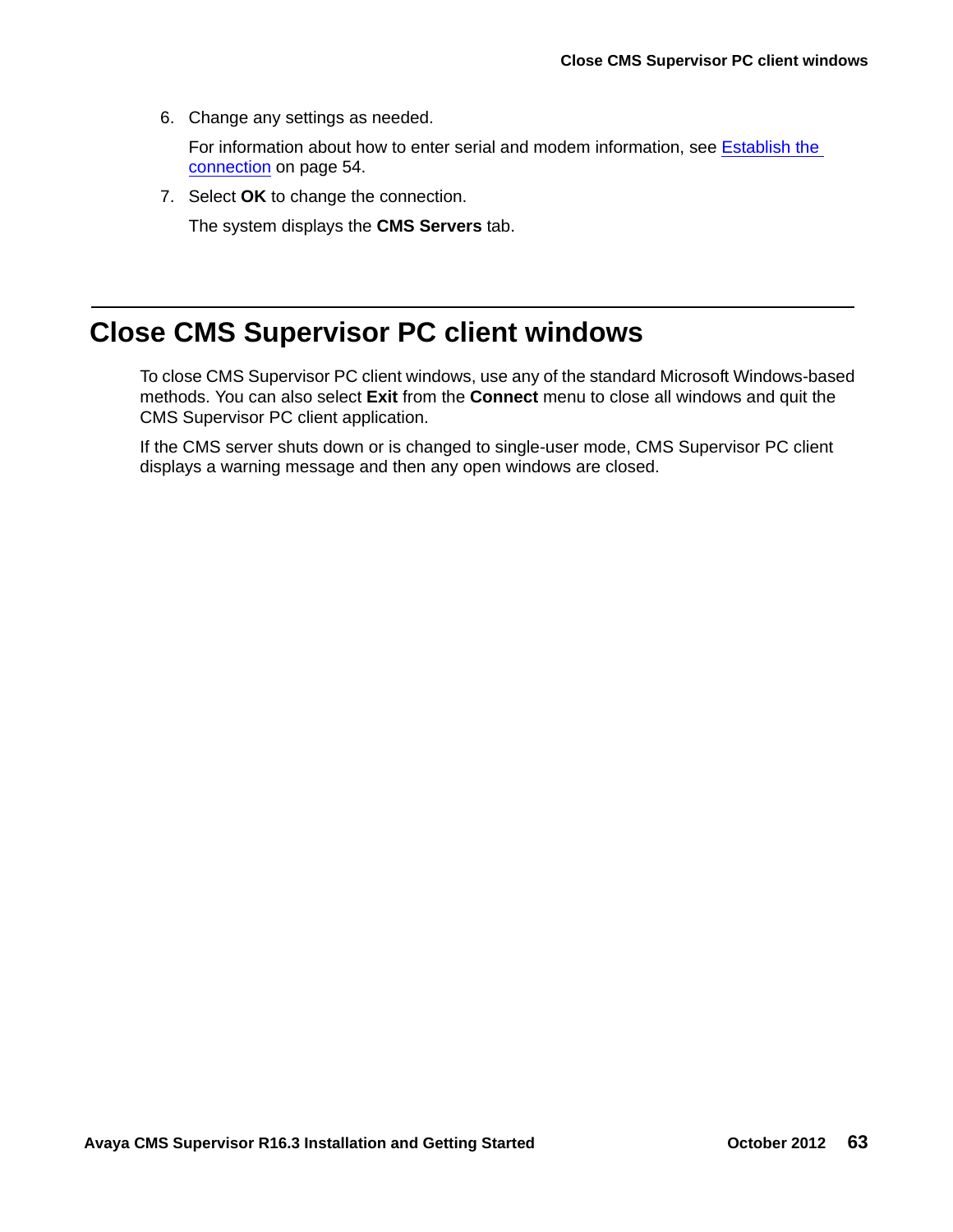**Chapter 7: Getting started with CMS Supervisor PC client**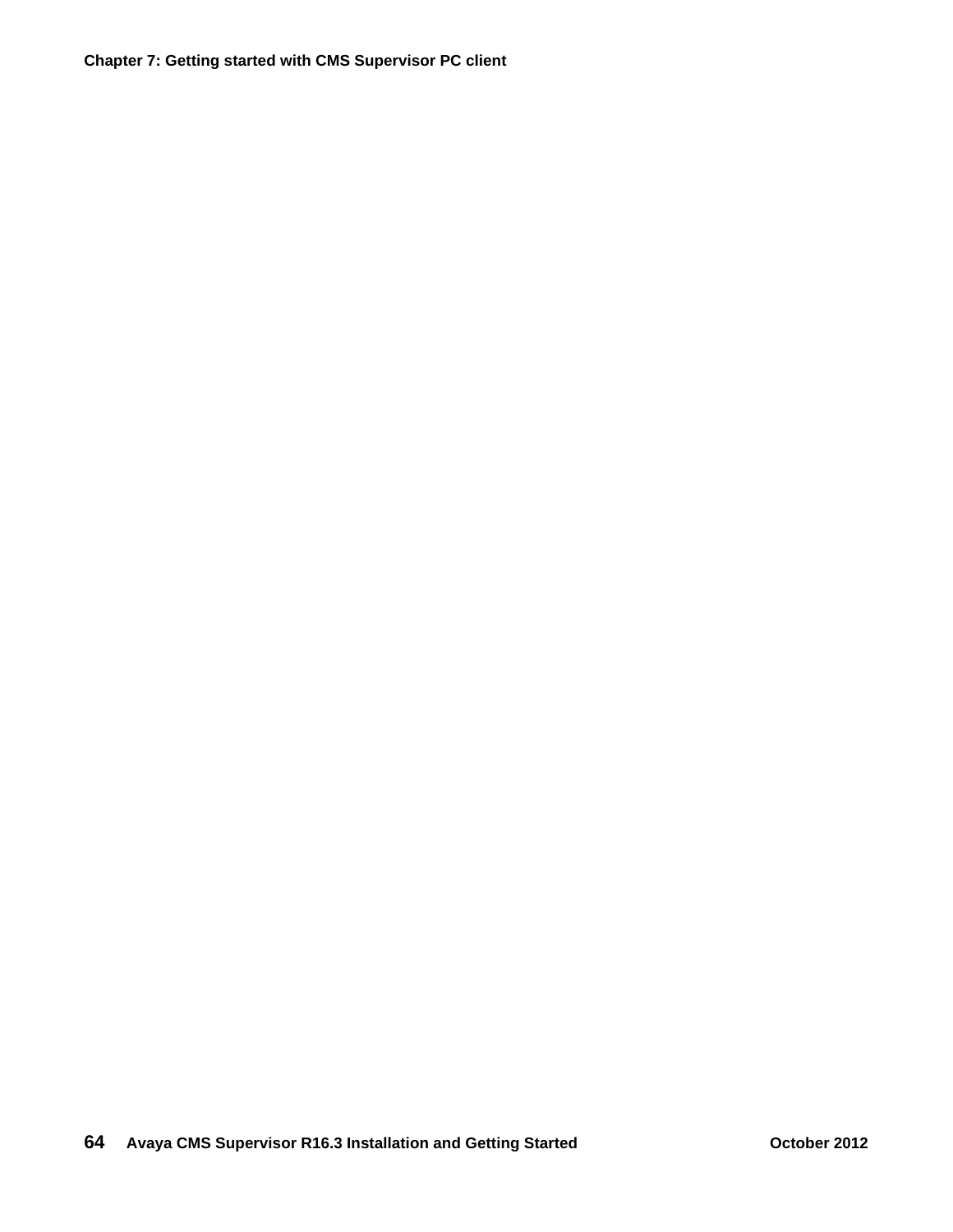# **Chapter 8: CMS operations**

This section provides information about the menus that you use to perform Avaya Call Management System (CMS) operations in Avaya CMS Supervisor PC client.

This section includes the following topics:

- [About operations](#page-64-0) on page 65
- [Actions menu](#page-65-0) on page 66

# <span id="page-64-0"></span>**About operations**

This section includes the following topics:

- [Tasks on the Operations tab](#page-64-1) on page 65
- [How to get to the Operations tab](#page-64-2) on page 65

#### <span id="page-64-1"></span>**Tasks on the Operations tab**

Use the **Operations** tab to perform the following tasks:

- Add items to the database
- Find items in the database
- Modify items in the database
- Delete items from the database

#### **Related topics**

For detailed information about these tasks, see the Avaya Call Management System Administration guide.

#### <span id="page-64-2"></span>**How to get to the Operations tab**

Use any of the following paths to navigate to the **Operations** tabs of each specific area:

● **Commands** > **Dictionary**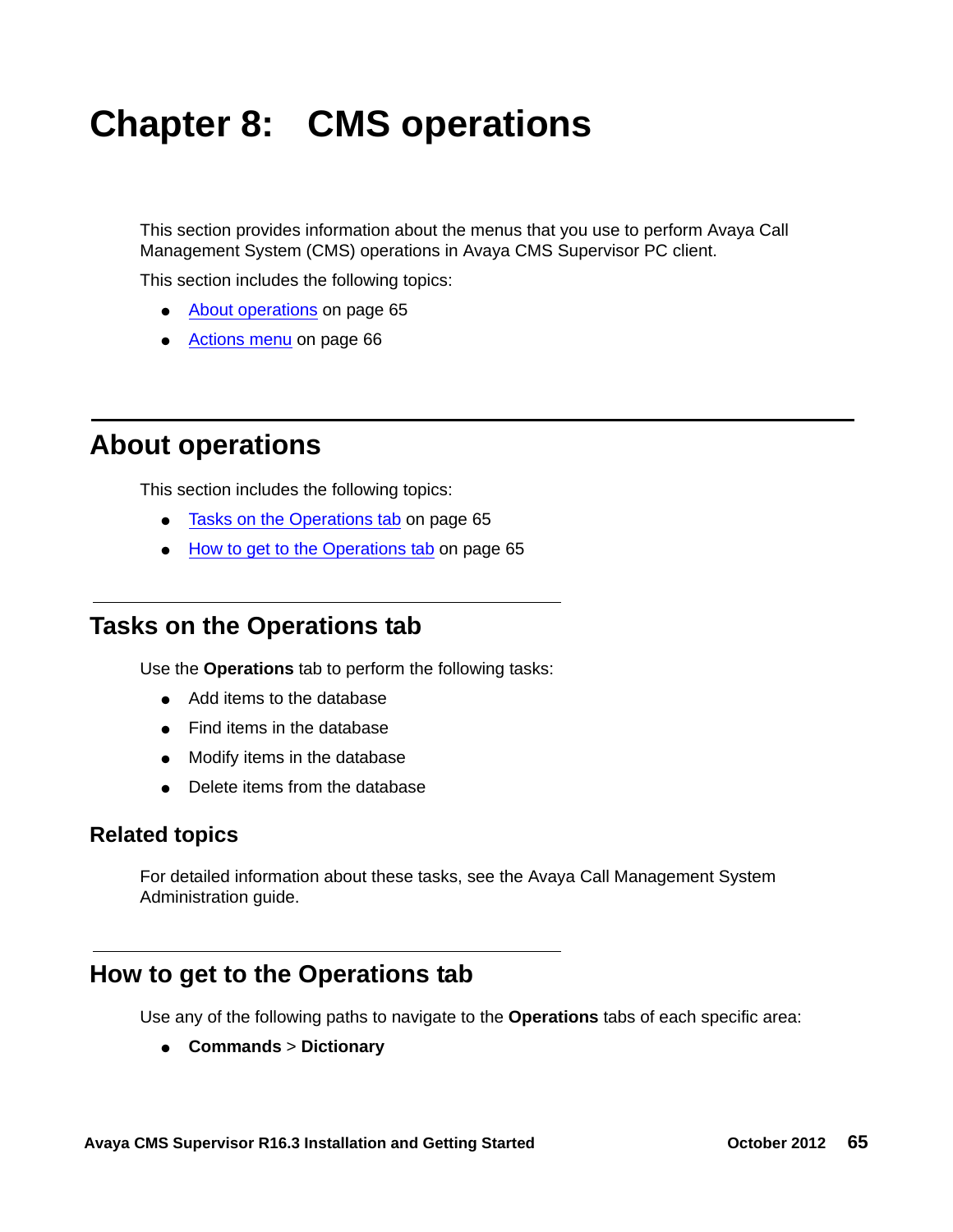- **Commands** > **Exceptions**
- **Commands** > **Agent Administration**
- **Commands** > **Call Center Administration**
- **Tools** > **System Setup**
- **Tools** > **Maintenance**
- **Tools** > **User Permissions**

## <span id="page-65-0"></span>**Actions menu**

This section includes the following topics:

- Purpose [on page 66](#page-65-1)
- [Action menu items](#page-65-2) on page 66

#### <span id="page-65-1"></span>**Purpose**

The **Actions** menu is found in the **Dictionary**, **Exceptions**, **Agent Administration**, **Call Center Administration**, **Maintenance**, **System Setup**, and **User Permission** operations windows. Actions are used to perform Avaya CMS-related functions.

## <span id="page-65-2"></span>**Action menu items**

The following table lists the **Actions** menu items, their associated buttons, and a definition of each action.

#### **Note:**

Some of these actions are only available at specific times under certain conditions.

| <b>Action</b> | <b>Button</b> | <b>Description</b>                                                       |
|---------------|---------------|--------------------------------------------------------------------------|
| <b>Add</b>    |               | Adds the data that you entered in the current window<br>to the database. |
| Cancel        |               | Cancels the operation that is in progress.                               |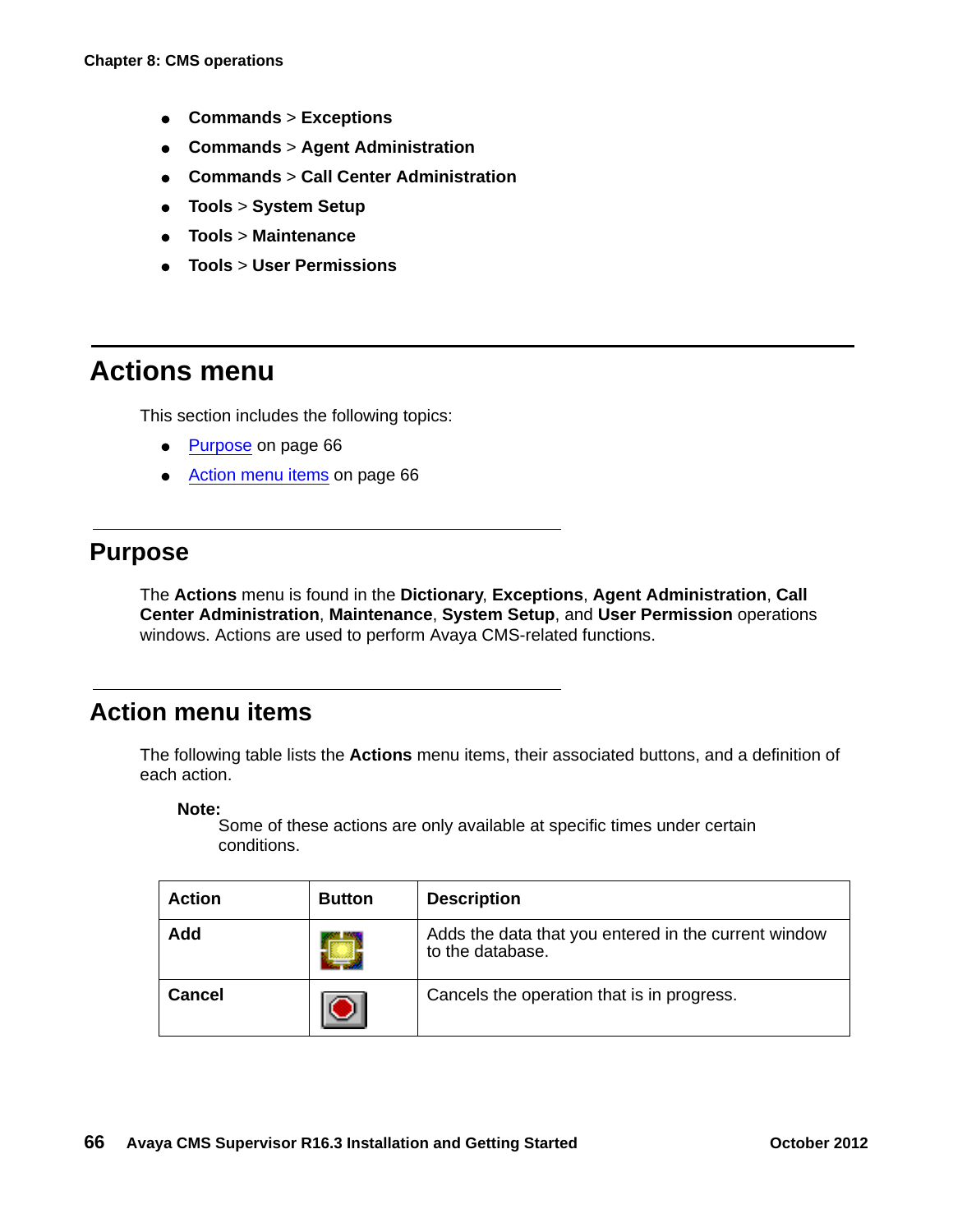| <b>Action</b>                | <b>Button</b> | <b>Description</b>                                                                                                                                                                                                                                                                |
|------------------------------|---------------|-----------------------------------------------------------------------------------------------------------------------------------------------------------------------------------------------------------------------------------------------------------------------------------|
| Copy Group/<br><b>Create</b> |               | Creates a new group from an existing one.                                                                                                                                                                                                                                         |
| <b>Delete</b>                |               | Removes the entry on your current window from the<br>Avaya CMS database.                                                                                                                                                                                                          |
| Exit                         |               | Exits the window and other associated windows.                                                                                                                                                                                                                                    |
| <b>Find one</b>              |               | Searches the database for entries that match the input<br>values in the current window.                                                                                                                                                                                           |
| <b>Get contents</b>          |               | Provides access to the members of the agent group.                                                                                                                                                                                                                                |
| List all                     |               | Lists all of the entries that matched the current field<br>values.                                                                                                                                                                                                                |
| <b>List Devices</b>          |               | Lists all the devices that are specified in the <b>Backup/</b><br><b>Restore Devices window.</b>                                                                                                                                                                                  |
| <b>Modify</b>                |               | Changes the database entry to reflect the new values<br>that are entered in the current window.                                                                                                                                                                                   |
| <b>Next</b>                  |               | If you have used the Find One function, the Next<br>button displays the next match that is found.<br>Otherwise, this button is not available.                                                                                                                                     |
| <b>Previous</b>              |               | If you have used the Find One function, the Previous<br>button displays the previous match that is found.<br>Otherwise, this button is not available.                                                                                                                             |
| <b>Run/Start</b>             |               | Starts the process for your current window.                                                                                                                                                                                                                                       |
| Script                       | No icon       | Displays the Save as Script - Action window. Use this<br>window to enter information in the appropriate fields,<br>and then select Add, Modify, or Delete, and save it as<br>a script. If Add, Modify, or Delete are not present, the<br>Save as Script menu item is not present. |
| <b>Select tables</b>         |               | Allows you to select specific tables to back up or<br>restore.                                                                                                                                                                                                                    |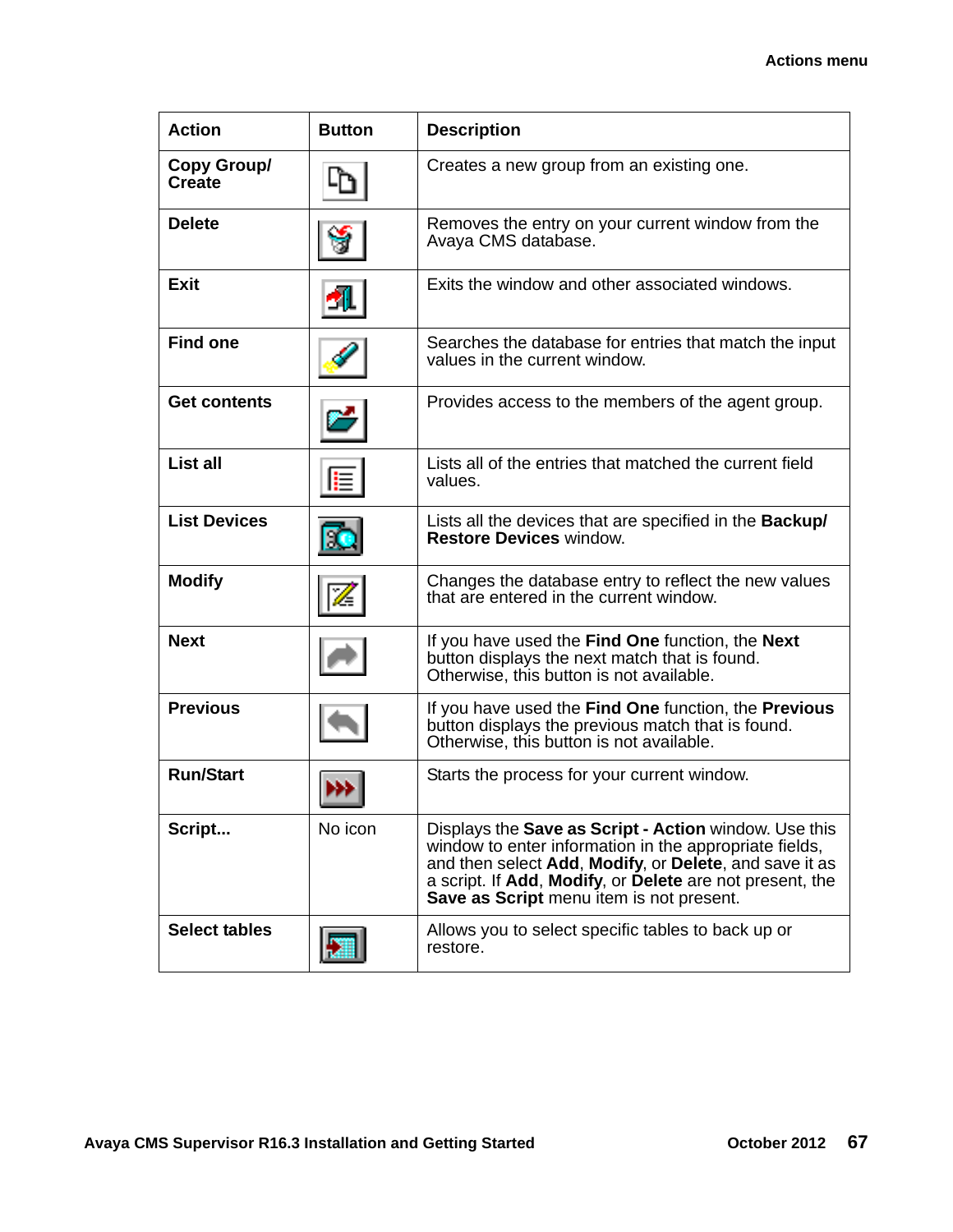**Chapter 8: CMS operations**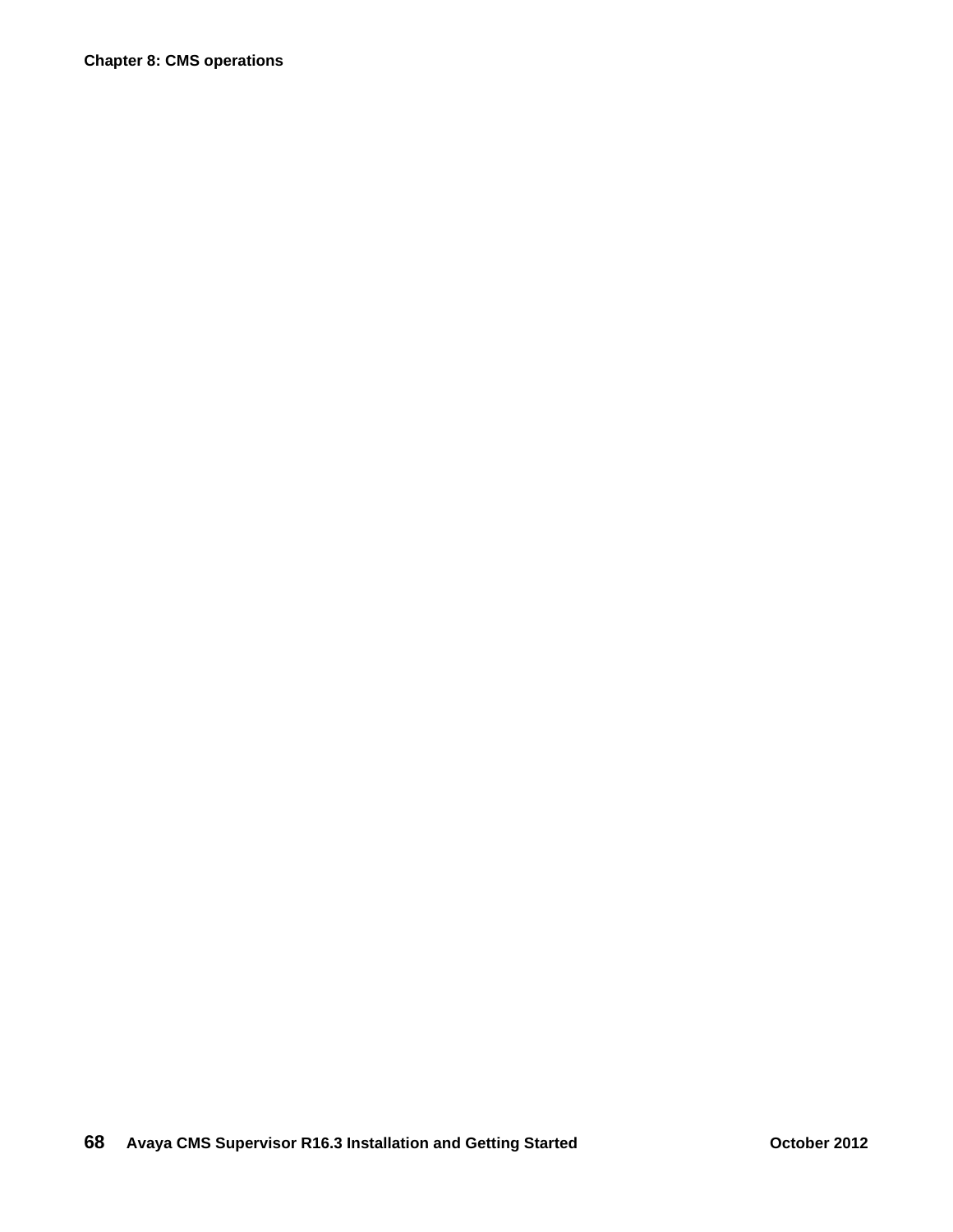# **Chapter 9: Installing and using Terminal Emulator**

This section explains how to install Terminal Emulator and set up profiles. This section includes the following general information:

- [About Terminal Emulator](#page-68-0) on page 69
- **[Terminal Emulator main window](#page-70-0) on page 71**
- [The Terminal Emulator window](#page-73-0) on page 74
- [Communications tab](#page-77-0) on page 78
- Modem tab [on page 80](#page-79-0)
- Font tab [on page 82](#page-81-0)
- [Install Terminal Emulator](#page-82-0) on page 83
- [Open Terminal Emulator](#page-82-1) on page 83
- [Log in to CMS](#page-82-2) on page 83
- [Exit Terminal Emulator](#page-84-0) on page 85
- [Edit profiles](#page-84-1) on page 85
- [Delete profiles](#page-85-0) on page 86
- **[Terminal Emulator messages](#page-86-0) on page 87**
- [Resolve Terminal Emulator font problems](#page-88-0) on page 89
- **[Terminal Emulator silent install and uninstall](#page-88-1) on page 89**
- [Terminal Emulator help on Windows VISTA, Winodws 7](#page-89-0) on page 90

## <span id="page-68-0"></span>**About Terminal Emulator**

This section includes the following topics:

- [Description of Terminal Emulator](#page-69-0) on page 70
- [Installation information](#page-69-1) on page 70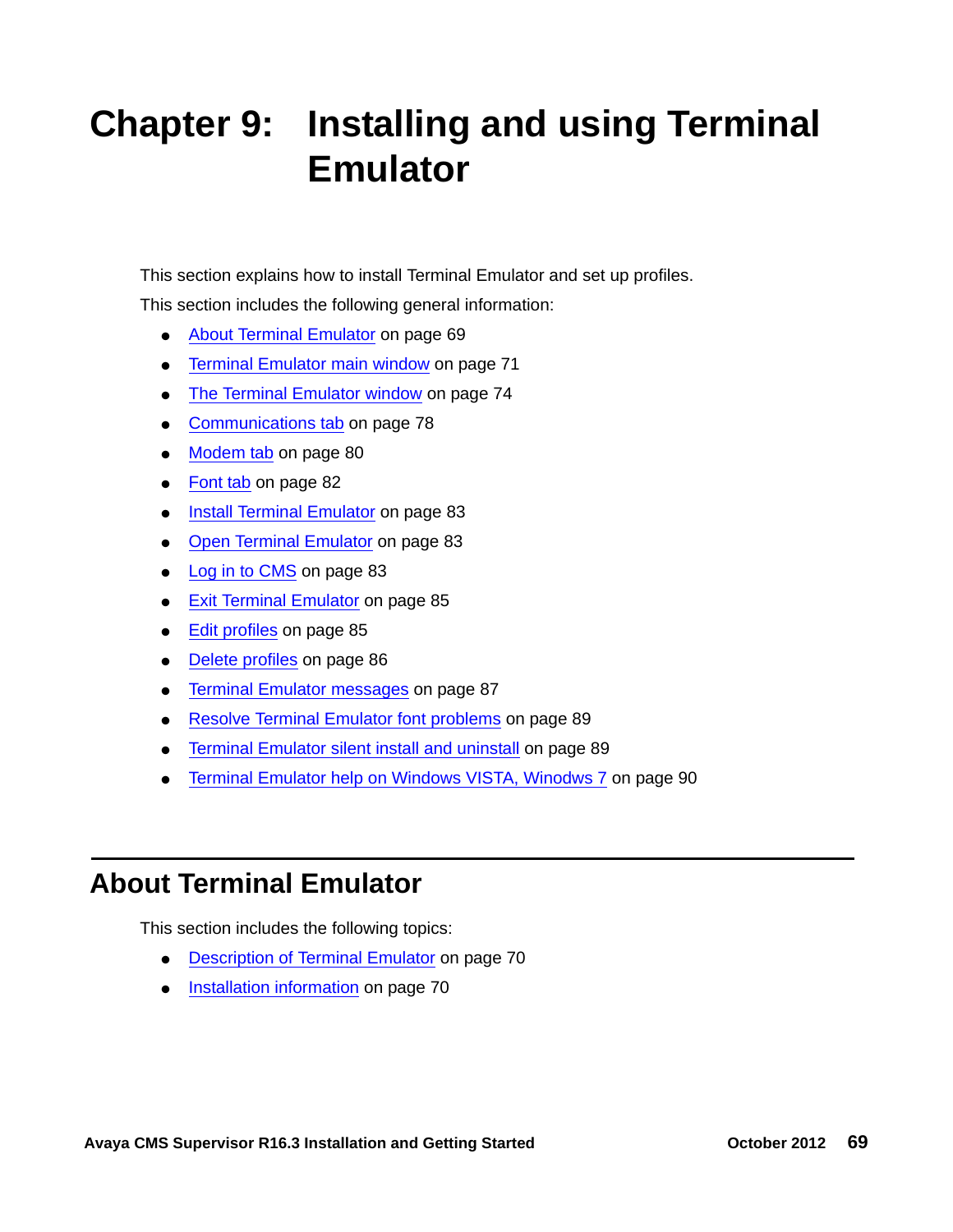## <span id="page-69-0"></span>**Description of Terminal Emulator**

Terminal Emulator is a software application that emulates a 615 Color (615C) terminal. Use Terminal Emulator to access the Avaya Call Management System (CMS) server from a PC with Microsoft Windows. You can use Terminal Emulator with any Avaya CMS server that supports 615 or 615C terminal types.

#### **Note:**

Terminal Emulator is available only with English as interface language.

This application can also be used as a telnet application to a host computer that is not running Avaya CMS.

Terminal Emulator requires the remote host computer to have a terminfo file supporting the 615C color terminal type. This file is a standard part of Avaya CMS. However, if you access a remote host computer that does not have a terminfo file supporting a 615C, Terminal Emulator may not work correctly.

Terminal Emulator is most often used to access the following CMS capabilities, which are not available through Avaya CMS Supervisor PC client:

● ACD Administration - Vector Contents

You can also use Visual Vectors to access vector information and edit vectors.

- cmsadm and cmssvc login capabilities
- UNIX system command capabilities
- INFORMIX database commands
- Forecasts (if purchased)
- Shortcuts
- **Timetables**
- Creating and Editing CMS Custom Reports
- Graphical ACD Administration for Avaya communication servers with Expert Agent Selection (EAS)
- Solaris® system command capabilities

#### <span id="page-69-1"></span>**Installation information**

Terminal Emulator is packaged with CMS Supervisor PC client, but you must install it separately. It is not automatically installed with the latest version of CMS Supervisor PC client. For further information on installing Terminal Emulator, see [Install Terminal Emulator](#page-82-0) on [page 83](#page-82-0)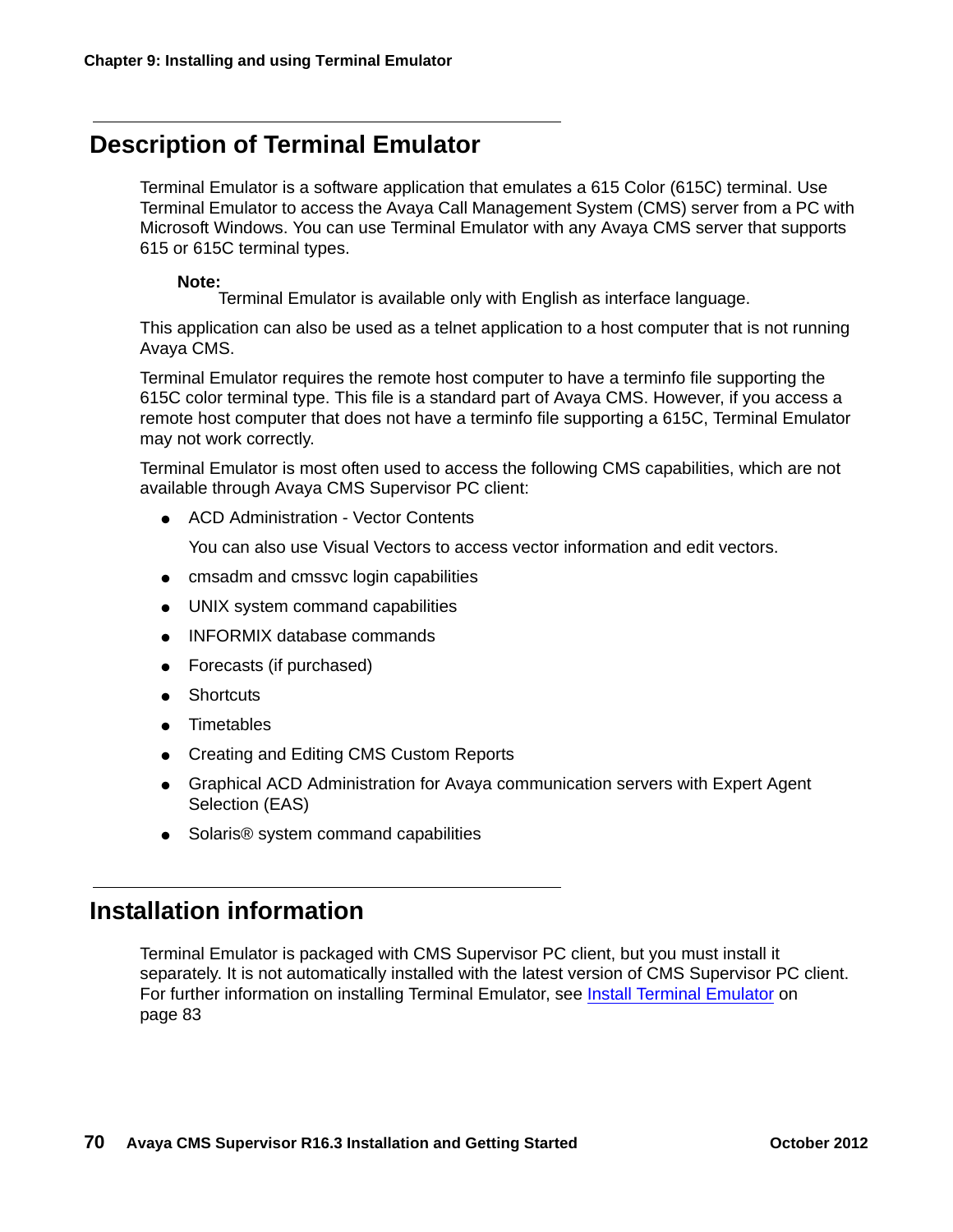# <span id="page-70-0"></span>**Terminal Emulator main window**

Using the Terminal Emulator main window, you can access the CMS subsystems, view information about an open connection profile, access the terminal emulator help, and perform other functions such as the various commands available in Terminal Emulator.

#### **CMS main menu**

The CMS main menu is the window that displays on the left side of the Terminal Emulator window. You can use the CMS main menu to access all of the CMS subsystems. There are three ways you can make a menu selection:

- Press the key for the first unique letter of the menu item (for example, D for Dictionary) and then press the Enter key to select the item.
- Use the up or down arrow keys to highlight the name of the subsystem you would like to access and then press the Enter key to select the item.
- Press the Tab key to move the highlight to the next menu item (or Shift + Tab to move to the previous menu item) and then press the Enter key to select the item.

## **Title Bar**

The top border of a window displays the title of the window. If a connection profile is open in Terminal Emulator, its name is also displayed in the title bar. Otherwise, (untitled) is displayed.

## **Menu Bar**

The Terminal Emulator menu bar contains the following menus:

- Profile
- Edit
- Connection
- Help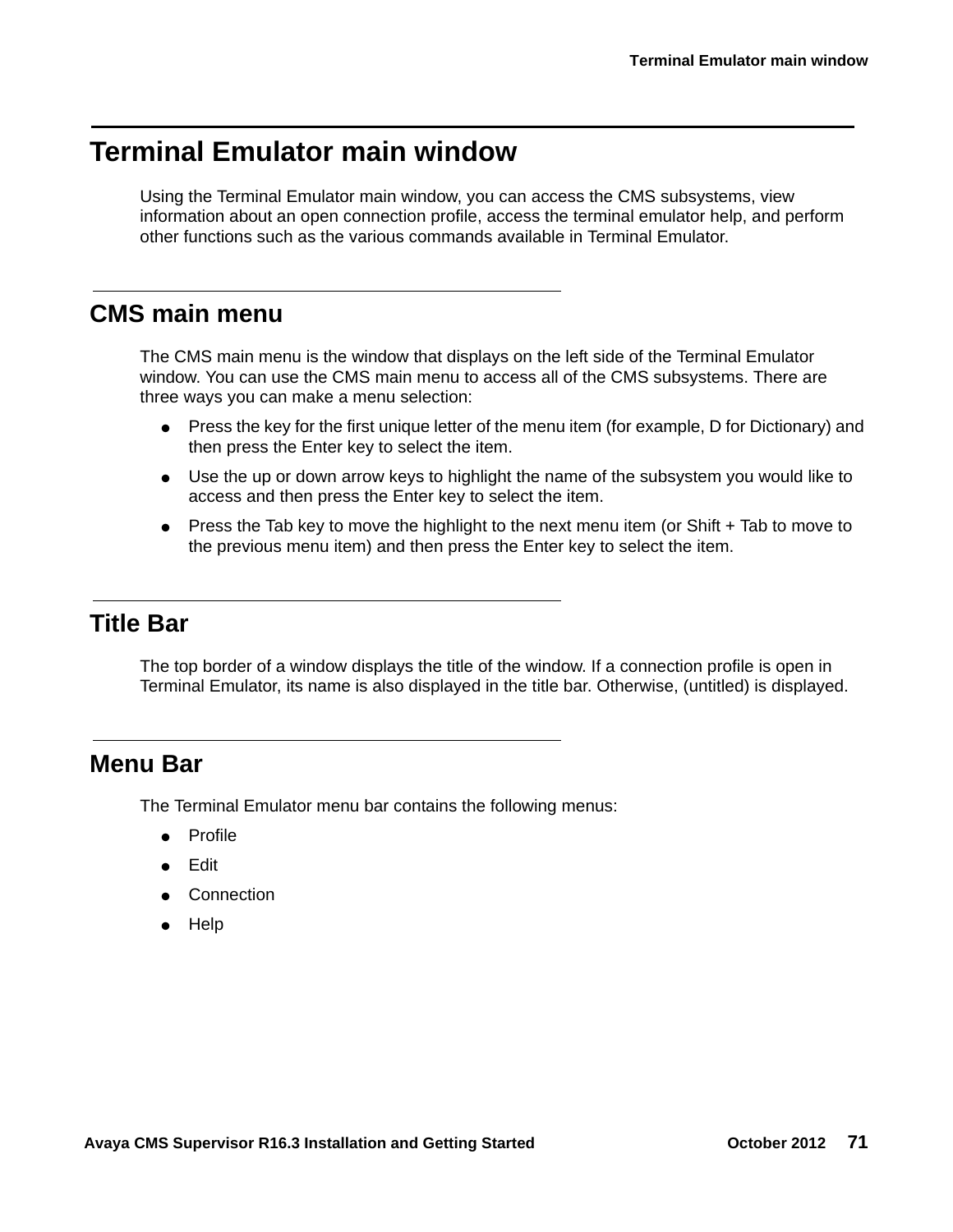## **Terminal Emulator Function Keys**

Like a 615C terminal, there are eight function keys at the bottom of the Terminal Emulator window, which correspond to the function keys on your keyboard. If a connection is not active to a remote host computer, Terminal Emulator labels the keys F1 through F8.

If a connection is active to a remote host computer supporting the 615C terminal type, you may access the function keys using either of the following methods:

- Press the corresponding function key on the keyboard (the same way you access the function keys from the 615C terminal).
- Use the mouse to click on a function key button at the bottom of the Terminal Emulator window. Note that your mouse cannot be used to select items on the remote host computer menus that are displayed inside the emulation window.

When Terminal Emulator is connected to a CMS system, the screen labels indicate the function each key performs. Following are the function keys available in Terminal Emulator.

This section includes the following topics:

- [Help Function Key \(F1\)](#page-71-0) on page 72
- [Window Function Key \(F2\)](#page-71-1) on page 72
- [Commands Function Key \(F3\)](#page-71-2) on page 72
- [Keep Function Key \(F4\)](#page-72-0) on page 73
- **[Exit Function Key \(F5\)](#page-72-1) on page 73**
- [Scroll Function Key \(F6\)](#page-72-2) on page 73
- [Current Function Key \(F7\)](#page-73-1) on page 74
- [Main Menu Function Key \(F8\)](#page-73-2) on page 74

#### <span id="page-71-0"></span>**Help Function Key (F1)**

The Help Function Key displays the CMS Help menu that allows access to online user information. For example, if you need help with a particular input field on a CMS screen, you can select Field Help and get information pertaining to that particular field. If you need help on the use of a window, you can select More help and get the information.

#### <span id="page-71-1"></span>**Window Function Key (F2)**

The Window Function Key is used to list, move, and size windows.

#### <span id="page-71-2"></span>**Commands Function Key (F3)**

The Commands Function Key (F3) allows you to perform the following actions: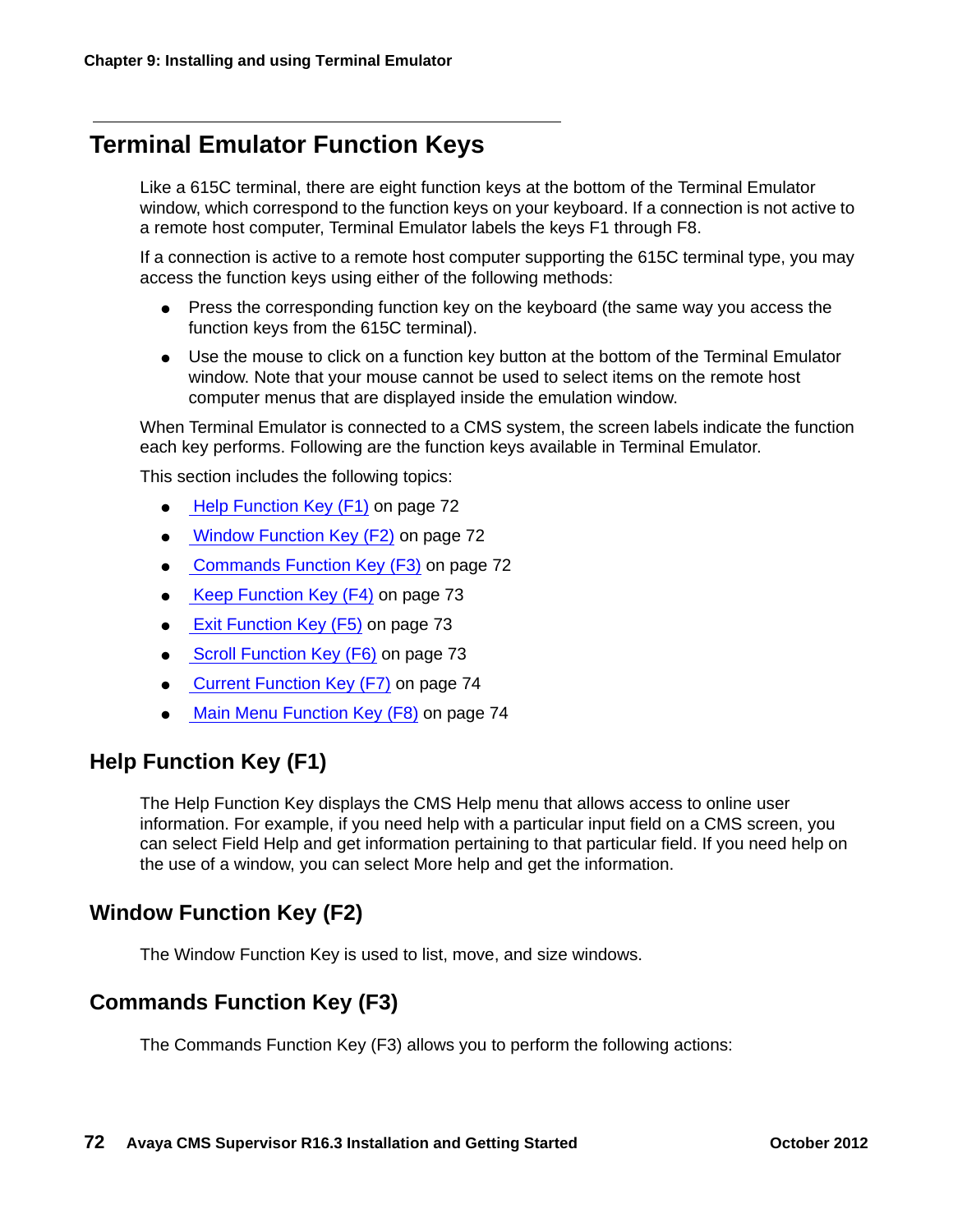- Print the current window
- Create and change passwords
- Access the UNIX/Solaris system
- Select colors
- Select a default printer
- Change your ACD (real or pseudo)
- Save your own default values
- Restore the system default values
- Set the type of exception notification you receive
- Receive a warning when you log off with open windows.

### **Keep Function Key (F4)**

From the Keep Function Key menu, you can create, modify, view, or delete timetables and shortcuts on the CMS server.

### **Exit Function Key (F5)**

The Exit Function Key (F5) works as follows:

- With user windows, the Exit Function Key allows you to close the current window. Focus is then placed on the previously opened window. If no other windows are open, you are returned to the Main Menu. Any secondary windows associated with the current window are closed when this key is pressed.
- With menus/submenus, pressing the Exit Function Key moves the cursor to the previous menu or submenu selection and the current submenu is closed.
- With Function Key menus, if the cursor is on the first Function Key menu (not a Function Key submenu) and you press the Exit Function Key, the cursor returns to the previous position in the current open window or to the Main Menu if there are no open windows.

### **Scroll Function Key (F6)**

The Scroll Function Key allows you to toggle between field traversal (input mode) and paging/ scrolling.

#### **Note:**

The Scroll Function Key is not necessary in output windows, since you are in scroll mode in these windows.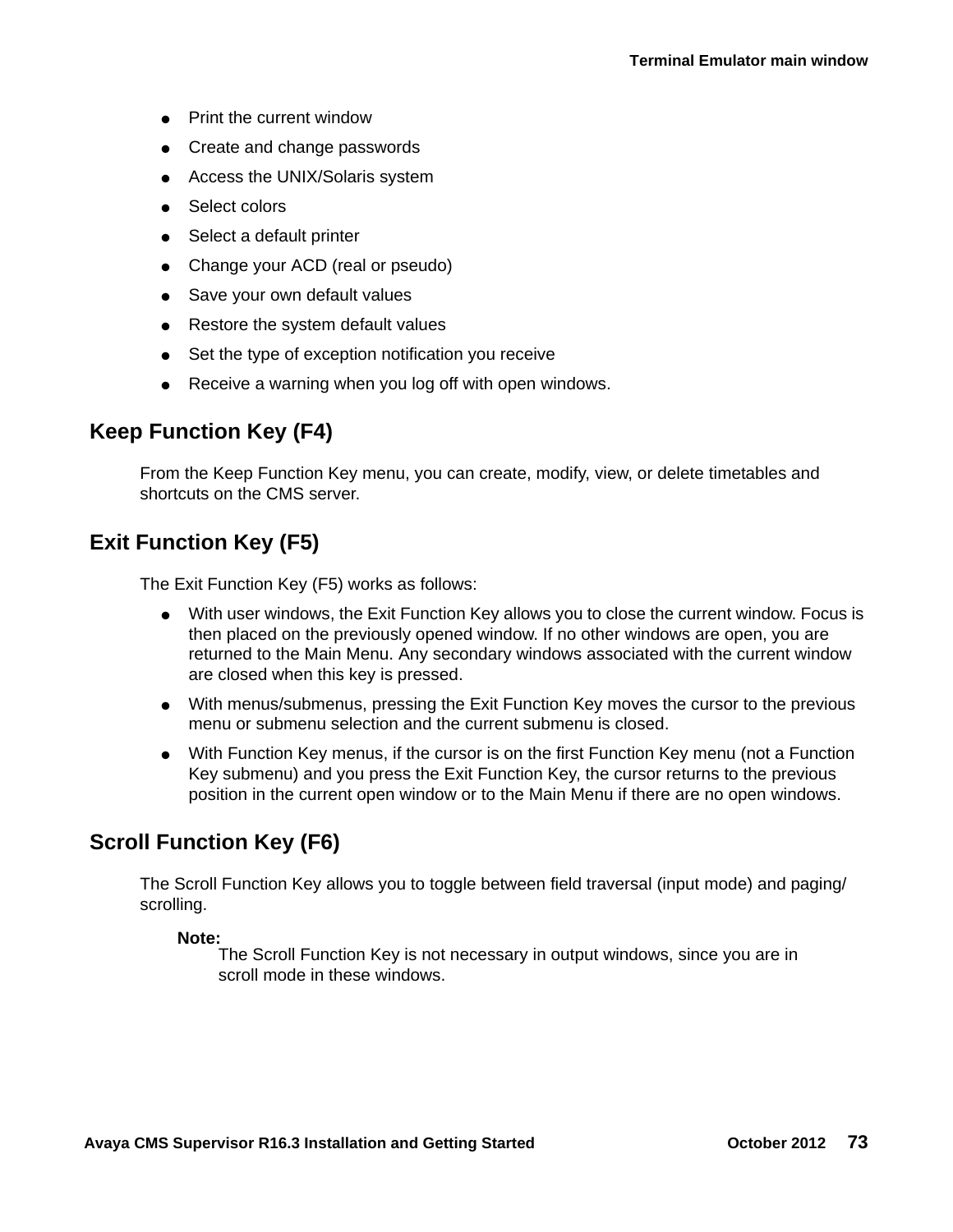### **Current Function Key (F7)**

The Current Function Key (F7) allows you to step through the open CMS windows.

### **Main Menu Function Key (F8)**

The Main Menu Function Key displays the Avaya CMS main menu in the Terminal Emulator window but leaves the current window open. Any displayed submenus or Function Key menus disappear.

# **The Terminal Emulator window**

This section includes the following topics:

- [Profile menu](#page-74-0) on page 75
- Edit menu [on page 76](#page-75-0)
- [Connection menu](#page-76-0) on page 77
- [Reset menu](#page-76-1) on page 77
- Help menu [on page 78](#page-77-0)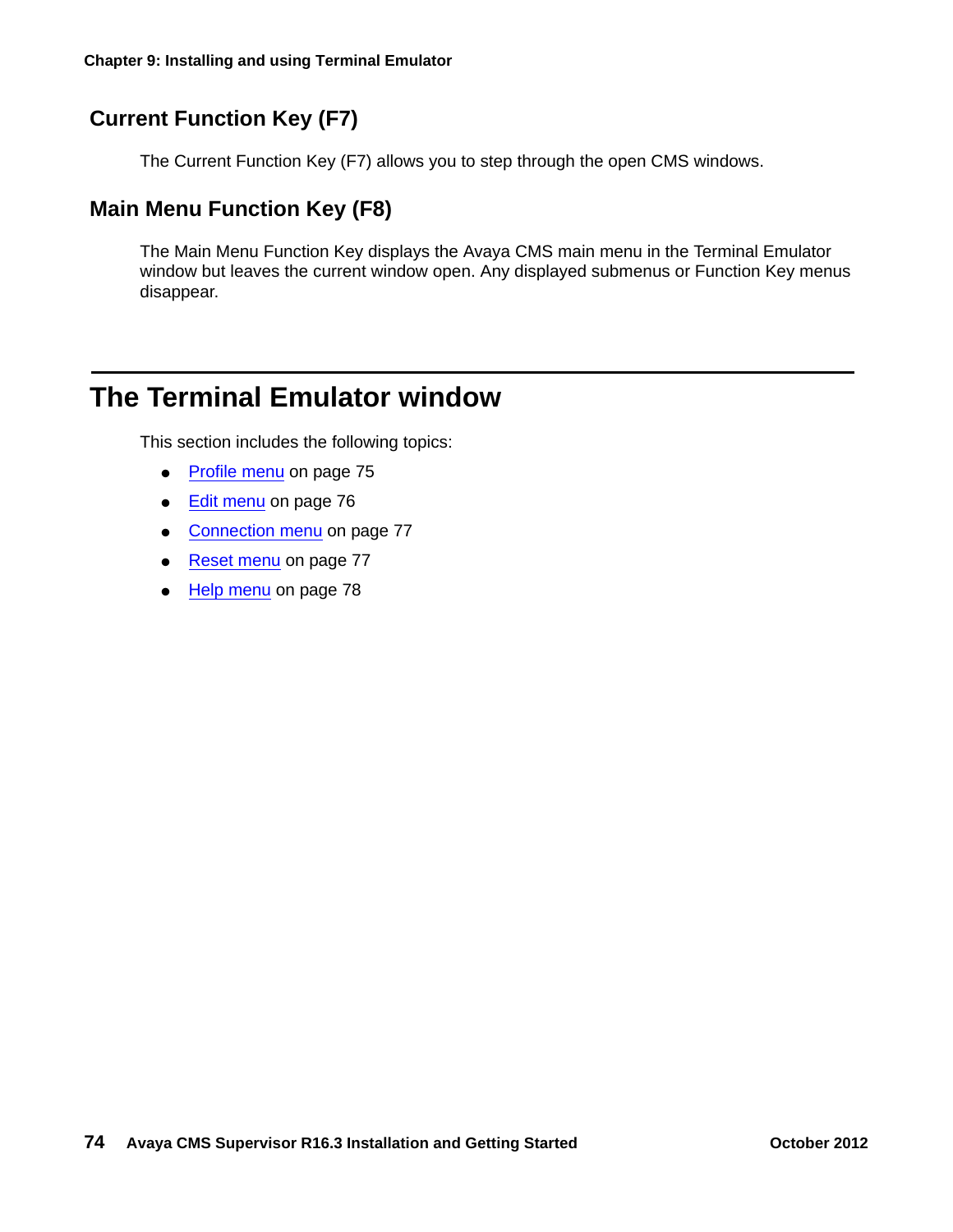### <span id="page-74-0"></span>**Profile menu**

From this menu you, can create, open, and save a connection profile. You can also exit Terminal Emulator from this menu. Profiles are used to store information that is related to how a particular user connects to the remote host. The following table lists the items on the Profile menu and describes the action that each item performs.

| <b>Action</b>                                                                                                                                                                                                                                                                                                                                                                                                                                                                                                                                                                                                                                            |
|----------------------------------------------------------------------------------------------------------------------------------------------------------------------------------------------------------------------------------------------------------------------------------------------------------------------------------------------------------------------------------------------------------------------------------------------------------------------------------------------------------------------------------------------------------------------------------------------------------------------------------------------------------|
| Creates a new connection profile. By default, this connection<br>profile is named "profile 1" until you save it. This item is unavailable<br>if a connection is already active.                                                                                                                                                                                                                                                                                                                                                                                                                                                                          |
| Selecting this menu item displays the Open Profile dialog box<br>allowing you select and open a previously created profile.<br>The Open Profile dialog box allows two different methods of<br>opening a profile:<br>Open - Loads the profile and the associated configuration<br>without connecting to the remote system.<br>Connect - Loads the selected profile and the associated<br>configuration and then connects to the remote system.<br>Once you open a profile, it will then occupy the first position in the<br>list of recently accessed profiles under the Profile menu.<br>This item is disabled if an active connection currently exists. |
| Saves the currently loaded connection profile.                                                                                                                                                                                                                                                                                                                                                                                                                                                                                                                                                                                                           |
| Displays the Save Profile As dialog. In the Profile Name field,<br>enter the name under which the currently loaded profile will be<br>saved. Alternatively, choose to overwrite an existing profile by<br>highlighting it in the list box and selecting the OK button.<br>Note:<br>If you use an existing profile name, you are<br>presented with a message asking you to confirm<br>the overwriting of the selected profile.                                                                                                                                                                                                                            |
|                                                                                                                                                                                                                                                                                                                                                                                                                                                                                                                                                                                                                                                          |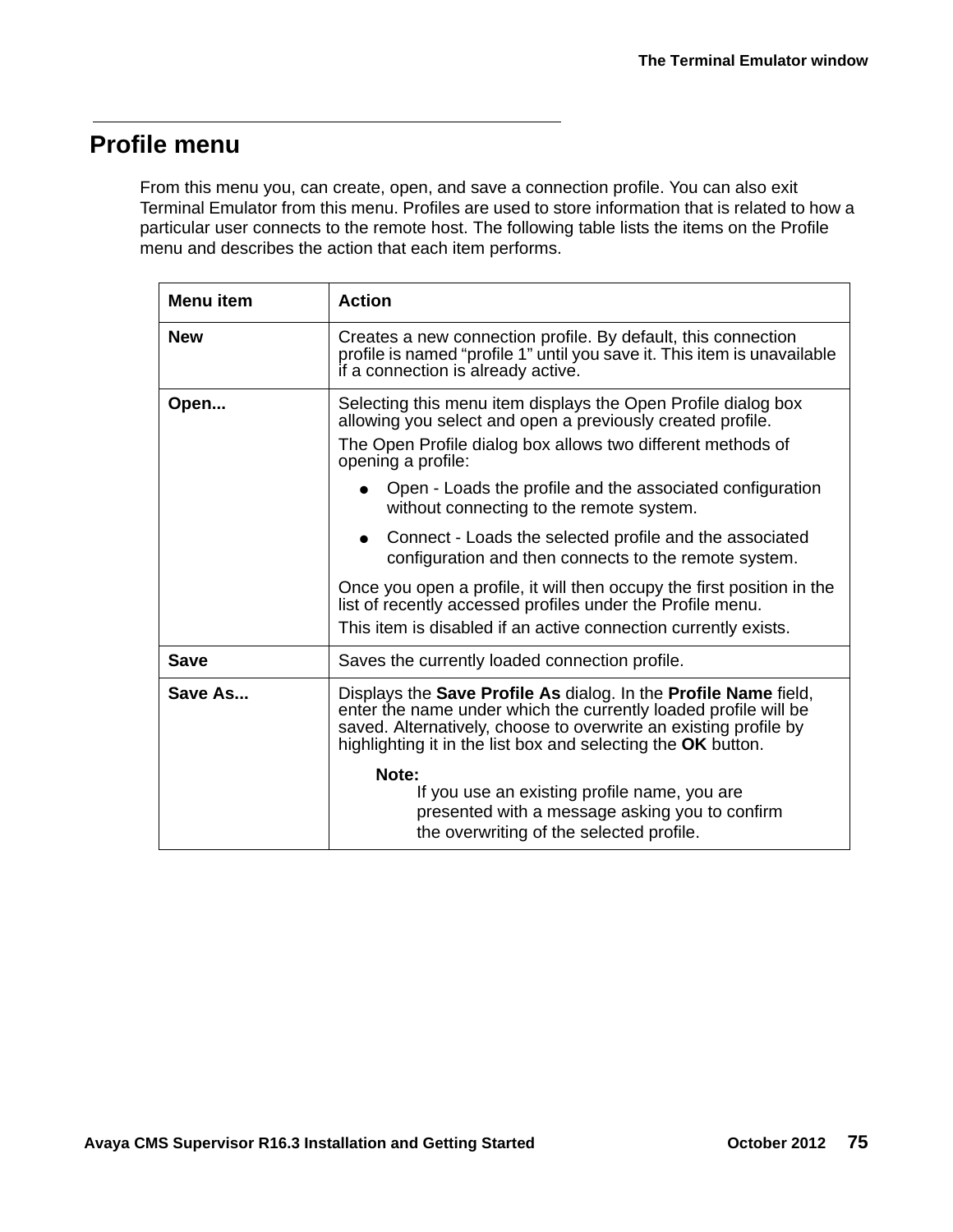| <b>Menu</b> item | <b>Action</b>                                                                                                                                                                                                                                                                                                                                                             |
|------------------|---------------------------------------------------------------------------------------------------------------------------------------------------------------------------------------------------------------------------------------------------------------------------------------------------------------------------------------------------------------------------|
| 14               | Displays the four most-recently opened connection profiles. You<br>can choose a numbered profile for quick access. The most<br>recently selected profile that you choose becomes profile number<br>1, and the other items are renumbered accordingly. These items<br>are unavailable if there is a connection already active.                                             |
| <b>Exit</b>      | Exits Terminal Emulator. If there is a connection profile that is<br>modified but not saved, a message box asks you if you want to<br>save the changes to the connection profile. You can also exit<br>Terminal Emulator using any of the standard Windows methods for<br>ending a running application. See your Microsoft Windows<br>documentation for more information. |

### <span id="page-75-0"></span>**Edit menu**

From this menu, you can copy selected text to the Microsoft Windows Clipboard, paste the contents of the Clipboard to a remote host computer, and clear the contents of the Clipboard. In this case, pasting means sending the selected text to the screen as if it were typed by the user. The capability to cut text is not supported by Terminal Emulator. The following table lists the items on the **Edit** menu and a brief description of the action each item performs. You can also use the basic Microsoft Windows keyboard shortcuts.

| <b>Menu</b> item | <b>Action</b>                                                                                                                                                                                   |
|------------------|-------------------------------------------------------------------------------------------------------------------------------------------------------------------------------------------------|
| Copy             | Copies the selected text to the Windows Clipboard. The<br>keyboard shortcut for this action is Ctrl + Insert. See your<br>Microsoft Windows documentation for details on how to select<br>text. |
| <b>Paste</b>     | Pastes the contents of the Microsoft Windows Clipboard to the<br>location of your cursor on your PC as if you had entered it.<br>Alternatively, the Shift+Insert keyboard shortcut can be used. |
| <b>Clear</b>     | Clears (deletes) the contents of the Microsoft Windows<br>clipboard.                                                                                                                            |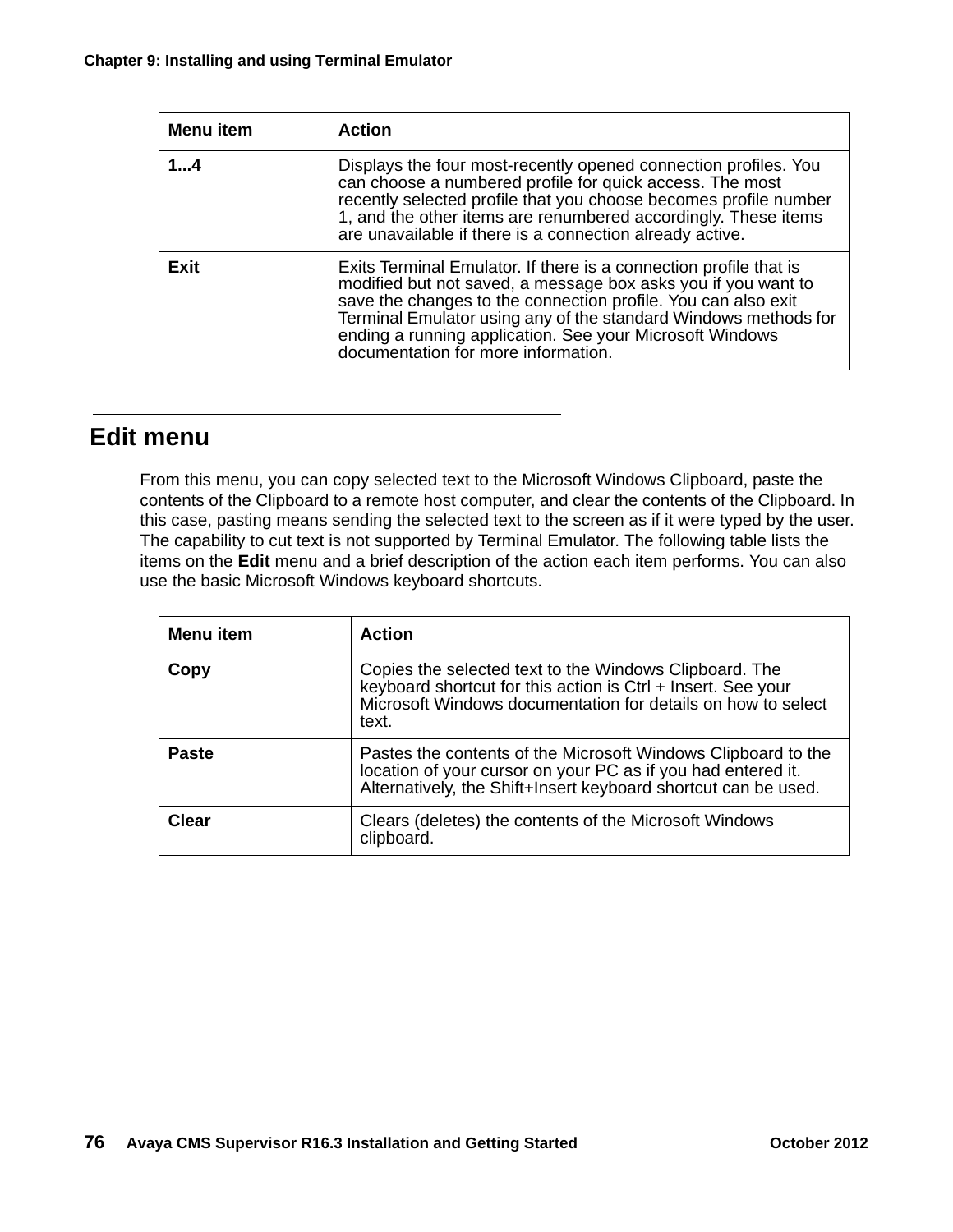### <span id="page-76-0"></span>**Connection menu**

From this menu, you can connect to, disconnect from, or send a break sequence to a remote host computer. This menu can also be used to set up or change Terminal Emulator options (communications, modem, and font) for the currently selected profile. The **Connection** menu contains the following items:

| <b>Menu</b> item  | <b>Action</b>                                                                                                                                                                                                                                                                                                                                                          |
|-------------------|------------------------------------------------------------------------------------------------------------------------------------------------------------------------------------------------------------------------------------------------------------------------------------------------------------------------------------------------------------------------|
| <b>Connect</b>    | This menu item establishes a connection to a remote host<br>computer as specified in the current connection profile. If a<br>connection is already active, this menu item is disabled.                                                                                                                                                                                 |
| <b>Disconnect</b> | Disconnects the currently active connection. This menu item is<br>disabled if a connection is not currently active.                                                                                                                                                                                                                                                    |
| <b>Send Break</b> | Sends a break sequence to the remote host computer. The<br>keyboard shortcut for a break sequence is $Ctrl + F5$ . A break is<br>used to temporarily suspend an operation or transmission of<br>information. If your connection is unresponsive and the host<br>appears not to respond when you press keys on your keyboard,<br>you may want to send a break sequence. |
| Options           | Select this item from the Connection menu to display the<br>Options for profile dialog box. This dialog box allows you to<br>configure the communications configuration for a new or<br>currently open profile.                                                                                                                                                        |
|                   | For more information, see one of the following topics:                                                                                                                                                                                                                                                                                                                 |
|                   | Communications tab on page 78                                                                                                                                                                                                                                                                                                                                          |
|                   | Modem tab on page 80                                                                                                                                                                                                                                                                                                                                                   |
|                   | Font tab on page 82                                                                                                                                                                                                                                                                                                                                                    |
|                   | Once you have supplied all necessary information, select the<br>OK button to save your changes. Otherwise, select the Cancel<br>button to disregard any changes that have been made.<br>For additional information, see Setting Terminal Emulator<br>Options.                                                                                                          |

### <span id="page-76-1"></span>**Reset menu**

From this menu, you can reset the terminal for Terminal Emulator. This provides a way to log in to Audix and the communication server.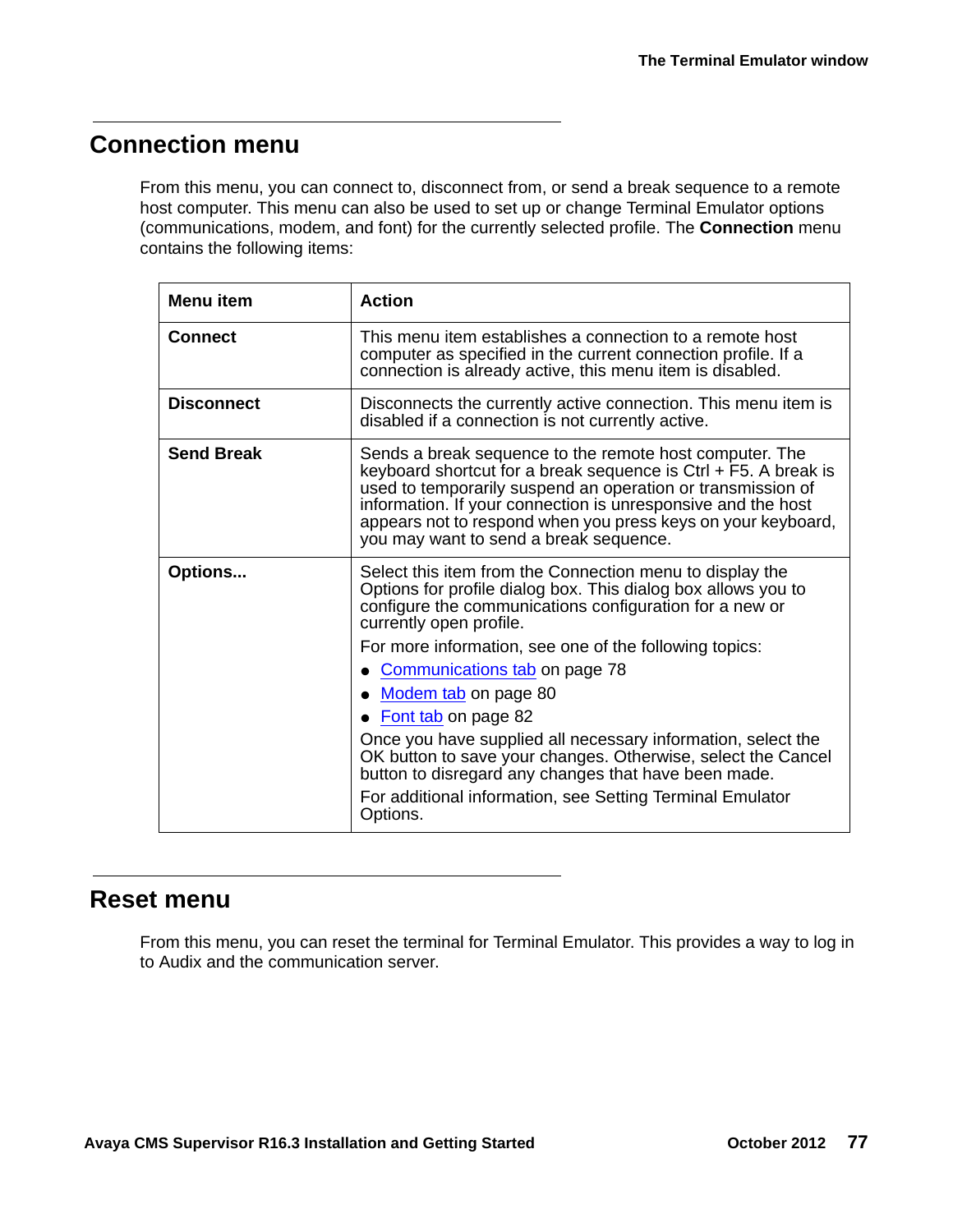### <span id="page-77-0"></span>**Help menu**

From this menu, you can get online Help for Terminal Emulator. The following table lists the items on the Help menu and describes the action that each item performs.

| <b>Menu</b> item         | <b>Action</b>                                                                                                                          |
|--------------------------|----------------------------------------------------------------------------------------------------------------------------------------|
| <b>Contents</b>          | Selecting the Contents item from the Help menu<br>initializes the Terminal Emulator online help and displays<br>the table of contents. |
| <b>Technical Support</b> | Shows how to receive Terminal Emulator technical<br>support.                                                                           |
| About                    | Displays the Terminal Emulator Help About window,<br>including version number and Avaya Inc. copyright<br>information.                 |

# <span id="page-77-1"></span>**Communications tab**

This section includes the following topics:

- Purpose [on page 78](#page-77-2)
- [Connection descriptions](#page-78-0) on page 79
- [Network connection settings](#page-78-1) on page 79
- [Serial and modem connection settings](#page-79-1) on page 80

### <span id="page-77-2"></span>**Purpose**

The Communications tab displays a window that lets you set up or change the connection options to a remote host computer.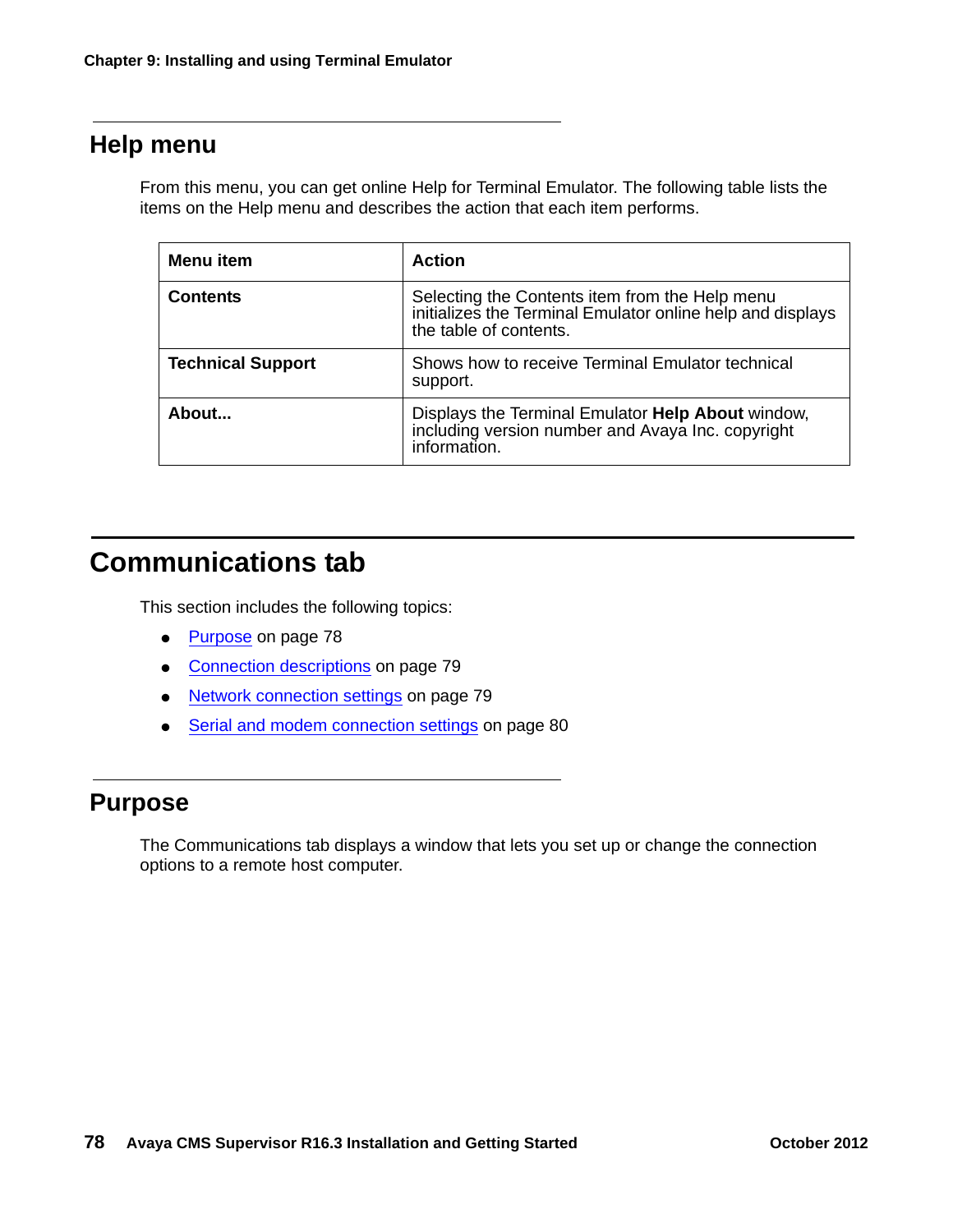# <span id="page-78-0"></span>**Connection descriptions**

The following is a description of each of the connection options.

| <b>Connection</b> | <b>Description</b>                                                                                          |
|-------------------|-------------------------------------------------------------------------------------------------------------|
| <b>Network</b>    | Use this option to connect to the remote Avaya CMS<br>through a network.                                    |
| Serial            | Use this option to connect to the remote Avaya CMS<br>through a serial connection.                          |
| Modem             | Use this option to connect to the remote Avaya CMS<br>through a modem.                                      |
| <b>SSH</b>        | Use this option to connect to the remote Avaya CMS<br>through a network connection using SecureShell (SSH). |

# <span id="page-78-1"></span>**Network connection settings**

After you select **Network**, you see the following fields.

| <b>Field</b>                               | <b>Description</b>                                                                                                                                                                         |
|--------------------------------------------|--------------------------------------------------------------------------------------------------------------------------------------------------------------------------------------------|
| <b>Network</b>                             | Select this option to connect to a remote CMS server<br>through your local or wide-area network.                                                                                           |
| <b>Serial</b>                              | Select this option to connect to a CMS server through a<br>serial connection via a COM port on your PC.                                                                                    |
| <b>Modem</b>                               | Select this option to connect to a remote CMS server<br>through a dial-up connection via a telephone line.                                                                                 |
| <b>SSH</b>                                 | Select this option to connect to a remote CMS server<br>through your local or wide-area network using a<br>SecureShell (SSH) connection. This connection uses<br>encrypted communications. |
| <b>Avaya CMS Network</b><br><b>Address</b> | Enter the name or the Internet Protocol (IP) address of<br>the remote host. There is no default.                                                                                           |
| <b>Network Port</b>                        | Enter the network port that you want to connect. The<br>default, except for $\overline{S}SH$ , is 23, which is the network port<br>reserved for Telnet.                                    |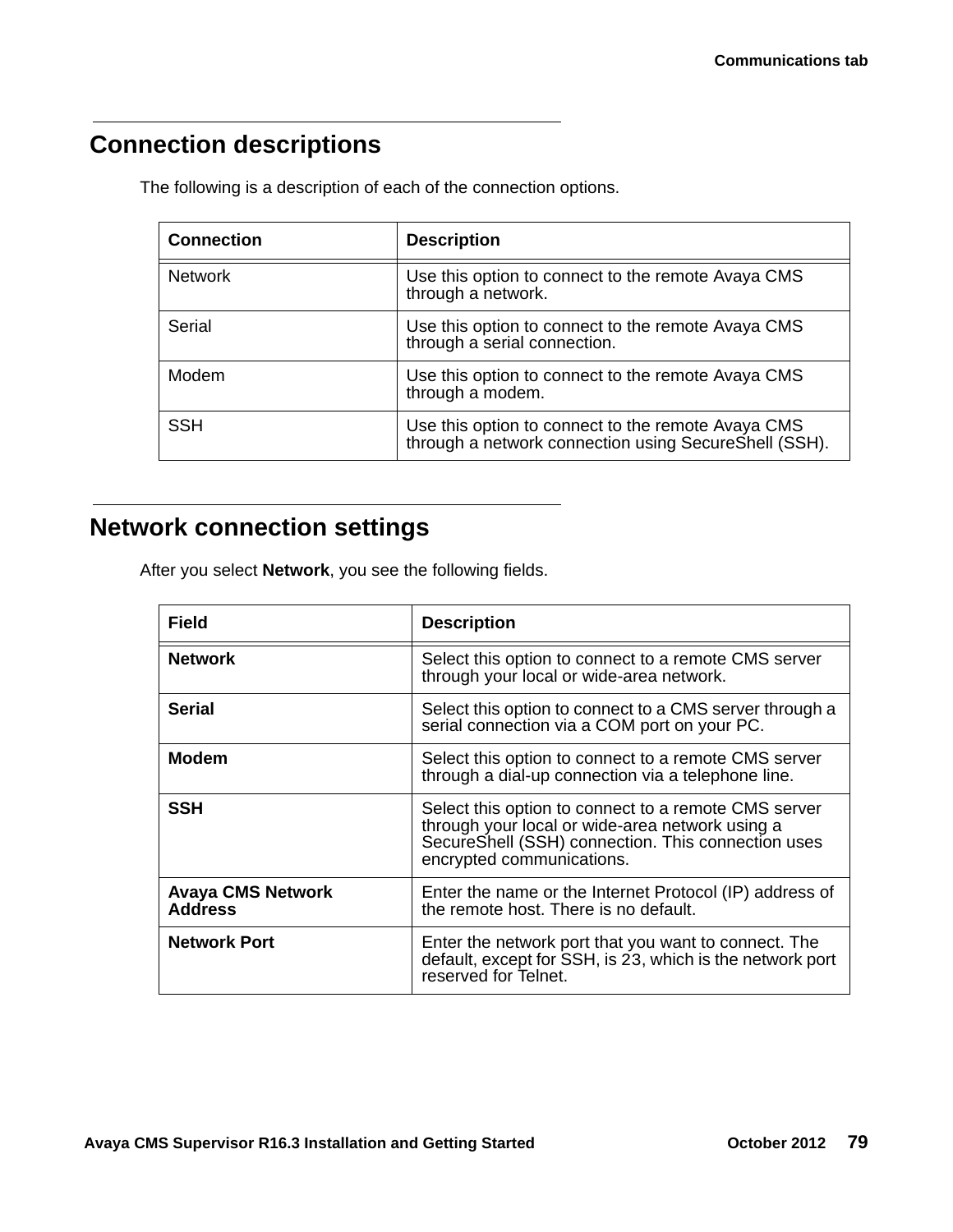# <span id="page-79-1"></span>**Serial and modem connection settings**

After you select **Serial** or **Modem**, you see the following fields.

| <b>Setting</b>      | <b>Description</b>                                                                                                                                                                                                                                                                                                                             |
|---------------------|------------------------------------------------------------------------------------------------------------------------------------------------------------------------------------------------------------------------------------------------------------------------------------------------------------------------------------------------|
| <b>Port</b>         | From the drop-down list, choose the name of the<br>communication port that you will use to connect to the remote<br>CMS. The options are COM1, COM2, COM3, and COM4. If<br>another application or device is using the selected port, a<br>warning message is displayed stating that the selected port<br>cannot be used for Terminal Emulator. |
|                     | Note:<br>While a serial port or modem is connected to a<br>remote host computer, the port cannot be used<br>by any other application.                                                                                                                                                                                                          |
| <b>Baud Rate</b>    | Choose a Baud Rate from the drop-down list. By default, 9600<br>is selected. The options are: 110, 300, 600, 1200, 2400, 4800,<br>9600, and 19.2K.                                                                                                                                                                                             |
| <b>Flow Control</b> | Choose a Flow Control setting from the drop-down list. By<br>default, Xon/Xoff is selected. The options are: None, Xon/Xoff<br>(software), Rts/Cts, or Both (hardware).                                                                                                                                                                        |
| <b>Parity</b>       | Choose a Parity setting from the drop-down list. By default,<br>None is selected. The options are: None, Odd, Even, Mark,<br>and Space.                                                                                                                                                                                                        |
| <b>Data Bits</b>    | Choose a Data Bits setting from the drop-down list. By default,<br>8 is selected. The options are: 5, 6, 7, and 8.                                                                                                                                                                                                                             |
| <b>Stop Bits</b>    | Choose a Stop Bits setting from the drop-down list. By default, 1<br>is selected. The options are: 1, 1.5, and 2.                                                                                                                                                                                                                              |

### ! **Important:**

Do not change these settings unless you are instructed to do so by your network administrator.

# <span id="page-79-0"></span>**Modem tab**

This section includes the following topics:

• Purpose [on page 81](#page-80-0)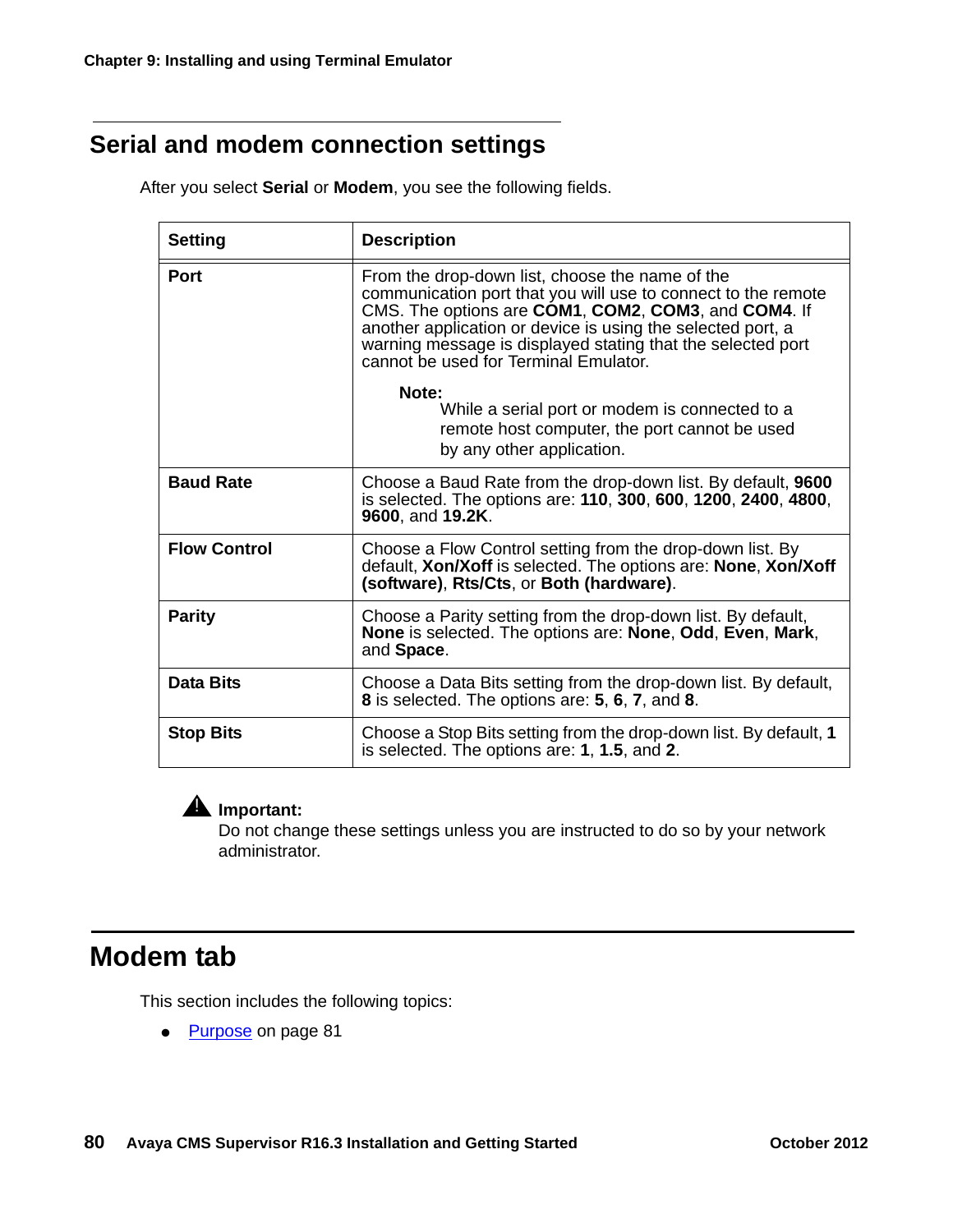- **IBefore you begin** on page 81
- [Modem Commands field descriptions](#page-80-2) on page 81

### <span id="page-80-0"></span>**Purpose**

Select the **Modem** tab to set up or change dial strings that connect to the remote Avaya CMS through a modem port.

### <span id="page-80-1"></span>**lBefore you begin**

Before you can set the modem, go back to the Communications tab and set the following fields:

- **Port**
- **Baud Rate**
- **Flow Control = Rts/Cts**

### <span id="page-80-2"></span>**Modem Commands field descriptions**

Use the following information to set up the modem connection.

| Field                | <b>Description</b>                                                                                                                                                                                                           |
|----------------------|------------------------------------------------------------------------------------------------------------------------------------------------------------------------------------------------------------------------------|
| <b>Phone Number</b>  | Enter the telephone number of the remote host computer to<br>which you wish to connect.                                                                                                                                      |
| <b>Dial Prefix</b>   | Enter the characters to send to the modem before the<br>telephone number of the remote host. For example, if a 9<br>must be dialed before the telephone number, enter 9 after<br>the phrase ATDT (ATDT9).                    |
| <b>Dial Suffix</b>   | Enter the digits to send to the modem after the telephone<br>number of the remote host computer is dialed. For<br>example, if you must enter an extension to reach the host<br>computer, enter that extension in this field. |
| <b>Hangup String</b> | Enter the characters to send to cause the modem to hang<br>up (disconnect) the connection to the remote host<br>computer. By default, this field contains the string ATH.                                                    |
| <b>Reset String</b>  | Enter the characters to reset the modem. The default is<br>ATZ.                                                                                                                                                              |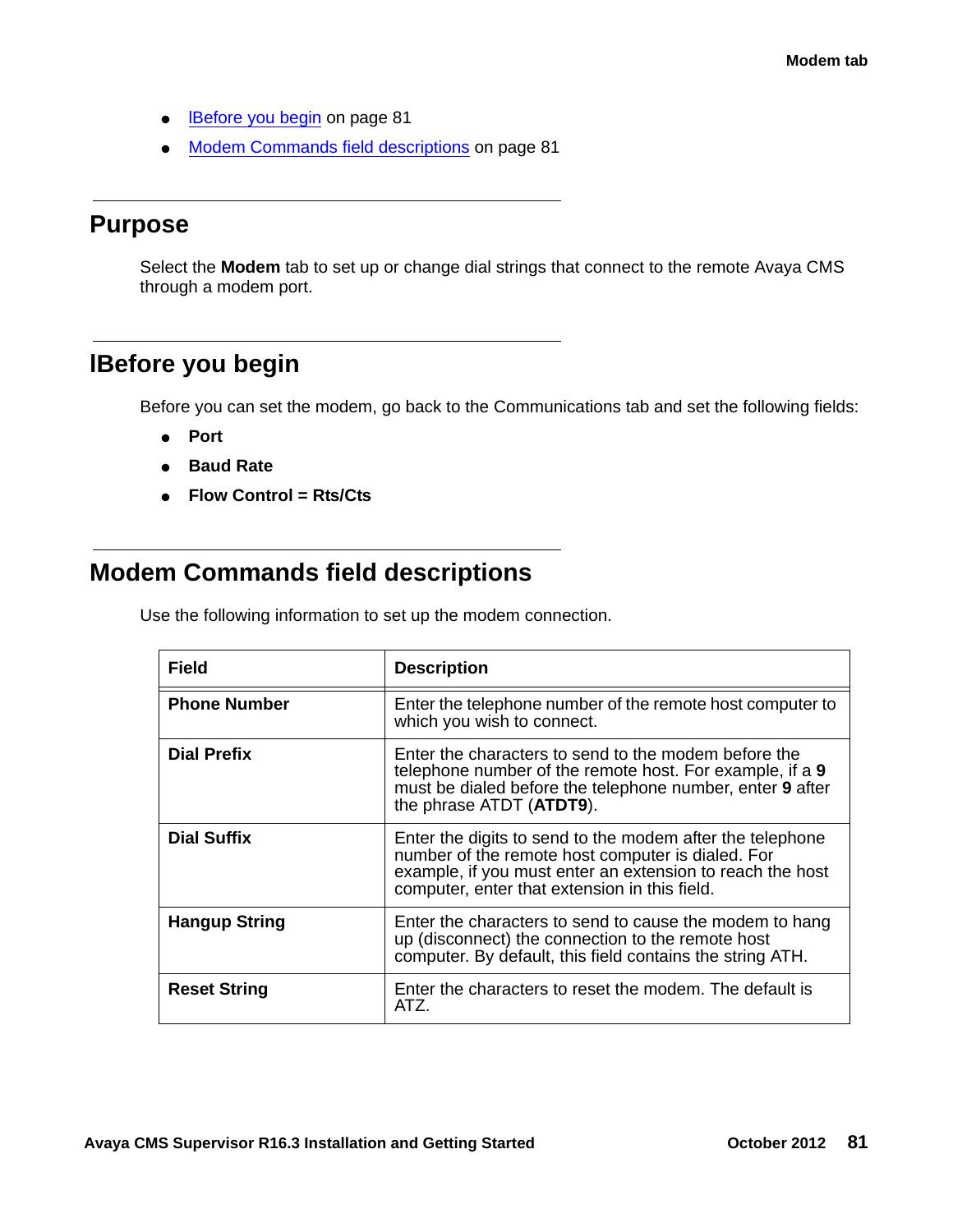| <b>Field</b>                             | <b>Description</b>                                                                                                                                                             |
|------------------------------------------|--------------------------------------------------------------------------------------------------------------------------------------------------------------------------------|
| <b>Auto Retry</b>                        | Enables or disables the Auto Retry option. By default, this<br>option is turned off and the modem tries only once to<br>establish a connection to the remote Avaya CMS server. |
| Time (seconds) allowed<br>for connection | Enter the maximum time to wait for a connection to a<br>remote host computer to be established. Valid values are 1<br>to 999 seconds. By default, the value is 45 seconds.     |

# <span id="page-81-0"></span>**Font tab**

This section includes the following topics:

- Purpose [on page 82](#page-81-1)
- [Font Sizes field descriptions](#page-81-2) on page 82

### <span id="page-81-1"></span>**Purpose**

The Font tab allows you to select the size of the text that the Emulation Window displays. The default size is medium (approximately nine points).

### **Example**

The following figure shows an example of the standard font settings for Terminal Emulator.

### <span id="page-81-2"></span>**Font Sizes field descriptions**

In the **Font Sizes** area, select one of the following:

| <b>Field</b>  | <b>Description</b>                                                                                                                                                  |
|---------------|---------------------------------------------------------------------------------------------------------------------------------------------------------------------|
| <b>Small</b>  | This font is approximately 8 points. It is appropriate for video displays that have a resolution of 640 x 480 (VGA) or less.                                        |
| <b>Medium</b> | This font is approximately 9 points. It is appropriate for video<br>displays that have a resolution of 800 x 600 or 1024 x 768.<br>Medium is the default font size. |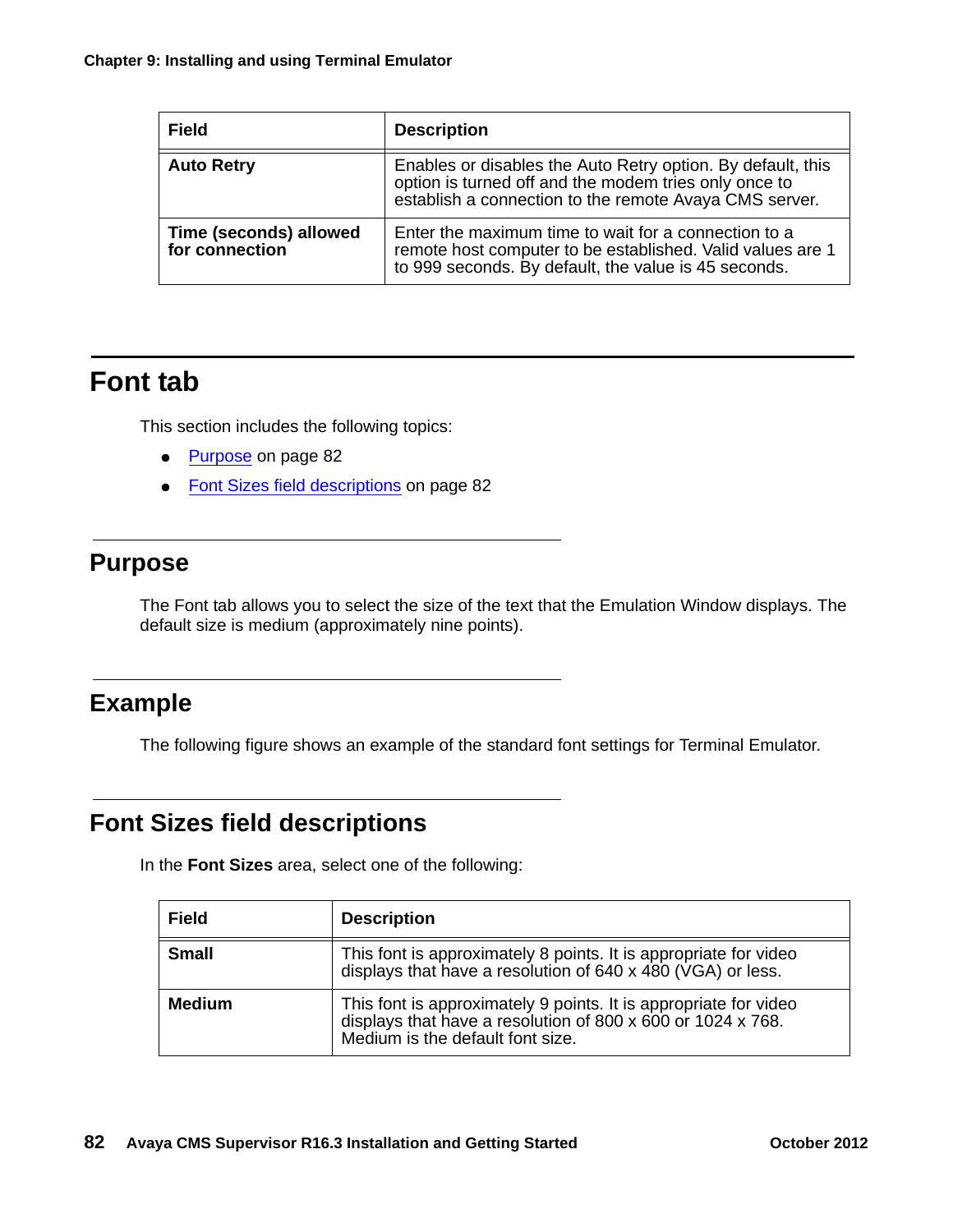| <b>Field</b>       | <b>Description</b>                                                                                                             |
|--------------------|--------------------------------------------------------------------------------------------------------------------------------|
| Large              | This font is approximately 10 points. It is appropriate for video<br>displays that have a resolution of 1024 x 768 or greater. |
| <b>Sample text</b> | Provides a sample of the selected font size.                                                                                   |

# **Install Terminal Emulator**

To install Terminal Emulator, do the following steps:

- 1. On the CMS Supervisor PC client software disc, browse to the Terminal Emulator setup file, SetupTrm.exe.
- 2. Execute the SetupTrm.exe file to begin the installation.

After a short wait, the system displays the **Terminal Emulator Setup Welcome**.

- 3. Select **Next** to proceed with the installation.
- 4. Follow the instructions that the system displays on the windows to install Terminal Emulator.

When the Installation is finished, the system displays the **Installation Completed** window.

5. Select **Finish** to return to your desktop.

# **Open Terminal Emulator**

To open Terminal Emulator, select **Programs** > **Avaya** > **Terminal Emulator R16** > **Terminal Emulator R16** from the Start Menu. The Terminal Emulator window is then displayed with no active connection.

# **Log in to CMS**

This section includes the following topics:

- [Create profiles](#page-83-0) on page 84
- [To stop the login process](#page-83-1) on page 84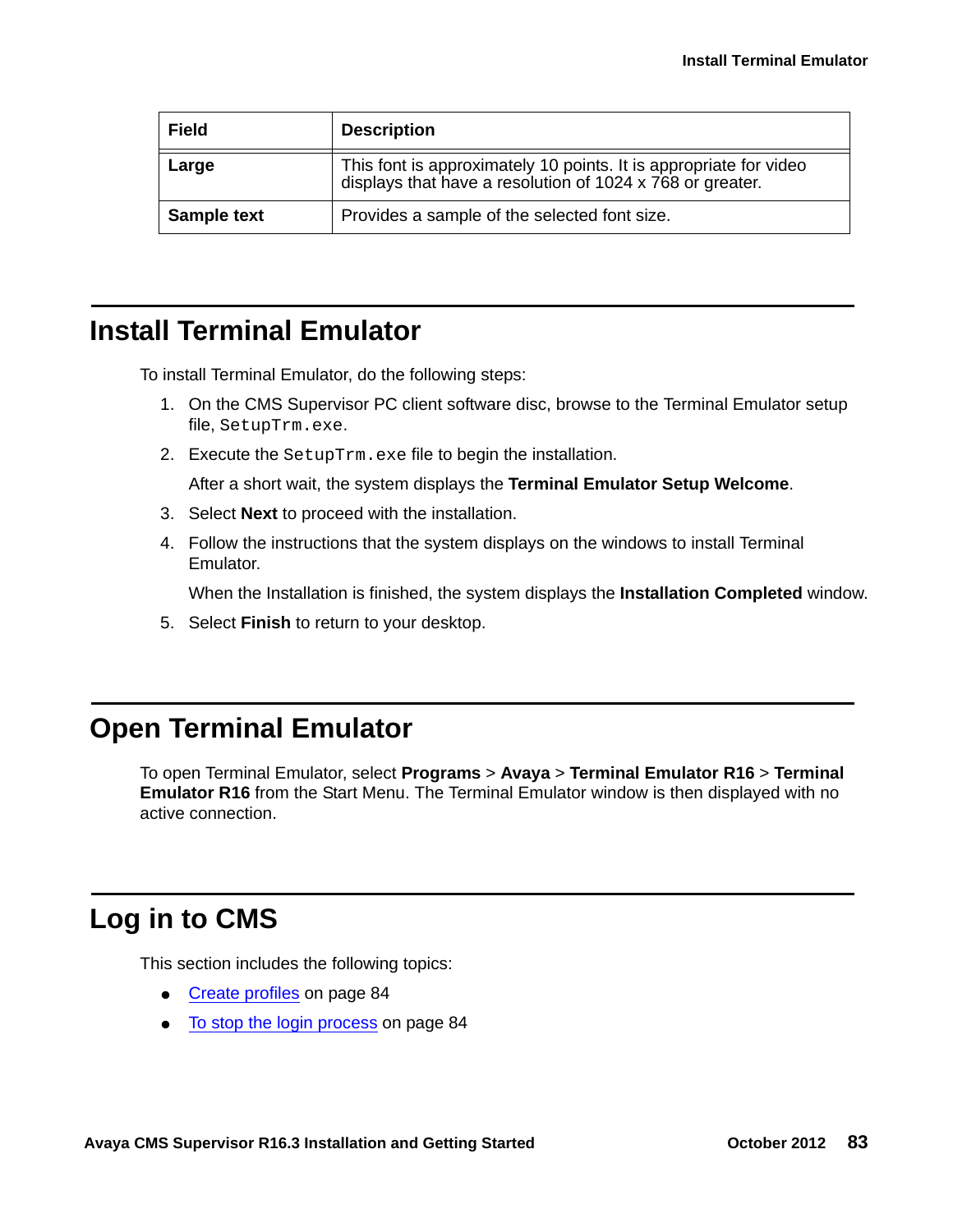[Log in with more than four profiles](#page-83-2) on page 84

### <span id="page-83-0"></span>**Create profiles**

To create a profile, do the following steps:

- 1. Open **Terminal Emulator**.
- 2. From the **Profile** menu, select **New**.

The system displays the **Options** window.

3. Set the Terminal Emulator options.

The Terminal Emulator o**ptions** are grouped under three tabs: **Communications**, **Modem**, and **Font**. For procedures on setting the options in each tab, see [Communications tab](#page-77-1) on page 78, Modem tab [on page 80,](#page-79-0) and Font tab [on page 82](#page-81-0).

4. Select **Save As** from the **Profile** menu.

The system displays the **Save Profile As** box.

- 5. Enter the name of the profile in the **Profile Name** text box.
- 6. Select **OK**.

If you want to overwrite an existing profile with one you have just created, double-click the name in the list box.

7. Select the name of the profile you just created to login.

### <span id="page-83-1"></span>**To stop the login process**

While doing these procedures, if you want to stop the login process but keep Terminal Emulator running, select **Disconnect** from the **Connection** menu. If you want to stop the login process and close Terminal Emulator, select **Exit** from the **Profile** menu.

### <span id="page-83-2"></span>**Log in with more than four profiles**

To log in to CMS if you have more than four profiles, do the following steps:

1. From the **Profile** menu, select **Open**.

When you select a connection profile, a connection is initiated and the system displays a status window. The system closes the status window when the connection is established.

If the connection is established through the network or a dedicated serial line, you see the Avaya CMS login prompt.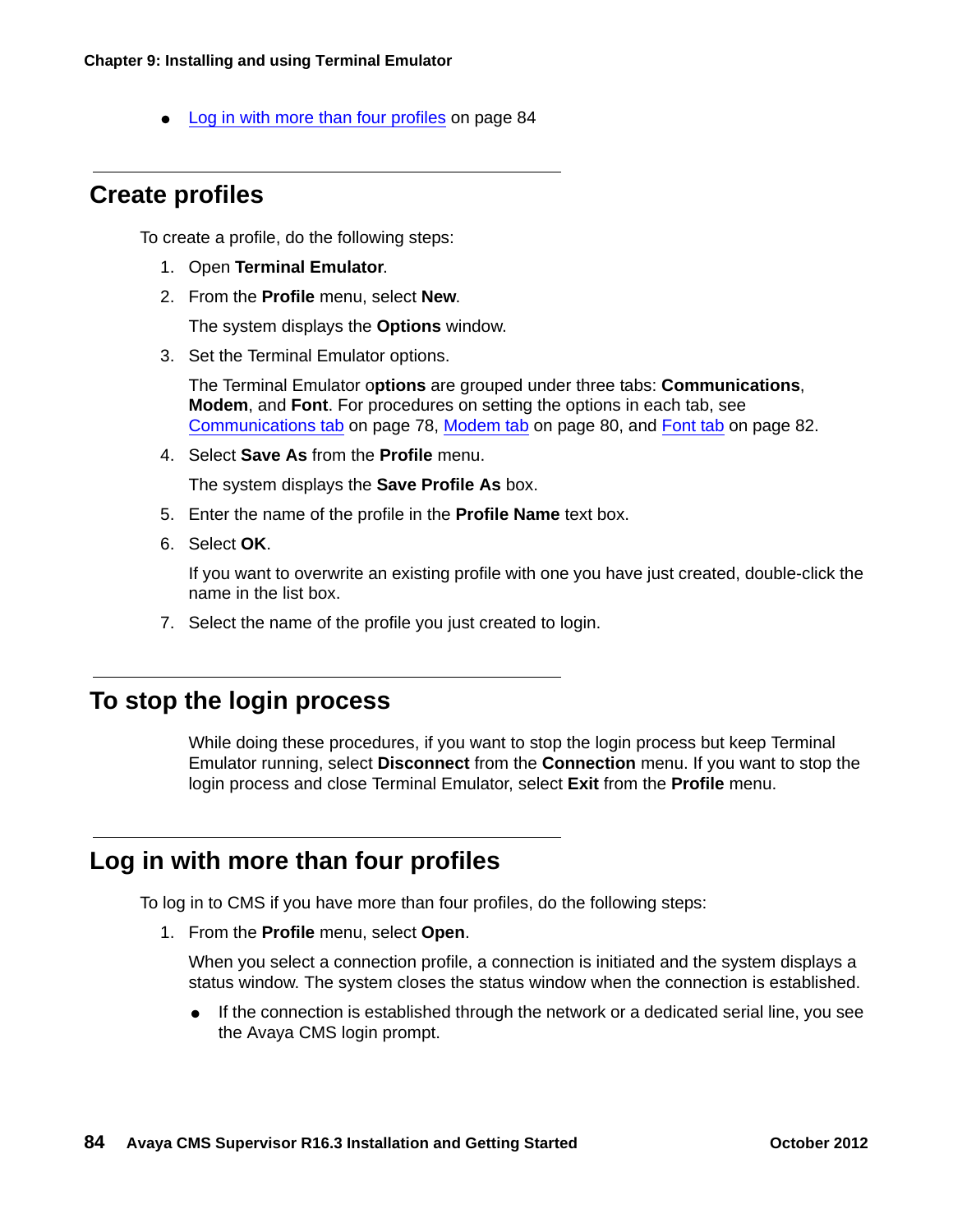- If the connection is established through a modem, the modem dials the number of the remote host and then attempts to connect.
- 2. At the login prompt, enter your CMS login ID, and press Enter**.**
- 3. At the password prompt, enter your CMS password, and press Enter.
- 4. At the terminal type prompt, enter **cvterm** and press Enter.

The system displays the CMS Main Menu.



If the system displays a prompt, such as  $\zeta$  or  $\#$ , instead of the terminal type prompt or the CMS Main menu, enter **cms** and press **Enter**.

# **Exit Terminal Emulator**

To exit Terminal Emulator, do the following steps:

1. From the CMS Main Menu, select **Logout**.

The system displays a Terminal Emulator dialog box which indicates that the connection was broken.

If the system displays a prompt, such as  $$$  or  $$$ , instead of the terminal type prompt or the CMS Main menu, enter **exit** and press **Enter**.

- 2. Select **OK**.
- 3. From the **Profile** menu, select **Exit**.

If you select **Exit** or try to close the Terminal Emulator window while a connection is active, the system displays a message asking if you want to exit anyway.

# **Edit profiles**

To edit an existing profile, do the following steps:

- 1. From the **Profile** menu, select **Open**.
- 2. Choose the **name** of the profile that you want to edit.
- 3. Select **Open**.
- 4. From the **Connection** menu, select **Options**.
- 5. Edit the profile.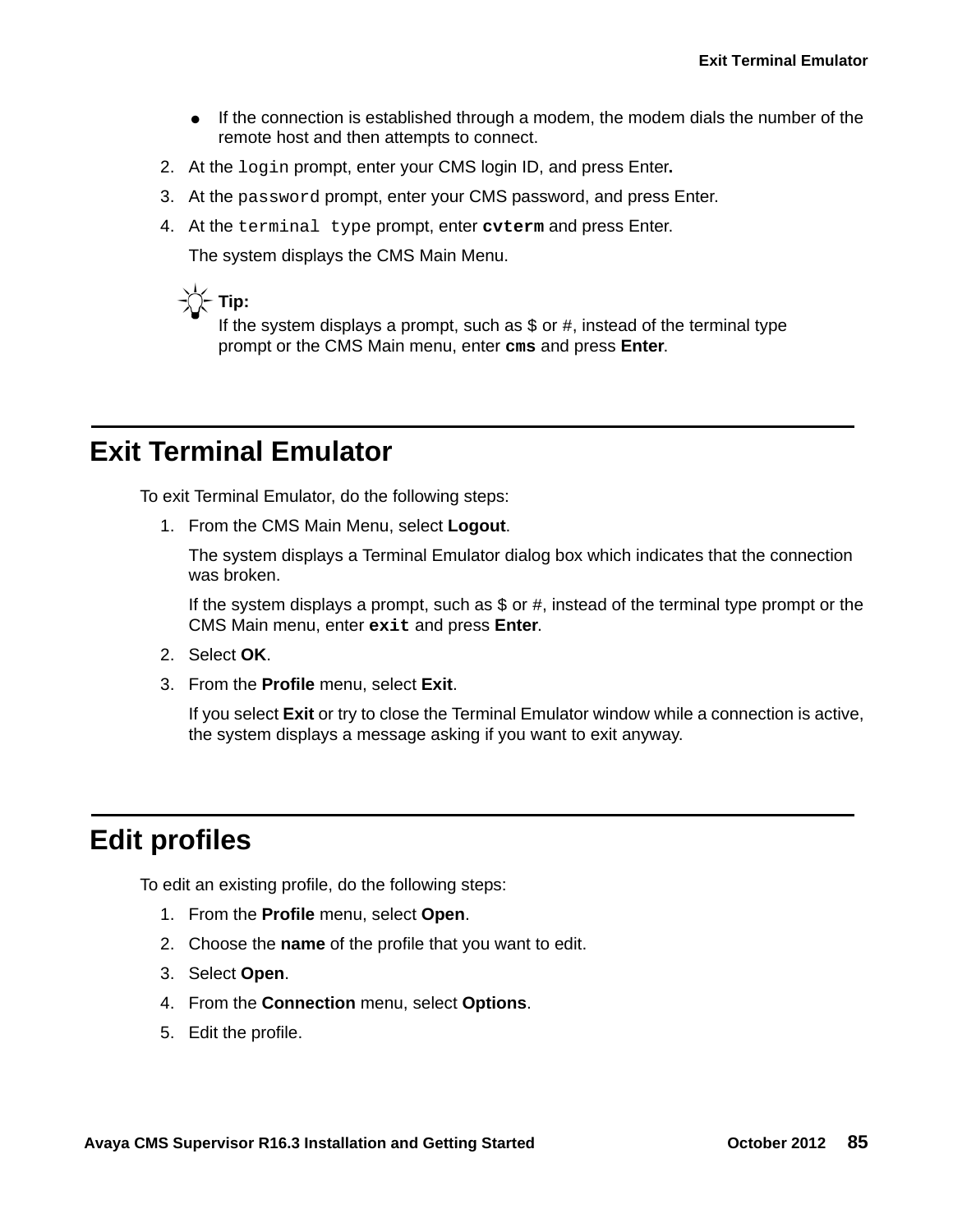- 6. Select **OK**.
- 7. From the **Profile** menu, select **Save.**

# **Delete profiles**

Use this procedure to delete a profile so that it does not appear in *Terminal Emulator*.

#### **Note:**

Terminal Emulator should not be running when performing this procedure.

To delete an existing profile in *Terminal Emulator*:

- 1. Locate the  $\text{criterion.}$  ini file, which can be found at the following location:
	- Windows XP: \WINDOWS
	- Windows Vista: %APPDATA%\..\Local\VirtualStore\Windows
	- Windows 7: %APPDATA%\..\Local\VirtualStore\Windows

#### **Note:**

Note there is an  $\epsilon$  APPDATA area for each of the users on a PC.

2. Open cvterm.ini in the text editor of your choice.

The file will appear similar to the following:

#### **[servername1]** font=small connect=net host=servername1.mycompany.com netport= 23 commport= 1 baud= 9600 parity=n Databits= 8 StopBits=1 FlowControl= 1 prefix=ATDT hangup=ATH reset=ATZ timeout= 45 cd\_timeout= 300 auto\_retry= 0 **[Settings]** Profiles=servername1 servername2 order=servername2 servername1 Window=11475 4380 **[servername2]** font=large connect=net host=servername2.mycompany.com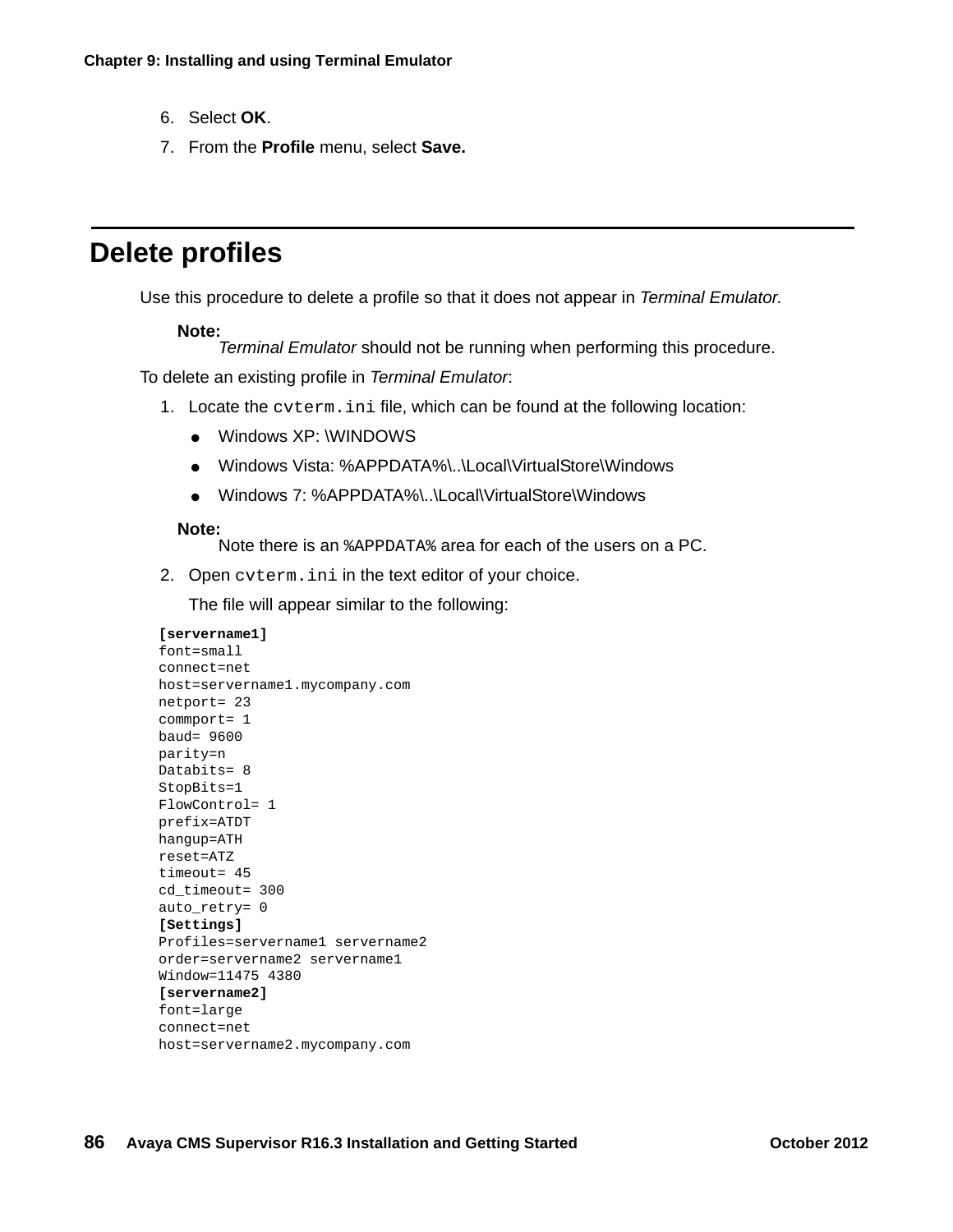```
netport= 23
commport= 1
baud= 9600
parity=n
Databits= 8
StopBits=1
FlowControl= 1
prefix=ATDT
hangup=ATH
reset=ATZ
timeout= 45
cd_timeout= 300
auto_retry= 0
```
- 3. Under the [Settings] entry, remove the profile name that you want to delete from the Profiles= and order= lines.
- 4. Locate the [profile name] that you want to delete and remove it along with the 16 lines that follow it.
- 5. Save the cvterm.ini file and close it.

**Result:** The deleted profile name will no longer appear in *Terminal Emulator*.

# **Terminal Emulator messages**

Terminal Emulator displays error messages and information messages.

This section includes the following topics:

- [Description of error messages](#page-87-0) on page 88
- [Description of information messages](#page-88-0) on page 89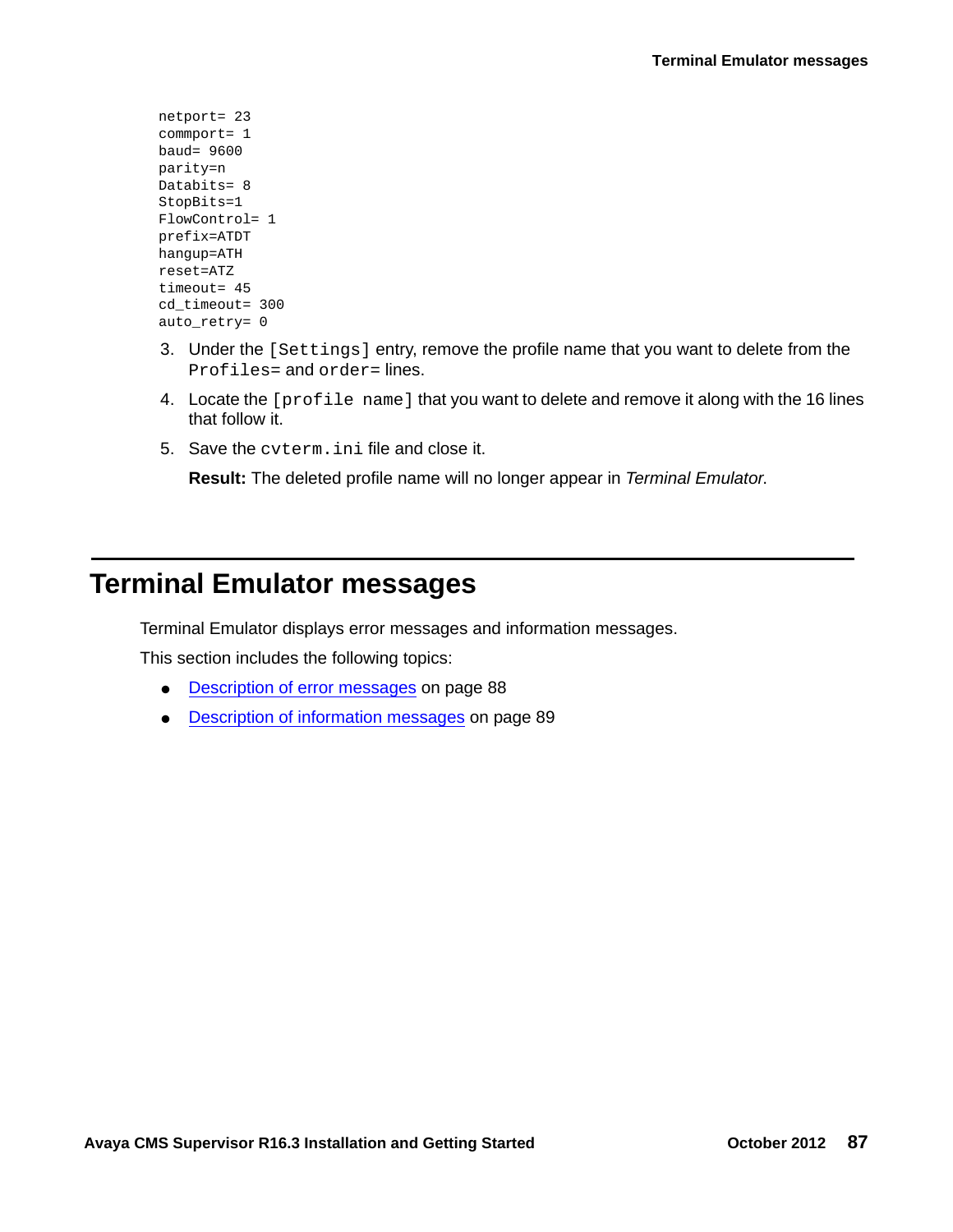# <span id="page-87-0"></span>**Description of error messages**

| <b>Error message</b>                          | <b>Description</b>                                                                                                                                                                                                                                                                                  |
|-----------------------------------------------|-----------------------------------------------------------------------------------------------------------------------------------------------------------------------------------------------------------------------------------------------------------------------------------------------------|
| Unable to connect to the<br>remote host       | Terminal Emulator failed to connect to the remote host. If<br>the reason for failure can be determined, one of the<br>following messages is displayed:                                                                                                                                              |
|                                               | • Busy, no answer.                                                                                                                                                                                                                                                                                  |
|                                               | The remote host is not responding.                                                                                                                                                                                                                                                                  |
|                                               | The network is not responding.                                                                                                                                                                                                                                                                      |
| The connection to the remote<br>host was lost | Some possible causes for this message are:<br>• The remote host computer has stopped functioning<br>properly.                                                                                                                                                                                       |
|                                               | The network has dropped the connection.<br>The modem has hung up the line.<br>$\bullet$                                                                                                                                                                                                             |
| The profile name does not<br>exist            | This message appears if you try to open a profile that<br>does not exist.                                                                                                                                                                                                                           |
| The profile name exists,<br>replace?          | This message appears if you try to save over a profile<br>that currently exists.                                                                                                                                                                                                                    |
| You must specify a hostname<br>to connect to. | The profile being used does not have a remote host<br>system specified in the CMS Network Address field.                                                                                                                                                                                            |
| Wrong Font Being Used                         | If the font in the Sample Text window of the Font tab on<br>the Options dialog is in italics, then the Courier New<br>font is not present on your system or is corrupted. The<br>text font used by Terminal Emulator is the Courier New<br>true type font.                                          |
|                                               | The font, CVTERM.TTF, is delivered with Terminal<br>Emulator, but this font is only used for the graphical<br>effects for the 615C emulation.                                                                                                                                                       |
|                                               | If the wrong font is being used, you can attempt to<br>remove and reinstall the Courier New font through the<br>Fonts tool in the Windows Control Panel. Alternatively,<br>you can attempt to copy over the cour.ttf file in the<br>%windir%\Fonts directory with the same file from<br>another PC. |
| Readme file not found                         | Ensure that the file, readme.txt, is located in the<br>Terminal Emulator installation directory.                                                                                                                                                                                                    |

The following table describes the Terminal Emulator error messages.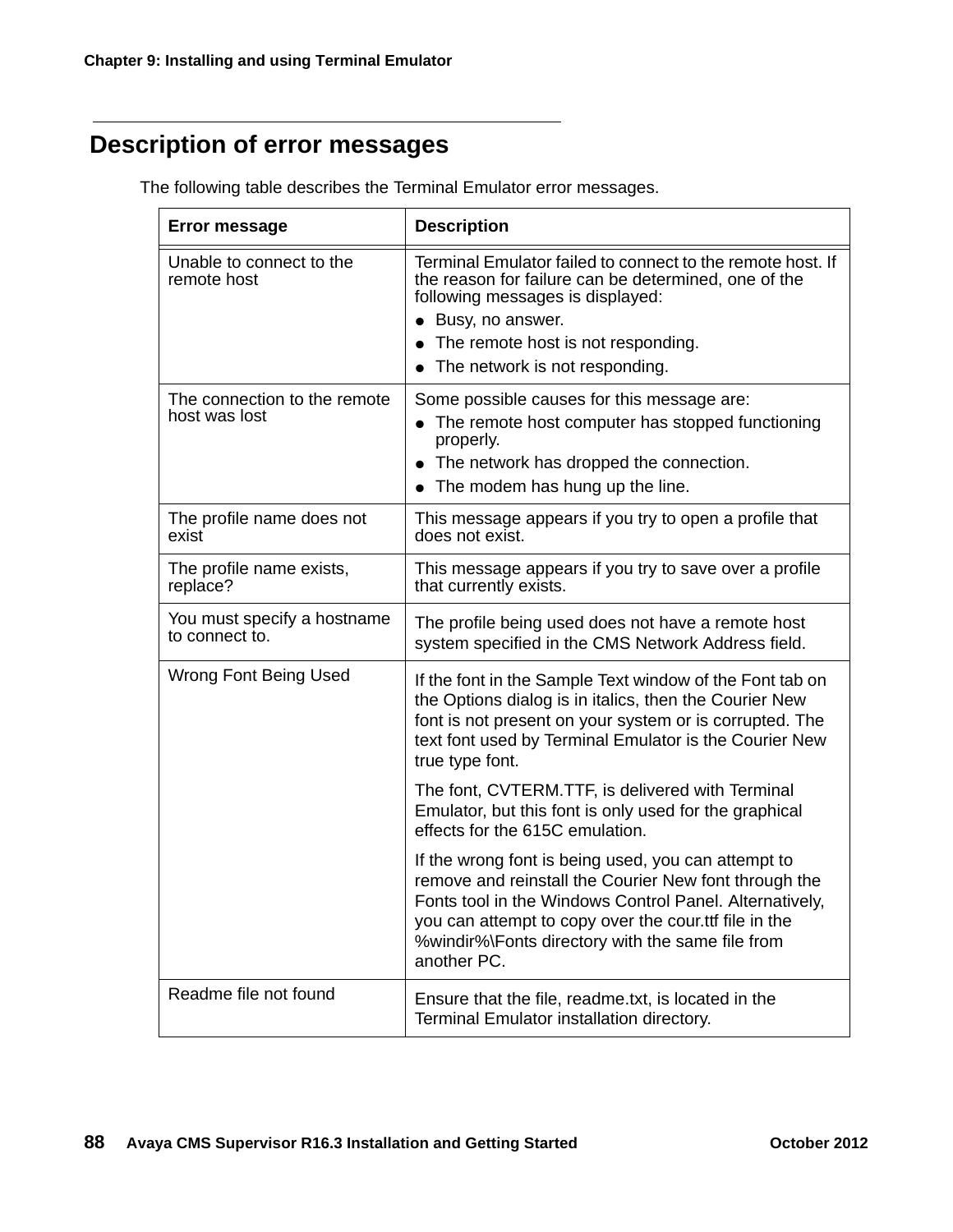# <span id="page-88-0"></span>**Description of information messages**

| <b>Information message</b>           | <b>Description</b>                                                                                                                                                     |
|--------------------------------------|------------------------------------------------------------------------------------------------------------------------------------------------------------------------|
| The profile name exists, replace?    | Displays if you try to save a profile with the<br>specified name and it already exists.                                                                                |
| Save changes to name?                | Appears if you try to exit Terminal Emulator<br>without saving changes to the profile with the<br>specified name. Select the Cancel button to exit<br>the Save option. |
| A connection is active, exit anyway? | Displays if you try to exit Terminal Emulator while a<br>connection is active.                                                                                         |

The following table describes the Terminal Emulator information messages.

# **Resolve Terminal Emulator font problems**

In rare instances, the font used by Terminal Emulator does not install properly. If this happens, you will see characters instead of straight lines surrounding the CMS menus.

To resolve any Terminal Emulator font problems, do the following steps:

- 1. Use the uninstall program in Windows to uninstall Terminal Emulator.
- 2. Run SetupTrm.exe again.
- 3. If this does not resolve the problem, uninstall Terminal Emulator again.
- 4. From a command prompt window, manually delete all  $\text{c}\text{vterm}$ .  $\star$  files from the windows \ fonts directory.
- 5. Run SetupTrm.exe again.

# **Terminal Emulator silent install and uninstall**

You can install and uninstall Terminal Emulator R16.3 in the silent mode using the command line interface. If not specified, the target directory for the software is the same as the default install option from the GUI.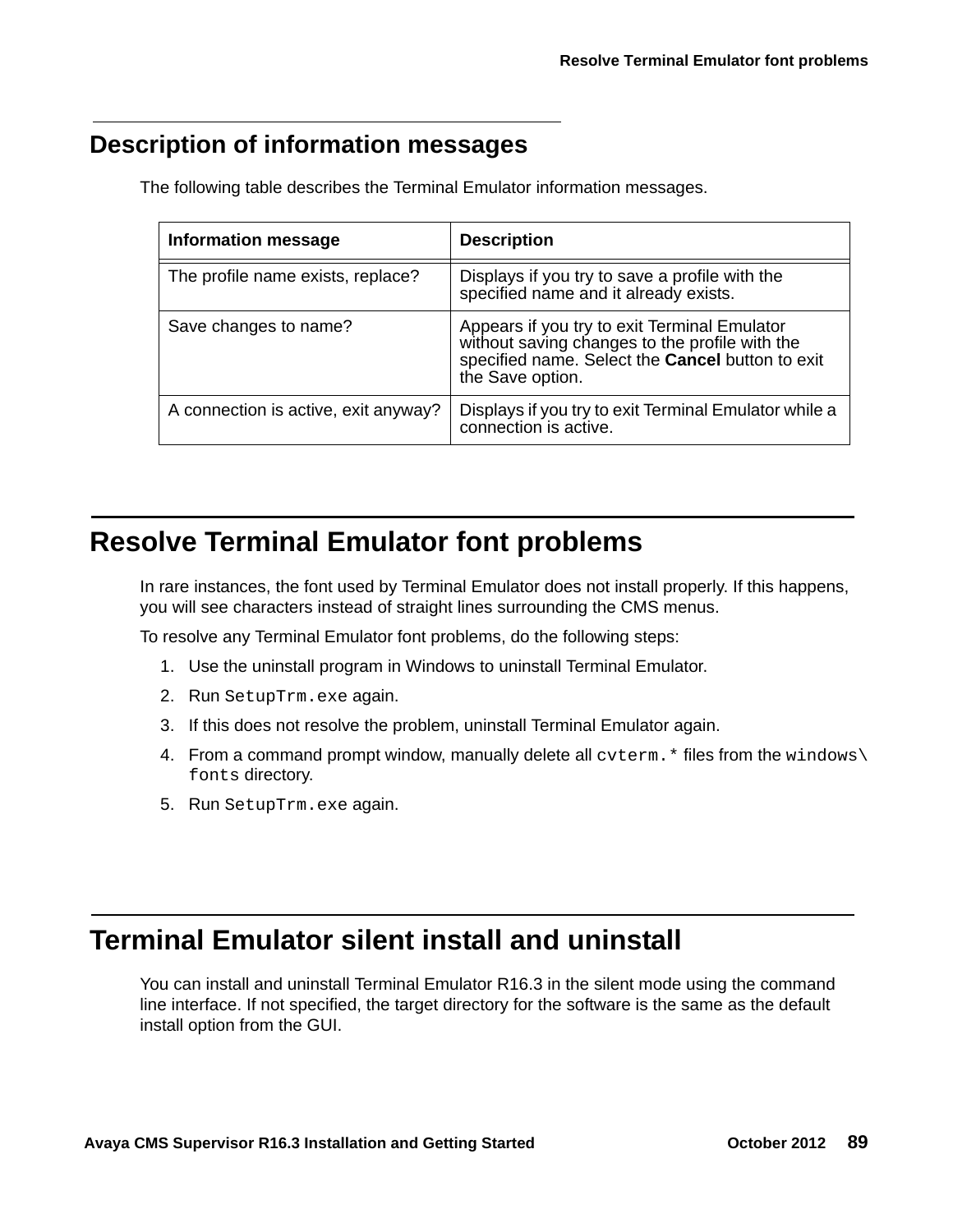The **--silent** option is a required parameter for the install and uninstall commands. The following table explains the other command line options:

| <b>Option</b>                        | <b>Description</b>                                                                                  |
|--------------------------------------|-----------------------------------------------------------------------------------------------------|
| --Help                               | This option provides a summary of the<br>available command line options                             |
| --LogDir= <directory></directory>    | This option allows you to save a copy of the<br>setup log file in the specified directory.          |
| --TargetDir= <directory></directory> | This option defines the destination directory<br>that you use when installing Terminal<br>Emulator. |

#### **Examples**

Use the following command to install the software to  $C:$  Program Files\Avaya\TER16 1:

```
Setup.exe /hide_progress --silent --TargetDir=C:\Program Files\
 Avaya\TER16_1
```
Use the following command to uninstall the software:

```
Setup.exe /hide_progress /uninst --silent
```
# **Terminal Emulator help on Windows VISTA, Winodws 7**

Microsoft no longer includes the WinHlp32.exe help system as part of the operating system. If you attempt to open help from Terminal Emulator, Windows will prompt you to install KB917607 if it has not already been installed.

Once WinHlp32.exe is installed, Terminal Emulator help will open correctly.

For more details see [http://support.microsoft.com/kb/917607](
http://support.microsoft.com/kb/917607
)

[This applies to the operating systems Windows Vista, Windows 7 and newer.](
http://support.microsoft.com/kb/917607)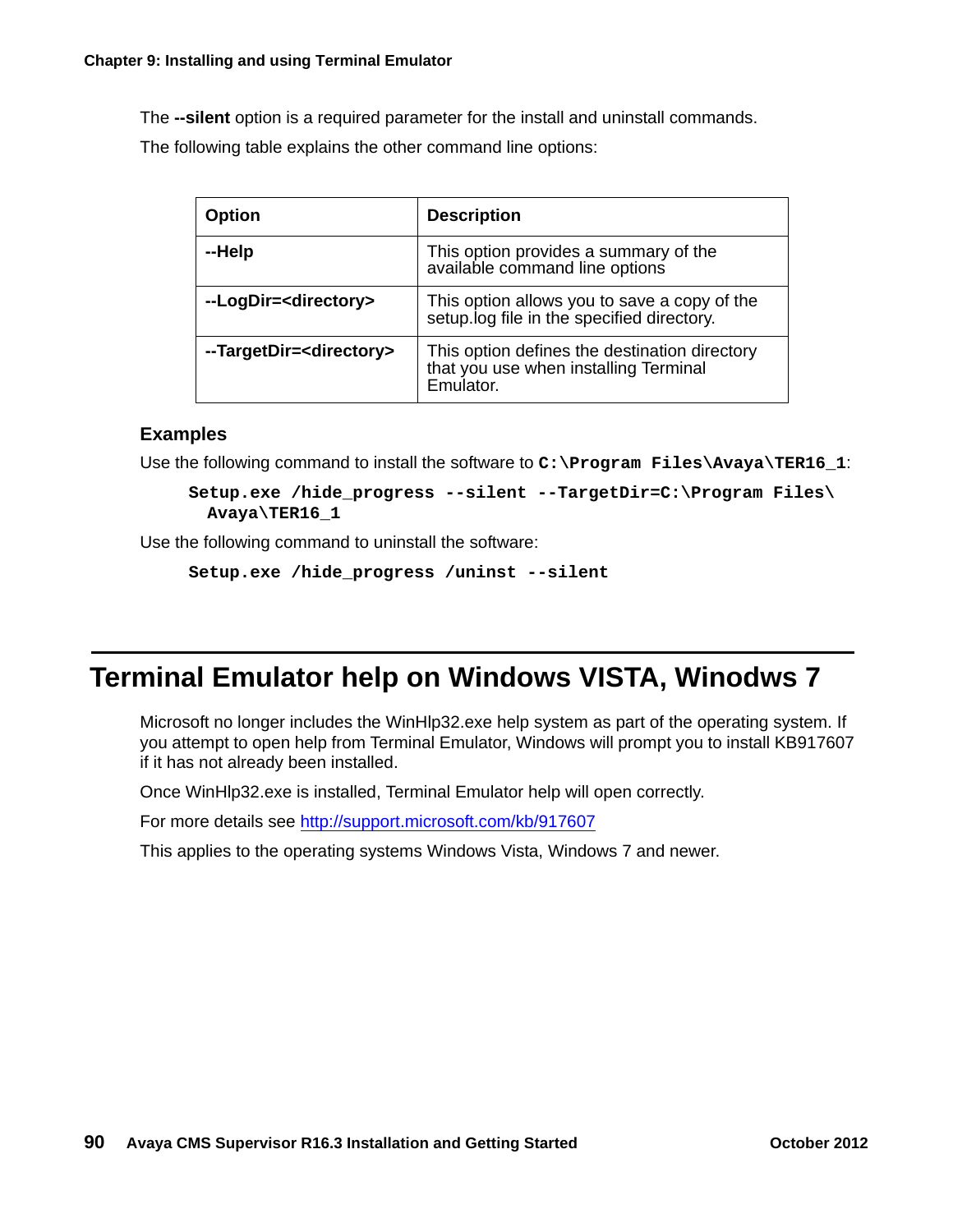# **Chapter 10: Troubleshooting**

If you have trouble with any of the procedures in this document, read this section before you call the Avaya support. The problem may be something simple that you can quickly solve yourself.

This section includes the following topics:

- [Check for serial or modem connection problems on page 100](#page-90-0) on page 91
- [PC shutdowns and operating system crashes](#page-92-0) on page 93
- [Resolve error messages](#page-92-1) on page 93
- [Browse errors when logged into multiple CMS servers](#page-97-0) on page 98
- [Find OCX and DLL incompatibilities](#page-97-1) on page 98
- [Resolve TCP/IP host name](#page-98-0) on page 99
- <span id="page-90-0"></span>• [Check for serial or modem connection problems](#page-99-0) on page 100

# **General troubleshooting tips**

This section includes the following topics:

- [Verify privileges](#page-90-1) on page 91
- [Verify swap files](#page-90-2) on page 91
- [Test operation of networking software](#page-91-0) on page 92
- [Preserve CMS Supervisor PC client user profiles](#page-91-1) on page 92
- [View the readme file](#page-91-2) on page 92

### <span id="page-90-1"></span>**Verify privileges**

To install CMS Supervisor PC client, verify that you have administrator privileges.

### <span id="page-90-2"></span>**Verify swap files**

If you have an older PC, make sure that your systems have permanent swap files. This increases performance during swap file operations.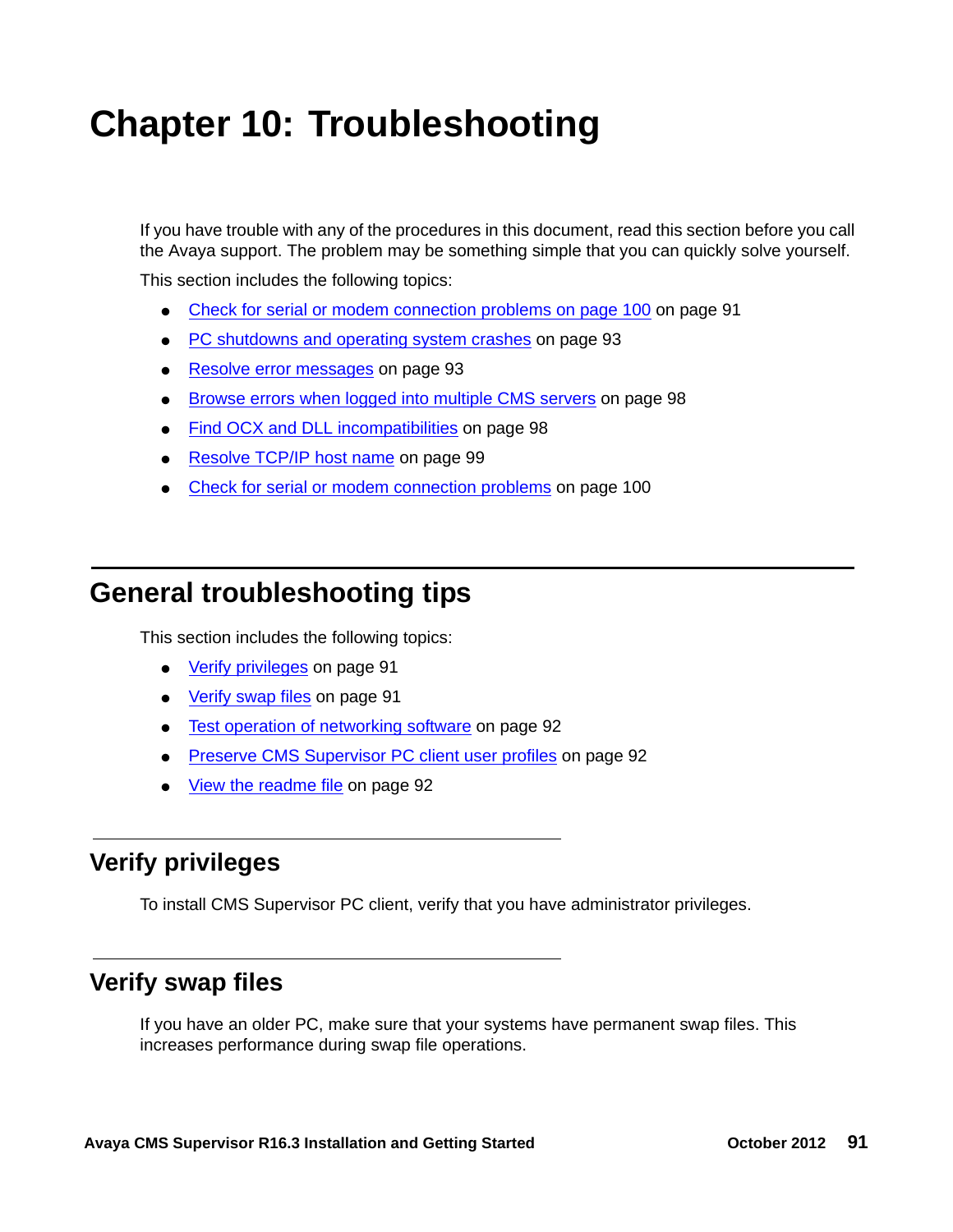### <span id="page-91-0"></span>**Test operation of networking software**

To ensure that the PC networking software is loaded and functional, you should test the networking connectivity to the target CMS server before you run CMS Supervisor PC client. To test this functionality, use the network ftp/telnet application. If this works, but CMS Supervisor PC client still cannot establish connection, it is most likely a problem with the WINSOCK. DLL file.

### <span id="page-91-1"></span>**Preserve CMS Supervisor PC client user profiles**

In the event of a failure during an upgrade, you can reinstall the old software. However, you will lose any previously-set preferences, scripts, or thresholds.

Use the following procedure to preserve user preferences before you perform an upgrade:

1. In Windows Explorer, locate the current user profiles.

The default location for R16 (all operating systems), R15 (Windows Vista OS) and R14.1 (Windows Vista OS) is:

%APPDATA%\Avaya\CMS Supervisor Rxx\Profiles

#### **Note:**

There is an &APPDATA & directory for each of the users on the PC.

- 2. Open the directory and copy the  $Proofile$  file tree to another location.
- 3. Run the uninstall program.

For more information, see [Uninstalling CMS Supervisor PC client](#page-50-0) on page 51.

- 4. Use the procedures in this chapter to reinstall CMS Supervisor PC client.
- 5. Copy the saved profiles to the default locations for each user as appropriate.

### <span id="page-91-2"></span>**View the readme file**

On the CMS Supervisor PC client software disc or installation directory, locate and open the readme.txt file to view last-minute installation tips for this CMS Supervisor PC client release. Since this file may contain valuable pre-installation information, you may want to read it now instead of waiting until the installation wizard prompts you to read it.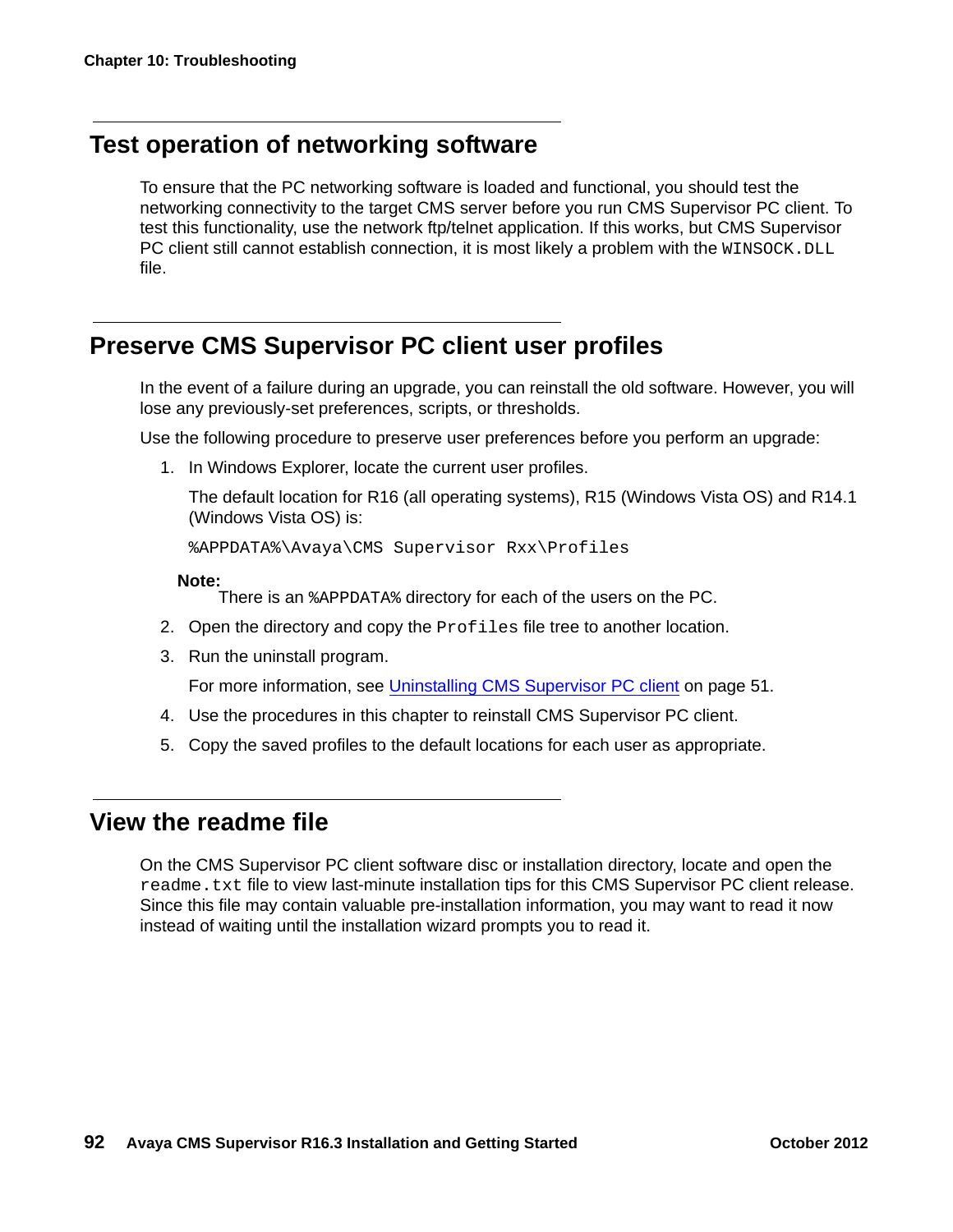# <span id="page-92-0"></span>**PC shutdowns and operating system crashes**

If your PC shuts down, or your operating system crashes during an installation, Avaya Call Management System (CMS) Supervisor will attempt to clean up the installation and re-install the files the next time you attempt the installation.

### <span id="page-92-1"></span>**Resolve error messages**

Use the following information to help you with error messages encountered while installing or logging in to CMS Supervisor PC client.

This section includes the following topics:

- [Installation messages](#page-92-2) on page 93
- [Login error messages](#page-93-0) on page 94

### <span id="page-92-2"></span>**Installation messages**

The following types of error messages can appear:

- Information Indicates that the error will not affect the success of the installation. Also indicates that you do not have privileges to perform the installation.
- Warning Indicates that the error may affect the success of the installation.
- Severe Indicates that the installation will fail, and that Setup will exit.

| <b>Error message</b>                                                                                                               | <b>Corrective action</b>        | Type           |
|------------------------------------------------------------------------------------------------------------------------------------|---------------------------------|----------------|
| Installing to the $\Upsilon$ windows or $\Upsilon$<br>WINDOWS\SYSTEM directories is<br>not permitted. Select another<br>directory. | Select another directory.       | WARNING        |
| Invalid directory name specified.                                                                                                  | Provide a valid directory name. | WARNING        |
| Invalid Location. You cannot install<br>Avaya CMS Supervisor PC client<br>to a floppy drive. Please select<br>another location.    | Select another drive.           | <b>WARNING</b> |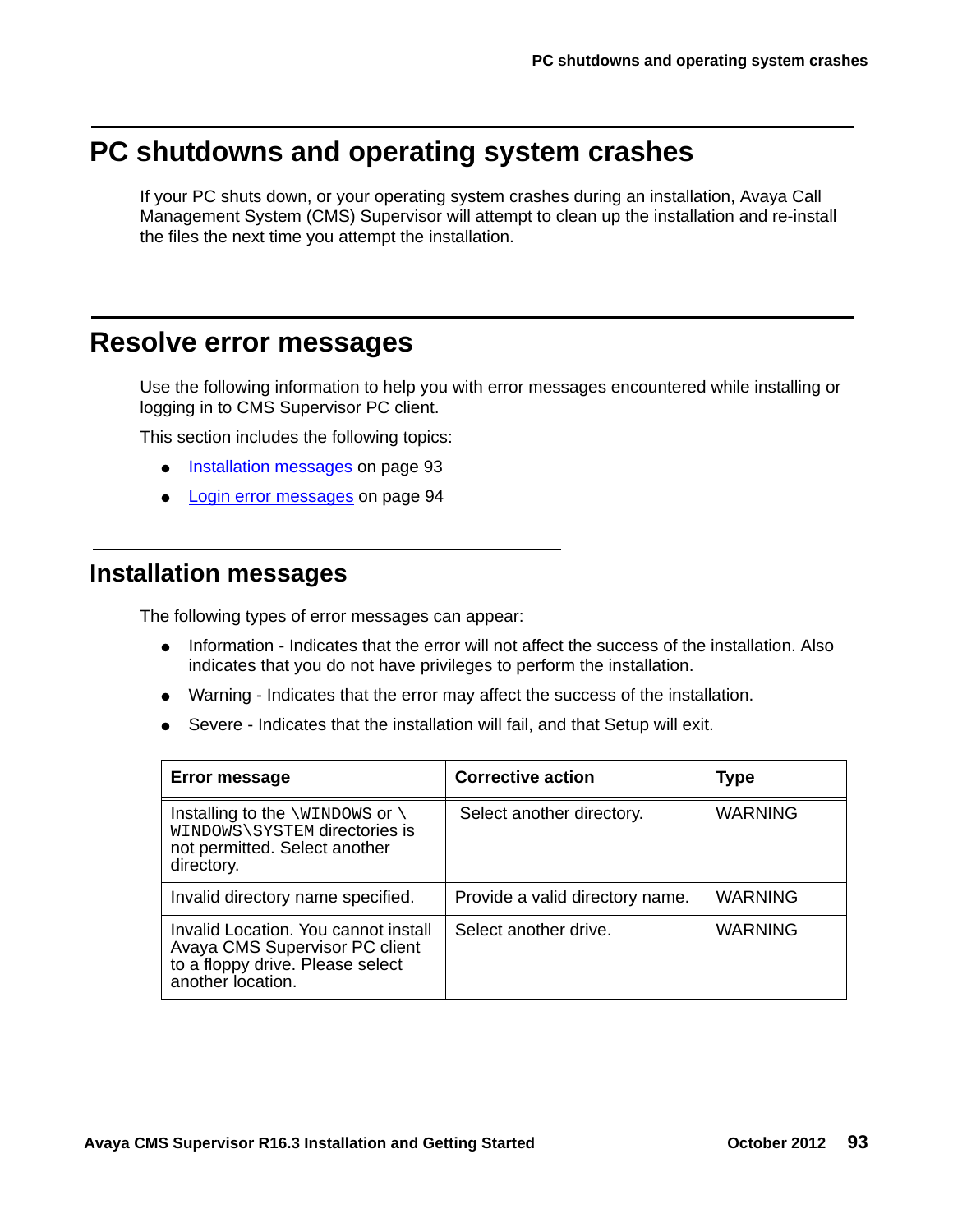| <b>Error message</b>                                                                                                                                     | <b>Corrective action</b>                                                                                                                            | <b>Type</b>        |
|----------------------------------------------------------------------------------------------------------------------------------------------------------|-----------------------------------------------------------------------------------------------------------------------------------------------------|--------------------|
| Perform Rollback? This installation<br>did not complete. Would you like to<br>rollback the changes that were<br>made during the partial<br>installation? | Select Yes to delete files that<br>were installed or to reinstate<br>files in the registry that were<br>changed during the partial<br>installation. | <b>SEVERE</b>      |
| The drive selected either does not<br>exist or has insufficient space<br>available.<br>Enter a different destination drive.                              | Select another drive.                                                                                                                               | <b>WARNING</b>     |
| You do not have administrative<br>privileges. Please log on as<br>administrator and install Avaya<br><b>CMS Supervisor PC client.</b>                    | Contact your system<br>administrator, or select a PC on<br>which you have administrative<br>privileges.                                             | <b>INFORMATION</b> |

# <span id="page-93-0"></span>**Login error messages**

| Error message                                                                                                                                                                                                     | <b>Corrective action</b>                                                                                                                                                               |
|-------------------------------------------------------------------------------------------------------------------------------------------------------------------------------------------------------------------|----------------------------------------------------------------------------------------------------------------------------------------------------------------------------------------|
| A bad or invalid wTNSOCK, DLL was<br>detected on the system. Please correct<br>this problem and try again.                                                                                                        | Reinstall network stack.                                                                                                                                                               |
| An action cannot be completed because<br>a component (cvsServer) is not<br>responding. Choose Switch To to<br>activate the component and correct the<br>problem.                                                  | Select Switch To to correct the problem.                                                                                                                                               |
| Could not communicate with the<br>modem.                                                                                                                                                                          | Make sure that the communications and<br>modem settings are correct. Use the<br><b>Communications and Modem tabs in the</b><br><b>Options</b> window to verify and change<br>settings. |
| Could not connect to the server                                                                                                                                                                                   | Try again. If you still have trouble after your<br>third attempt, contact your system<br>administrator to see if the server is working<br>properly.                                    |
| Your Avaya CMS Supervisor PC client<br>software is not compatible with the<br>Avaya CMS server software. The Avaya<br>CMS server must be upgraded before<br>you can log in. Contact your system<br>administrator. | Contact your system administrator.                                                                                                                                                     |

 $\overline{\phantom{a}}$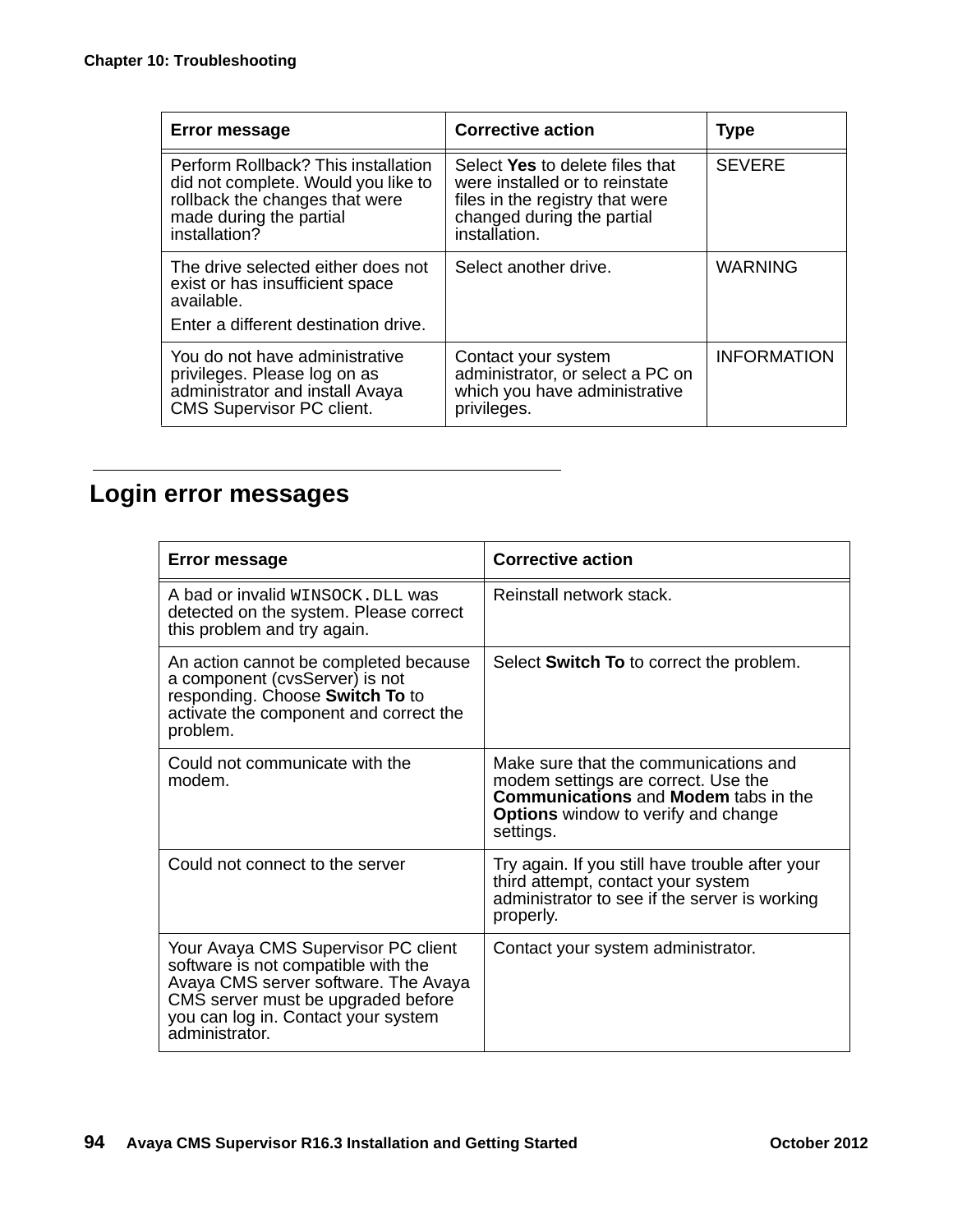| <b>Error message</b>                                                                                                                                                                                                                                               | <b>Corrective action</b>                                                                                                                                                                                                                                        |
|--------------------------------------------------------------------------------------------------------------------------------------------------------------------------------------------------------------------------------------------------------------------|-----------------------------------------------------------------------------------------------------------------------------------------------------------------------------------------------------------------------------------------------------------------|
| This version of Avaya CMS Supervisor<br>PC client is not compatible with the<br>software on your Avaya CMS server.<br>Please upgrade your PC with the<br>appropriate version of Avaya CMS<br>Supervisor PC client. Contact your<br>Avaya CMS system administrator. | Select a different server on which the CMS<br>version that you selected is installed, or select<br>a different CMS version.<br>Contact your CMS system administrator.                                                                                           |
| Could not find the file DALEAPP, EXE in<br>the Avaya CMS Supervisor PC client<br>directory. Please re-install this file into<br>the Avaya CMS Supervisor PC client<br>directory or contact technical support.                                                      | Reinstall CMS Supervisor PC client. If you<br>cannot solve this problem yourself, If you<br>continue to have this problem, you can<br>contact support. See Support on page 11.                                                                                  |
| Could not initialize communications.                                                                                                                                                                                                                               | Try again. If you still have trouble after your<br>second attempt, If you continue to have this<br>problem, you can contact support. See<br>Support on page 11.                                                                                                 |
| Could not initialize DALEAPP. EXE.<br>Please try to login again or contact<br>technical support                                                                                                                                                                    | 1. Restart your PC.<br>2. Try to connect again.<br>3. If this does not work, reinstall CMS<br>Supervisor PC client and try to connect.<br>4. If this does not work, If you continue to<br>have this problem, you can contact<br>support. See Support on page 11 |
| Could not open the specified serial port.<br>Please check communications settings,<br>correct any problems, and try again.                                                                                                                                         | In the Options window, check the settings<br>under the <b>Communications</b> tab. Check to<br>see if any other device is connected to the<br>port and that you have the correct port<br>assigned.                                                               |
| Could not resolve the hostname<br><user-entered name="" server="">. Please<br/>check communications settings, correct<br/>any problems, and try again.</user-entered>                                                                                              | The hostname was not recognized by the<br>Domain Name Services (DNS). Try the IP<br>address instead of the hostname. If this does<br>not work, contact your system administrator.                                                                               |
| The application could not be started<br>because system memory is low. Please<br>close some applications and try again.                                                                                                                                             | Close any open applications and try again.                                                                                                                                                                                                                      |
| The application could not be started<br>because the executable file is corrupt.<br>Please reinstall Avaya CMS Supervisor<br>PC client or call Technical Support.                                                                                                   | Remove CMS Supervisor PC client and<br>reinstall it. If you continue to have this<br>problem, you can contact support. See<br>Support on page 11.                                                                                                               |
| The application could not be started<br>because the executable was not found.<br>Please reinstall Avaya CMS Supervisor<br>PC client or call Technical Support.                                                                                                     | Reinstall CMS Supervisor PC client or If you<br>continue to have this problem, you can<br>contact support. See Support on page 11                                                                                                                               |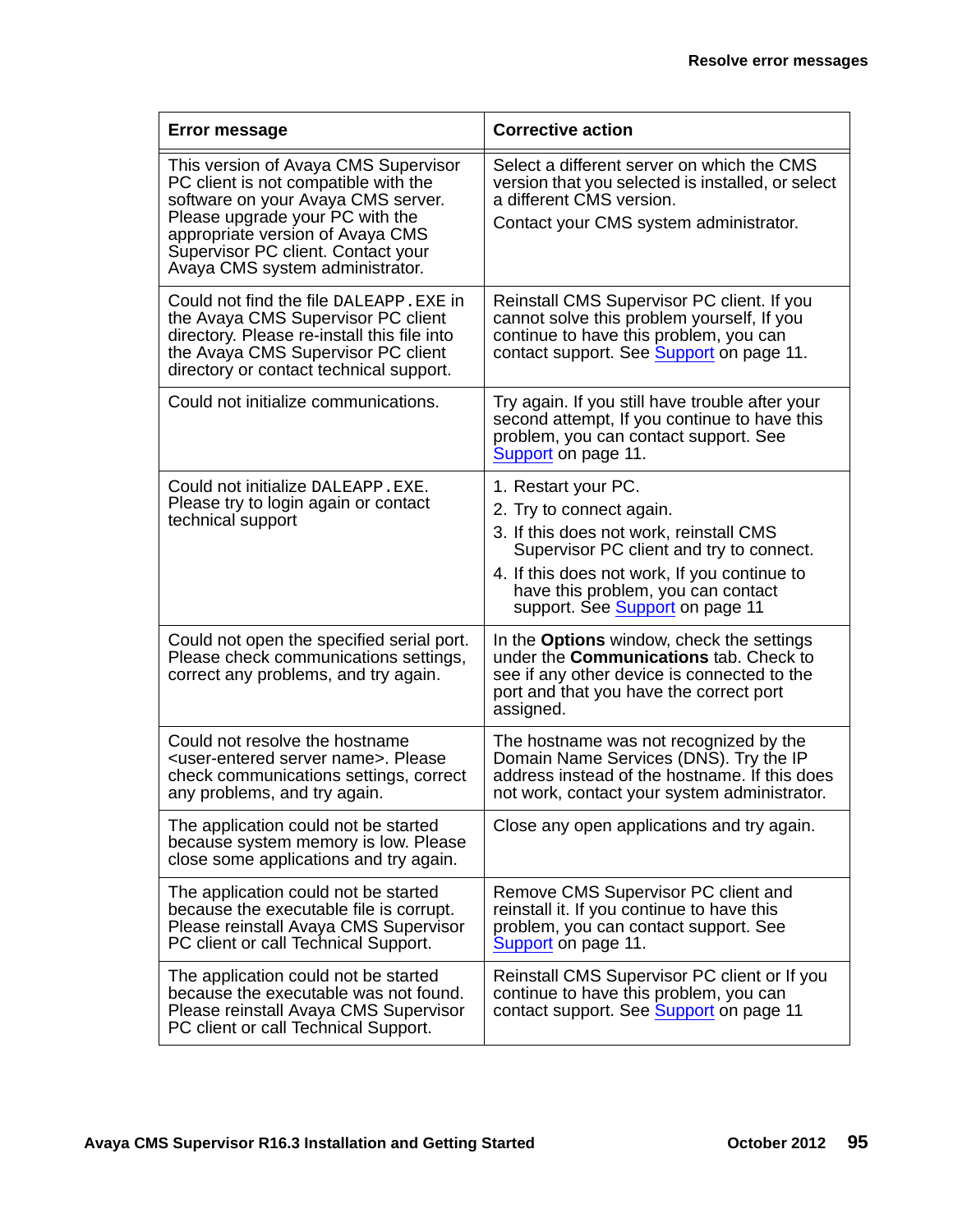| <b>Error message</b>                                                                                                                                                          | <b>Corrective action</b>                                                                                                                                                                                    |
|-------------------------------------------------------------------------------------------------------------------------------------------------------------------------------|-------------------------------------------------------------------------------------------------------------------------------------------------------------------------------------------------------------|
| The application could not be started<br>because the path to the executable was<br>not found. Please reinstall Avaya CMS<br>Supervisor PC client or call Technical<br>Support. | Reinstall CMS Supervisor PC client or If you<br>continue to have this problem, you can<br>contact support. See Support on page 11                                                                           |
| The carrier detect signal was lost.                                                                                                                                           | This is a modem-related problem. Try to<br>connect again. If the problem persists, contact<br>your system administrator.                                                                                    |
| The connection to the server has been<br>lost, and Avaya CMS Supervisor PC<br>client must exit. Please try to connect<br>again later.                                         | This is a network-related problem. A<br>nonrecoverable break in the network was<br>received. Try to log in to the Avaya CMS<br>server again. If the problem persists, contact<br>your system administrator. |
| The connection to the server was lost.                                                                                                                                        | This is a network-related problem. A<br>nonrecoverable break in the network was<br>received. Try to log in to the Avaya CMS<br>server again. If the problem persists, contact<br>your system administrator. |
| The file, WINSOCK. DLL, could not be<br>found. Please ensure that this file is on<br>your workstation's path.                                                                 | Check for proper installation of the network.<br>Contact your system administrator for help.                                                                                                                |
| The maximum number of Avaya CMS<br>Supervisor PC client logins on the server<br>has been reached. Please try again<br>later.                                                  | The number of users that have been<br>authorized to use CMS Supervisor PC client<br>has been met. You will be denied login until<br>the number of users fall below the authorized<br>number.                |
|                                                                                                                                                                               | If you continue to have this problem, you can<br>contact support. If you continue to have this<br>problem, you can contact support. See<br>Support on page 11.                                              |
| The network connection to<br><user-entered name="" server=""> timed out.</user-entered>                                                                                       | CMS Supervisor PC client was unable to log<br>in to the server. This error indicates that there<br>may be a problem on the server.<br>Contact your Avaya CMS Administrator.                                 |
| The network connection was broken.                                                                                                                                            | There is possibly a problem with the network.<br>Contact your system administrator.                                                                                                                         |
| The passwords you entered do not<br>match. Please retype the passwords and<br>try again.                                                                                      | Check to see if Caps Lock is on. If it is, turn it<br>off. Then, re-enter the password and try<br>again.                                                                                                    |
| The serial connection was broken.                                                                                                                                             | Try to log in to the Avaya CMS server again. If<br>the problem persists, contact your system<br>administrator.                                                                                              |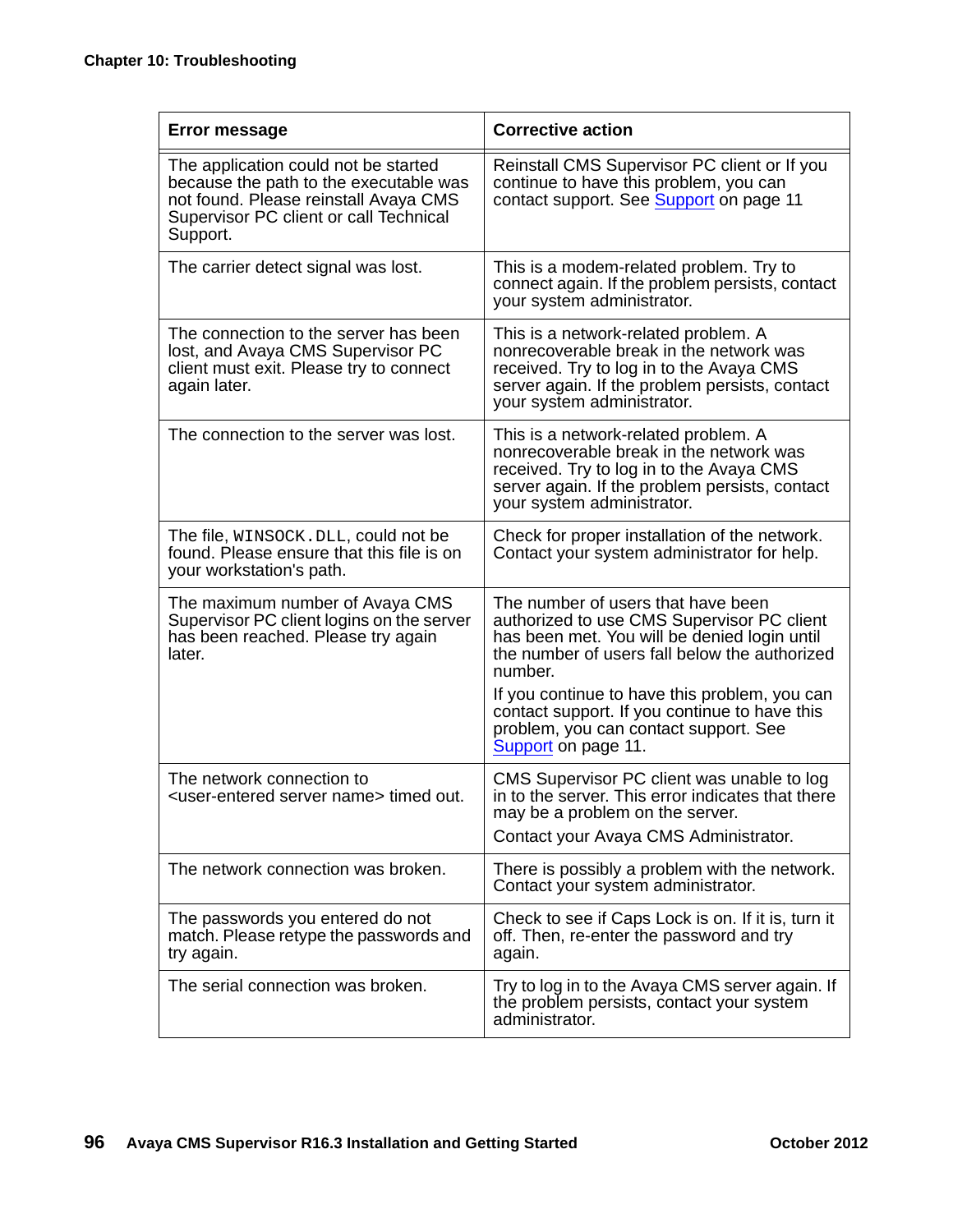| <b>Error message</b>                                                                                                              | <b>Corrective action</b>                                                                                                                                                                                                                                         |
|-----------------------------------------------------------------------------------------------------------------------------------|------------------------------------------------------------------------------------------------------------------------------------------------------------------------------------------------------------------------------------------------------------------|
| The server did not recognize your Login<br>ID and/or Password. Please try again.                                                  | Make sure that you entered the correct login<br>ID and password. If you did, make sure that<br>Caps Lock is not on.                                                                                                                                              |
| The server did not respond to the login<br>request. Try again?                                                                    | This type of error occurs when the network is<br>busy. Try again. If the problem persists,<br>contact your system administrator.                                                                                                                                 |
| The server does not support this version<br>of Avaya CMS Supervisor PC client.<br>Please contact your system<br>administrator.    | There is an incompatibility problem between<br>the server and CMS Supervisor PC client.<br>Upgrade the Avaya CMS server or install an<br>older version of Supervisor.                                                                                            |
| The server is currently in single-user<br>mode. Please try again later.                                                           | You are logging in to the Avaya CMS server<br>when it is in single-user mode. Try again later.                                                                                                                                                                   |
| The server is not set up to support<br>Avaya CMS Supervisor PC client.<br>Please contact your system<br>administrator.            | Supervisor is not authorized on the server<br>(either the number of CMS Supervisor PC<br>client users $= 0$ or the feature is not<br>authorized). Contact your system<br>administrator.                                                                          |
| The server refused the connection.                                                                                                | In the Options window, check the Network<br>Port number.                                                                                                                                                                                                         |
| There was an unknown failure on the<br>server.                                                                                    | Contact your Avaya CMS Administrator.                                                                                                                                                                                                                            |
| This version of Avaya CMS Supervisor<br>PC client is not supported by the server.<br>Please contact your system<br>administrator. | There is an incompatibility problem between<br>the server and CMS Supervisor PC client.<br>Upgrade the Avaya CMS server or install an<br>older version of CMS Supervisor PC client.                                                                              |
| You are not recognized as a valid server<br>user. Please contact your system<br>administrator.                                    | Your login ID is not administered on the Avaya<br>CMS server. Contact your system<br>administrator.                                                                                                                                                              |
| Your new password must differ from the<br>old by at least three character positions.                                              | Choose another password. It must have at<br>least three different character positions than<br>your old password. It also must have at least<br>two alphabetic characters, at least one<br>numeric or special character, and must be six<br>characters in length. |
| Your password may not be the same as<br>or this similar to your login ID.                                                         | Choose another password. It must have at<br>least three different character positions than<br>your old password. It also must have at least<br>two alphabetic characters, at least one<br>numeric or special character, and must be six<br>characters in length. |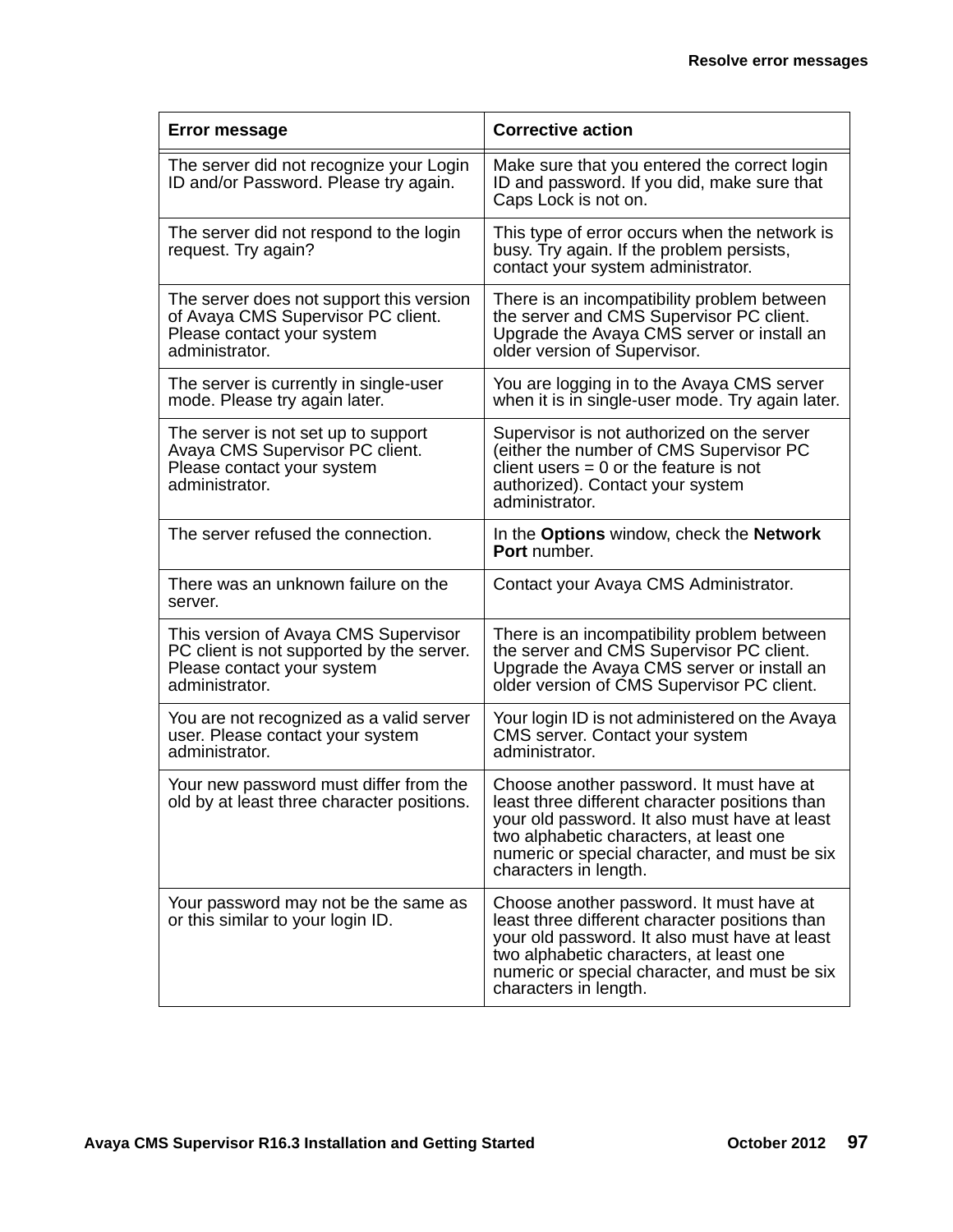| <b>Error message</b>                                                                                                                                                        | <b>Corrective action</b>                                                                                                                                                                                                                 |
|-----------------------------------------------------------------------------------------------------------------------------------------------------------------------------|------------------------------------------------------------------------------------------------------------------------------------------------------------------------------------------------------------------------------------------|
| Your password must be at least six<br>characters in length.                                                                                                                 | Choose another password. Your password<br>must have at least two alphabetic characters,<br>and at least one numeric or special character.                                                                                                |
| Your password must contain at least two<br>alphabetic characters, and at least one<br>numeric or special character.                                                         | Choose another password. Your password<br>must also be at least six characters in length.                                                                                                                                                |
| Your UNIX shell is not set to /usr/bin/<br>cms, so Automatic Login will not work<br>properly. Please select Manual Login in<br>the <b>Options</b> dialog box and try again. | On the CMS Supervisor controller window,<br>select Tools then Options From the<br>Options window, select Manual Login and<br>try logging in to the Avaya CMS server<br>manually. Call your system administrator to<br>change your shell. |

# <span id="page-97-0"></span>**Browse errors when logged into multiple CMS servers**

When operations that involve retrieving and caching large amounts of data from the CMS cause a significant amount of delay, you may experience browse errors if the operation does not finish in a predetermined amount of time. If this occurs, you can eliminate this type of error by making a Registry modification on the PC.

# $\Delta$  CAUTION:

If you use the Registry editor incorrectly, you can cause serious problems that may require you to reinstall your operating system. You can refer to the readme.txt file for the procedures and for more detailed information, but Avaya, Inc. recommends that you call technical support before you attempt to make any Registry modifications on the PC.

# <span id="page-97-1"></span>**Find OCX and DLL incompatibilities**

CMS Supervisor PC client and other applications on your PC use OLE Custom Extension (OCX) and Dynamic Link Library (DLL) files. Some of the OCX and DLL files used by CMS Supervisor PC client may already exist on the PC because they are used by other applications. Problems can occur when CMS Supervisor PC client uses existing OCXs and DLLs that are an incompatible with what CMS Supervisor PC client needs. These problems may appear as General Protection Faults (GPF), lockups, or other unexpected problems.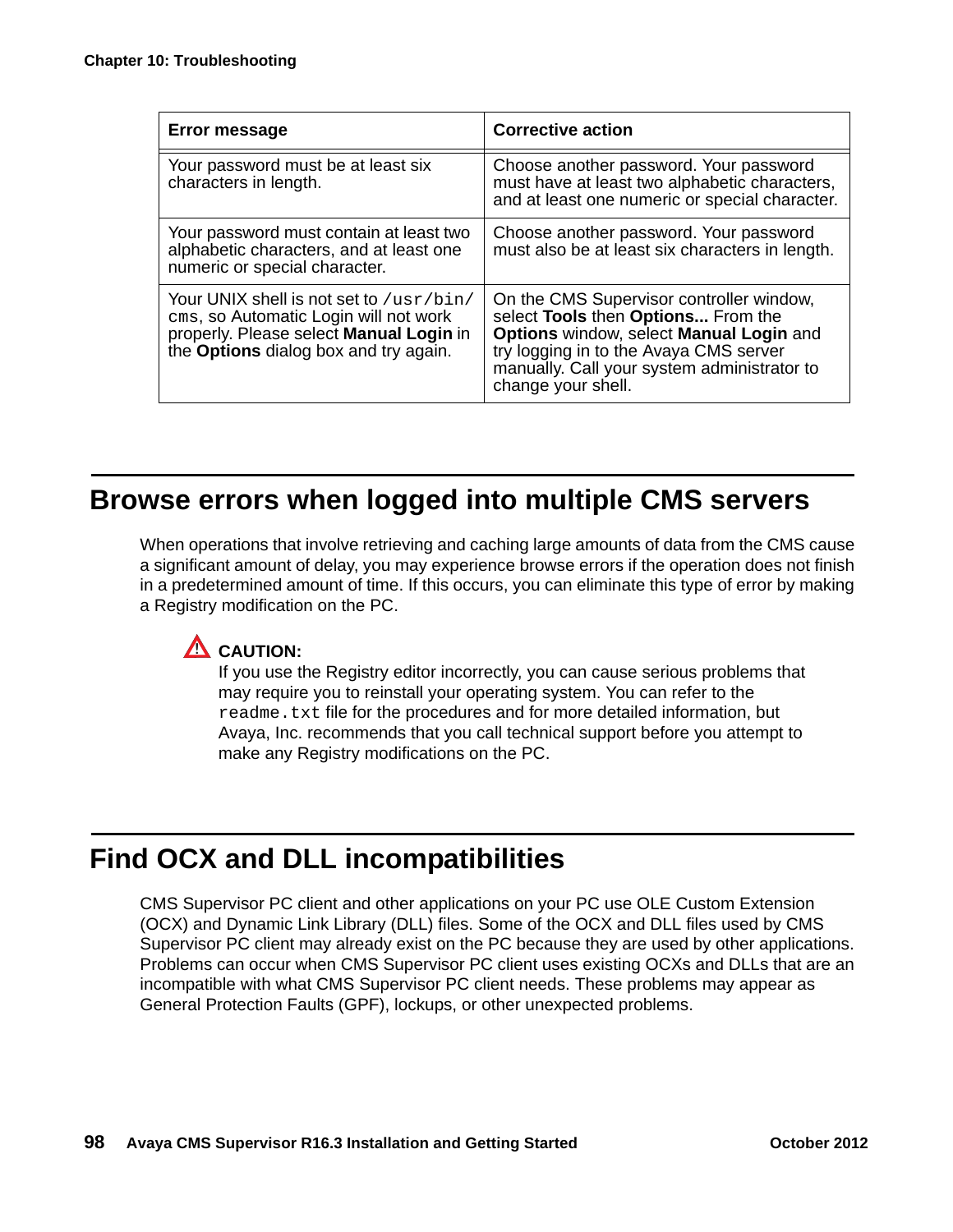To determine if this type of problem exists, do the following steps:

- 1. Perform one of the following actions:
	- Remove everything from your **Startup** group.
	- Hold down **Shift** and press **L** while starting.
- 2. Restart Microsoft Windows.
- 3. Run CMS Supervisor PC client. Make sure that CMS Supervisor PC client is the only application that is running.

If the problem no longer persists, it means that other software loaded on your PC is using an OCX or a DLL that is not compatible with CMS Supervisor PC client.

4. Run each software program that was in the **Startup** group, individually.

For support information, see Support [on page 11.](#page-10-0) Contact Avaya for support. If you still encounter problems, then you will not be able to run this software at the same time as you run CMS Supervisor PC client. In rare instances, other software applications cannot co-reside with CMS Supervisor PC client on the same PC

### <span id="page-98-0"></span>**Resolve TCP/IP host name**

In the event that initial configuration of the TCP/IP server for CMS Supervisor PC client has an error or other problem, use the following procedure to resolve host name problems:

- 1. To ensure that this is the problem, open a command prompt window.
- 2. Ping the Avaya CMS host.

If the host cannot be found, contact your network administrator. If the host is found, the reply will contain the host's IP address.

- 3. Check that the Avaya CMS host entry on the Domain Name Server (DNS) is correct. If it is wrong or missing, use the IP address returned to you to correct or create the entry.
- 4. Edit the LMHOSTS file on the PC to include a line for the Avaya CMS server, which is in the following format:

**server name IP address** Example: **myserver 123.123.123.123**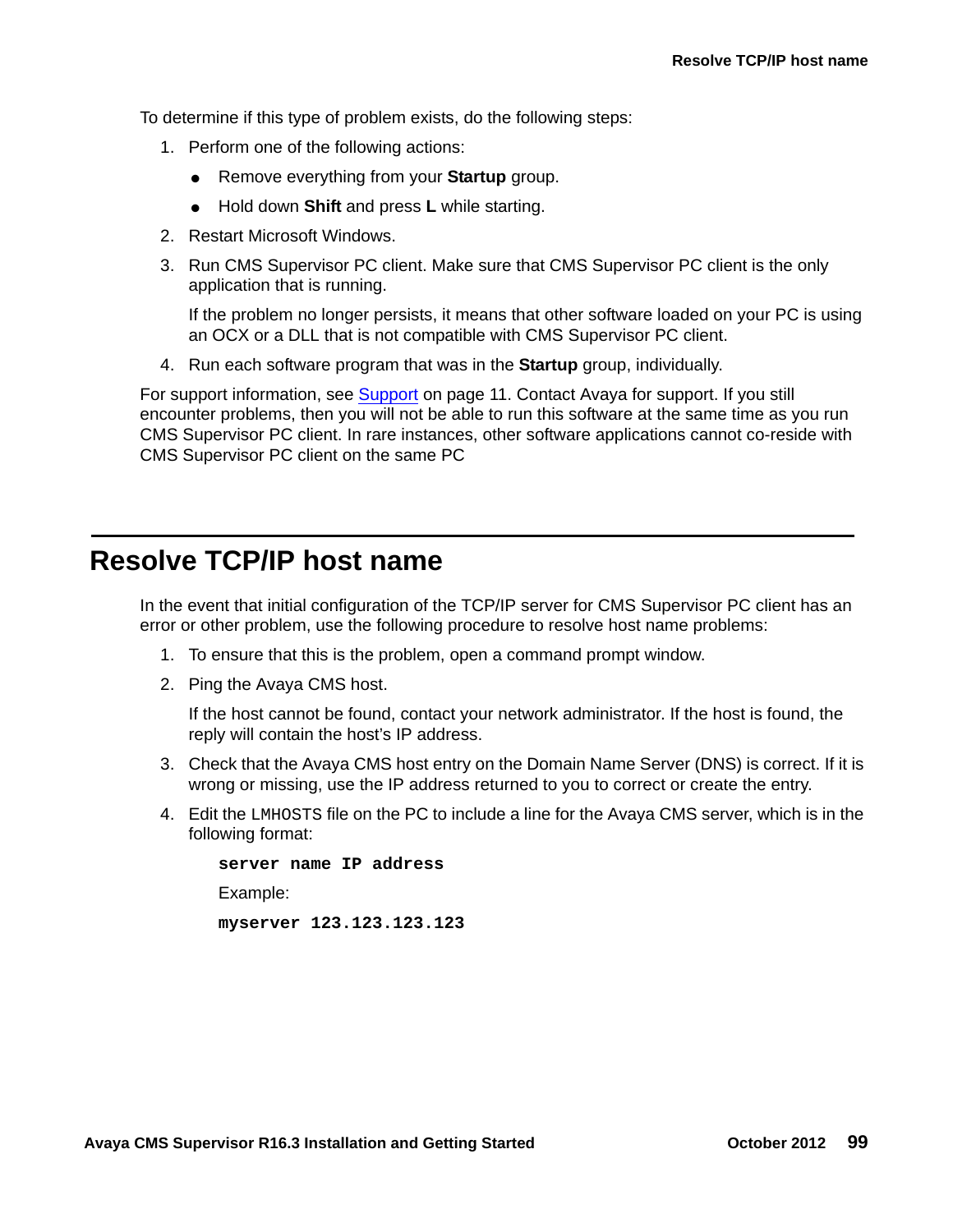# <span id="page-99-0"></span>**Check for serial or modem connection problems**

If you have a bad serial or modem connection, you will encounter slow data transfers and frequent loss of the serial connection. CMS Supervisor PC client will report this as a *Serial Connection Broken* error message. If automatic login was selected, CMS Supervisor PC client will attempt to connect again.

To check for serial or modem connection problems, do the following steps:

- 1. Make sure that the **RTS/CTS** flow control string is selected in the **Options** window.
- 2. Check to see if your serial connection to the Avaya CMS server or modem is wired correctly for hardware flow control. For modem connections, make sure you have the correct cable wiring between the modem and the Avaya CMS server.
- 3. Your hardware flow control on the Avaya CMS server's serial ports must be on and functioning properly. Refer to the your server platform documentation for correct configuration of hardware flow control for your respective serial communications.
- 4. 16550A UARTS must be in use on the PC running CMS Supervisor PC client. The following parameters in the [386Enh] section of the PC's SYSTEM.INI file should be set to:

#### **COM***n***FIFO=1**

For this parameter, substitute *n* for the communications port you want to use. This will ensure that the FIFO buffer capability of the communications port is used.

5. Some terminal server connections may require the addition of

#### **EscAllCtrl=1**

in the [LINK] section of the Centrevu.ini file.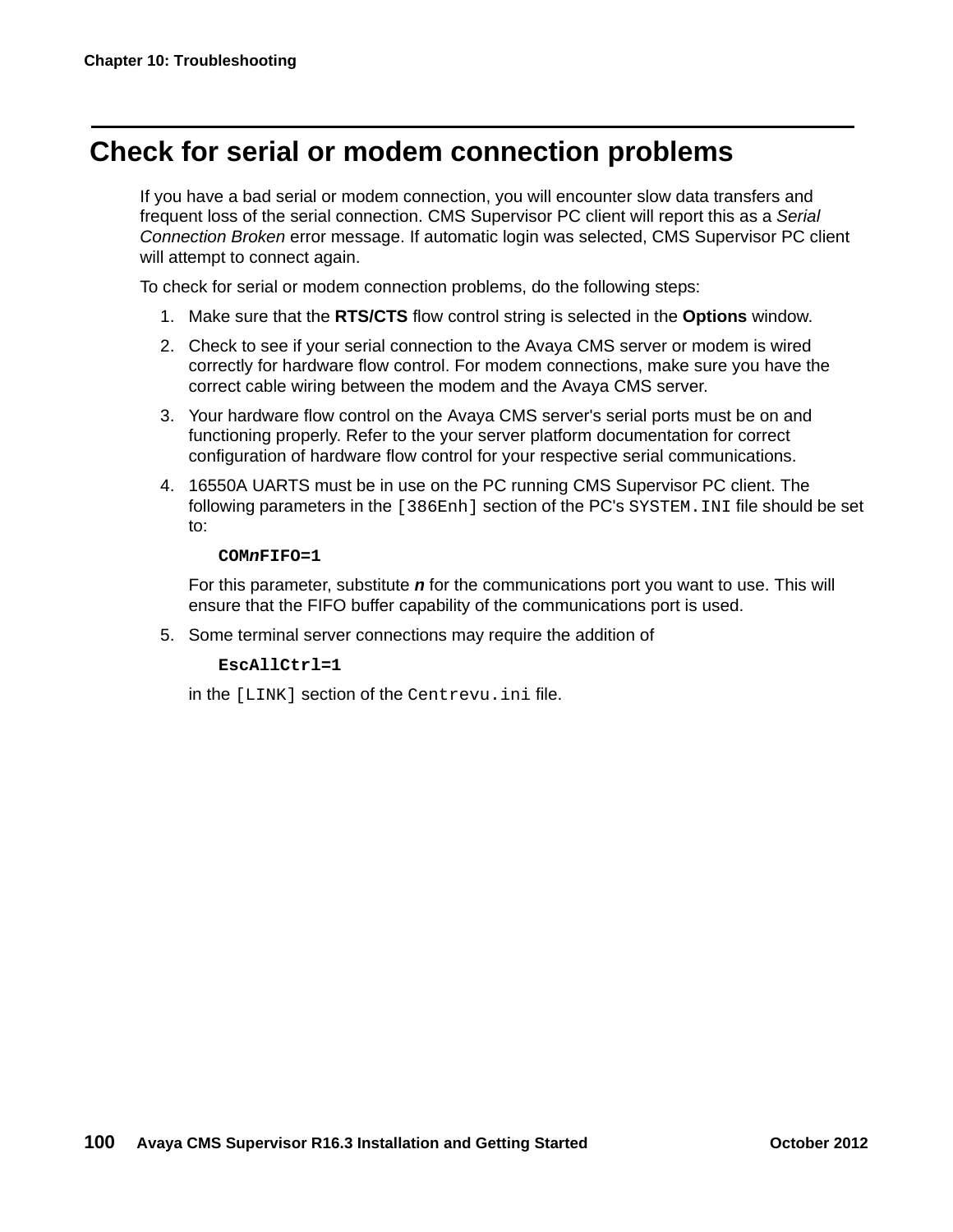# **Appendix A: Installed files**

This section lists the files installed with CMS Supervisor PC client and Terminal Emulator. The variable <*TARGETDIR*> represents the install location. The variable <*WINDIR*> represents the Windows directory.

#### **CMS Supervisor PC client files**

*<TARGETDIR>***\acsAA.exe** *<TARGETDIR>***\acsApp.exe** *<TARGETDIR>***\acsCheckRegistry.exe** *<TARGETDIR>***\acsCNTRL.exe** *<TARGETDIR>***\acsCopyRegistry.exe** *<TARGETDIR>***\ACScript.exe** *<TARGETDIR>***\acsFENG.EXE** *<TARGETDIR>***\acsRep.exe** *<TARGETDIR>***\ACSRun.exe** *<TARGETDIR>***\acsRWDrv.exe** *<TARGETDIR>***\acsSRV.exe** *<TARGETDIR>***\ACSTrans.exe** *<TARGETDIR>***\acs\_ssh.exe** *<TARGETDIR>***\acs\_tnetd.exe** *<TARGETDIR>***\chn\_cv.chm** *<TARGETDIR>***\chn\_rd.cnt** *<TARGETDIR>***\CHN\_RD.HLP** *<TARGETDIR>***\chn\_rw.CNT** *<TARGETDIR>***\CHN\_RW.HLP** *<TARGETDIR>***\comctl32.ocx** *<TARGETDIR>***\CSCMD32.OCX** *<TARGETDIR>***\CSFORM32.OCX** *<TARGETDIR>***\csp16.dat** *<TARGETDIR>***\CSPCTR32.OCX**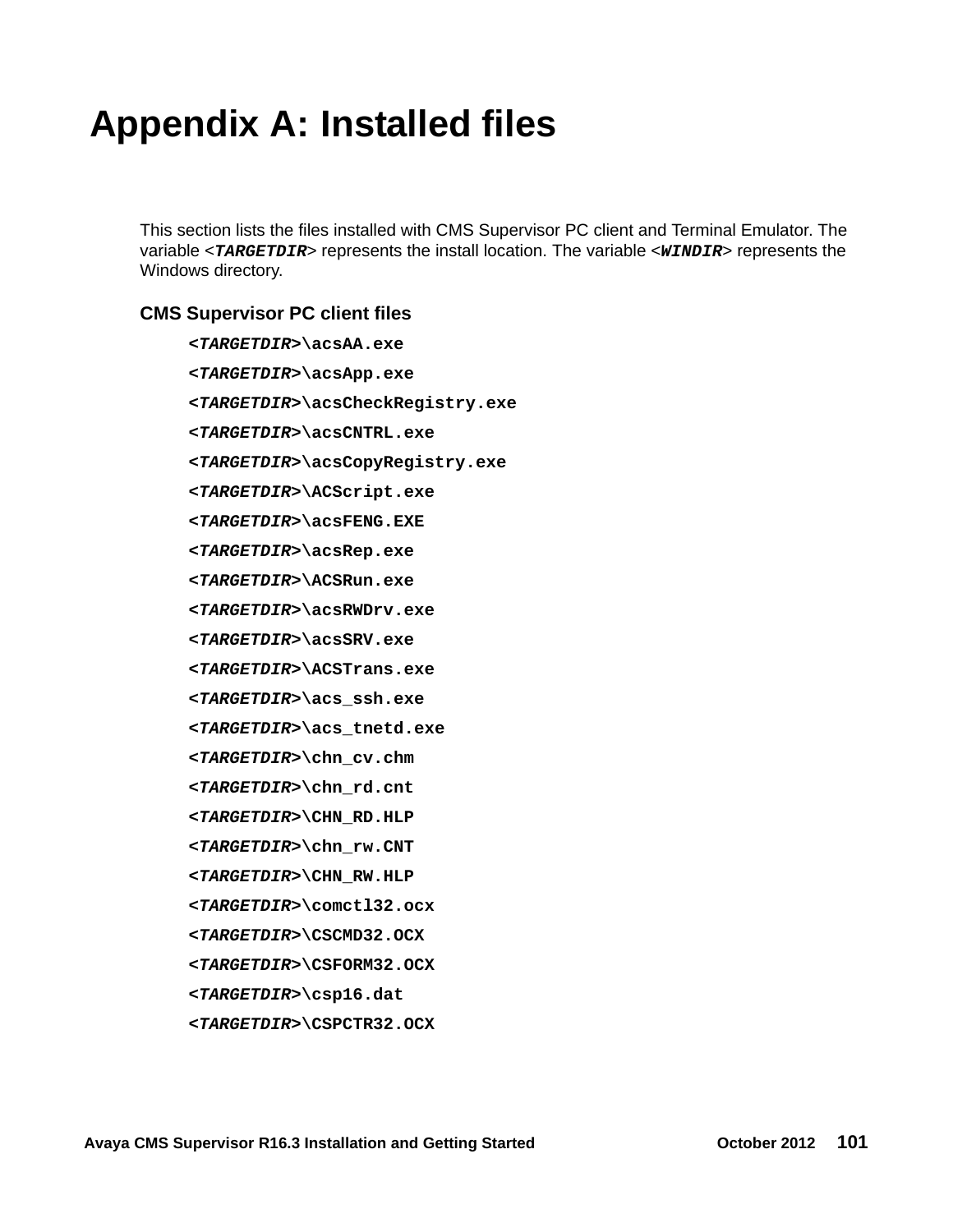```
<TARGETDIR>\CSPLST32.OCX
<TARGETDIR>\CSSPIN32.OCX
<TARGETDIR>\CSTEXT32.OCX
<TARGETDIR>\cvsBmpG.dll
<TARGETDIR>\CVSBR.dll
<TARGETDIR>\CVSCache.dll
<TARGETDIR>\cvschn.dll
<TARGETDIR>\cvsCONN.DLL
<TARGETDIR>\cvsCTLG.dll
<TARGETDIR>\CVSDaCom.dll
<TARGETDIR>\CVSDale.dll
<TARGETDIR>\cvsdeu.dll
<TARGETDIR>\cvsDOBJ.dll
<TARGETDIR>\CVSDSrv.dll
<TARGETDIR>\cvsenu.dll
<TARGETDIR>\cvsERR.dll
<TARGETDIR>\cvseso.dll
<TARGETDIR>\cvsFileSys.DLL
<TARGETDIR>\cvsfra.dll
<TARGETDIR>\cvsita.dll
<TARGETDIR>\cvsjpn.dll
<TARGETDIR>\cvskat.dll
<TARGETDIR>\cvskor.dll
<TARGETDIR>\CVSLog.dll
<TARGETDIR>\CVSMap.dll
<TARGETDIR>\cvsMB.ocx
<TARGETDIR>\cvsMSNGR.DLL
<TARGETDIR>\cvsnld.dll
<TARGETDIR>\CVSOS.dll
<TARGETDIR>\cvsptb.dll
<TARGETDIR>\cvsREG.dll
<TARGETDIR>\cvsretrb.dll
```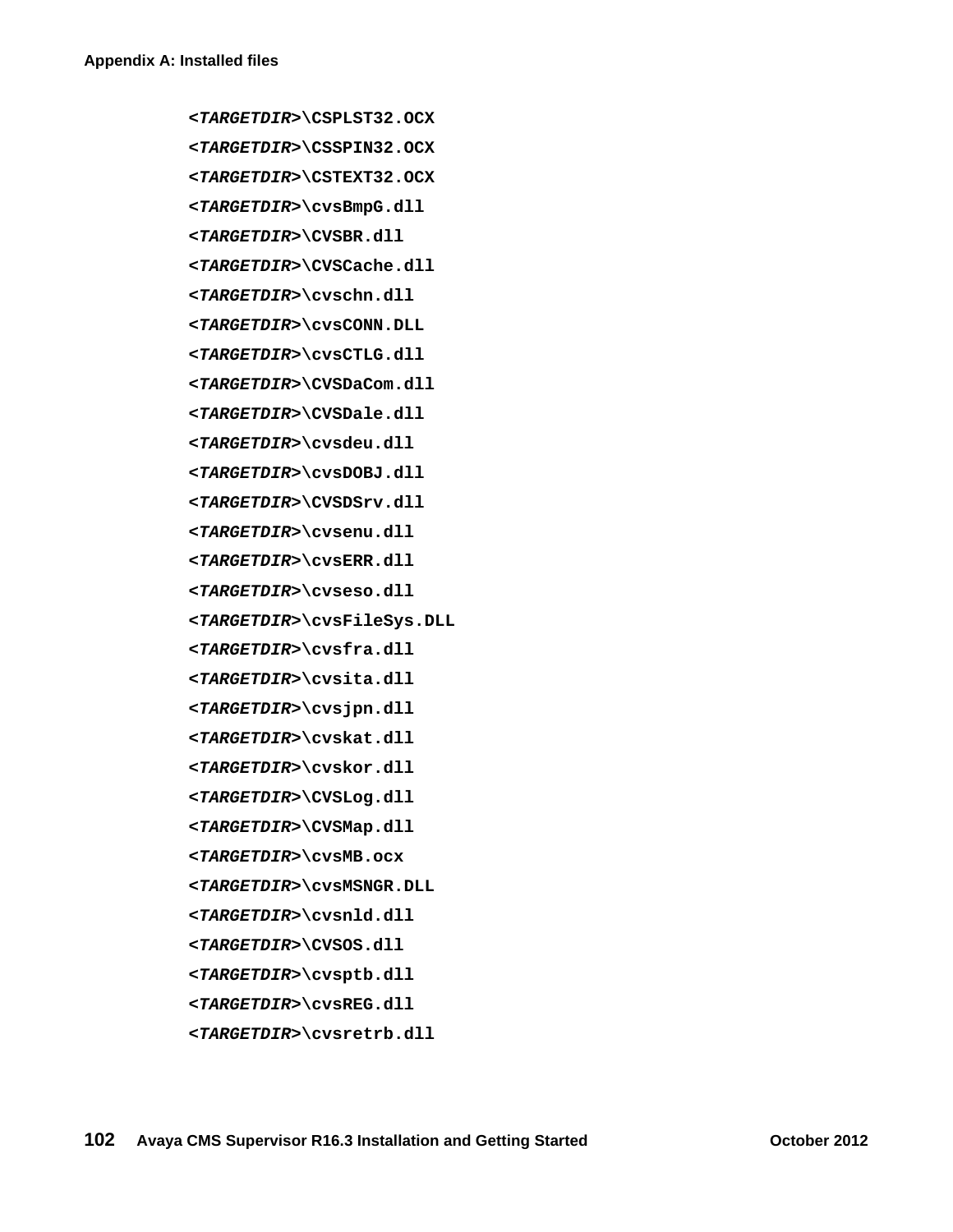```
<TARGETDIR>\cvsrus.dll
<TARGETDIR>\cvsRWMn.dll
<TARGETDIR>\cvsSCALL.dll
<TARGETDIR>\cvsSCCD.dll
<TARGETDIR>\cvsScorg.dll
<TARGETDIR>\cvsSCPAX.dll
<TARGETDIR>\cvsSCRPT.dll
<TARGETDIR>\cvsSCUI.dll
<TARGETDIR>\CVSSM.dll
<TARGETDIR>\cvssnz.dll
<TARGETDIR>\cvsstd120.dll
<TARGETDIR>\cvsstd130.dll
<TARGETDIR>\cvsstd140.dll
<TARGETDIR>\cvsstd150.dll
<TARGETDIR>\cvsstd160.dll
<TARGETDIR>\cvsstd161.dll
<TARGETDIR>\cvsstd162.dll
<TARGETDIR>\cvsTAPI.DLL
<TARGETDIR>\cvstch.dll
<TARGETDIR>\CVSTHR.dll
<TARGETDIR>\CVSUfo.dll
<TARGETDIR>\cvsup32.dll
<WINDIR>\cvsupv16.cfg
<TARGETDIR>\deu_cv.chm
<TARGETDIR>\deu_rd.cnt
<TARGETDIR>\DEU_RD.HLP
<TARGETDIR>\deu_rw.CNT
<TARGETDIR>\DEU_RW.HLP
<TARGETDIR>\enu_cv.chm
<TARGETDIR>\enu_rd.cnt
<TARGETDIR>\enu_rd.hlp
<TARGETDIR>\enu_rw.cnt
```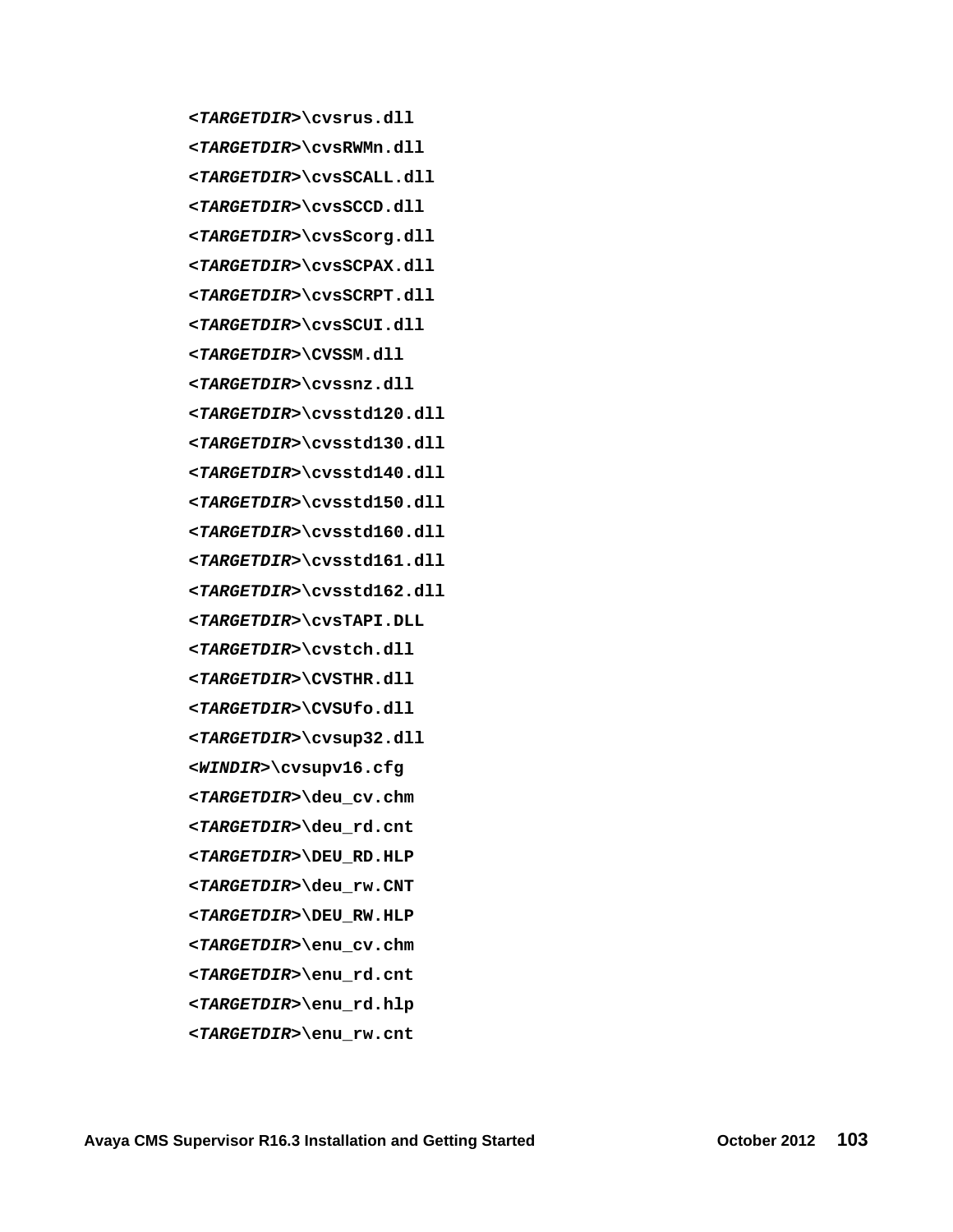*<TARGETDIR>***\enu\_rw.hlp** *<TARGETDIR>***\eso\_cv.chm** *<TARGETDIR>***\eso\_rd.cnt** *<TARGETDIR>***\ESO\_RD.HLP** *<TARGETDIR>***\eso\_rw.CNT** *<TARGETDIR>***\ESO\_RW.HLP** *<TARGETDIR>***\feact.bmp** *<TARGETDIR>***\feact.dat** *<TARGETDIR>***\fra\_cv.chm** *<TARGETDIR>***\fra\_rd.cnt** *<TARGETDIR>***\FRA\_RD.HLP** *<TARGETDIR>***\fra\_rw.CNT** *<TARGETDIR>***\FRA\_RW.HLP** *<TARGETDIR>***\GdiPlus.dll** *<TARGETDIR>***\ita\_cv.chm** *<TARGETDIR>***\ita\_rd.cnt** *<TARGETDIR>***\ITA\_RD.HLP** *<TARGETDIR>***\ita\_rw.CNT** *<TARGETDIR>***\ITA\_RW.HLP** *<TARGETDIR>***\jpn\_cv.chm** *<TARGETDIR>***\Jpn\_rd.cnt** *<TARGETDIR>***\JPN\_RD.HLP** *<TARGETDIR>***\jpn\_rw.cnt** *<TARGETDIR>***\JPN\_RW.HLP** *<TARGETDIR>***\kor\_cv.chm** *<TARGETDIR>***\kor\_rd.cnt** *<TARGETDIR>***\kor\_rd.hlp** *<TARGETDIR>***\kor\_rw.CNT** *<TARGETDIR>***\KOR\_RW.HLP** *<TARGETDIR>***\Locale\cvschn.dll** *<TARGETDIR>***\Locale\cvsdeu.dll** *<TARGETDIR>***\Locale\cvsenu.dll**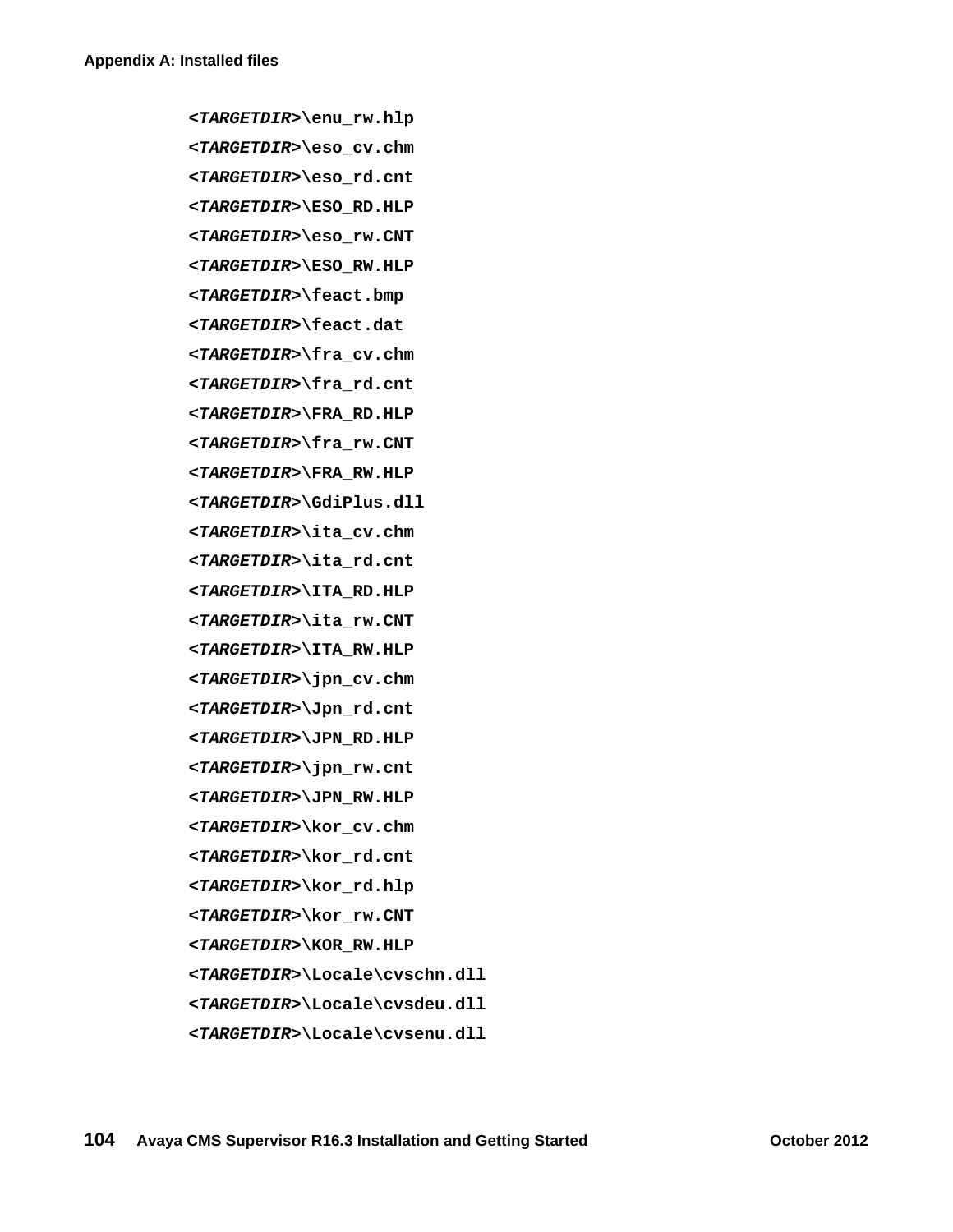```
<TARGETDIR>\Locale\cvseso.dll
<TARGETDIR>\Locale\cvsfra.dll
<TARGETDIR>\Locale\cvsita.dll
<TARGETDIR>\Locale\cvsjpn.dll
<TARGETDIR>\Locale\cvskat.dll
<TARGETDIR>\Locale\cvskor.dll
<TARGETDIR>\Locale\cvsnld.dll
<TARGETDIR>\Locale\cvsptb.dll
<TARGETDIR>\Locale\cvsrus.dll
<TARGETDIR>\Locale\cvstch.dll
<TARGETDIR>\MFC30.DLL
<TARGETDIR>\MFCANS32.DLL
<TARGETDIR>\MFCUIA32.DLL
<TARGETDIR>\MFCUIW32.DLL
<TARGETDIR>\msvbvm60.dll
<TARGETDIR>\nld_cv.chm
<TARGETDIR>\nld_rd.cnt
<TARGETDIR>\NLD_RD.HLP
<TARGETDIR>\nld_rw.CNT
<TARGETDIR>\NLD_RW.HLP
<TARGETDIR>\OC30.DLL
<TARGETDIR>\PICCLP32.OCX
<TARGETDIR>\ptb_cv.chm
<TARGETDIR>\ptb_rd.cnt
<TARGETDIR>\PTB_RD.HLP
<TARGETDIR>\ptb_rw.CNT
<TARGETDIR>\PTB_RW.HLP
<TARGETDIR>\QPRO32.DLL
<TARGETDIR>\readme.txt
<TARGETDIR>\RegistryDefaults.bat
<TARGETDIR>\rus_cv.chm
<TARGETDIR>\rus_rd.cnt
```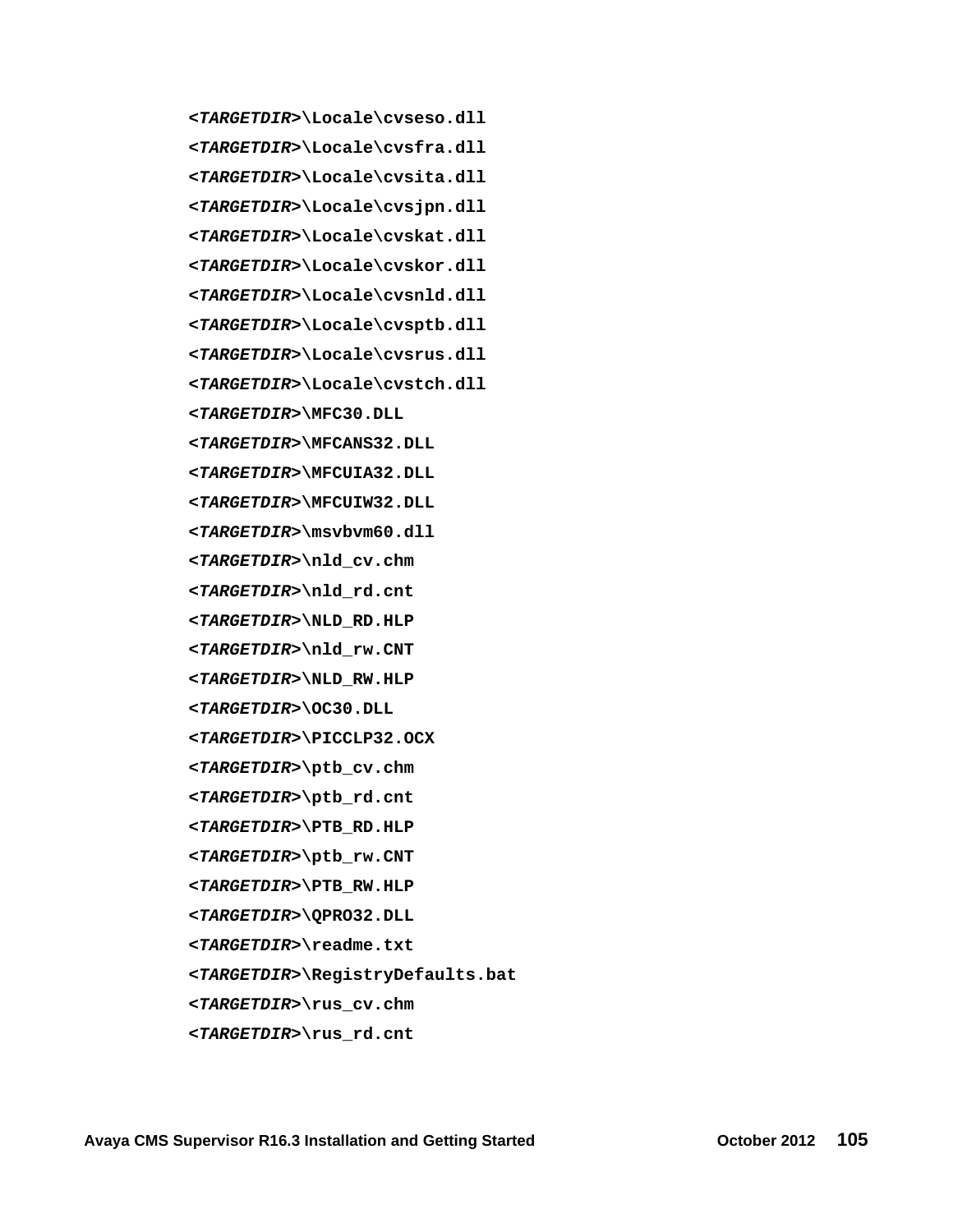*<TARGETDIR>***\RUS\_RD.HLP** *<TARGETDIR>***\rus\_rw.CNT** *<TARGETDIR>***\RUS\_RW.HLP** *<TARGETDIR>***\setup.CNT** *<TARGETDIR>***\SETUP.HLP** *<TARGETDIR>***\setup.log** *<TARGETDIR>***\sReg.bat** *<TARGETDIR>***\Ss32x25.ocx** *<TARGETDIR>***\SSCALA32.OCX** *<TARGETDIR>***\ssdock32.ocx** *<TARGETDIR>***\stdbtns.dat** *<TARGETDIR>***\supervsr.ico** *<TARGETDIR>***\TAB32X20.OCX** *<TARGETDIR>***\TABCTL32.OCX** *<TARGETDIR>***\tch\_cv.chm** *<TARGETDIR>***\tch\_rd.cnt** *<TARGETDIR>***\tch\_rd.hlp** *<TARGETDIR>***\tch\_rw.cnt** *<TARGETDIR>***\tch\_rw.hlp** *<TARGETDIR>***\Threed32.ocx** *<TARGETDIR>***\TimeZone** *<TARGETDIR>***\TimeZoneFullList** *<TARGETDIR>***\USRDEF.CTL** *<TARGETDIR>***\Vcfi32.ocx** *<TARGETDIR>***\Vsocx32.OCX** *<TARGETDIR>***\Vsview2.lic** *<TARGETDIR>***\VSVIEW2.OCX** *<TARGETDIR>***\wlangdet.dll**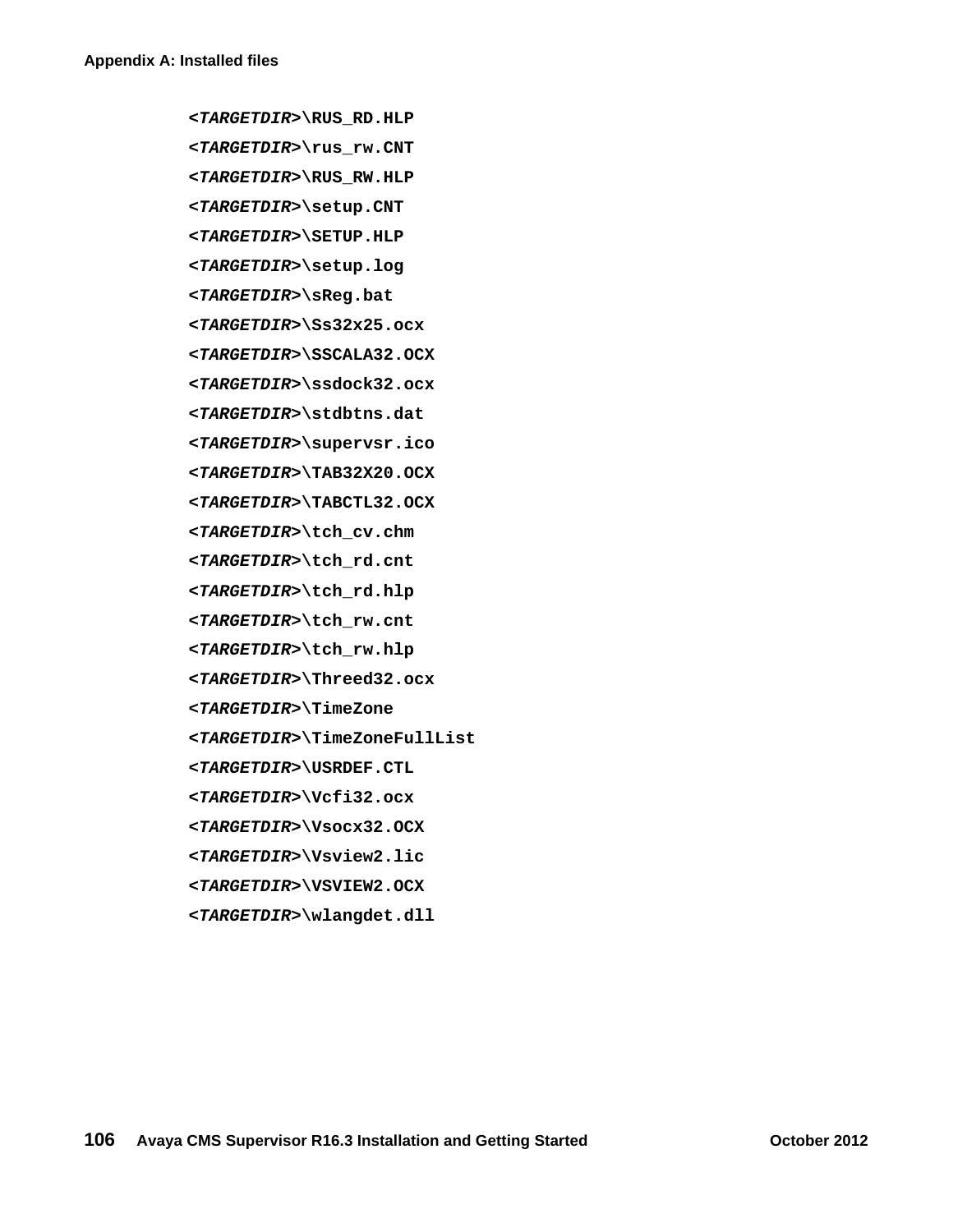#### **Terminal Emulator files**

*<TARGETDIR>***\acsterm.exe** *<TARGETDIR>***\acs\_ssh.exe** *<TARGETDIR>***\acs\_tnetd.exe** *<TARGETDIR>***\ATL.DLL** *<TARGETDIR>***\CSCMD32.OCX** *<TARGETDIR>***\cvsMB.ocx** *<TARGETDIR>***\CVTERM.TTF** *<TARGETDIR>***\cvtermj.ttf** *<TARGETDIR>***\enu\_te.CNT** *<TARGETDIR>***\ENU\_TE.HLP** *<TARGETDIR>***\mfc40.dll** *<TARGETDIR>***\mfc42.dll** *<TARGETDIR>***\MFCANS32.DLL** *<TARGETDIR>***\MSCOMM32.OCX** *<TARGETDIR>***\MSVBVM50.DLL** *<TARGETDIR>***\msvcrt.dll** *<TARGETDIR>***\msvcrt40.dll** *<TARGETDIR>***\MSWINSCK.OCX** *<TARGETDIR>***\OC30.DLL** *<TARGETDIR>***\OLE32.DLL** *<TARGETDIR>***\OLEAUT32.DLL** *<TARGETDIR>***\readme.txt** *<TARGETDIR>***\REGSVR32.EXE** *<TARGETDIR>***\RPCRT4.DLL** *<TARGETDIR>***\TAB32X20.OCX** *<TARGETDIR>***\TEsetup.log** *<TARGETDIR>***\tmspl16.dat**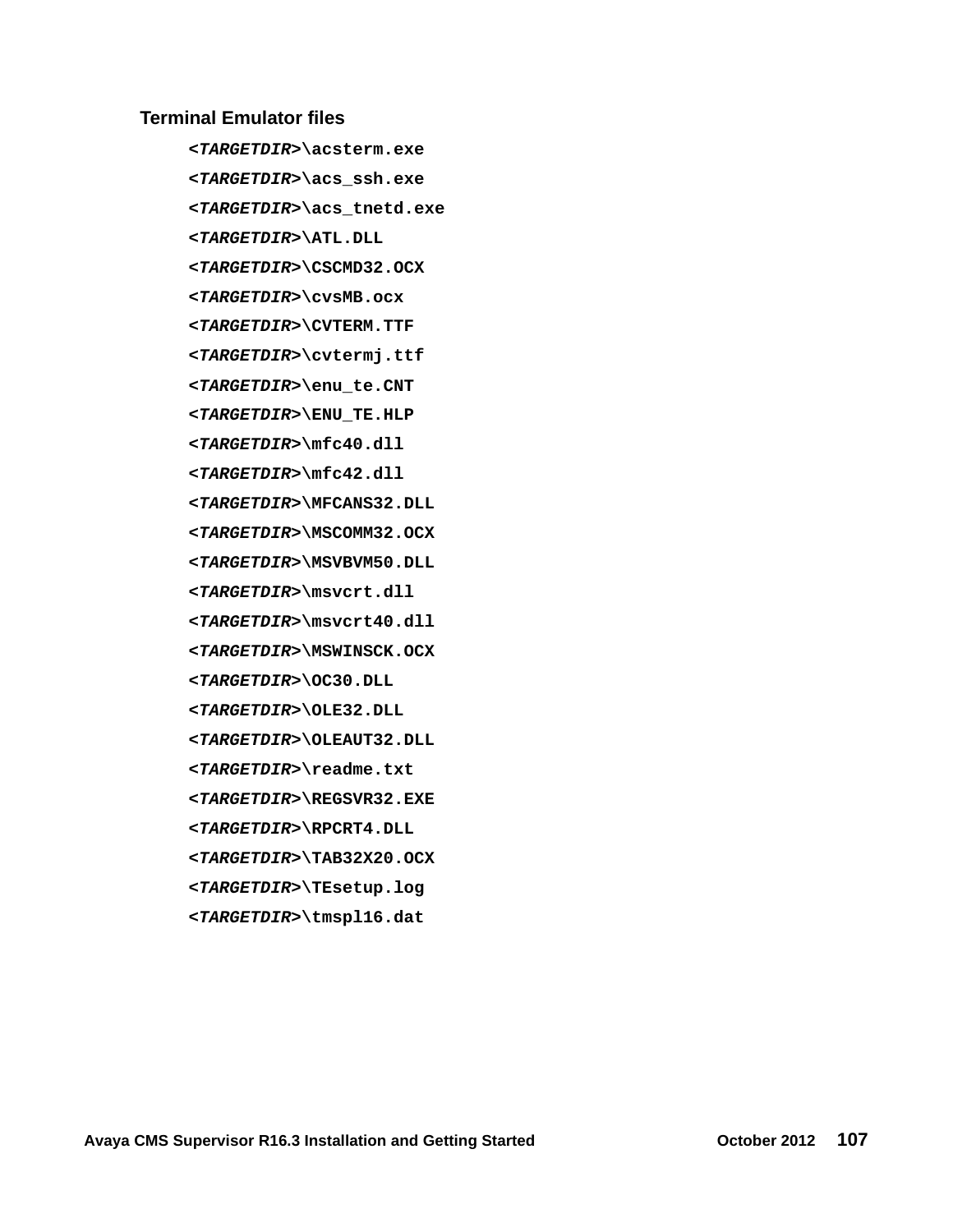**Appendix A: Installed files**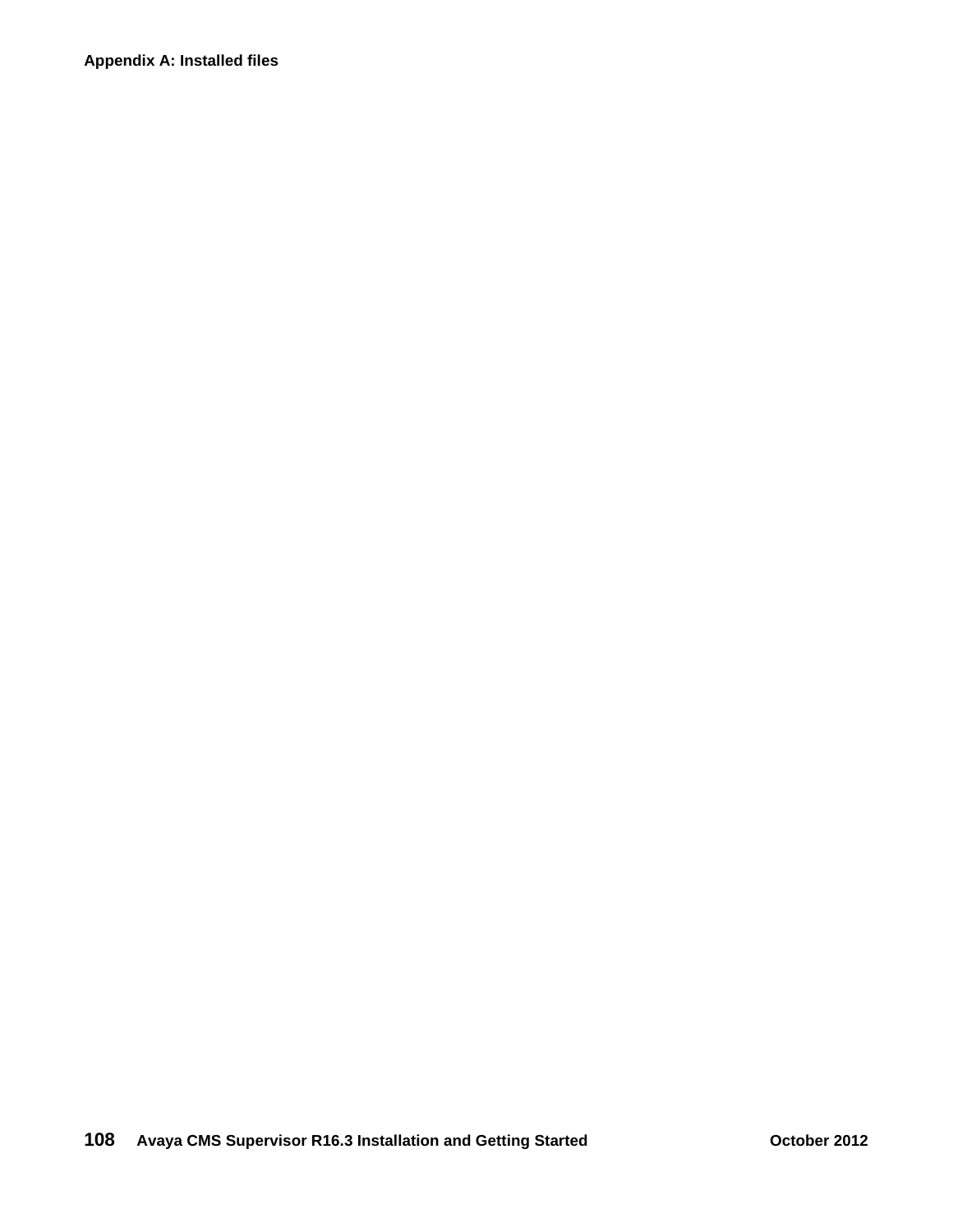# <span id="page-108-0"></span>**Glossary**

| <b>ACD</b>                                         | See Automatic Call Distribution.                                                                                                                                                                                                                                                                                                                                                                                                                                                     |
|----------------------------------------------------|--------------------------------------------------------------------------------------------------------------------------------------------------------------------------------------------------------------------------------------------------------------------------------------------------------------------------------------------------------------------------------------------------------------------------------------------------------------------------------------|
| <b>Actions menu</b>                                | A menu in the upper-left corner of the Avaya CMS Supervisor Operations<br>windows. The menu lists the actions available for that particular user window<br>(for example, add, modify, and delete). You select an action after you enter the<br>necessary data in the user window.                                                                                                                                                                                                    |
| Add                                                | An Avaya CMS Supervisor PC client action that adds the data entered in the<br>given window to the Avaya CMS database.                                                                                                                                                                                                                                                                                                                                                                |
| <b>Add/Remove</b><br><b>Programs wizard</b>        | A Microsoft Windows <sup>®</sup> feature that guides you through a series of steps in order<br>to remove programs that have been installed on your computer. The Add/<br>Remove icon is found in the Control Panel dialog box.                                                                                                                                                                                                                                                       |
| <b>Administrator</b><br>privileges                 | Permissions assigned to an Avaya CMS Supervisor PC client user in order to<br>administer specific elements, such as installing Avaya CMS Supervisor PC<br>client on a network. Access permissions are specified as read or write<br>permission. Read permission means the user can only access and view Avaya<br>CMS Supervisor PC client data. Write permission means the Avaya CMS<br>Supervisor PC client user can add, modify, or delete Avaya CMS Supervisor PC<br>client data. |
| <b>Agent</b>                                       | A person who answers calls to an extension in an ACD split/skill. The agent is<br>known to Avaya CMS by a login identification keyed into a voice terminal.                                                                                                                                                                                                                                                                                                                          |
| <b>Agent reports</b>                               | A group of reports that give the status of agents in an agent group, selected<br>splits or skills, or real-time information and statistics.                                                                                                                                                                                                                                                                                                                                          |
| <b>Agent skill</b>                                 | An attribute that is associated with an A agent. Agent Skills can be thought of<br>as the ability for an agent with a particular set of skills to handle a call that<br>requires one of a set of skills. An agent can be assigned up to four skills.                                                                                                                                                                                                                                 |
| <b>Application</b><br>directory                    | A directory on the network server that holds the Avaya CMS Supervisor PC<br>client application software - executables and components.                                                                                                                                                                                                                                                                                                                                                |
| <b>Automatic Call</b><br><b>Distribution (ACD)</b> | A communication server feature using software that channels high-volume<br>incoming and outgoing call traffic to agent groups (splits or skills).                                                                                                                                                                                                                                                                                                                                    |
|                                                    | Also an agent state where the extension is engaged on an ACD call.                                                                                                                                                                                                                                                                                                                                                                                                                   |
| <b>Automatic Script</b>                            | An Avaya CMS Supervisor PC client feature that launches a new Avaya CMS<br>Supervisor session that logs into Avaya CMS and runs the requested tasks in<br>the background. Actions do not display on the PC. See also Interactive Script<br>and Script.                                                                                                                                                                                                                               |
| <b>Avaya Business</b><br><b>Advocate</b>           | A collection of ECS features that provide new flexibility in the way a call is<br>selected for an agent in a call surplus situation and in the way that an agent is<br>selected for a call.                                                                                                                                                                                                                                                                                          |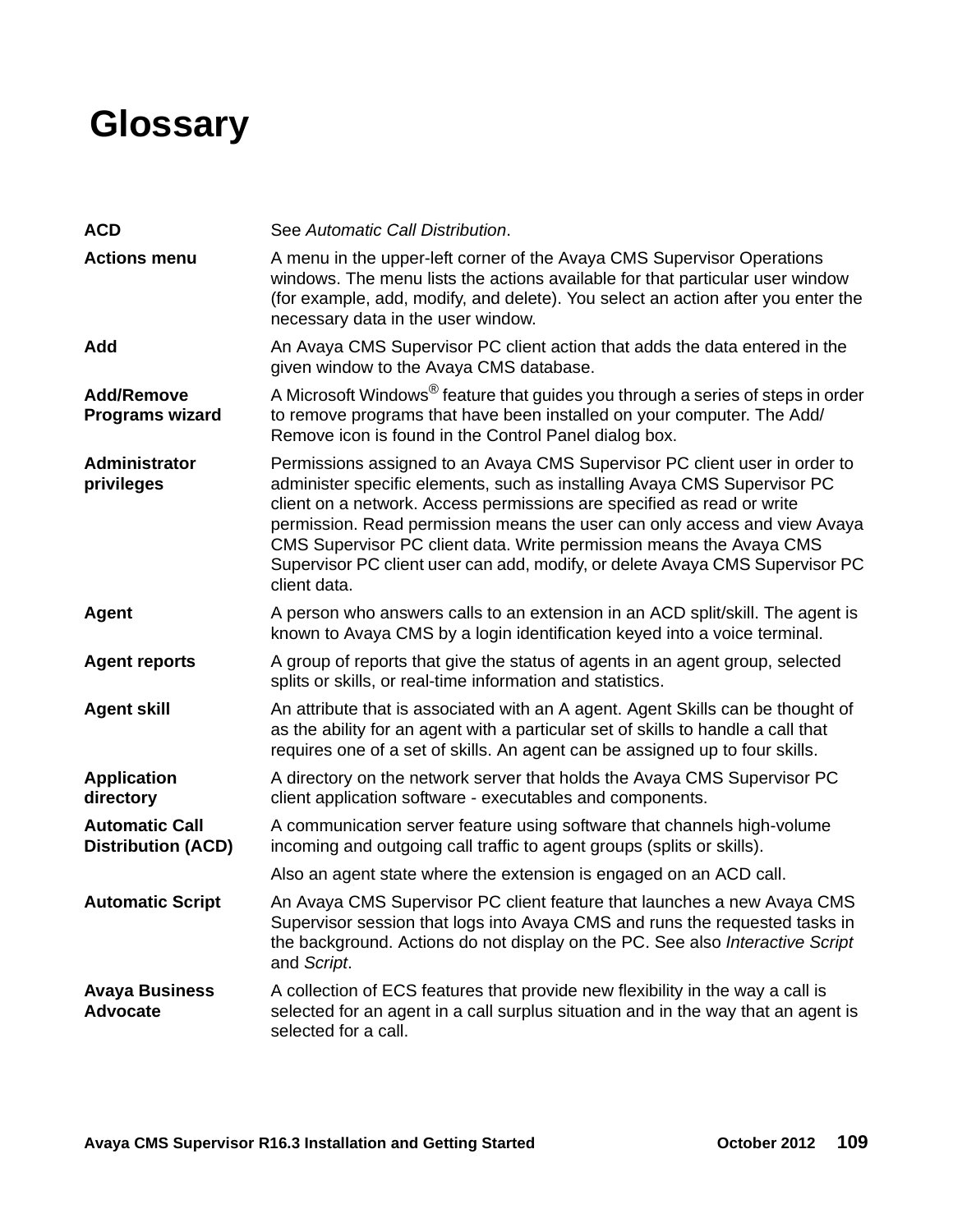#### **Avaya Call Management System (CMS)**

| <b>Avaya Call</b><br><b>Management</b><br><b>System (CMS)</b> | A software product used by business customers that have Avaya<br>telecommunications communication servers and receive a large volume of<br>telephone calls that are processed through the Automatic Call Distribution<br>(ACD) feature of the communication server. The Avaya CMS collects call-traffic<br>data, formats management reports, and provides an administrative interface to<br>the ACD feature in the communication server. |
|---------------------------------------------------------------|------------------------------------------------------------------------------------------------------------------------------------------------------------------------------------------------------------------------------------------------------------------------------------------------------------------------------------------------------------------------------------------------------------------------------------------|
| <b>Avaya CMS</b>                                              | See Avaya Call Management System.                                                                                                                                                                                                                                                                                                                                                                                                        |
| <b>Client</b>                                                 | A single PC that uses Avaya CMS Supervisor PC client.                                                                                                                                                                                                                                                                                                                                                                                    |
| <b>Controller</b>                                             | An Avaya CMS Supervisor PC client feature that allows the user to access<br>Avaya CMS reports and operations. The Controller includes a toolbar, a menu<br>bar, a status bar, tooltips, and indicators.                                                                                                                                                                                                                                  |
| <b>Custom reports</b>                                         | Real-time or historical reports that have been customized from standard reports<br>or created from scratch.                                                                                                                                                                                                                                                                                                                              |
| <b>Database</b>                                               | A group of tables that store ACD data according to a specific time frame:<br>current and previous intrahour real-time data and intrahour, daily, weekly, and<br>monthly historical data.                                                                                                                                                                                                                                                 |
| Database item                                                 | A name for a specific type of data stored in one of the Avaya CMS databases. A<br>database item may store ACD identifiers (split numbers or names, login IDs,<br>VDNs, and so forth) or statistical data on ACD performance (number of ACD<br>calls, wait time for calls in queue, current states of individual agents, and so<br>forth).                                                                                                |
| Database table                                                | Avaya CMS uses these tables to collect, store, and retrieve A data. Standard<br>Avaya CMS items (database items) are names of columns in the Avaya CMS<br>database tables.                                                                                                                                                                                                                                                               |
| Data points                                                   | Points of historical data. A data point should include data for each interval of the<br>working day.                                                                                                                                                                                                                                                                                                                                     |
| <b>Delete</b>                                                 | An Avaya CMS Supervisor PC client action that removes the entry on the<br>window from the Avaya CMS database.                                                                                                                                                                                                                                                                                                                            |
| <b>Designer reports</b>                                       | Customized reports that can be created with Avaya CMS Supervisor PC client<br>Report Designer. Designer Reports are run from Avaya CMS Supervisor PC<br>client.                                                                                                                                                                                                                                                                          |
| Dialog box                                                    | A small on-screen window that conveys or requests information from the user.<br>This window can contain list boxes, text boxes, tabbed pages, and so forth.                                                                                                                                                                                                                                                                              |
| <b>Dictionary</b>                                             | An Avaya CMS subsystem that can be used to assign names to various call<br>center elements such as login IDs, splits/skills, trunk groups, VDNs and vectors.<br>These names appear on reports, making them easier to interpret.                                                                                                                                                                                                          |
| <b>Edit menu</b>                                              | A menu on the Avaya CMS Supervisor Operations windows. The menu lists the<br>actions available for that particular user window (for example, cut, copy, and<br>paste).                                                                                                                                                                                                                                                                   |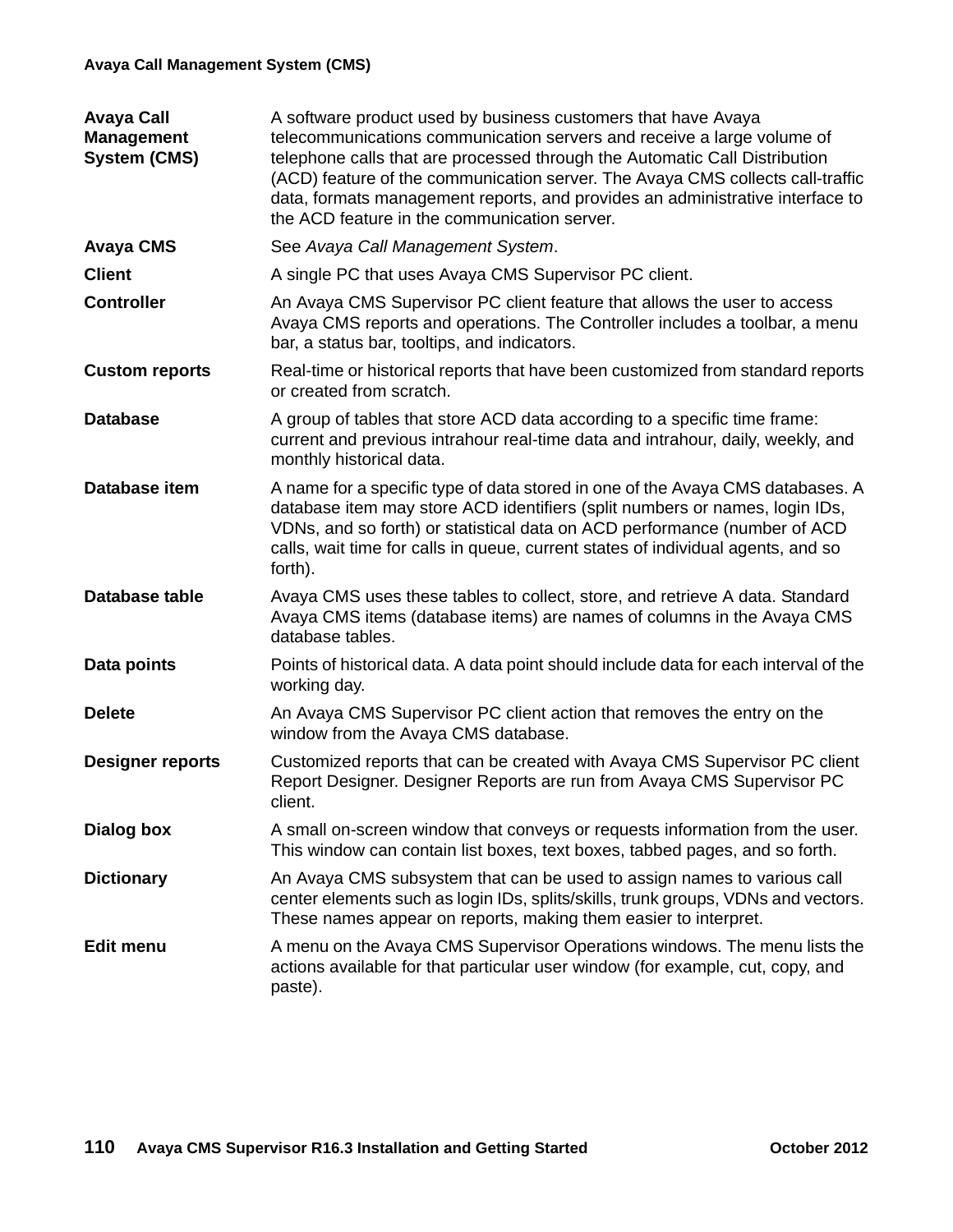| <b>Exception</b>                    | A type of activity on the ACD which falls outside of the limits you have defined.<br>An exceptional condition is defined in the Avaya CMS Exceptions subsystem,<br>and usually indicates abnormal or unacceptable performance on the ACD (by<br>agents, splits/skills, VDNs, vectors, trunks, or trunk groups). |
|-------------------------------------|-----------------------------------------------------------------------------------------------------------------------------------------------------------------------------------------------------------------------------------------------------------------------------------------------------------------|
| <b>Exceptions reports</b>           | Display occurrences of unusual call-handling events.                                                                                                                                                                                                                                                            |
| <b>Find One</b>                     | An Avaya CMS action that searches the database for entries that match the<br>input value.                                                                                                                                                                                                                       |
| <b>Graphics</b>                     | An Avaya CMS reporting option that allows you to view some reports in bar<br>graph format.                                                                                                                                                                                                                      |
| <b>Historical reports</b>           | Display past ACD data for various agent, split/skill, trunk, trunk group, vector, or<br>VDN activities. A report summary of call data into daily, weekly, or monthly<br>totals                                                                                                                                  |
| <b>HTML</b>                         | See HyperText Markup Language.                                                                                                                                                                                                                                                                                  |
| <b>Hypertext</b>                    | A linkage between related text. For example, if you select a word in a sentence,<br>information about that word is retrieved if it exists, or the next occurrence of the<br>word is found.                                                                                                                      |
| <b>HyperText Markup</b><br>Language | A standard for defining documents with hypertext links. See also Hypertext.                                                                                                                                                                                                                                     |
| Input field                         | An area on window where you specify information that you would like to view,<br>add, modify, or delete.                                                                                                                                                                                                         |
| <b>Installation directory</b>       | A directory on the network that holds all of the Avaya CMS Supervisor PC client<br>files. Setup. exe is run from this directory to install Avaya CMS Supervisor PC<br>client on each client computer.                                                                                                           |
| <b>Integrated reports</b>           | Integrated reports compile call center information from any starting point in the<br>last 24 hours up to and including the current interval.                                                                                                                                                                    |
| <b>Interactive Script</b>           | An Avaya CMS Supervisor PC client feature that runs the requested tasks in<br>the current Avaya CMS Supervisor PC client session and displays the actions<br>on the PC. You can input requested information while the script is running. See<br>also Automatic Script and Script.                               |
| <b>LAN</b>                          | See Local Area Network.                                                                                                                                                                                                                                                                                         |
| <b>List All</b>                     | An Avaya CMS action that lists all the entries that matched the current field<br>values.                                                                                                                                                                                                                        |
| <b>Local Area Network</b><br>(LAN)  | Two or more computers connected by cable and using a suitable operating<br>system and application software so they can directly share hard disks, printers,<br>and other peripherals, and files.                                                                                                                |
| <b>Local installation</b>           | With this type of installation, you install all of the Avaya CMS Supervisor PC<br>client software to disk space on each local computer from a software disc or<br>from the network.                                                                                                                             |
| Log                                 | A file that contains a record of computer activity as well as backup and recovery<br>data.                                                                                                                                                                                                                      |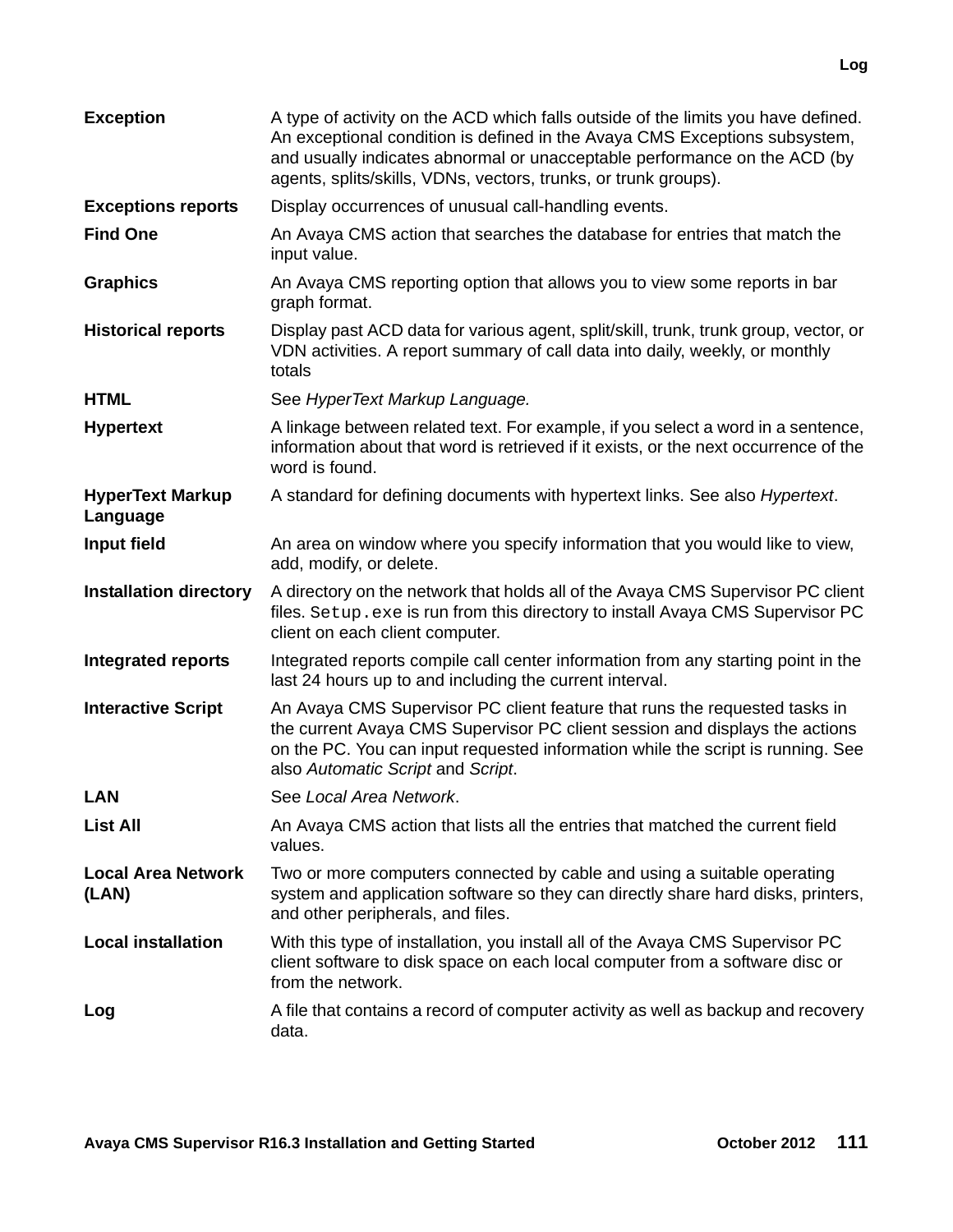#### **Maintenance**

| <b>Maintenance</b>       | An Avaya CMS subsystem that is used for doing routine maintenance of the<br>Avaya CMS, such as backing up data, checking on the status of the connection<br>to the communication server, and scanning the error log.                                                                                                                                                                                   |
|--------------------------|--------------------------------------------------------------------------------------------------------------------------------------------------------------------------------------------------------------------------------------------------------------------------------------------------------------------------------------------------------------------------------------------------------|
| <b>Name fields</b>       | Fields in which you may enter a name (synonym) that has been entered in the<br>Dictionary subsystem (for example, names of agents, splits/skills, agent groups,<br>trunk groups, vectors, VDNs).                                                                                                                                                                                                       |
| <b>Network server</b>    | A computer in a network shared by multiple users.                                                                                                                                                                                                                                                                                                                                                      |
| Pop-up                   | A small window containing information that is displayed over a Help window.                                                                                                                                                                                                                                                                                                                            |
| Queue/Agent<br>reports   | A group of reports that give the status of all top agents in a skill and queue<br>status, or skill status for a selected skill.                                                                                                                                                                                                                                                                        |
| <b>Readme file</b>       | A file that provides up-to-the-minute information on a newly released product; in<br>this case, Avaya CMS Supervisor PC client.                                                                                                                                                                                                                                                                        |
| <b>Read-Only</b>         | A directory or file that can be read, but not updated or erased.                                                                                                                                                                                                                                                                                                                                       |
| <b>Real-Time reports</b> | Display current ACD call activity on agents, splits/skills, trunks, trunk groups,<br>vectors, and VDNs for the current or previous intrahour interval. Current<br>intrahour interval real-time reports are constantly updated as data changes<br>during the interval. Previous intrahour interval real-time reports show data totals<br>for activity that occurred in the previous intrahour interval. |
| <b>Registry</b>          | The system-wide depository of information supported by Microsoft Windows.<br>The registry contains information about the system and its applications,<br>including clients and servers.                                                                                                                                                                                                                |
| <b>Report Designer</b>   | An Avaya CMS Supervisor PC client feature that enables users to design their<br>own reports.                                                                                                                                                                                                                                                                                                           |
| <b>Report Wizard</b>     | An Avaya CMS Supervisor PC client feature that delivers user assistance, by<br>way of a wizard, to quickly and easily generate new customized reports. The<br>wizard provides instructional help that guides the user through a series of tasks<br>that create a new customized report. Report Wizard is a supplement to Report<br>Designer.                                                           |
| Run                      | A Microsoft Windows command that lets you execute a program, such as<br>Avaya CMS Supervisor PC client installation.                                                                                                                                                                                                                                                                                   |
| <b>Scripting</b>         | An Avaya CMS feature that lets you automate actions such as changing an<br>agent's skills, running reports, exporting report data, and many other Avaya<br>CMS functions. For example, you can create a script to run a specified report<br>and export the data on schedule.                                                                                                                           |
| <b>Scroll</b>            | To use the bar on the side of the report window to move forward, backward, up,<br>or down within a window.                                                                                                                                                                                                                                                                                             |
| <b>SecureShell (SSH)</b> | This is a method of securing communications and operations over a network by<br>using multiple encryption algorithms.                                                                                                                                                                                                                                                                                  |
| Setup program            | A program that configures a system for a particular environment; for example, it<br>informs the system of a new device or interface, such as Avaya Call<br>Management System Framework.                                                                                                                                                                                                                |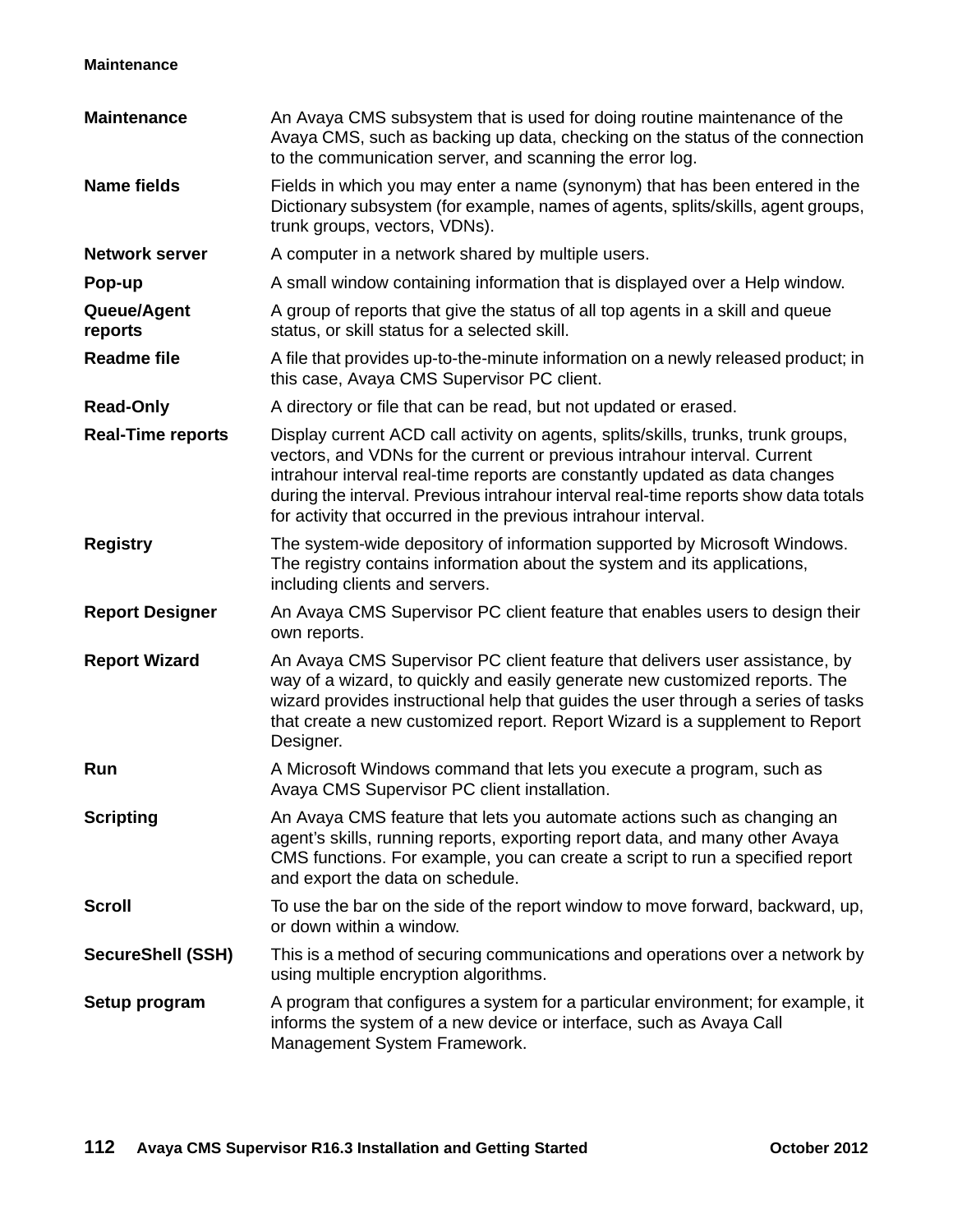| <b>Shared installation</b> | With this type of installation, the Avaya CMS Supervisor PC client application<br>software is installed to a shared application directory on the network server, but<br>user-specific files and logs are stored in an Avaya CMS Supervisor PC client<br>directory on each user's PC or on their own network drive. |
|----------------------------|--------------------------------------------------------------------------------------------------------------------------------------------------------------------------------------------------------------------------------------------------------------------------------------------------------------------|
| <b>Shortcut</b>            | An icon on your computer screen that enables you to select and run an<br>application (for example, Avaya CMS Supervisor PC client) quickly and easily.                                                                                                                                                             |
| <b>Skill</b>               | An attribute that is assigned to an ACD Agent. Agent Skills can be thought of as<br>the ability for an Agent with a particular set of skills to handle a call that requires<br>one of those skills.                                                                                                                |
| Solaris system             | A multi-user operating system developed by Sun Microsystems. The operating<br>system on which Avaya CMS runs.                                                                                                                                                                                                      |
| <b>Split</b>               | A group of extensions that receives special-purpose calls in an efficient,<br>cost-effective manner. Normally, calls to a split arrive primarily over one or a few<br>trunk groups.                                                                                                                                |
| <b>Standard reports</b>    | The set of reports that are delivered with the CMS or Avaya CMS Supervisor<br>PC client software.                                                                                                                                                                                                                  |
| <b>Start menu</b>          | The menu that appears when you select Start in the Microsoft Windows taskbar.<br>This menu contains programs and other Microsoft Windows applications.                                                                                                                                                             |
| <b>Taskbar</b>             | The bar that appears by default at the bottom of the Microsoft Windows<br>desktop. You can select buttons that appear on this bar to alternate between<br>running programs.                                                                                                                                        |
| <b>Terminal</b>            | A combination of monitor (video display) and keyboard used to communicate<br>with a remote computer to enter and display information.                                                                                                                                                                              |
| <b>Terminal Emulator</b>   | An Avaya CMS Supervisor PC client software application that emulates a 615<br>Color (615C) terminal.                                                                                                                                                                                                               |
| <b>Toolbar</b>             | A row of Controller buttons used to activate various functions of the Avaya CMS<br>Supervisor PC client application.                                                                                                                                                                                               |
| <b>Tooltips</b>            | Brief descriptions that display when the mouse pointer is over a toolbar button.                                                                                                                                                                                                                                   |
| Trunk group report         | Displays the status of each trunk in a selected trunk group.                                                                                                                                                                                                                                                       |
| <b>User ID</b>             | The login ID for an Avaya CMS user.                                                                                                                                                                                                                                                                                |
| <b>VDN</b>                 | See Vector Directory Number.                                                                                                                                                                                                                                                                                       |
| <b>VDN reports</b>         | A group of reports that show profiles of current VDN performance, call handling<br>information for a specific VDN based on skill preference, and how calls to<br>specific VDNs have been handled.                                                                                                                  |
| <b>Vector</b>              | A list of steps that process calls in a user-defined manner. The steps in a vector<br>can send calls to splits, play announcements and music, disconnect calls, give<br>calls a busy signal, or route calls to other destinations.                                                                                 |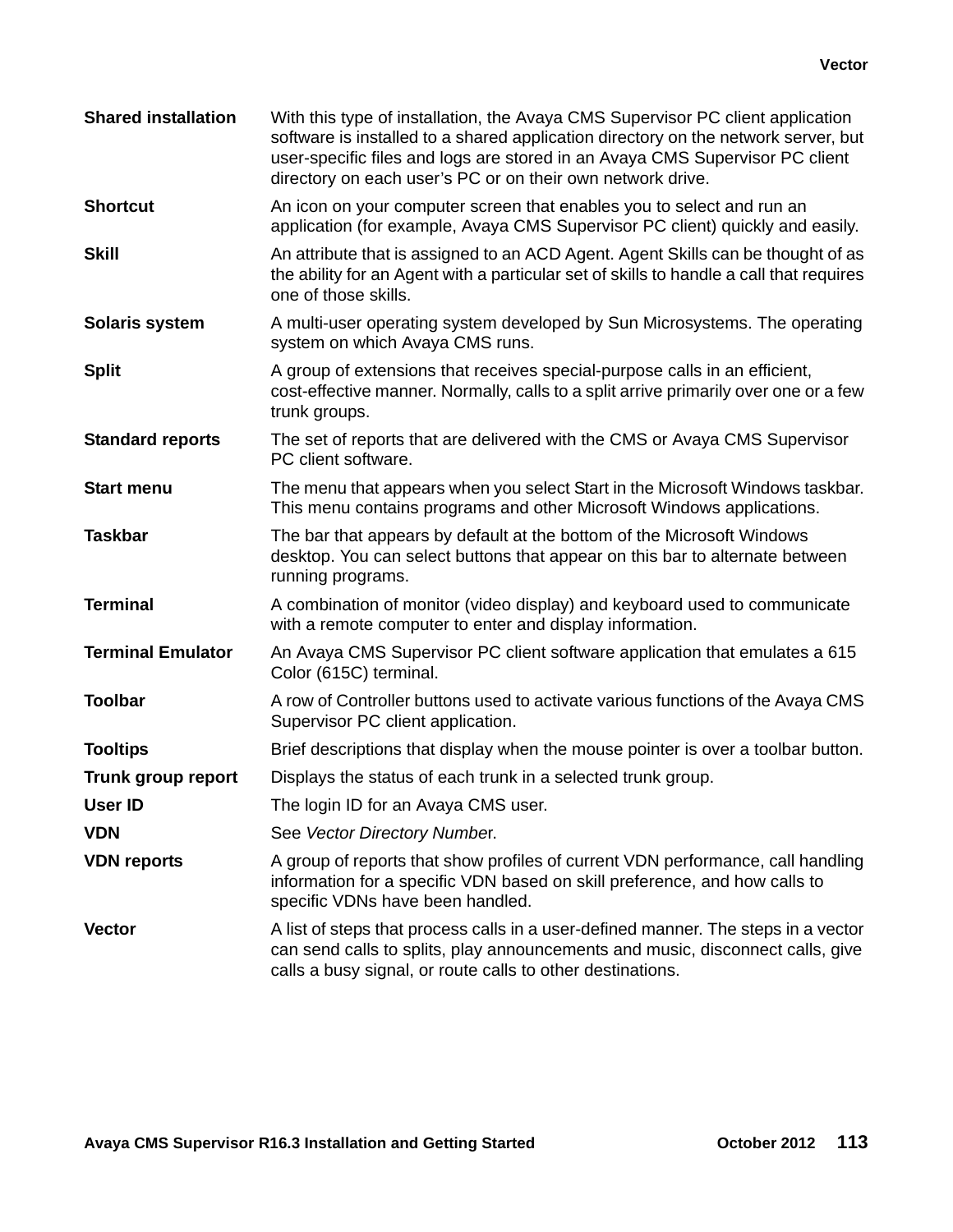| <b>Vector Directory</b><br><b>Number (VDN)</b> | An extension number that enables calls to connect to a vector for processing. A<br>VDN is not assigned an equipment location. It is assigned to a vector. A VDN<br>can connect calls to a vector when the calls arrive over an assigned<br>automatic-in trunk group or when calls arrive over a dial-repeating (DID) trunk<br>group and the final digits match the VDN. |
|------------------------------------------------|-------------------------------------------------------------------------------------------------------------------------------------------------------------------------------------------------------------------------------------------------------------------------------------------------------------------------------------------------------------------------|
| <b>Vector report</b>                           | A report that lists the number of calls to specific vectors.                                                                                                                                                                                                                                                                                                            |
| <b>Window</b>                                  | A rectangular, on-screen frame through which you can view a menu, data entry<br>fields, reports, or messages.                                                                                                                                                                                                                                                           |
| <b>Wizard</b>                                  | A tutor built into the software that guides you through procedures.                                                                                                                                                                                                                                                                                                     |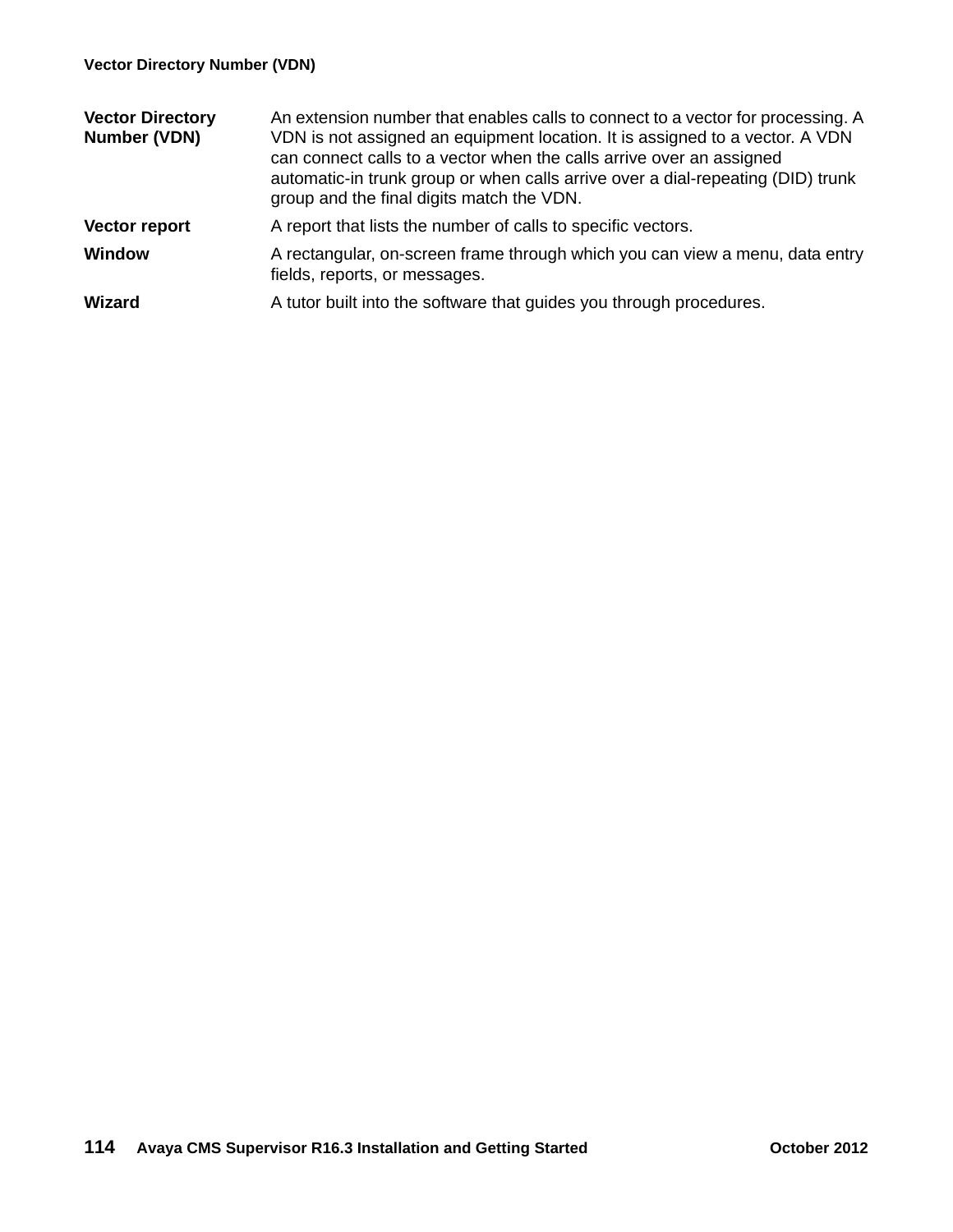# **Index**

#### **Numerical**

1...4 menu, profile menu (Terminal Emulator) . . . . [76](#page-75-0)

#### **A**

| Actions menu $\ldots$ 66                                      |  |  |  |  |  |  |  |  |  |  |  |
|---------------------------------------------------------------|--|--|--|--|--|--|--|--|--|--|--|
| Add button $\ldots \ldots \ldots \ldots \ldots \ldots \ldots$ |  |  |  |  |  |  |  |  |  |  |  |

#### **B**

|--|--|--|--|--|--|--|--|--|--|--|--|--|--|--|--|--|--|--|--|--|

## **C**

| Call Management System                                                          |    |
|---------------------------------------------------------------------------------|----|
| Supervisor requirements                                                         | 29 |
|                                                                                 |    |
| choosing a Terminal Emulator profile 76                                         |    |
| Clear, Edit menu (Terminal Emulator) 76                                         |    |
| closing Supervisor windows 63                                                   |    |
| $CMS$ operations $\ldots$ $\ldots$ $\ldots$ $\ldots$ $\ldots$ $\ldots$ $\ldots$ | 65 |
| CMS server                                                                      |    |
|                                                                                 |    |
| $\log$ ging out. 85                                                             |    |
| <b>CMS Supervisor</b>                                                           |    |
| performance 26                                                                  |    |
| reliability/availability. 27                                                    |    |
|                                                                                 |    |
| Connect, Connection menu (Terminal Emulator) 77                                 |    |
| Connection menu on Terminal Emulator. 77                                        |    |
|                                                                                 |    |
| Copy, Edit menu (Terminal Emulator) 76                                          |    |
|                                                                                 |    |
| custom installations                                                            | 35 |
|                                                                                 |    |

#### **D**

| Delete button $\ldots$ $\ldots$ $\ldots$ $\ldots$ $\ldots$ $\ldots$ $\ldots$ 67 |  |  |  |  |  |  |  |  |  |  |
|---------------------------------------------------------------------------------|--|--|--|--|--|--|--|--|--|--|
| dial strings. $\ldots$ 81                                                       |  |  |  |  |  |  |  |  |  |  |
| Disconnect, Connection menu (Terminal Emulator) 77                              |  |  |  |  |  |  |  |  |  |  |
|                                                                                 |  |  |  |  |  |  |  |  |  |  |
| DLL incompatibilities 98                                                        |  |  |  |  |  |  |  |  |  |  |

#### **E**

| Edit menu on Terminal Emulator. 76<br>editing profiles on Terminal Emulator 85         |
|----------------------------------------------------------------------------------------|
|                                                                                        |
| error messages. $\ldots$ 93                                                            |
| installation $\ldots \ldots \ldots \ldots \ldots \ldots$                               |
|                                                                                        |
| Exit button $\ldots$ $\ldots$ $\ldots$ $\ldots$ $\ldots$ $\ldots$ $\ldots$ $\ldots$ 67 |
| Exit menu (Terminal Emulator) 76                                                       |
| exiting Terminal Emulator 76, 85                                                       |

#### **F**

| Find One button $\ldots$ , $\ldots$ , $\ldots$ , $\ldots$ , $\ldots$ , 67 |  |  |  |  |  |  |  |  |  |  |
|---------------------------------------------------------------------------|--|--|--|--|--|--|--|--|--|--|
|                                                                           |  |  |  |  |  |  |  |  |  |  |

#### **G**

| Get Contents button 67 |  |  |  |  |  |  |  |  |
|------------------------|--|--|--|--|--|--|--|--|
| Glossary 109           |  |  |  |  |  |  |  |  |

## **H**

| Help menu on Terminal Emulator 78 |  |  |  |  |  |  |  |  |  |  |  |
|-----------------------------------|--|--|--|--|--|--|--|--|--|--|--|
|                                   |  |  |  |  |  |  |  |  |  |  |  |

#### **I**

| information messages, Terminal Emulator 89 |  |  |  |  |
|--------------------------------------------|--|--|--|--|
| installation                               |  |  |  |  |
| custom vs. typical $\ldots$ 35             |  |  |  |  |
| languages $\ldots$ , 35                    |  |  |  |  |
|                                            |  |  |  |  |
| Terminal Emulator. 83                      |  |  |  |  |
| <b>Installing Supervisor</b>               |  |  |  |  |
|                                            |  |  |  |  |

### **L**

| language installation 35                       |  |  |  |  |  |
|------------------------------------------------|--|--|--|--|--|
| languages on operating systems $\ldots$ 27, 35 |  |  |  |  |  |
|                                                |  |  |  |  |  |
| List Devices button 67                         |  |  |  |  |  |
| local installation                             |  |  |  |  |  |
| from the network $\ldots$ , 36                 |  |  |  |  |  |